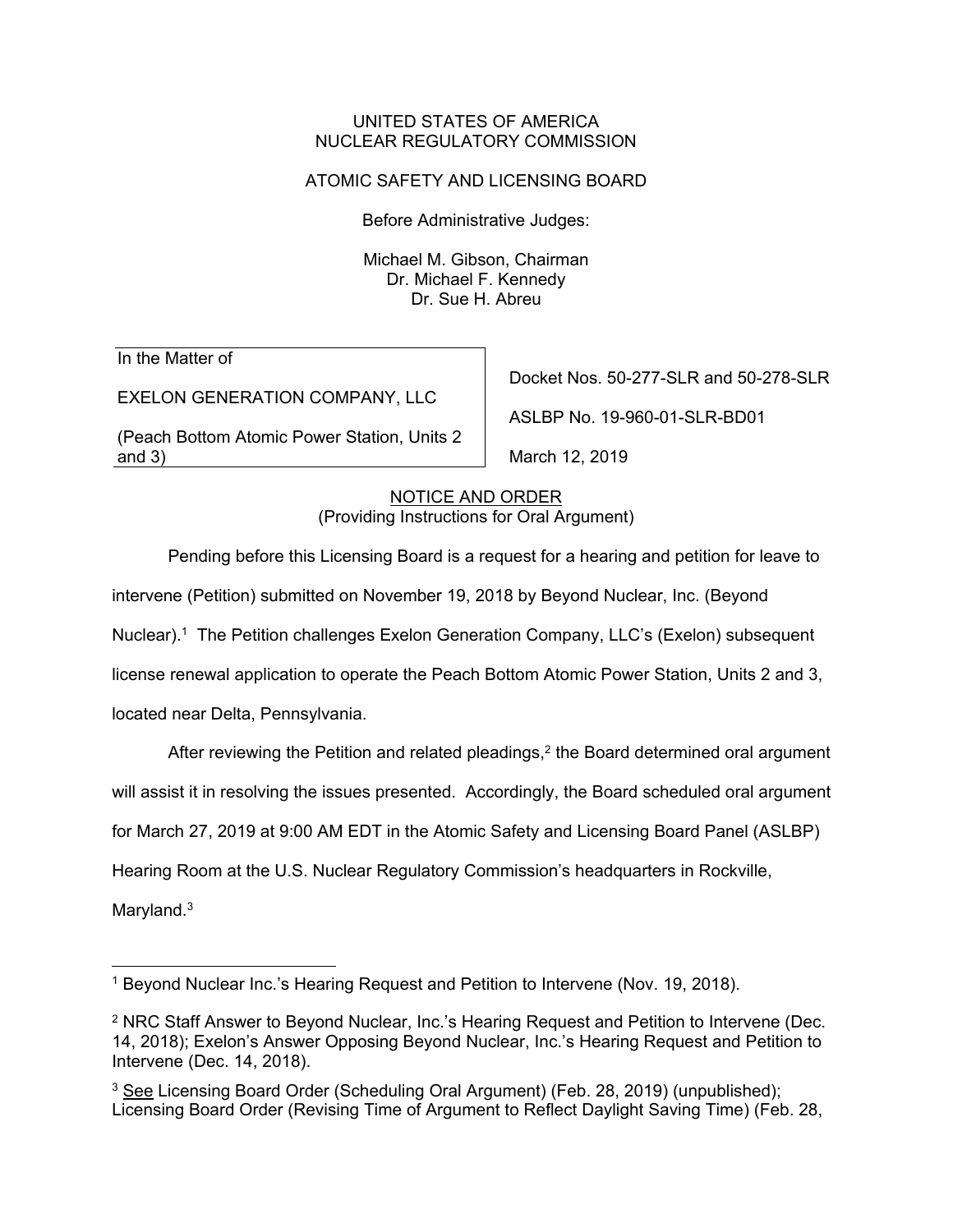One of the issues raised by the pleadings is how 10 C.F.R.  $\S$  51.53(c)(3) applies to subsequent license renewal. That issue has been extensively addressed in a recent memorandum and order in another proceeding, Florida Power & Light Co. (Turkey Point Nuclear Generating Units 3 & 4), LBP-19-3, 89 NRC (2019) (slip op. attached hereto). Accordingly, the Board will hear argument from counsel regarding the applicability of 10 C.F.R. § 51.53(c)(3) to this specific proceeding. Specifically, Beyond Nuclear will be allotted 10 minutes to provide the Board with its position as to any legal or factual matters regarding 10 C.F.R. § 51.53(c)(3) that have not already been addressed in the 2019 Turkey Point Licensing Board decision. Likewise, Exelon and the NRC Staff will be allotted a total of 10 minutes (to be shared between them as they see fit—and if they cannot agree on a shared time arrangement, then they shall each receive 5 minutes) to argue the contrary point of view. At the conclusion of their argument in this regard, the participants should be prepared to answer questions the Board may have regarding this, as well as any other issues raised in the pleadings.

On or before Friday, March 22, 2019, the parties shall provide by e-mail to the Board's law clerk, Joe McManus (joseph.mcmanus@nrc.gov), the name of the attorney who will present oral argument. No witnesses, other representatives of the parties, or members of the public will be heard during the argument.

The public is welcome to attend and observe. All members of the public attending in person must present a valid photo identification and should arrive at least 20 minutes early at 11555 Rockville Pike, Rockville, Maryland, 20852 to allow sufficient time to pass through security screening. Neither signs nor any manner of demonstration will be permitted in the ASLBP Hearing Room.

<sup>2019) (</sup>unpublished); see also Licensing Board Memorandum and Order (Denying Motion for Reconsidering Location of Oral Argument and Granting Motion to Webcast Oral Argument) (Mar. 7, 2019) (unpublished).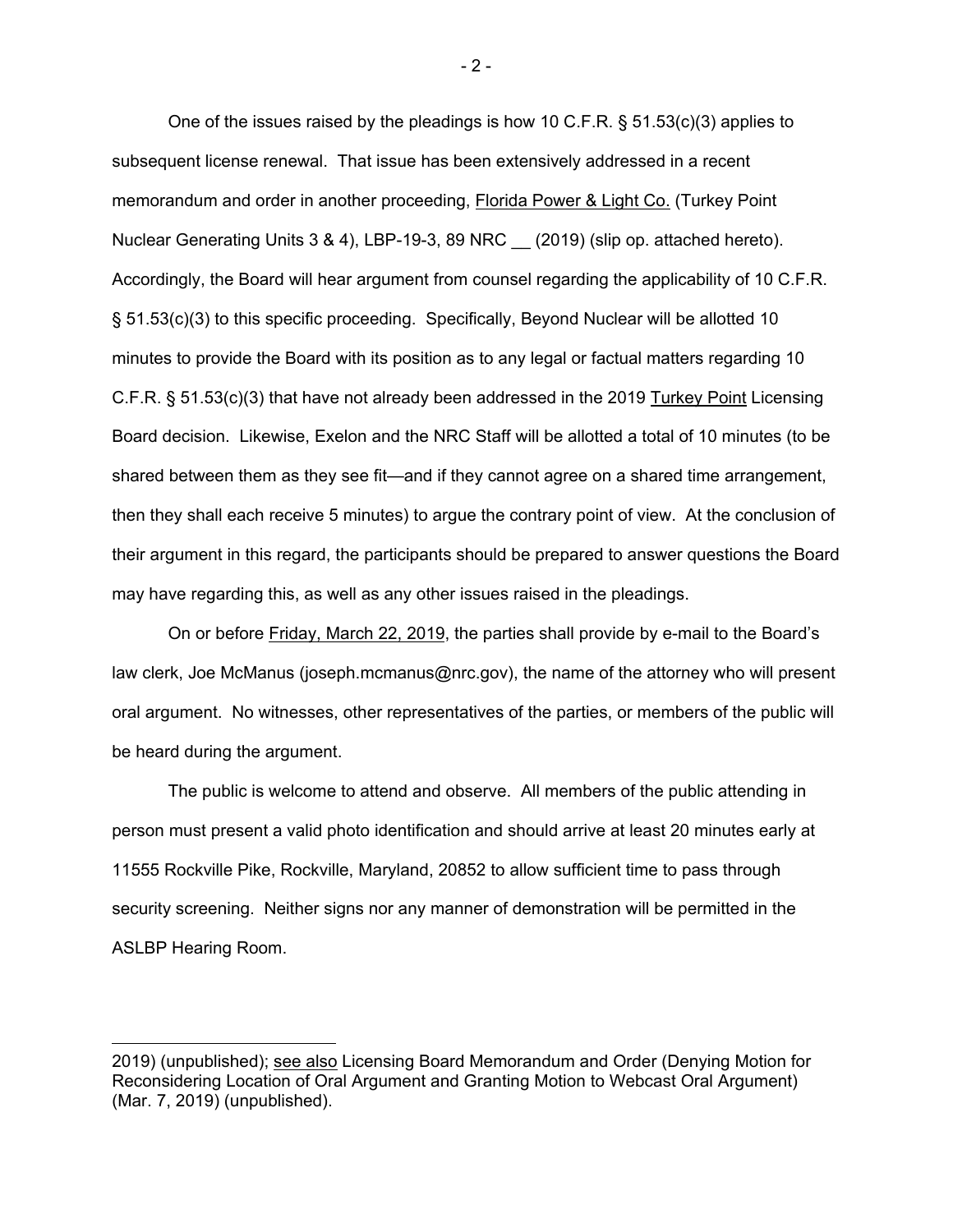The public may also view the oral argument online via webcast at https://video.nrc.gov/, or listen to the argument via telephone. Individuals who wish to hear the oral argument live on the listen-only telephone line should contact Mr. McManus at the above e-mail address or at (301) 415-5356 for the dial-in number and passcode.

The oral argument will be transcribed, and the transcript will be accessible to the public in the NRC's electronic hearing docket.

It is so ORDERED.

### FOR THE ATOMIC SAFETY AND LICENSING BOARD

*/RA/*

\_\_\_\_\_\_\_\_\_\_\_\_\_\_\_\_\_\_\_\_\_\_\_\_ Michael M. Gibson, Chairman ADMINISTRATIVE JUDGE

Rockville, Maryland March 12, 2019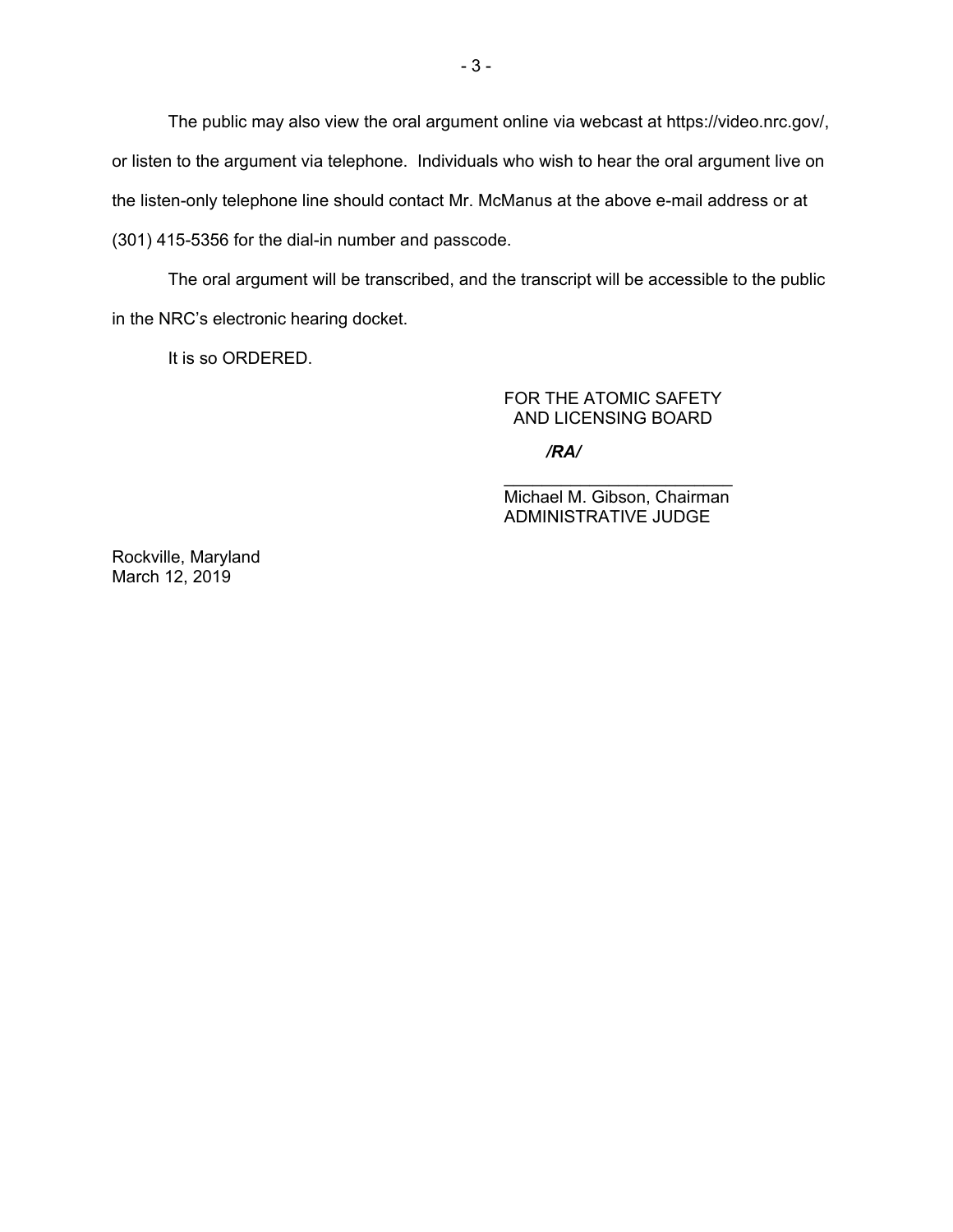### UNITED STATES OF AMERICA NUCLEAR REGULATORY COMMISSION

## ATOMIC SAFETY AND LICENSING BOARD

Before Administrative Judges:

E. Roy Hawkens, Chairman Dr. Michael F. Kennedy Dr. Sue H. Abreu

In the Matter of

FLORIDA POWER & LIGHT COMPANY

(Turkey Point Nuclear Generating Units 3 and 4)

Docket Nos. 50-250-SLR & 50-251-SLR

ASLBP No. 18-957-01-SLR-BD01

March 7, 2019

### MEMORANDUM AND ORDER

(Granting the Hearing Requests of SACE and Joint Petitioners, Denying the Hearing Request of Albert Gomez, Granting Monroe County's Request to Participate as an Interested Governmental Participant, and Referring a Ruling to the Commission)

Pending before this Licensing Board are three hearing requests that challenge an

application from Florida Power & Light Company (FPL) for a subsequent license renewal (i.e., a

second twenty-year license renewal) for two nuclear power reactors, Turkey Point Units 3 and 4,

located near Homestead, Florida. The hearing requests were filed by (1) Southern Alliance for

Clean Energy (SACE); (2) Friends of the Earth, Inc., Natural Resources Defense Council, Inc.,

and Miami Waterkeeper, Inc. (collectively, Joint Petitioners); and (3) Albert Gomez.

Additionally, Monroe County, Florida filed a request to participate in this proceeding as an

interested governmental participant.

For the reasons discussed below, we conclude that (1) SACE has established standing and proffered two admissible contentions; (2) Joint Petitioners have established standing and proffered two admissible contentions; and (3) Mr. Gomez has failed to proffer an admissible contention. We therefore grant SACE's and Joint Petitioners' hearing requests, and we deny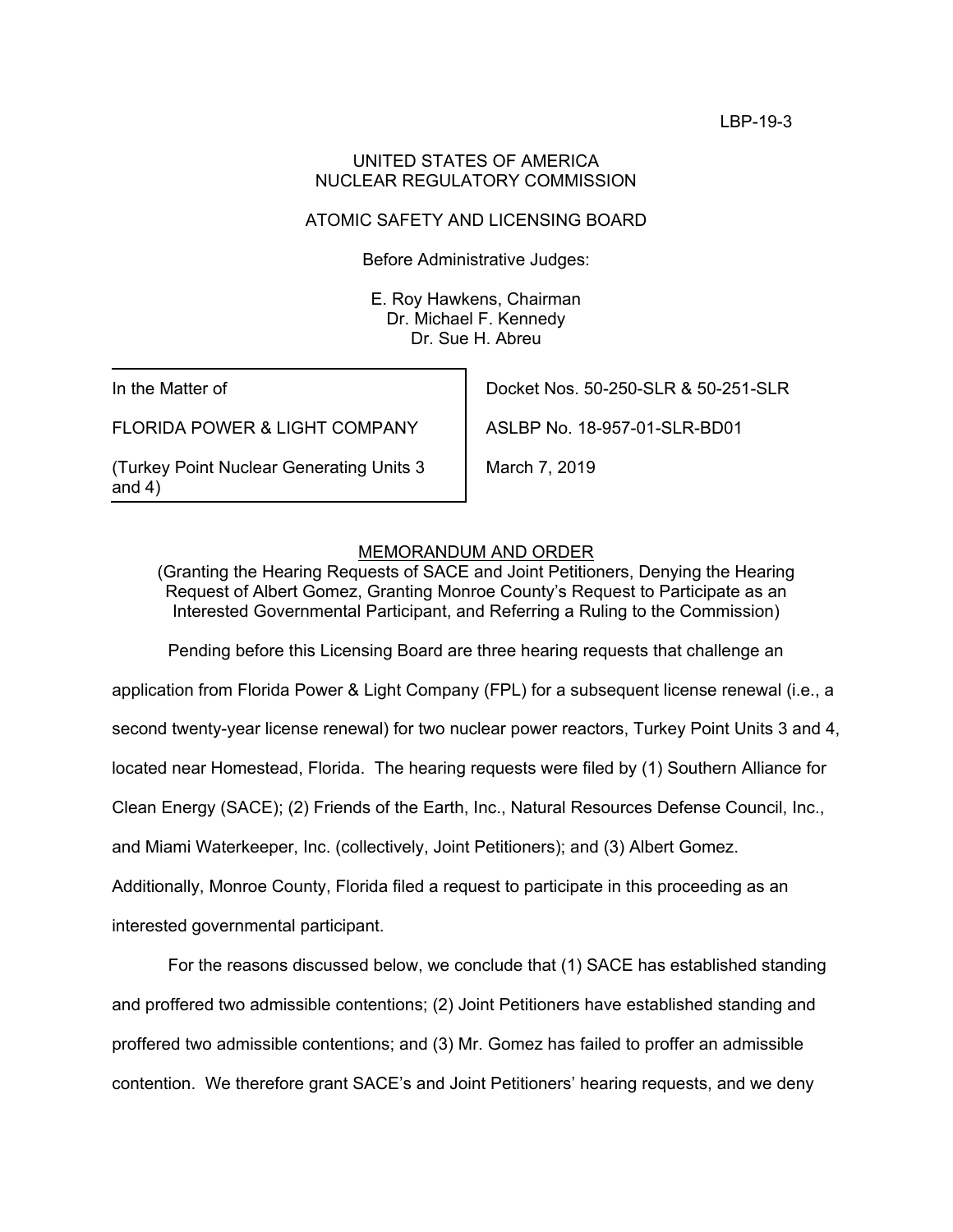Mr. Gomez's hearing request. We also grant Monroe County's request to participate as an interested governmental participant.

 Additionally, pursuant to 10 C.F.R. § 2.323(f)(1), we refer to the Commission our ruling, infra Part III.A, that 10 C.F.R. § 51.53(c)(3) applies to the preparation of environmental reports (ERs) in subsequent license renewal proceedings. See infra note 46.<sup>1</sup>

### **I. PROCEDURAL BACKGROUND**

On January 30, 2018, FPL submitted an application for a subsequent license renewal (SLR) for two nuclear power reactors, Turkey Point Units 3 and 4, located near Homestead, Florida. See Letter from Mano K. Nazar, President and Chief Nuclear Officer, FPL, to Document Control Desk, NRC (Jan. 30, 2018).<sup>2</sup> FPL submitted an ER with its application, as required. $3$ 

On May 2, 2018, the NRC issued a notice of opportunity to request a hearing and petition for leave to intervene, which provided members of the public sixty days from the date of publication to file a hearing request. See [FPL]; Turkey Point Nuclear Generating, Unit Nos. 3 and 4, 83 Fed. Reg. 19,304 (May 2, 2018). On June 29, 2018, in response to several requests to extend the filing deadline, the Commission granted a thirty-day extension, to and including August 1, 2018. See Commission Order (June 29, 2018) at 2 (unpublished).

Appended to this Memorandum and Order is an opinion by Judge Abreu dissenting in part (with the majority's interpretation and application of section 51.53(c)(3)) and concurring in part (with those portions of the majority's decision that do not involve the interpretation or application of section 51.53(c)(3)).

<sup>&</sup>lt;sup>2</sup> See [FPL], Turkey Point Nuclear Plant Units 3 and 4 [SLR] Application (rev. 1 Apr. 2018) [hereinafter SLRA]. The original licenses issued to FPL for Units 3 and 4 authorized forty years of operation, and the first renewal was for an additional twenty years of operation. The current licenses for the units will expire, respectively, on July 19, 2032 and April 10, 2033. Id. at 1-1.

<sup>3</sup> See [FPL] SLRA, App. E, Applicant's Environmental Report, Subsequent Operating License Renewal Stage, Turkey Point Nuclear Plant Units 3 and 4 (Jan. 2018) [hereinafter ER]. The purpose and content of an ER are discussed infra Part III.A.2.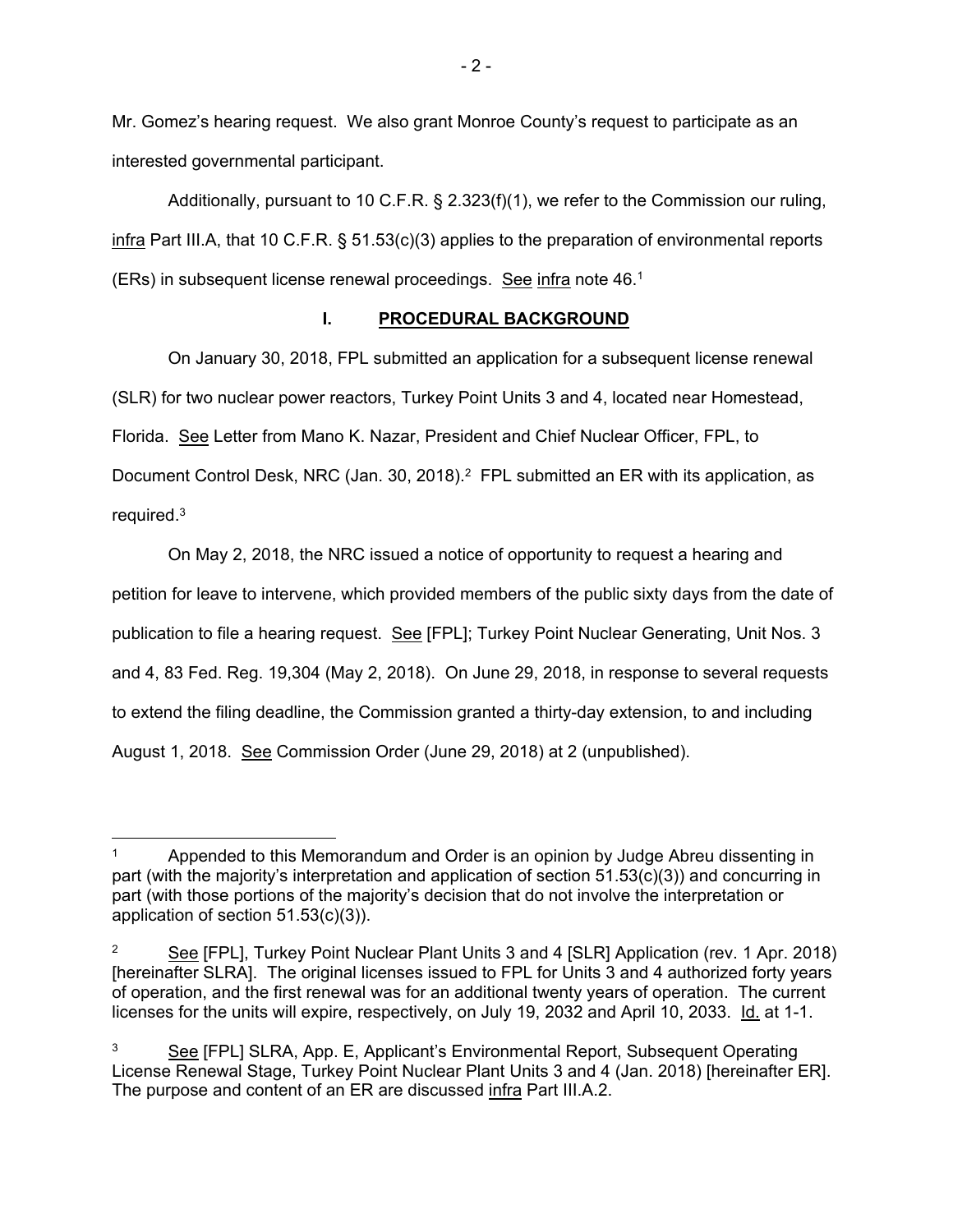On August 1, 2018, SACE filed a hearing request that proffered two multi-faceted environmental contentions,<sup>4</sup> and Joint Petitioners filed a hearing request that proffered five multi-faceted environmental contentions.<sup>5</sup> On August 2, 2018, Mr. Gomez, acting pro se, submitted a hearing request that proffered ten contentions consisting of safety and environmental challenges to FPL's application.<sup>6</sup>

FPL filed answers opposing all three hearing requests.<sup>7</sup> The NRC Staff filed an answer that (1) did not oppose granting SACE's hearing request and admitting, in part, both of SACE's environmental contentions;<sup>8</sup> and (2) did not oppose Joint Petitioners' hearing request and admitting, in part, two of Joint Petitioners' five environmental contentions.<sup>9</sup> In a separately filed answer, the NRC Staff opposed Mr. Gomez's hearing request.10

6 See Proposed Petition to Intervene and for Hearing Under 10 C.F.R. § 2.206, for Docket ID # NRC-2018-0074 (Aug. 2, 2018) [hereinafter Gomez Pet.].

7 See Applicant's Answer Opposing [SACE's] Request for Hearing and Petition to Intervene (Aug. 27, 2018) [hereinafter FPL Answer to SACE Pet.]; Applicant's Answer Opposing Request for Hearing and Petition to Intervene Submitted by [Joint Petitioners] (Aug. 27, 2018) [hereinafter FPL Answer to Joint Pet'rs Pet.]; Applicant's Opposition to Albert Gomez's Petition to Intervene (Sept. 4, 2018) [hereinafter FPL Answer to Gomez Pet.].

8 See NRC Staff's Corrected Response to Petitions to Intervene and Requests for Hearing Filed by (1) [Joint Petitioners], and (2) [SACE] (Aug. 27, 2018) at 57–69 [hereinafter NRC Staff Answer to Joint Pet'rs Pet. and SACE Pet.].

 See [SACE's] Request for Hearing and Petition to Intervene (Aug. 1, 2018) [hereinafter SACE Pet.].

<sup>5</sup> See Request for Hearing and Petition to Intervene Submitted by [Joint Petitioners] (Aug. 1, 2018) [hereinafter Joint Pet'rs Pet.].

<sup>9</sup> See id. at 28–57.

<sup>&</sup>lt;sup>10</sup> See NRC Staff's Response to Petition to Intervene and Request for Hearing Filed by Albert Gomez (Sept. 4, 2018) [hereinafter NRC Staff Answer to Gomez Pet.].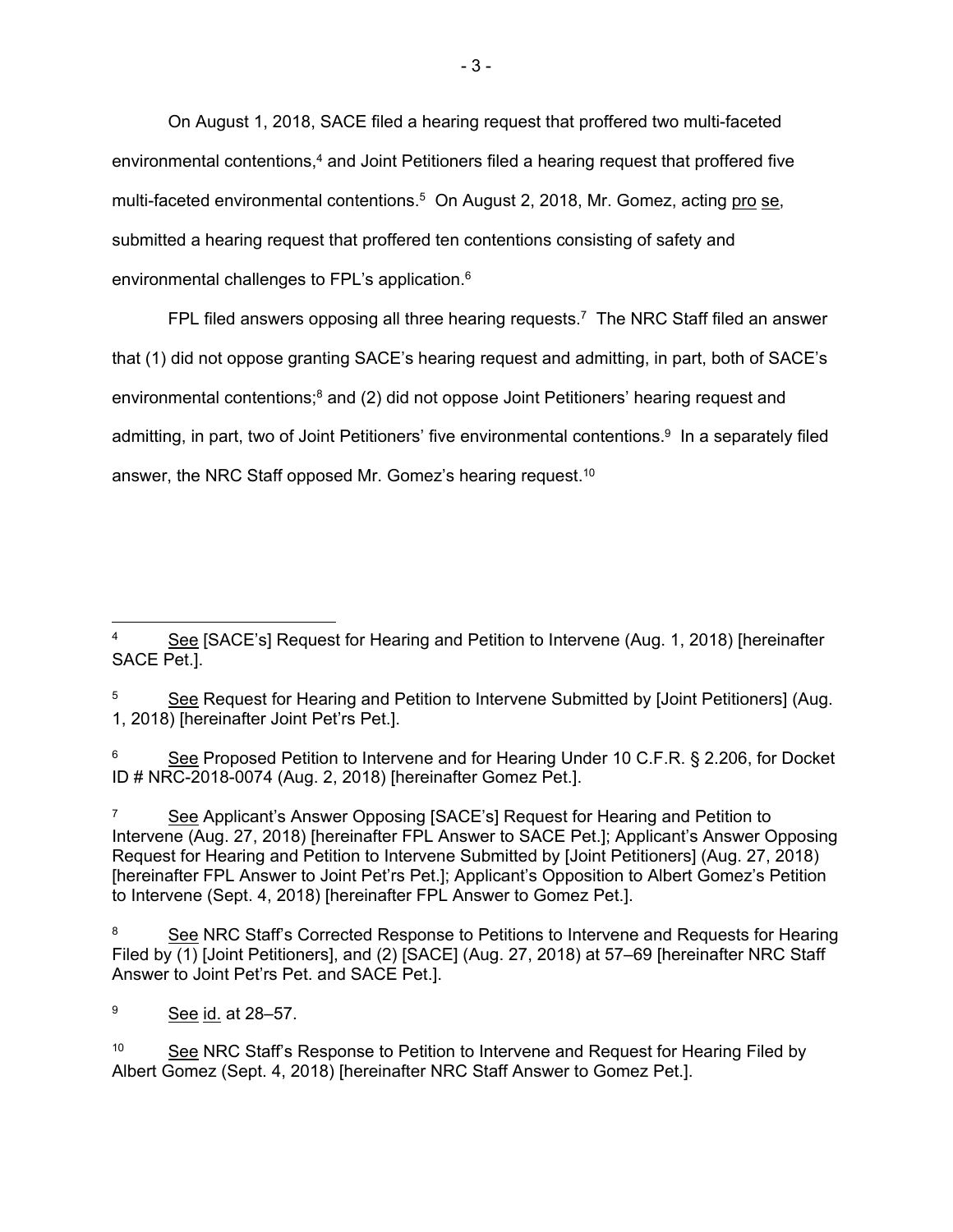On September 10, 2018, SACE and Joint Petitioners filed replies to FPL's and the NRC Staff's answers.<sup>11</sup> Mr. Gomez did not file a reply.

On September 20, 2018, FPL filed motions to strike certain portions of SACE's and Joint Petitioners' replies, or in the alternative, for leave to file an attached surreply.<sup>12</sup> Although SACE and Joint Petitioners opposed FPL's motions to strike, they did not oppose FPL's motion to file the surreply, and they requested permission to file an attached joint response to it.13 On October 23, 2018, we (1) denied FPL's motions to strike, but granted its request to file the surreply; (2) granted the request of SACE and Joint Petitioners to file a joint response to FPL's surreply; and (3) authorized the NRC Staff to respond to these pleadings.<sup>14</sup> The NRC Staff filed a response on November 2, 2018.15

<sup>13</sup> See [SACE]'s Response to [FPL]'s Motion to Strike a Portion of SACE's September 10, 2018, Reply or, in the Alternative for Motion for Leave to File a Surreply (Oct. 1, 2018); [Joint Petitioners'] Answer in Opposition to Applicant's Motion to Strike Portions of the September 10, 2018 Reply Filed by Joint Petitioners or, in the Alternative, for Leave to File a Surreply (Oct. 1, 2018); Motion For Leave to Respond to Applicant's Surreply (Oct. 1, 2018); Petitioners' Response to Applicant's Surreply (Oct. 1, 2018) (corrected Oct. 4, 2018) [hereinafter Pet'rs Response to FPL Surreply].

<sup>-</sup>11 See [SACE's] Reply to Oppositions by [FPL] and NRC Staff to SACE's Hearing Request (Sept. 10, 2018) [hereinafter SACE Reply]; Reply in Support of Request for Hearing and Petition to Intervene Submitted by [Joint Petitioners] (Sept. 10, 2018).

 $12$  See Applicant's Motion to Strike a Portion of the September 10, 2018 Reply Filed by [SACE] or, in the Alternative, for Leave to File a Surreply (Sept. 20, 2018); Applicant's Motion to Strike Portions of the September 10, 2018 Reply Filed by [Joint Petitioners] or, in the Alternative, for Leave to File a Surreply (Sept. 20, 2018); Applicant's Surreply to New Arguments Raised in Reply Pleadings (Sept. 20, 2018) [hereinafter FPL Surreply].

<sup>&</sup>lt;sup>14</sup> See Licensing Board Memorandum and Order (Denying FPL's Motion to Strike Portions of Replies, Granting FPL's Request to File a Surreply, Granting SACE and Joint Petitioners' Motion to File Response to Surreply, and Authorizing NRC Staff to File Response) (unpublished) (Oct. 23, 2018).

<sup>&</sup>lt;sup>15</sup> See NRC Staff's Response to the Applicant's Surreply and the Petitioners' Response, Regarding the Applicability of 10 C.F.R. § 51.53(c)(3) to [SLR] Applications (Nov. 2, 2018) [hereinafter NRC Staff Response to FPL Surreply].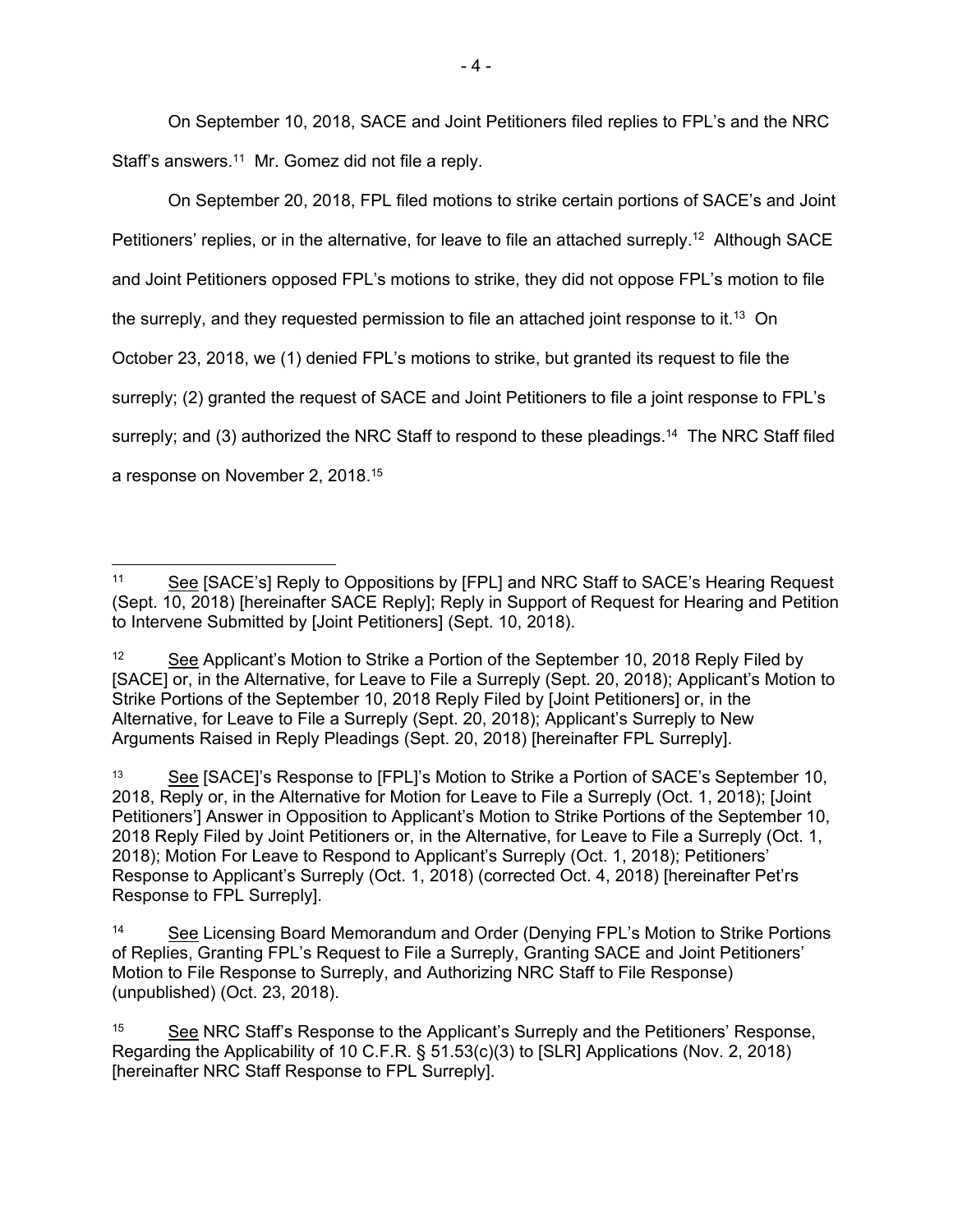Meanwhile, on September 20, 2018, Monroe County, Florida filed a request to participate as an interested local governmental body pursuant to 10 C.F.R. § 2.315(c), seeking to participate on the two environmental contentions proffered by SACE.<sup>16</sup> The NRC Staff did not oppose Monroe County's participation, provided that the Board admitted the two contentions specified by the County.<sup>17</sup>

On December 4, 2018, this Board held an oral argument in Homestead, Florida to assess SACE's and Joint Petitioners' standing and the admissibility of their proffered contentions. See Official Transcript of Proceedings, [FPL] Turkey Point Units 3 & 4 at 11–259 (Dec. 4, 2018) [hereinafter Tr.].<sup>18</sup> Pursuant to the Board's direction at oral argument, see Tr. at 257, the NRC Staff filed a supplemental brief on December 18, 2018 regarding its position on a contention proffered by SACE and Joint Petitioners,<sup>19</sup> and on January 7, 2019, the other participants filed timely responses. See id. at 258–59.20

 <sup>16</sup> See Monroe County, Florida's Request to Participate as Interested Governmental Participant (Sept. 20, 2018) [hereinafter Monroe County Request]. Section 2.315(c) permits a local governmental body that is not admitted as a party under section 2.309 an opportunity to participate in a hearing as an interested non-party.

<sup>&</sup>lt;sup>17</sup> See NRC Staff's Response to Monroe County, Florida's Request to Participate as an Interested Governmental Entity at 7 (Oct. 1, 2018).

<sup>&</sup>lt;sup>18</sup> Mr. Gomez's arguments on standing and contention admissibility were submitted on his written pleading. See Tr. at 15; Licensing Board Order (Providing Oral Argument Topics) at 2 n.3 (Nov. 14, 2018) (unpublished).

On December 21, 2018, this Board issued an order granting a joint motion requesting transcript corrections. See Licensing Board Order (Adopting Transcript Corrections) (Dec. 21, 2018) (unpublished).

See NRC Staff's Clarification of its Views Regarding the Admissibility of Joint Petitioners' Contention 1-E and SACE Contention 2 (Alternative Cooling Systems) (Dec. 18, 2018).

<sup>&</sup>lt;sup>20</sup> See Petitioners' Response to NRC Staff Clarification (Jan. 7, 2019); Applicant's Response to the NRC Staff's Clarification Regarding the Admissibility of Proposed Cooling Tower Contentions (Jan. 7, 2019).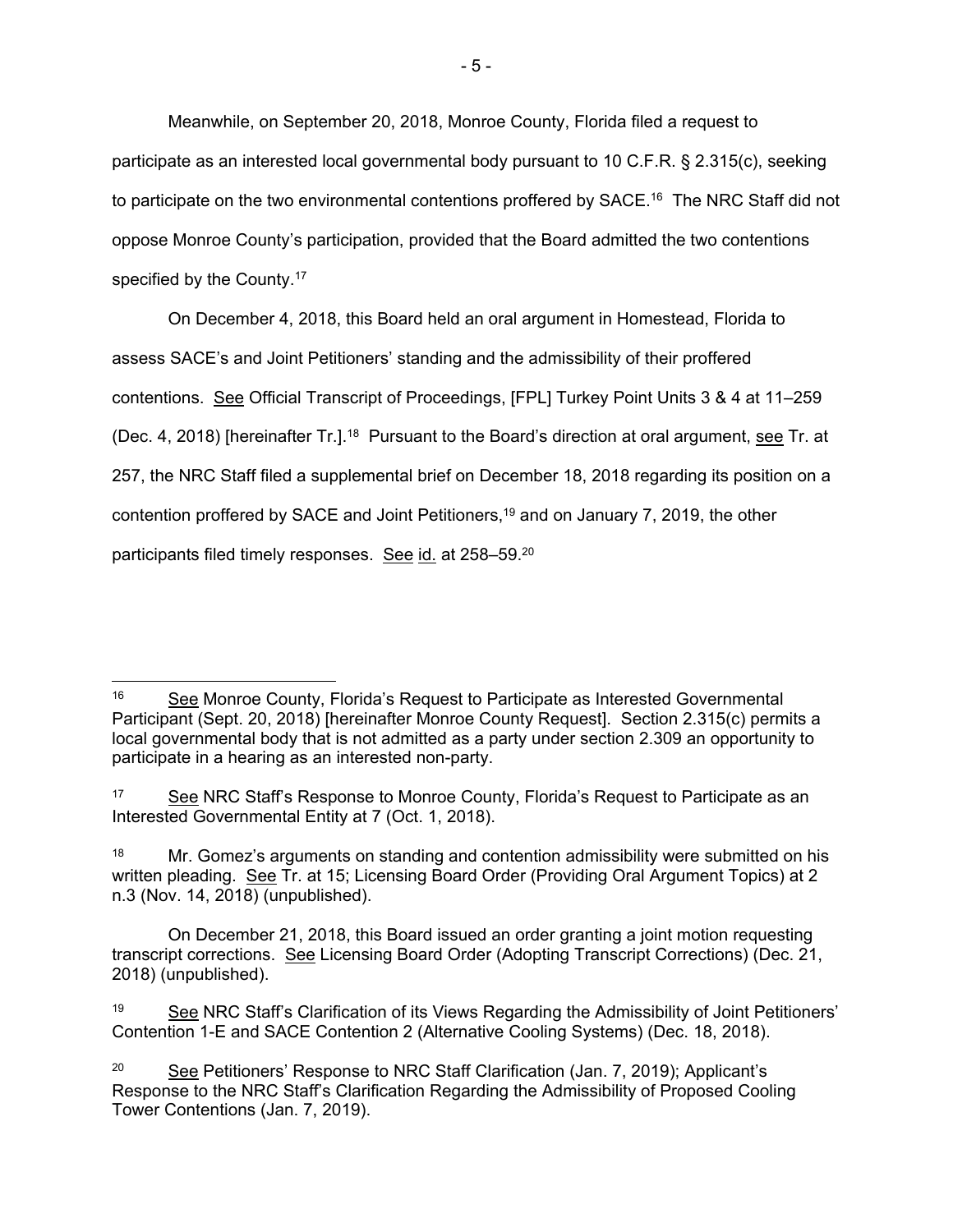### **II. LEGAL STANDARDS FOR STANDING AND CONTENTION ADMISSIBILITY**

To participate in this proceeding as an intervenor, a petitioner must establish standing and proffer at least one admissible contention. See 10 C.F.R. § 2.309(a). We summarize the applicable legal standards below.

### A. LEGAL STANDARDS GOVERNING STANDING

### 1. Individual Standing and the 50-Mile Proximity Presumption

 In determining whether a petitioner has established standing, the Commission applies contemporaneous judicial concepts of standing that require a petitioner to "(1) allege an injury in fact that is (2) fairly traceable to the challenged action and (3) is likely to be redressed by a favorable decision." Fla. Power & Light Co. (Turkey Point Nuclear Generating Plant, Units 3 & 4), CLI-15-25, 82 NRC 389, 394 (2015).<sup>21</sup> However, in the context of certain reactor licensing proceedings (e.g., reactor construction permit proceedings and new reactor operating license proceedings), the Commission has expressly authorized the use of a "proximity presumption," which presumes that a petitioner has standing if he or she resides, or otherwise has frequent contacts, within approximately 50 miles of the facility in question. See PPL Bell Bend, LLC (Bell Bend Nuclear Power Plant), CLI-10-7, 71 NRC 133, 138–39 (2010); Calvert Cliffs 3 Nuclear Project, LLC (Calvert Cliffs Nuclear Power Plant, Unit 3), CLI-09-20, 70 NRC 911, 915–16

10 C.F.R. § 2.309(d)(1).

 $\overline{a}$ <sup>21</sup> Under section 189a of the Atomic Energy Act, the NRC is required to "grant a hearing upon the request of any person whose interest may be affected by the proceeding." 42 U.S.C. § 2239(a)(1)(A). Pursuant to the agency's regulation implementing general standing requirements, a petitioner's hearing request must state

<sup>(</sup>i) The name, address and telephone number of the requestor or petitioner;

<sup>(</sup>ii) The nature of the requestor's/petitioner's right under the [relevant statute] to be made a party to the proceeding;

<sup>(</sup>iii) The nature and extent of the requestor's/petitioner's property, financial or other interest in the proceeding; and

<sup>(</sup>iv) The possible effect of any decision or order that may be issued in the proceeding on the requestor's/petitioner's interest.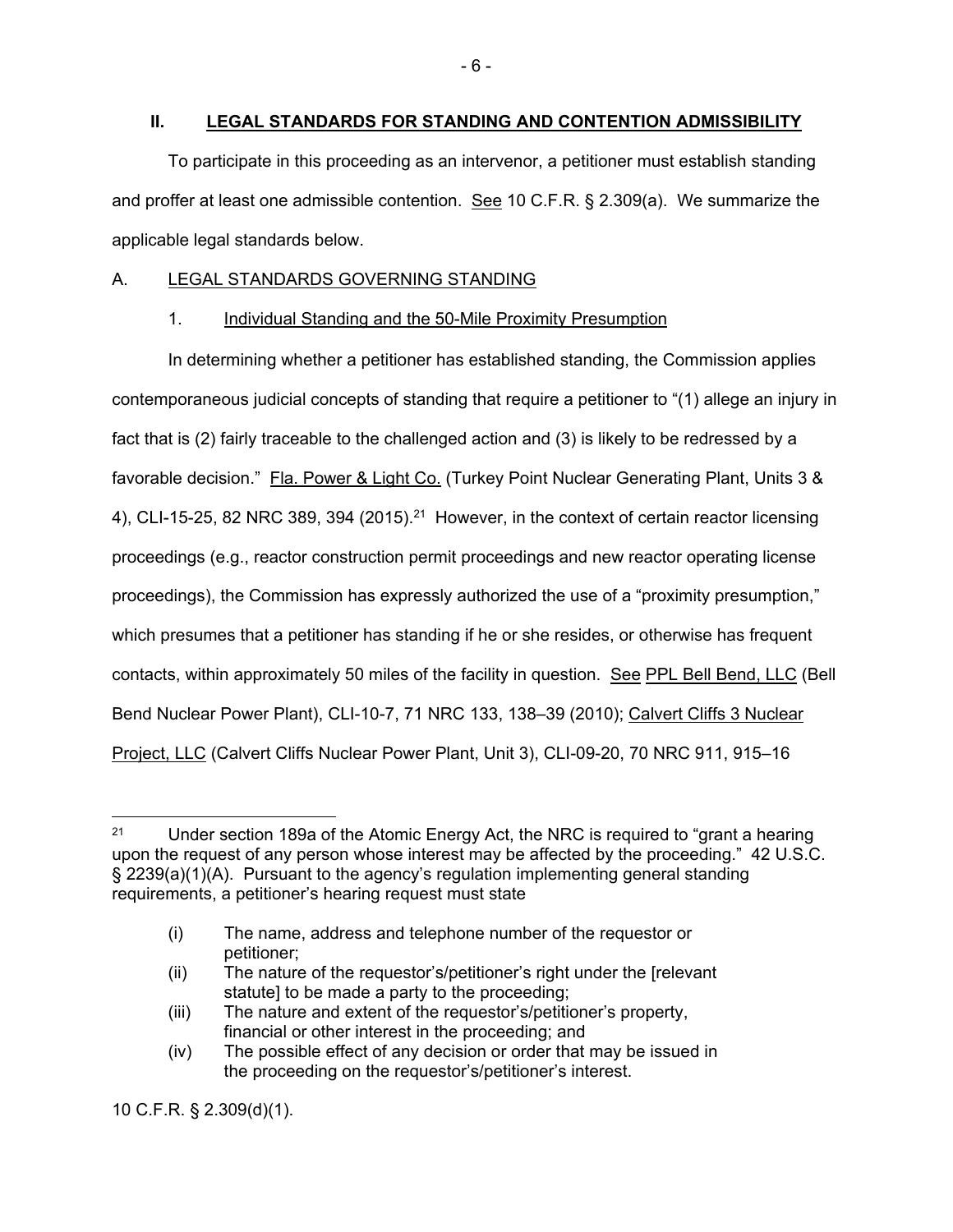(2009). This presumption "rests on [the] finding . . . that persons living within the roughly 50 mile radius of [a] facility face a realistic threat of harm if a release from the facility of radioactive material were to occur." Calvert Cliffs, CLI-09-20, 70 NRC at 917 (internal quotation marks omitted).

 Licensing boards routinely have applied the 50-mile proximity presumption in reactor license renewal proceedings, reasoning that a renewal "allows operation of a reactor over an additional period of time during which the reactor could be subject to the same equipment failures and personnel errors as during operations over the original period of the license." Exelon Generation Co. (Limerick Generating Station, Units 1 & 2), LBP-12-8, 75 NRC 539, 547, rev'd in part on other grounds, CLI-12-19, 76 NRC 377 (2012). The Commission implicitly endorsed this approach when it cited with approval a licensing board's application of the proximity presumption in a reactor license renewal proceeding. See Calvert Cliffs, CLI-09-20, 70 NRC at 915 n.15 (citing Fla. Power & Light Co. (Turkey Point Nuclear Generating Plant, Units 3 & 4), LBP-01-6, 53 NRC 138, 150, aff'd on other grounds, CLI-01-17, 54 NRC 3 (2001)).

We conclude that the 50-mile proximity presumption should apply in all reactor license renewal proceedings, including SLR proceedings. As the Commission explained in Calvert Cliffs, the 50-mile proximity presumption "is simply a shortcut for determining standing in certain cases." Calvert Cliffs, CLI-09-20, 70 NRC at 917. Applying this shortcut to reactor license renewal proceedings not only satisfies contemporaneous judicial concepts of standing, it provides clarity for litigants and licensing boards, thereby promoting efficiency in the adjudicatory process. See, e.g., Entergy Operations, Inc. (River Bend Station, Unit 1), LBP-18-1, 87 NRC 1, 7 n.4 (2018).

### 2. Representational Standing

 An organization that seeks to intervene on behalf of one or more of its members must demonstrate representational standing. To do so, the organization must show that (1) at least one of its members would otherwise have standing to sue in his or her own right; (2) the

- 7 -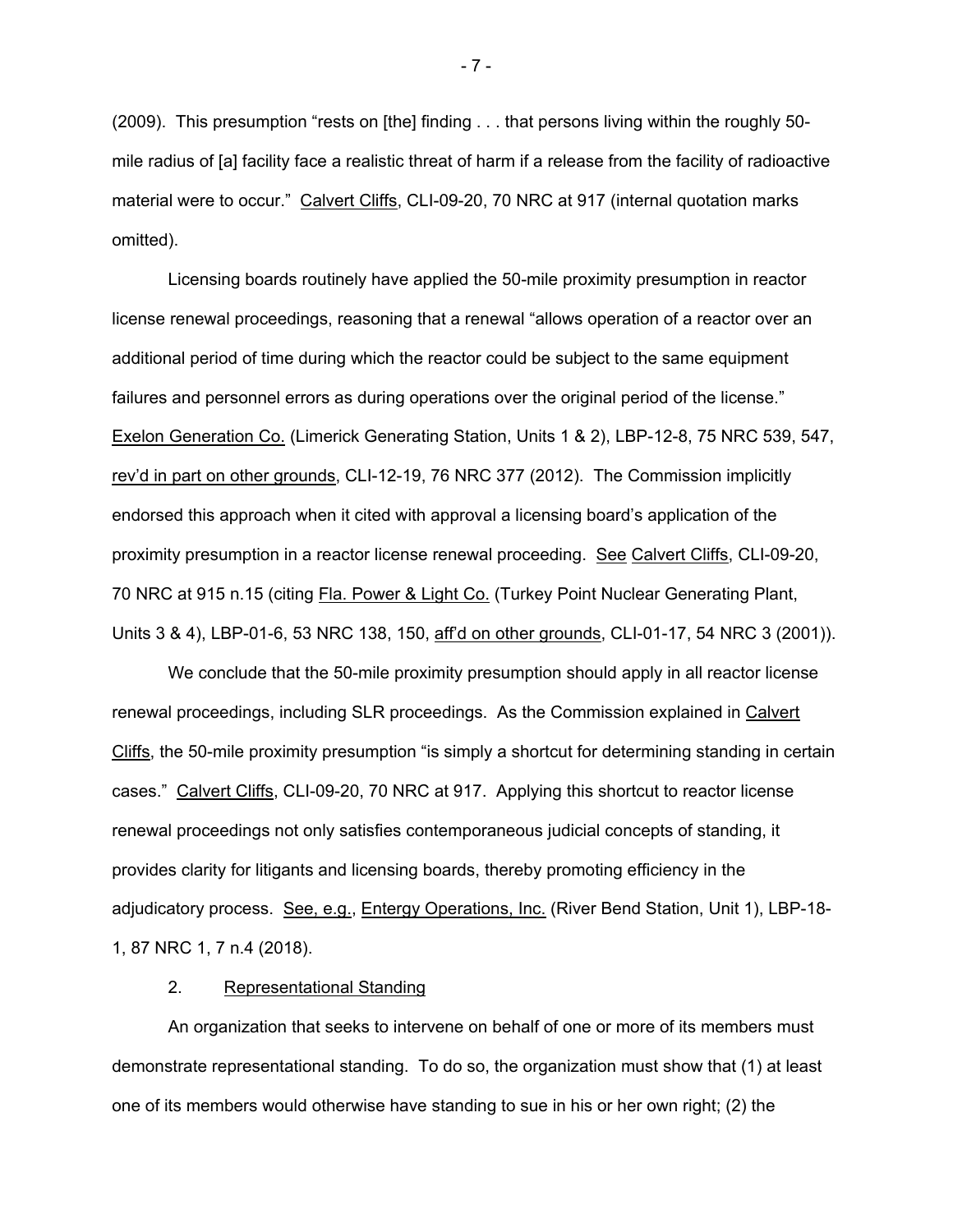member has authorized the organization to represent his or her interest; (3) the interests that

the organization seeks to protect are germane to its purpose; and (4) neither the claim asserted

nor the relief requested requires the member to participate in the adjudicatory proceeding. See

Private Fuel Storage, L.L.C. (Indep. Spent Fuel Storage Installation), CLI-99-10, 49 NRC 318,

323 (1999).

# B. LEGAL STANDARDS GOVERNING CONTENTION ADMISSIBILITY

A timely-filed contention is admissible if it satisfies the six-factor contention admissibility

criteria in 10 C.F.R. § 2.309(f)(1), which requires a petitioner to

(i) Provide a specific statement of the issue of law or fact to be raised or controverted . . . :

(ii) Provide a brief explanation of the basis for the contention;

(iii) Demonstrate that the issue raised in the contention is within the scope of the proceeding:

(iv) Demonstrate that the issue raised in the contention is material to the findings the NRC must make to support the action that is involved in the proceeding;

(v) Provide a concise statement of the alleged facts or expert opinions which support the requestor's/petitioner's position on the issue . . . , together with references to the specific sources and documents on which the requestor/petitioner intends to rely to support its position on the issue; [and]

(vi) . . . [P]rovide sufficient information to show that a genuine dispute exists with the applicant/licensee on a material issue of law or fact. This information must include references to specific portions of the application . . . that the petitioner disputes and the supporting reasons for each dispute.

10 C.F.R. § 2.309(f)(1)(i)–(vi). Additionally, pursuant to 10 C.F.R. § 2.335, a contention that

challenges a Commission rule or regulation will be rejected unless the petitioner makes an

appropriate prima facie showing supporting a rule waiver before the licensing board, which then

must certify the waiver request to the Commission.

The Commission's contention-admissibility standard is "strict by design," Amergen

Energy Co. (Oyster Creek Nuclear Generation Station), CLI-06-24, 64 NRC 111, 118 (2006)

(quoting Dominion Nuclear Conn., Inc. (Millstone Nuclear Power Station, Units 2 & 3), CLI-01-

24, 54 NRC 349, 358 (2001)), and failure to comply with any admissibility requirement "renders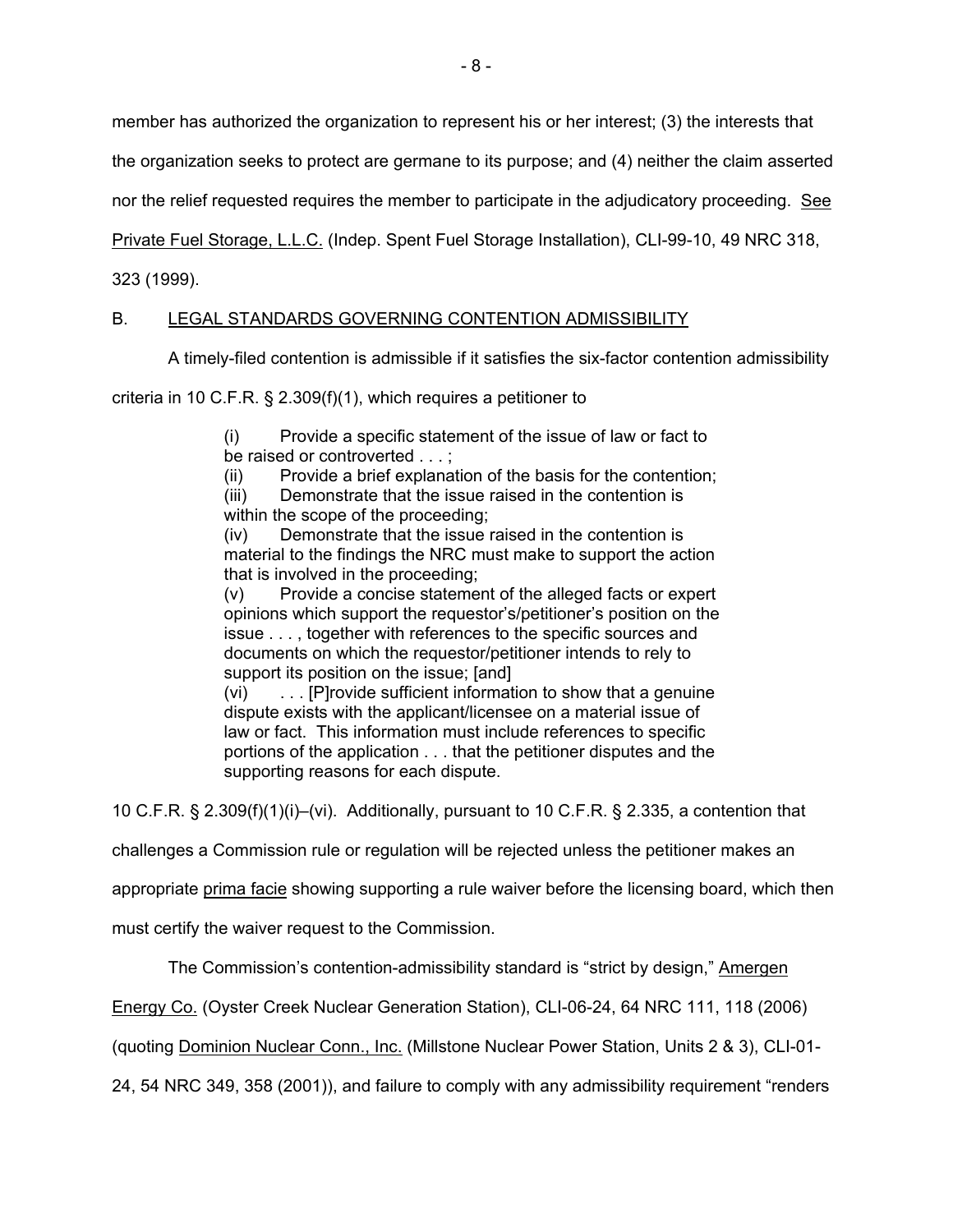a contention inadmissible." Entergy Nuclear Operations, Inc. (Indian Point, Unit 2), CLI-16-5, 83 NRC 131, 136 (2016).

### **III. ANALYSIS**

 Because of its overarching significance to this and other SLR cases, we first examine a legal question relevant to the admissibility of contentions proffered by SACE and Joint Petitioners; namely, whether 10 C.F.R. § 51.53(c)(3) applies to an applicant's preparation of an ER in SLR proceedings. After resolving that issue in the affirmative, *infra Part III.A, we then* consider whether to grant the hearing requests of SACE, infra Part III.B, Joint Petitioners, infra Part III.C, and Mr. Gomez, infra Part III.D.

# A. THE APPLICABILITY OF 10 C.F.R. § 51.53(c)(3) TO THE PREPARATION OF AN ER IN SLR PROCEEDINGS

Petitioners<sup>22</sup> proffer environmental contentions challenging the adequacy of FPL's ER. Before we address the admissibility of these contentions, we consider a legal issue of first impression raised by petitioners, the resolution of which will affect our contention admissibility analysis. Petitioners argue that 10 C.F.R. § 51.53(c)(3)—which provides, inter alia, that applicants for initial license renewals need not consider Category 1 issues in their  $ER^{23}$ —does not apply to applicants who (like FPL) seek a subsequent license renewal.

 To assist the reader in understanding the issue presented, we first discuss the statutory and regulatory scheme governing the NRC Staff's preparation of an environmental impact

 <sup>22</sup> When we use the term "petitioners," we are referring collectively to SACE and Joint Petitioners.

<sup>&</sup>lt;sup>23</sup> As explained infra Parts III.A.1 and III.A.2, Category 1 issues are those environmental issues with effects that (1) are generic to all existing nuclear power plants; (2) have been analyzed in the generic environmental impact statement (GEIS) and codified by notice and comment rulemaking in 10 C.F.R. Part 51; (3) are reviewed by the Commission on a 10-year cycle; and (4) need not be addressed by the NRC Staff on a site-specific basis in the draft supplemental environmental impact statement for license renewals.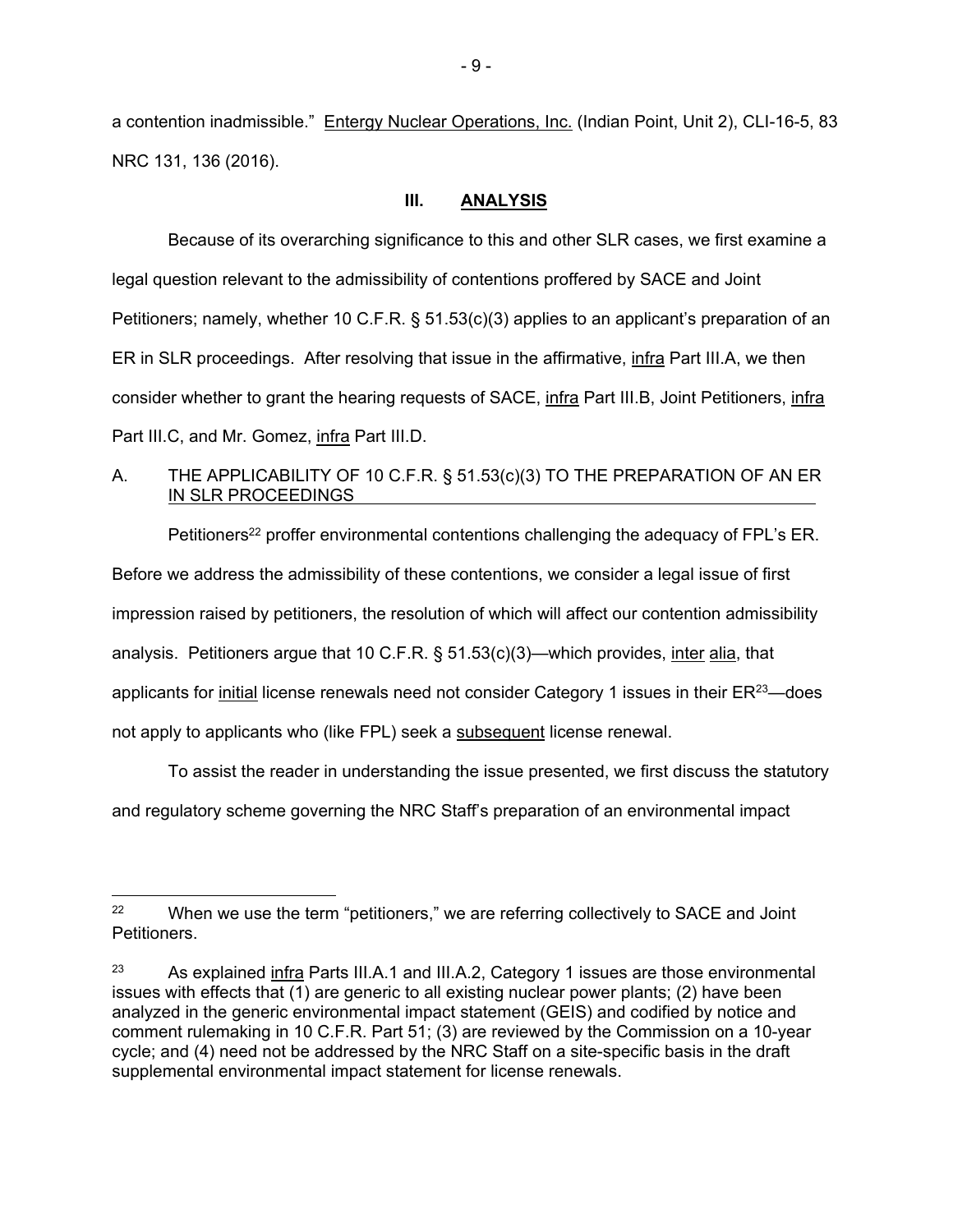statement (EIS) incident to its review of applications seeking the renewal of licenses to operate nuclear power plants.<sup>24</sup> We then analyze 10 C.F.R. § 51.53(c)(3) and its applicability to SLRs.

## 1. Statutory and Regulatory Background Governing the NRC Staff's Preparation of an EIS

 In 10 C.F.R. Part 51, the NRC promulgated regulations implementing NEPA requirements. See 10 C.F.R. § 51.10. NEPA requires federal agencies to prepare an EIS for proposed major federal actions "significantly affecting the quality of the human environment," including a detailed discussion of "the environmental impact of the proposed action," "any adverse environmental effects which cannot be avoided should the proposal be implemented," and "alternatives to the proposed action." 42 U.S.C. § 4332(C)(i)–(iii).

 NEPA's EIS requirement serves two purposes. "First, it places upon an agency the obligation to consider every significant aspect of the environmental impact of a proposed action." Balt. Gas & Elec. Co. v. Nat'l Res. Def. Council, Inc., 462 U.S. 87, 97 (1983) (quotation marks omitted). "Second, it ensures that the agency will inform the public that it has indeed considered environmental concerns in its decisionmaking process." Id. Although NEPA requires the agency to take a "hard look" at environmental consequences of major federal actions, id., it "seeks to guarantee process, not specific outcomes." Massachusetts v. NRC, 708 F.3d 63, 67 (1st Cir. 2013).

 Pursuant to NRC regulations, the renewal of a license to operate a nuclear power plant constitutes a "major Federal action" triggering the NRC's obligation under NEPA to prepare an EIS. See 10 C.F.R. § 51.20(a), (b)(2).

 $\overline{a}$ 

<sup>&</sup>lt;sup>24</sup> The NRC has codified two sets of regulations governing license renewal applications: (1) 10 C.F.R. Part 54, which focuses on safety-related issues such as equipment aging, see 10 C.F.R. § 54.4 (describing scope of renewal requirements in 10 C.F.R. Part 54); and (2) 10 C.F.R. Part 51, which focuses on the NRC's obligations under the National Environmental Policy Act (NEPA), see id. § 51.10 (explaining the purpose of Part 51 regulations). For purposes of this discussion, we deal only with NEPA and the environmental regulations in Part 51.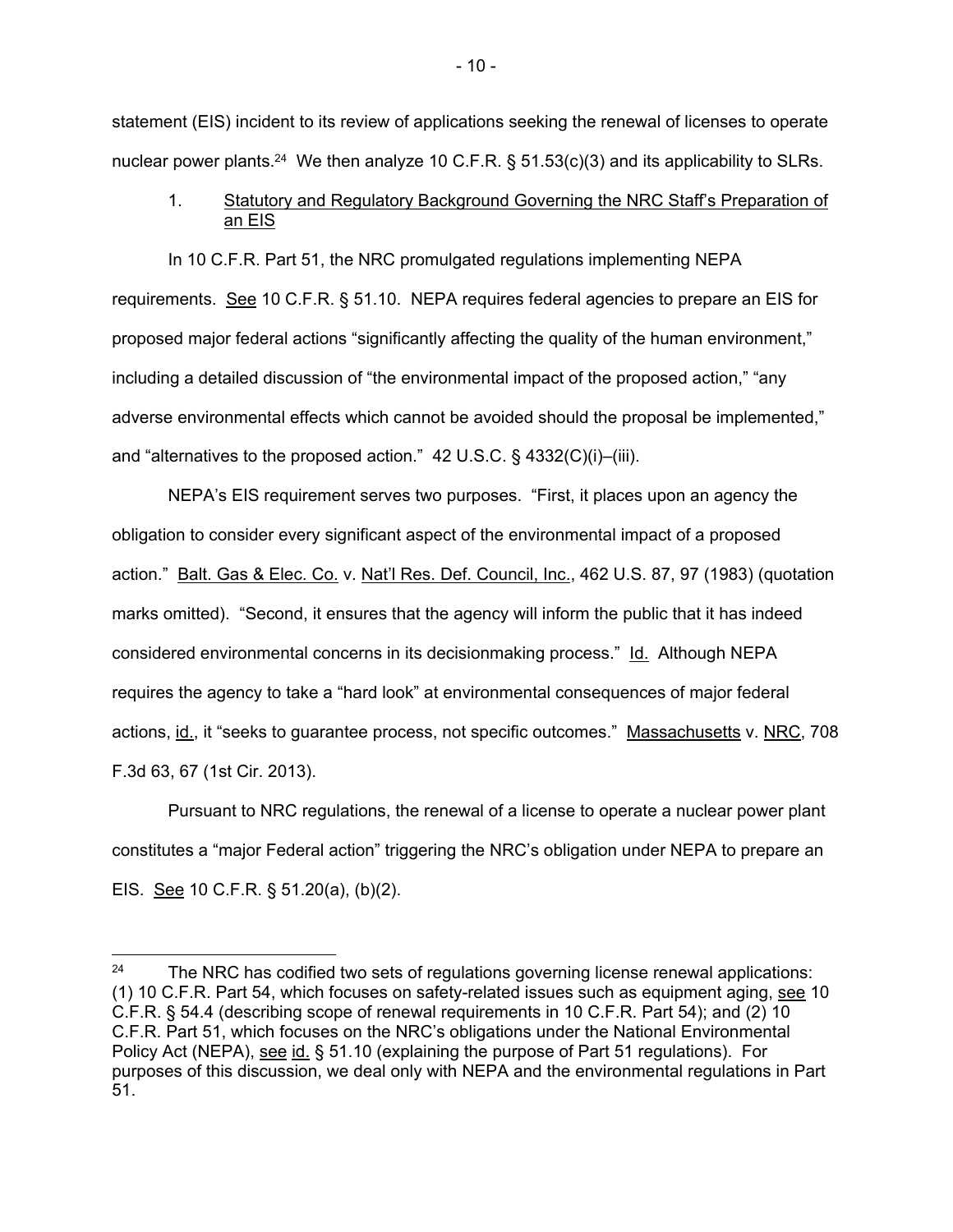Preparing an EIS that considers all of the significant environmental issues relevant to the renewal of a nuclear power plant on a site-specific basis is a demanding and time-consuming task. See Massachusetts v. NRC, 522 F.3d 115, 119 (1st Cir. 2008). In 1991, in anticipation of a wave of applications for initial reactor license renewals, the NRC published a proposed rule<sup>25</sup> and a draft generic environmental impact statement (GEIS)<sup>26</sup> that were designed to inject efficiencies into the agency's environmental review portion of the license renewal process. Both documents embodied the results of a comprehensive study conducted by the NRC to determine those NEPA-related issues that could be addressed generically (that is, issues that applied to all plants) and those that needed to be determined on a plant-by-plant basis. The agency characterized the first group as Category 1 issues and the second as Category 2 issues. See Massachusetts, 522 F.3d at 119; Fla. Power & Light Co. (Turkey Point Nuclear Generating Plant, Units 3 & 4), CLI-01-17, 54 NRC 3, 11 (2001).27

In 1996, the NRC issued a final GEIS that analyzed Category 1 issues as to all nuclear power plants,<sup>28</sup> and it codified these findings in 10 C.F.R. Part 51. See Final Rule, Environmental Review for Renewal of Nuclear Power Plant Operating Licenses, 61 Fed. Reg. 28,467 (June 5, 1996) [hereinafter 1996 Final Rule]; 10 C.F.R. pt. 51, subpt. A, app. B (listing

 $\overline{a}$ <sup>25</sup> Proposed Rule, Environmental Review for Renewal of Operating Licenses, 56 Fed. Reg. 47,016 (Sept. 17, 1991) [hereinafter 1991 Proposed Rule].

<sup>&</sup>lt;sup>26</sup> Draft [GEIS] for License Renewal of Nuclear Plants, NUREG-1437 (Aug. 1991).

<sup>&</sup>lt;sup>27</sup> For a more comprehensive definition of what constitutes a generic Category 1 issue, see Final Rule, Revisions to Environmental Review for Renewal of Nuclear Power Plant Operating Licenses, 78 Fed. Reg. 37,282, 37,283–84 n.2 (June 20, 2013) [hereinafter 2013 Final Rule]. The Supreme Court has upheld the NRC's authority to make generic determinations to meet its NEPA obligations. See Balt. Gas & Elec. Co., 462 U.S. at 101 (stating that the generic method is "clearly an appropriate method of conducting the hard look required by NEPA").

<sup>28</sup> See Office of Nuclear Regulatory Research, NUREG-1437, [GEIS] for License Renewal of Nuclear Plants at 1-3 to 1-6 (May 1996).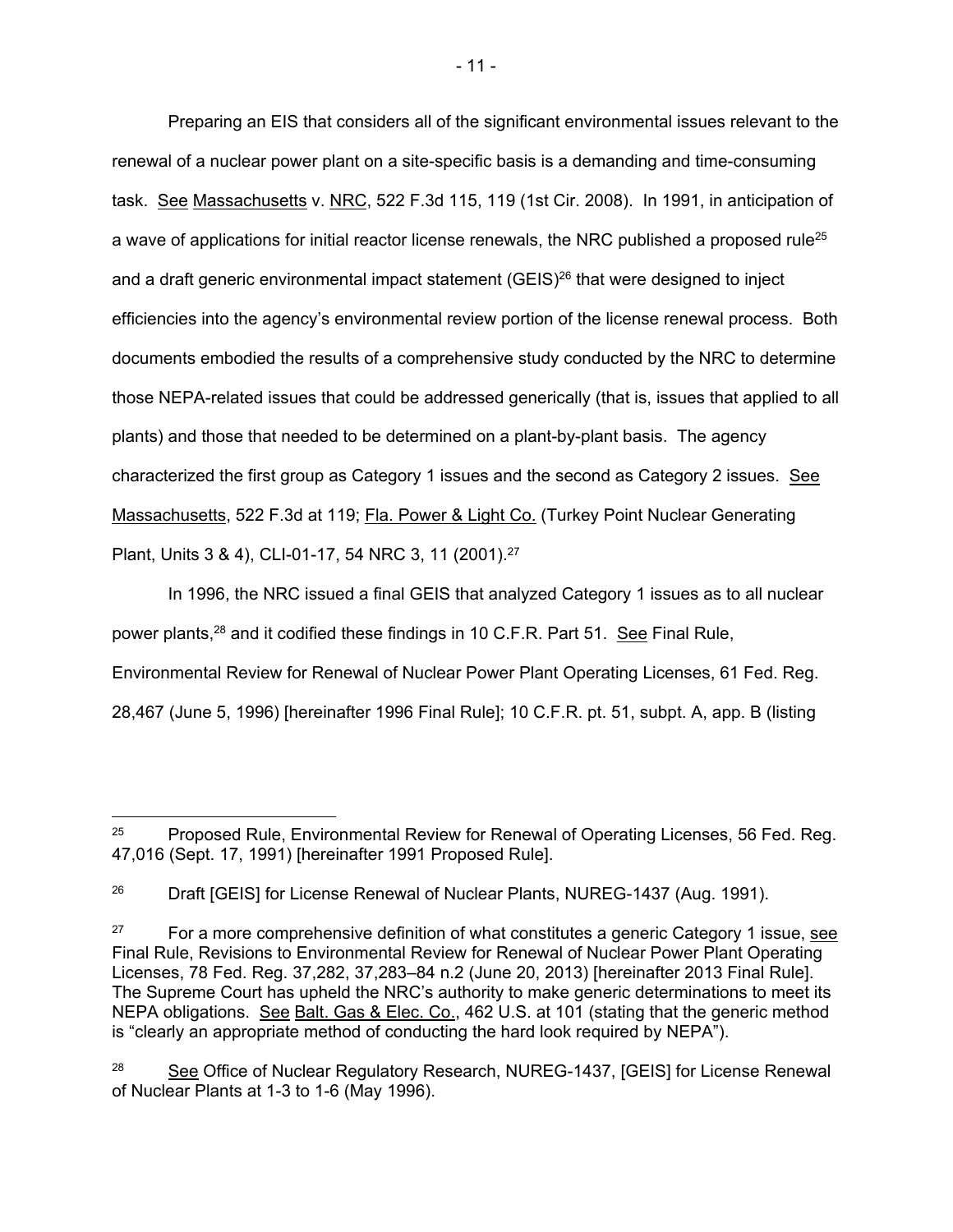"NEPA issues for license renewal of nuclear power plants" and assigning them to either Category 1 or Category 2); Massachusetts, 522 F.3d at 120.

 As the Commission explained in the context of an initial license renewal application proceeding, there are several steps in the NRC Staff's preparation of an EIS. See Turkey Point, CLI-01-17, 54 NRC at 12. First, the Staff prepares a draft supplemental EIS (SEIS), which is a site-specific supplement to the GEIS addressing Category 2 issues, and then the Staff seeks public comments on that draft. See id. The final SEIS adopts all applicable Category 1 environmental impact findings from the GEIS, and it also "takes account of public comments, including plant-specific claims and new information on generic findings. Part 51 requires the final SEIS to weigh all of the expected environmental impacts of license renewal, both those for which there are generic findings and those described in plant-specific analyses." Id. (internal citation omitted).29

 In sum, the governing regulations establish that for all nuclear plant license renewal applications, the SEIS must include a plant-specific analysis of all Category 2 issues, but that it need not discuss Category 1 issues because those issues have already been addressed

 Category 2 issues, unlike Category 1 issues, can be litigated in NRC adjudicatory proceedings. As the United States Court of Appeals for the First Circuit stated, this "divergent treatment of generic and site-specific issues is reasonable and consistent with the purpose of promoting efficiency in handling license renewal decisions." Massachusetts, 522 F.3d at 120.

<sup>&</sup>lt;sup>29</sup> Because Category 1 issues have been addressed and codified in Part 51, "they cannot be litigated in individual adjudications, such as license renewal proceedings for individual plants." Massachusetts, 522 F.3d at 120; see also 10 C.F.R. § 2.335. Instead, the NRC has provided the following avenues for reviewing, changing, or challenging GEIS findings regarding Category 1 issues: (1) the Commission reviews GEIS findings on a ten-year basis to ensure their continuing validity; (2) the NRC Staff can request that the Commission suspend a generic rule or that a particular adjudication be delayed until the GEIS and accompanying rule are amended; (3) the NRC Staff can request that a generic rule be suspended with respect to a particular plant; (4) a party to an adjudicatory proceeding can invoke 10 C.F.R. § 2.335 and request that an NRC rule (i.e., a GEIS finding for a Category 1 issue) be waived with respect to that proceeding; and (5) any member of the public can petition the agency for a rulemaking proceeding for the purpose of changing the GEIS findings. See Massachusetts, 522 F.3d at 120–21; Turkey Point, CLI-01-17, 54 NRC at 12, 23 n.14.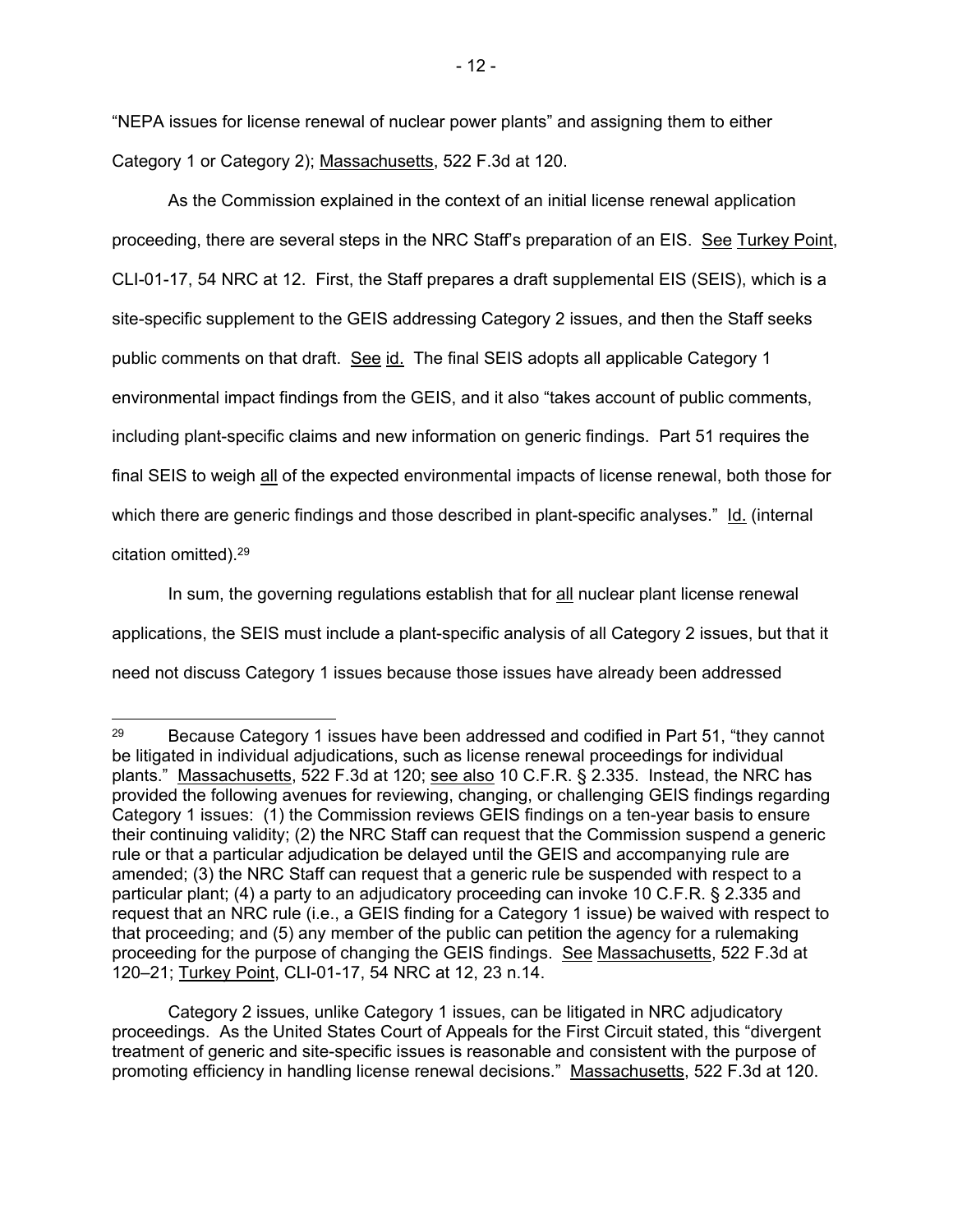globally in the GEIS and codified in 10 C.F.R. Part 51. See 10 C.F.R. pt. 51, subpt. A, app. B;  $id.$  §§ 51.71(d), 51.95(c)(4). "When the GEIS and SEIS are combined, they cover all issues that NEPA requires be addressed in an EIS for a nuclear power plant license renewal proceeding." Massachusetts, 522 F.3d at 120.<sup>30</sup>

### 2. The Applicability of 10 C.F.R. § 51.53(c)(3) to SLR Proceedings

 Although preparing an EIS that complies with NEPA is ultimately the NRC's responsibility, the process of creating an EIS begins with the license renewal applicant. See Massachusetts, 522 F.3d at 120. Pursuant to 10 C.F.R. §§ 51.45 and 51.53(c)(1), license renewal applicants must submit an ER, the purpose of which is "to aid the Commission in complying with section 102(2) of NEPA." 10 C.F.R. § 51.14.31 The NRC Staff, in turn, reviews the ER and "draw[s] upon [it] to produce a draft [SEIS]." Massachusetts, 522 F.3d at 120.

 As previously mentioned, this case raises the question of Commission intent regarding the scope of section 51.53(c)(3); more specifically, this case requires us to determine whether section 51.53(c)(3) may be construed as applying to an SLR applicant. The regulation states in pertinent part:

(c) *Operating license renewal stage.* (1) Each applicant for renewal of a license to operate a nuclear power plant under part 54 of this chapter shall submit with its application a separate document entitled "Applicant's Environmental Report— Operating License Renewal Stage."

 (2) . . . This report must describe in detail the affected environment around the plant, the modifications directly affecting the environment or any plant

-

<sup>31</sup> Accord 10 C.F.R. § 51.41; see also id. § 51.45(c) ("The [ER] should contain sufficient data to aid the Commission in its development of an independent analysis [in the EIS].").

<sup>&</sup>lt;sup>30</sup> SACE makes a passing argument in its brief that the NRC Staff may not rely on the GEIS for addressing Category 1 issues in preparing a draft EIS for SLR applications. See Pet'rs Response to FPL Surreply at 16; see also Tr. at 24. We disagree. Such an argument flies in the face of the 1996 regulatory language and structure, see 10 C.F.R. §§ 51.71(d), 51.95(c)(4); infra note 35 and accompanying text, as well as the plain language of the 2013 GEIS, which is a progeny of the 1996 regulations and which states that "[f]or [Category 1 issues] . . . no additional plant-specific analysis is required in future . . . SEISs unless new and significant information is identified." Office of Nuclear Reactor Regulation, Generic Environmental Impact Statement for License Renewal of Nuclear Plants, NUREG-1437, at 4-3 (Vol. 1, Rev. 1 June 2013) [hereinafter 2013 GEIS].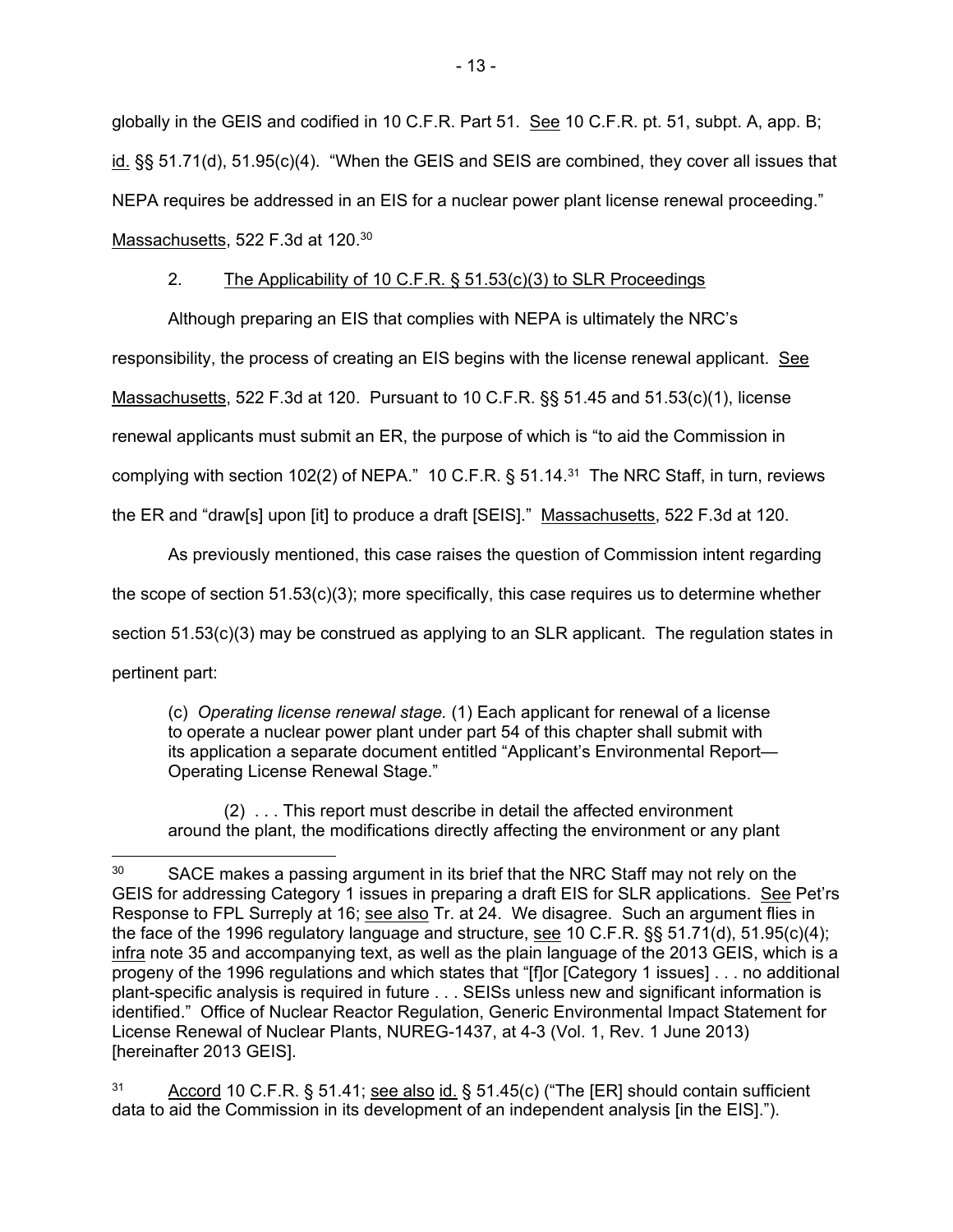effluents, and any planned refurbishment activities. In addition, the applicant shall discuss in this report the environmental impacts of alternatives and any other matters described in § 51.45. . . .

 (3) For those applicants seeking an initial renewed license and holding an operating license . . . as of June 30, 1995, the environmental report shall include the information required in paragraph  $(c)(2)$  of this section subject to the following conditions and considerations:

 (i) The environmental report for the operating license renewal stage is not required to contain analyses of the environmental impacts of the license renewal issues identified as Category 1 issues in Appendix B to subpart A of this part.

 (ii) The environmental report must contain analyses of the environmental impacts of the proposed action, including the impacts of refurbishment activities, if any, associated with license renewal and the impacts of operation during the renewal term, for those issues identified as Category 2 issues in Appendix B to subpart A of this part. . . .

 $\star$  \*  $\star$  \*  $\star$  (iii) The report must contain a consideration of alternatives for reducing adverse impacts, as required by  $\S$  51.45(c), for all Category 2 license renewal issues in Appendix B to subpart A of this part. No such consideration is required for Category 1 issues in Appendix B to subpart A of this part.

 (iv) The environmental report must contain any new and significant information regarding the environmental impacts of license renewal of which the applicant is aware.

10 C.F.R. § 51.53(c) (emphasis added).

Section 51.53(c)(3) thus identifies a particular category of license renewal applicants

(i.e., those seeking "an initial renewed license"), and it states that their ERs shall include the

information required in section  $51.53(c)(2)$  subject to certain "conditions and considerations,"

including the following: (1) the ER need not contain analyses of generic Category 1 issues but,

instead, may reference and adopt the Commission's generic findings in 10 C.F.R. Part 51 and

the GEIS,  $id.$  § 51.53(c)(3)(i); (2) the ER must provide a site-specific review of the non-generic

Category 2 issues, id. § 51.53(c)(3)(ii); and (3) the ER must address any new and significant

information regarding environmental impacts, of which the applicant is aware, that might render

the Commission's generic Category 1 determinations incorrect in that proceeding. Id.

§ 51.53(c)(3)(iv); see also Turkey Point, CLI-01-17, 54 NRC at 3, 11.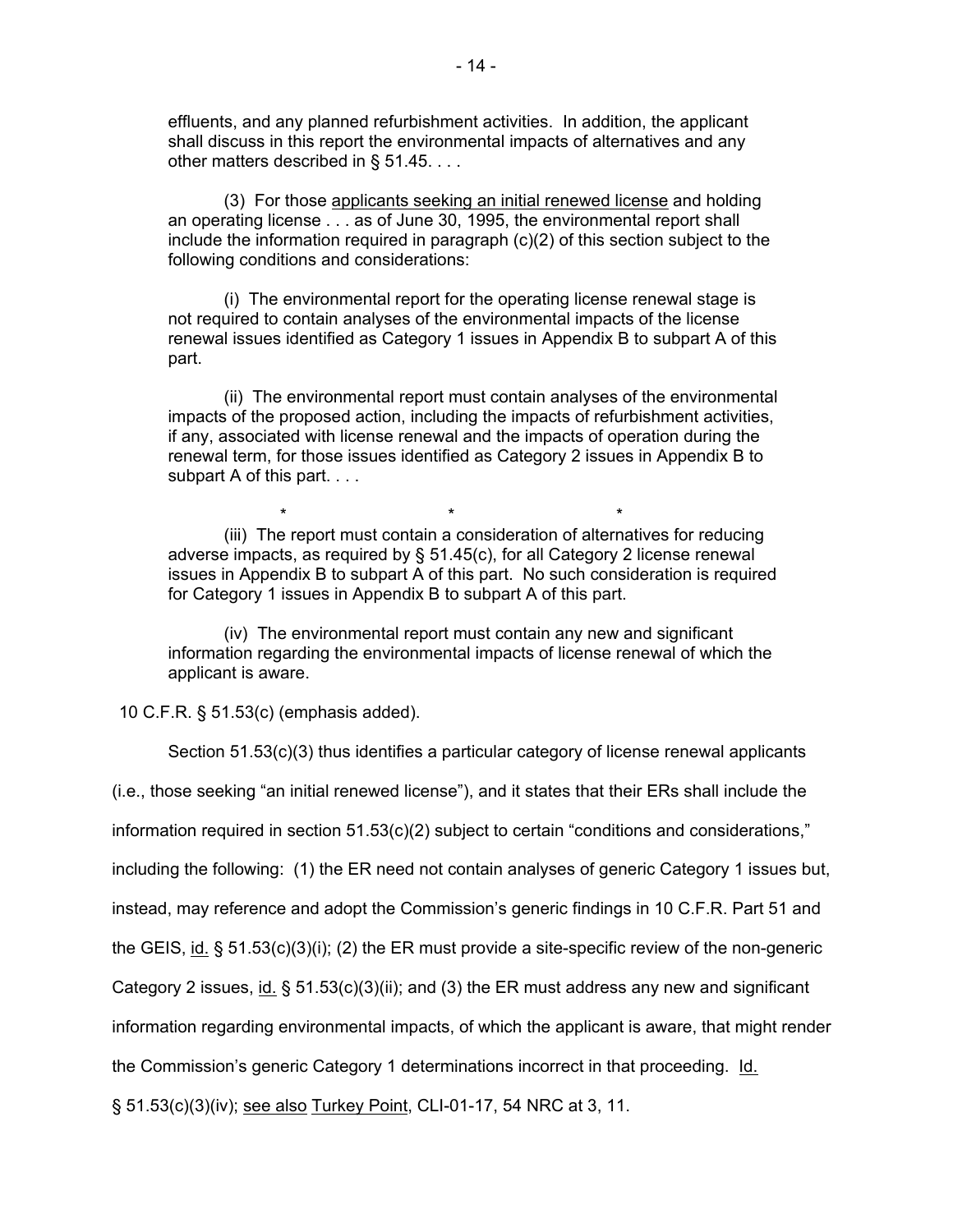In considering petitioners' assertion that section 51.53(c)(3) does not apply to SLRs, our starting point is the regulatory language. See Ne. Nuclear Energy Co. (Millstone Nuclear Power Station, Unit 3), CLI-01-10, 53 NRC 353, 361 (2001) ("[Regulatory] interpretation begins with the language and structure of the provision itself."). Although section 51.53(c)(3) directs applicants seeking an initial renewed license to prepare ERs in accordance with certain regulatory prescriptions, it (1) is silent as to SLR applicants; and (2) imposes no restrictions on the Commission's authority to allow SLR applicants to utilize these regulatory prescriptions when preparing ERs. Restated, the plain regulatory language does not answer the question presented, because it neither directs the Commission to apply section 51.53(c)(3) to SLR applicants, nor does it forbid the Commission from doing so. Given this regulatory silence, we must look beyond the plain language to discern the Commission's intent.

 In our effort to ascertain Commission intent, we are guided by the Supreme Court's approach in Fed. Express Corp. v. Holowecki, 552 U.S. 389 (2008), where, in limning the scope of a regulatory provision in the face of regulatory silence, the Court conducted a holistic analysis that considered (1) the regulatory structure; (2) the agency's interpretative rules; and (3) administrative efficiency, logic, and practicality. In our judgment, a holistic analysis of section 51.53(c)(3) counsels emphatically against the restrictive interpretation urged by petitioners, and reveals, instead, that the Commission intended section 51.53(c)(3) to apply to all license renewal applications, including SLRs. Cf. Christensen v. Harris Cty., 529 U.S. 576, 583–88 (2000) (rejecting petitioners' invitation to put a restrictive gloss on a silent statutory provision when that gloss is not supported by the statutory or regulatory scheme).32

- 15 -

<sup>&</sup>lt;sup>32</sup> In Shook v. D.C. Fin. Responsibility and Mgmt. Assistance Auth., 132 F.3d 775, 782 (D.C. Cir. 1998), the court of appeals recognized that "[s]ometimes Congress drafts statutory provisions that appear preclusive of other unmentioned possibilities . . . without meaning to exclude the unmentioned ones." Agencies are likewise susceptible of such drafting imprecision, and in such circumstances, a tribunal is obliged to give effect to agency intent in a manner that comports with the regulatory text, purpose, and structure.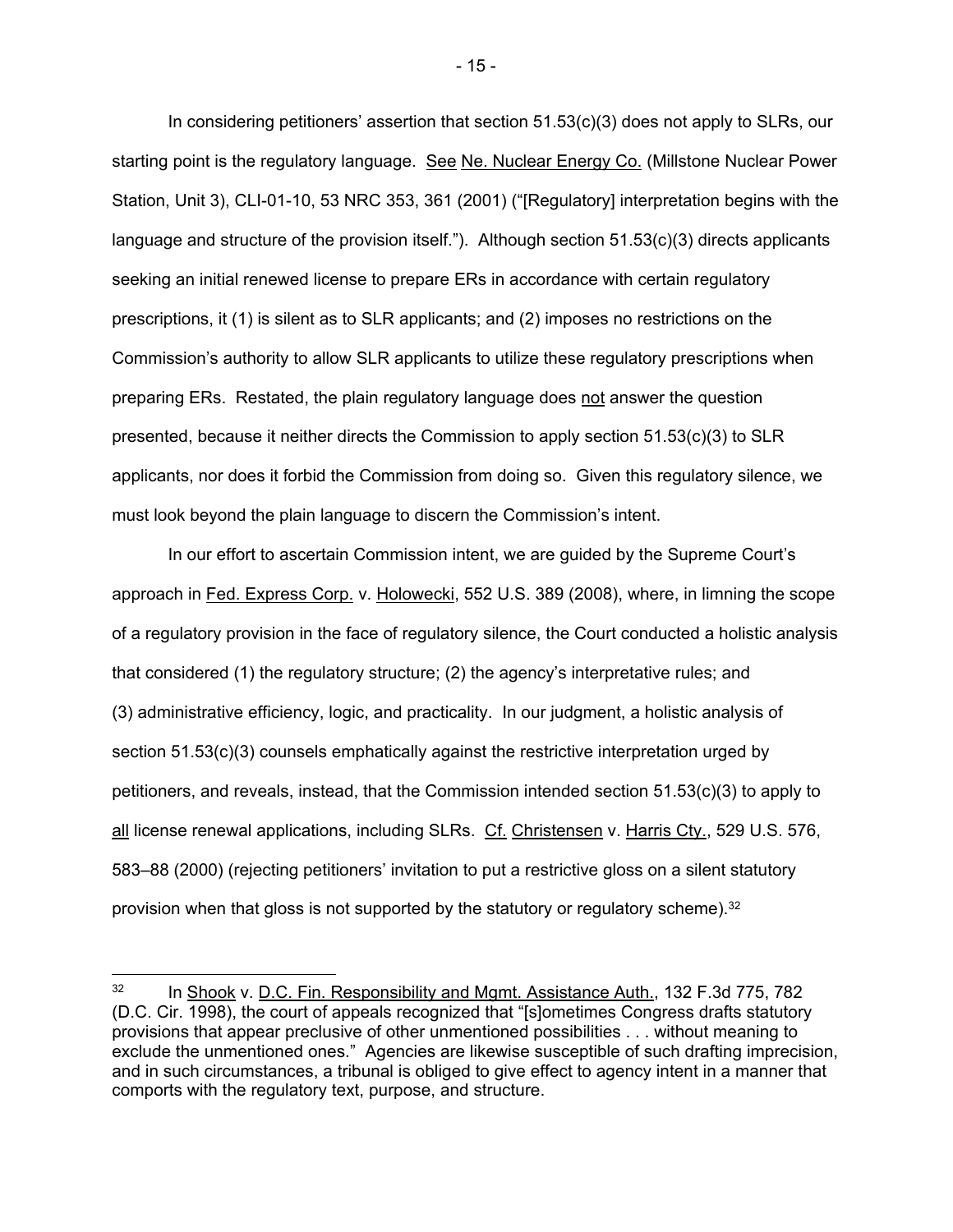At the outset, we observe that the regulatory history accompanying the 1991 proposed rule stated that the rule was intended to apply "to one renewal of the initial license for up to 20 years beyond the expiration of the initial license." See 1991 Proposed Rule, 56 Fed. Reg. at 47,017. Significantly, however, the proposed rule itself did not include the above restrictive phrase, and when the final rule was issued in 1996, neither it nor its regulatory history included this phrase. See 1996 Final Rule, 61 Fed. Reg. at 28,467. The omission of this phrase supports a conclusion that the Commission did not intend to limit section 51.53(c)(3) to initial license renewals. See Tr. at 62. This conclusion is buttressed by the regulatory structure, including Appendix B to Subpart A of Part 51—to which section 51.53(c)(3)(ii) refers and that codifies the GEIS's findings—that does not refer to "initial" renewals, but speaks more broadly about applying to "a renewed operating license for a nuclear power plant," and as "represent[ing] the analysis of the environmental impacts associated with renewal of any operating license . . . ." 10 C.F.R. pt. 51, subpt. A, app. B.33

 Despite numerous regulatory revisions to section 51.53 since its initial issuance, we found nothing in the regulatory history indicating that the scope of section 51.53(c)(3)—in 1996 or thereafter—was intended to be restricted to initial license renewals, nor do petitioners identify any such history. See Final Rule, Environmental Review for Renewal of Nuclear Power Plant Operating Licenses, 61 Fed Reg. 66,537 (Dec. 18, 1996) (making minor clarifying and conforming changes and adding language to Table B-1 that had been omitted); Final Rule, Licenses, Certifications, and Approvals for Nuclear Power Plants, 72 Fed. Reg. 49,352 (Aug. 28, 2007) (modifying section 51.53(c)(3) to clarify its applicability to combined license applications); 2013 Final Rule, 78 Fed. Reg. at 37,282 ("[R]edefin[ing] the number and scope of the environmental impact issues that must be addressed by the NRC and applicants during license renewal environmental reviews"); Final Rule, Continued Storage of Spent Nuclear Fuel, 79 Fed. Reg. 56,238, 56,253 (Sept. 19, 2014) (amending section 51.53 "to improve readability and to clarify how the generic determination will be used in future NEPA documents for power

<sup>&</sup>lt;sup>33</sup> As discussed supra Part III.A.1, a singular purpose of the rule was to promote efficiency in the license renewal process for the wave of initial license renewal applications that was expected to arrive shortly after the rule's promulgation in 1996. FPL and the NRC Staff state that the NRC was, quite understandably, then focused on initial license renewals. See FPL Surreply at 5–6; Tr. at 37. In FPL's view, the word "initial" in section 51.53(c)(3) is properly viewed as a non-restrictive reference to the category of renewals the agency was then contemplating. See FPL Surreply at 6; Tr. at 38. They argue that this non-restrictive reference—although still operative—does not perforce indicate a Commission intent to limit section 51.53(c)(3) to initial license renewals. We agree.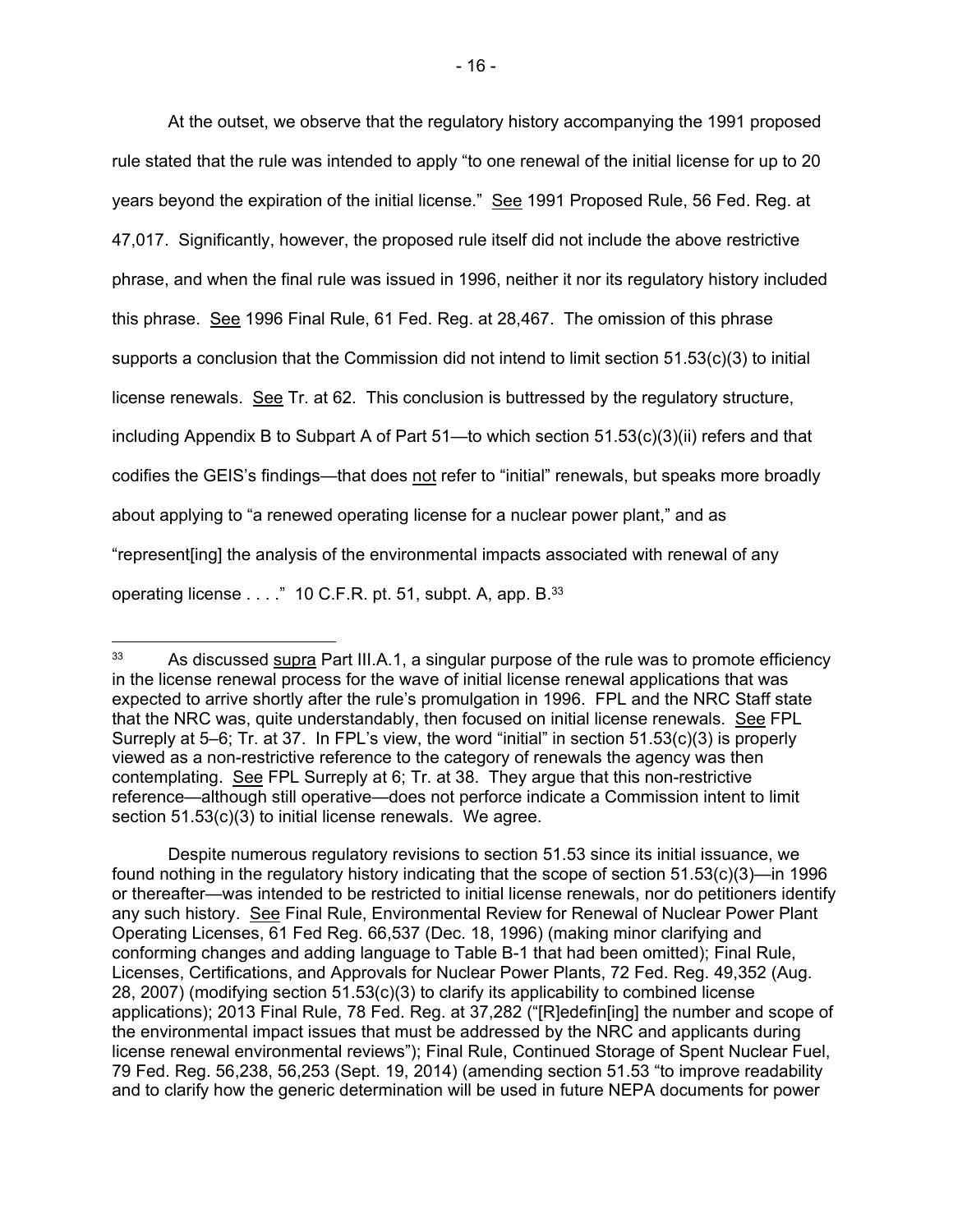That the Commission did not intend to restrict section  $51.53(c)(3)$  to initial license renewals is also consistent with an explicitly stated regulatory purpose, which is to promote efficiency in the environmental review process for license renewal applications.34 Accepting petitioners' argument would result in an environmental review process where SLR applicants would be required to analyze Category 1 issues on a plant-specific basis, despite the fact that these generic issues have already been analyzed in the GEIS and codified in Appendix B to Subpart A of Part 51. In other words, accepting petitioners' cabined interpretation of section 51.53(c)(3) would compel SLR applicants to perform a time-consuming and unnecessary act, in derogation of the regulatory purpose. This we are unwilling to do. See Exxon Nuclear Co. (Nuclear Fuel Recovery and Recycling Center), ALAB-447, 6 NRC 873, 878 (1977) ("It is an elementary canon of construction that we 'cannot interpret federal statutes to negate their own stated purposes."") (quoting N.Y. Dep't of Social Servs. v. Dublino, 413 U.S. 405, 419-20 (1973)).

 Accepting petitioners' restricted interpretation of section 51.53(c)(3) is also incompatible with the purpose of an ER, which is designed to aid the NRC Staff in preparing a draft SEIS. See supra note 31. When the NRC Staff prepares a draft SEIS, unambiguous regulations require it to apply the GEIS to Category 1 issues. $35$  Because an ER is "essentially the

reactors and ISFSIs"); Final Rule, Miscellaneous Corrections, 79 Fed. Reg. 66,598, 66,599 (Nov. 10, 2014) (correcting typographical errors in section 51.53(d)).

<sup>34</sup> See 1996 Final Rule, 61 Fed. Reg. at 28,467 (explaining that the Commission's intent behind 10 C.F.R. Part 51 is to "improve the efficiency of the process of environmental review for applicants seeking to renew an operating license").

<sup>&</sup>lt;sup>35</sup> See 10 C.F.R. § 51.95(c)(4) (stating that the SEIS prepared by the NRC incident to the renewal of an operating license "shall integrate the conclusions in the [GEIS] for issues designated as Category 1 with information developed for those Category 2 issues applicable to the plant"); id. § 51.71(d) (stating that the draft SEIS "for license renewal prepared under § 51.95(c) will rely on conclusions as amplified by the supporting information in the GEIS for issues designated as Category 1 in appendix B to subpart A of this part"); id. pt. 51, subpt. A, app. B (identifying Category 1 issues applicable to "license renewal of nuclear power plants").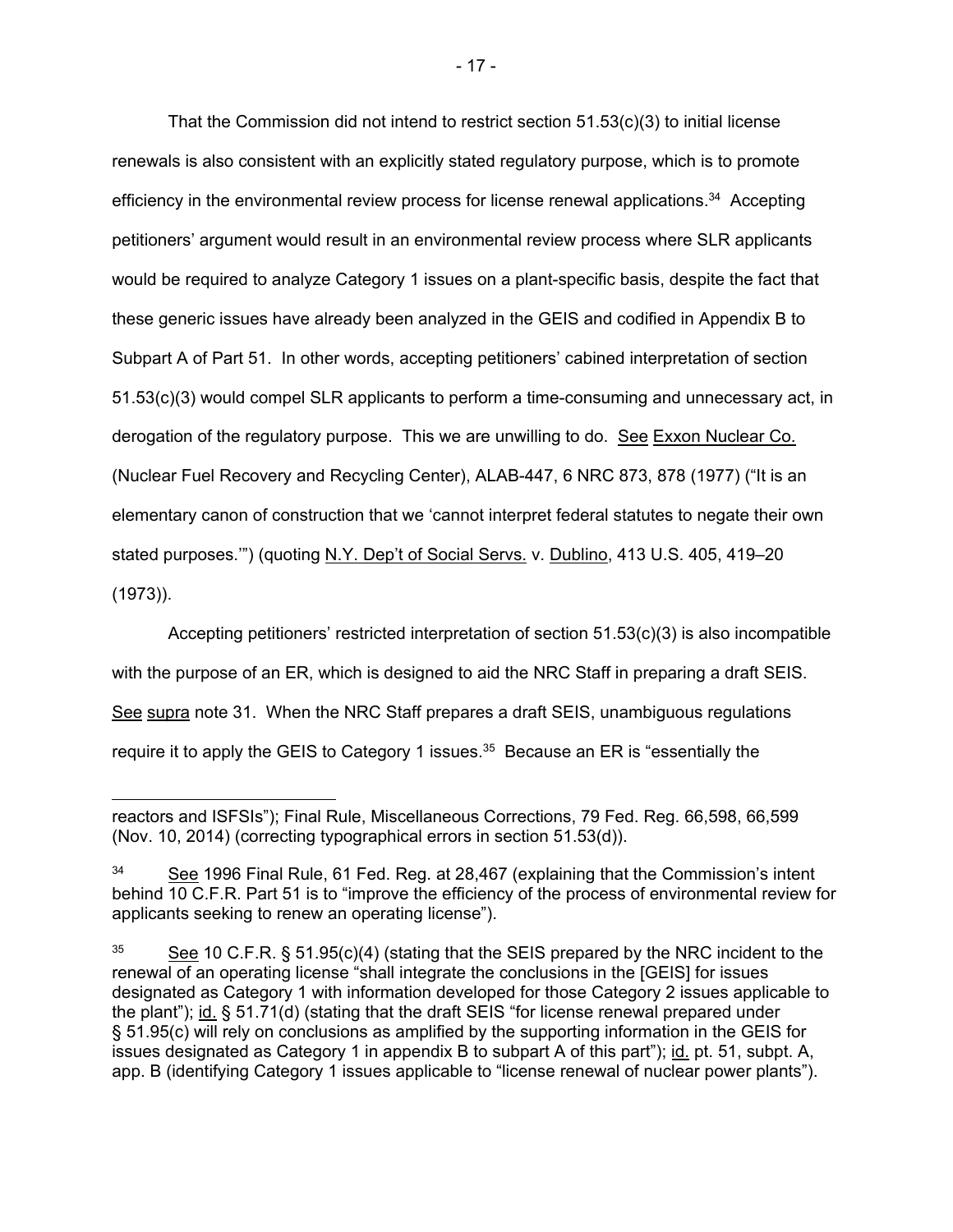applicant's proposal" for the NRC Staff's supplemental SEIS,<sup>36</sup> it logically follows that an SLR applicant should, like an applicant for an initial renewal, prepare an ER in accordance with section 51.53(c)(3) and, accordingly, apply the GEIS to Category 1 issues rather than analyzing them on a plant-specific basis. Otherwise, its ER would contain an overwhelming amount of information that would be of no assistance to the NRC Staff in its preparation of the draft SEIS. Absent persuasive indicators to the contrary, we are unwilling to impute to the Commission an intent to have an SLR applicant prepare an ER that does not serve its regulatory purpose.

 Accepting petitioners' argument would not only undermine the regulatory purpose, it would ignore an express regulatory mandate in section 51.95(c)(4). In license renewal proceedings, the NRC Staff is required to integrate into the draft SEIS "information developed for those Category 2 issues applicable to the plant under  $\S$  51.53(c)(3)(ii)." 10 C.F.R. § 51.95(c)(4) (emphasis added). In other words, section 51.95(c)(4), which applies broadly to all license renewal proceedings, see supra note 35, commands the NRC to consider the "information developed" by an SLR applicant "under  $\S 51.53(c)(3)(ii)$ " in its preparation of the draft SEIS. In our view, this regulatory command is persuasive evidence that, contrary to petitioners' argument, the Commission did not intend to restrict section 51.53(c)(3) to initial license renewal applicants.

 This conclusion is strengthened by the fact that Part 51 requires periodic reviews of the GEIS findings to ensure that the environmental analyses for Category 1 issues remain current. The regulation states in pertinent part: "On a 10-year cycle, the Commission intends to review the material in [Appendix B] and update it if necessary. A scoping notice must be published in the Federal Register indicating the results of the NRC's review and inviting public comments and proposals for other areas that should be updated." 10 C.F.R. pt. 51, subpt. A, app. B. This

- 18 -

<sup>36</sup> See Final Rule, Rules of Practice for Domestic Licensing Proceedings—Procedural Changes in the Hearing Process, 54 Fed. Reg. 33,168, 33,172 (Aug. 11, 1989).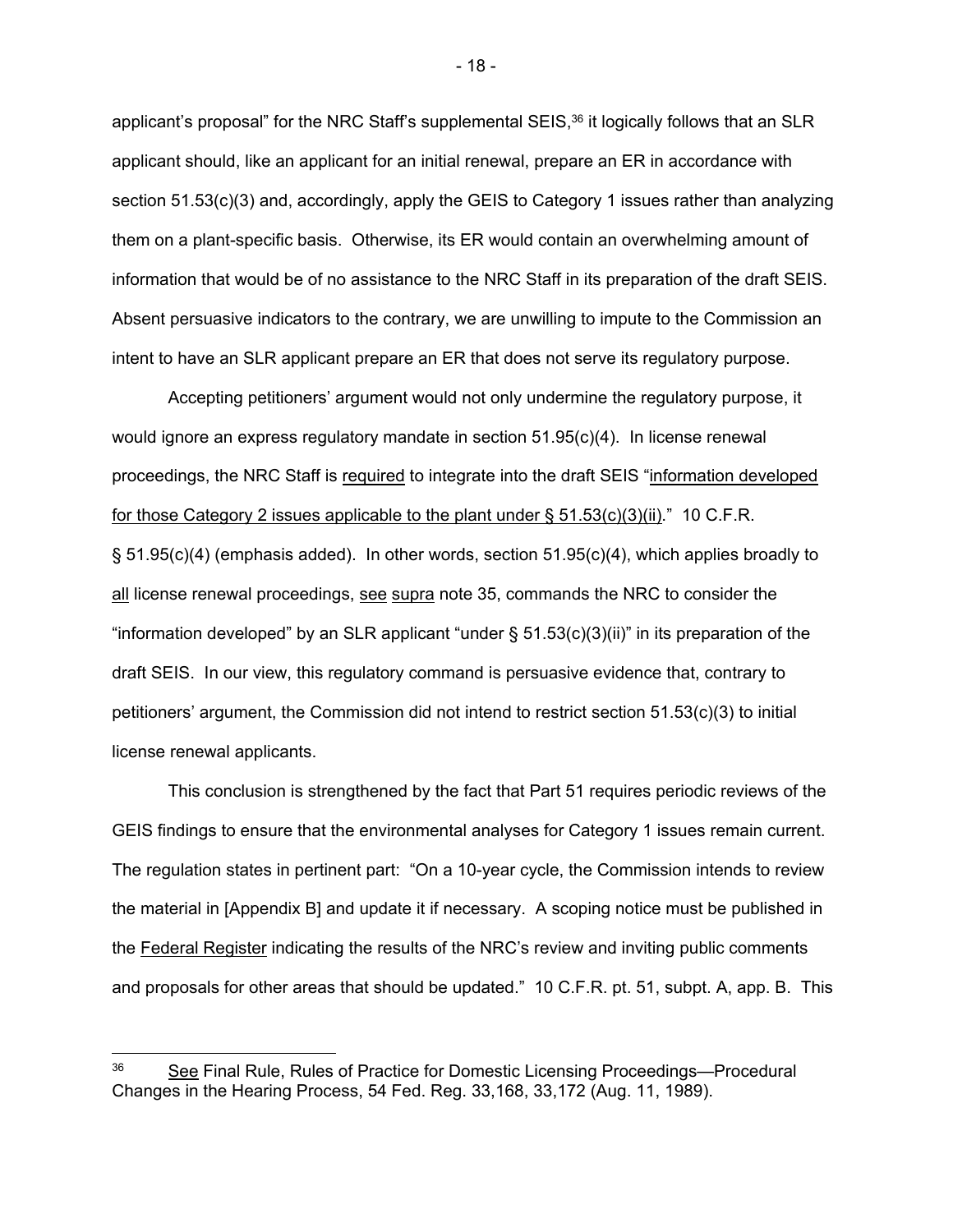regulatory requirement for periodic reviews and updates of the GEIS would not be necessary

unless the Commission contemplated that the NRC Staff, as well as all license renewal

applicants, could rely on the generic findings in the GEIS instead of engaging in the wholly

unnecessary process of considering Category 1 issues on a site-specific basis.

The most recent update of the GEIS occurred in June 2013. See 2013 GEIS.37 The

following extract from the final regulatory analysis for that update expressly considered SLR

applications in its cost-benefit analysis, signifying that the Commission intended the 2013 GEIS

and Appendix B to apply to SLRs:

-

Some plants will become eligible for a second 20-year license extension after [fiscal year (FY)] 2013. While the NRC understands that the possibility exists for license holders to submit a second license renewal application, no letters of intent have been received as of the issuance date of this document. The NRC estimates receiving 3 applications per year from FY 2015 through FY 2022. The NRC estimates that a total of 30 license renewal applications (including applications for a second license renewal) will be received in the 10-year cycle following the effective date of the rule.

See SECY-12-0063, Final Rule: Revisions to Environmental Review for Renewal of Nuclear

Power Plant Operating Licenses, encl. 2 at 25 (Apr. 20, 2012).<sup>38</sup> Nowhere in the regulatory

 $37$  Notably, the NRC's scoping report for the 2013 update to the GEIS stated that "[t]he NRC's current plan is to apply the revised GEIS to all license renewal applications submitted after the date [of] the Record of Decision for the revised GEIS is printed in the Federal Register." [EIS] Scoping Process Summary Report, Update of the [GEIS] for License Renewal of Nuclear Plants at 67 (May 2009) (emphasis added). This scoping summary report was referenced in the proposed rule to update Part 51. See Proposed Rule, Revisions to Environmental Review for Renewal of Nuclear Power Plant Operating Licenses, 74 Fed. Reg. 38,117, 38,119 (July 31, 2009) (describing the scoping process). For a full description of the reasons public comments were sought, see Notice of Intent to Prepare an [EIS] for the License Renewal of Nuclear Power Plants and to Conduct Scoping Process, 68 Fed. Reg. 33,209, 33,210 (June 3, 2003).

<sup>&</sup>lt;sup>38</sup> We acknowledge that this SECY paper (which is a formal memorandum to the Commissioners from the Executive Director for Operations that seeks Commission approval for the specified Staff action) "lack[s] the force of law" and, accordingly, cannot serve to alter a regulation. Christensen, 529 U.S. at 587. Here, however, we seek to discern Commission intent regarding the scope of a silent regulation. In our judgment, this SECY paper, which was the basis for Commission action on the final rule, see SRM-SECY-12-0063, Final Rule: Revisions to Environmental Review for Renewal of Nuclear Power Plant Operating Licenses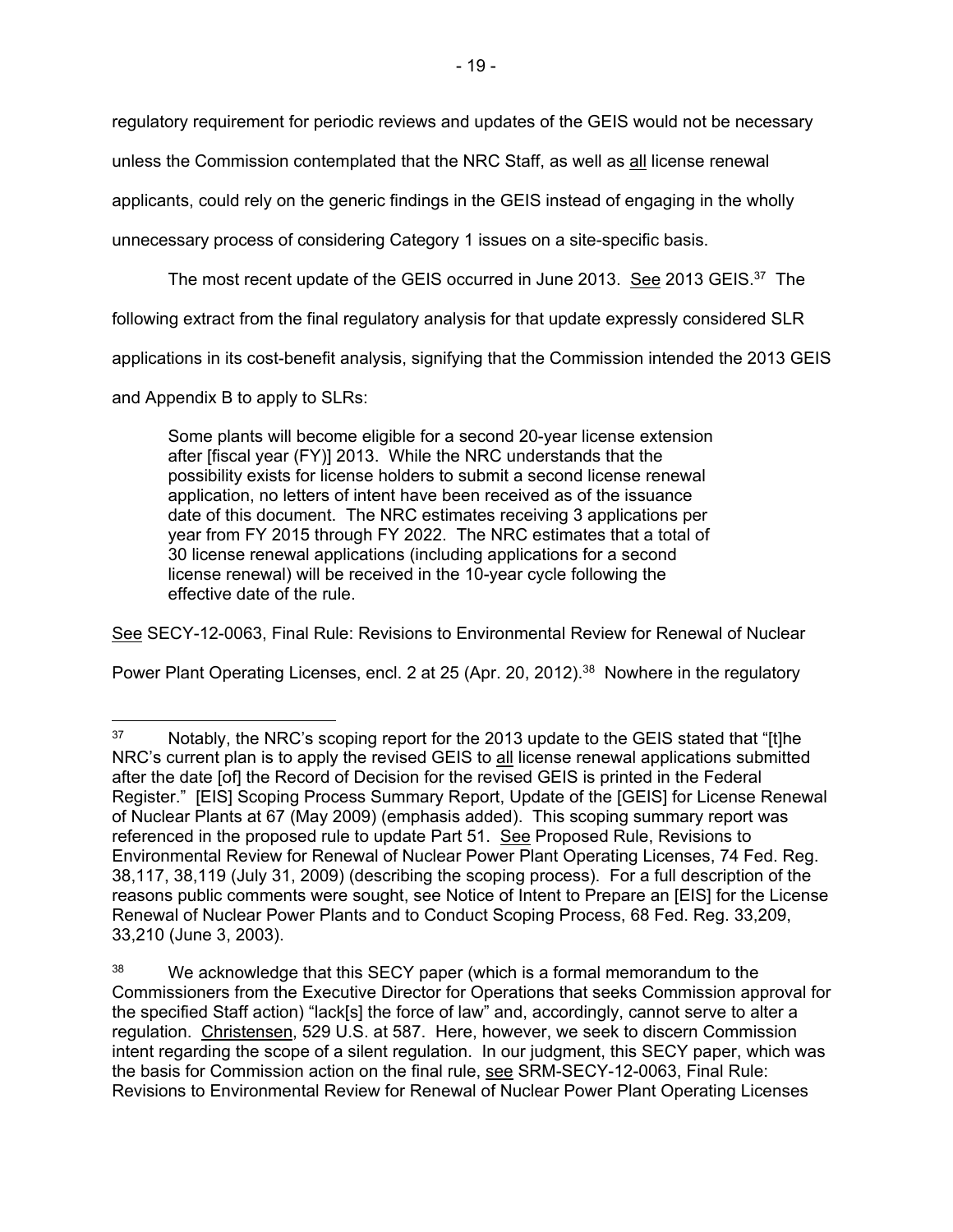history of the 2013 rulemaking (or, for that matter, in any of the post-1996 rulemakings, see supra note 33), was there any discussion of an intent to restrict the application of section 51.53(c)(3) to initial license renewals. Rather, it discussed license renewals in general, without differentiating between initial renewals and SLRs, giving rise to a persuasive inference that the Commission intended the updated GEIS—and therefore section  $51.53(c)(3)$ —to apply to all applicants.

 After completion of the 2013 rulemaking, the NRC Staff informed the Commission that, with regard to SLR applications, "[t]he staff does not recommend updating the environmental regulatory framework under 10 CFR Part 51 . . . , because environmental issues can be adequately addressed by the existing GEIS and through future GEIS revisions." SECY-14- 0016, Ongoing Staff Activities to Assess Regulatory Considerations for Power Reactor [SLR], at 5 (Jan. 31, 2014). The Commission accepted that recommendation, which is further evidence of the Commission's intention to apply the 2013 GEIS and Appendix B—and, hence, section 51.53(c)(3)—to SLR applicants. See SRM-SECY-14-0016, Ongoing Staff Activities to Assess Regulatory Considerations for Power Reactor [SLR] (Aug. 29, 2014) (disapproving the NRC Staff's recommendation to initiate a rulemaking pursuant to Part 54, but refraining—consistent with the NRC Staff's recommendation—from updating the Part 51 regulatory framework for SLR applications).

 $\overline{a}$ 

<sup>(</sup>Dec. 6, 2012), provides insight into the Commission's view regarding the continuing applicability of the GEIS to license renewals and, hence, the applicability of section 51.53(c)(3) to SLR applications. In other words, as we have shown, when the regulations were issued in 1996, the regulatory purpose and structure reveal that the Commission did not intend section 51.53(c)(3) to be restrictive in its scope, and that intent has remained constant with the passage of time.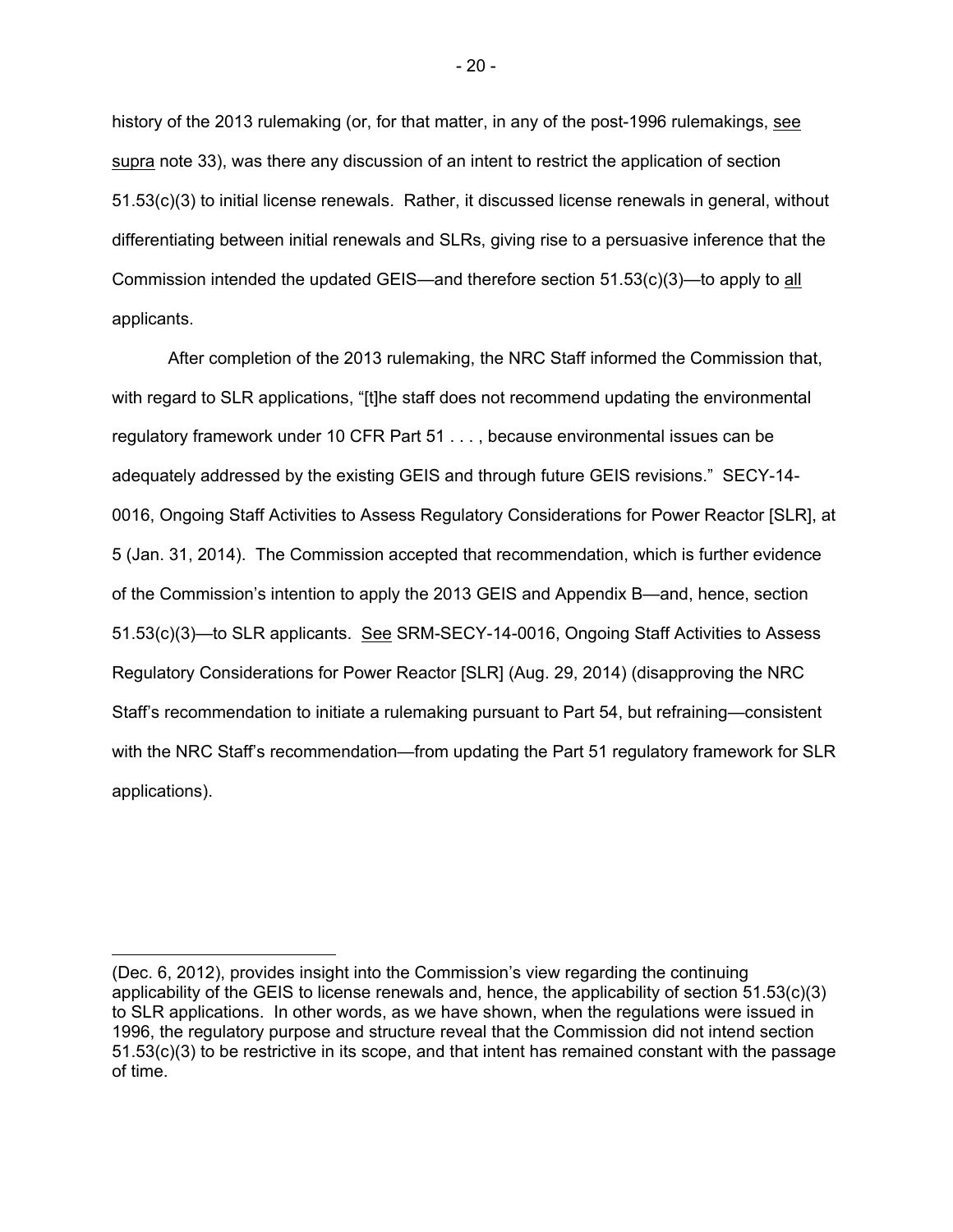The 2013 GEIS itself discusses license renewals in general and non-restrictive terms, from which it may be inferred that SLR applicants may rely on the GEIS and Appendix B and, accordingly, need not consider Category 1 issues on a site-specific basis in their ER.<sup>39</sup>

 Petitioners nevertheless assert that the agency intended the 1996 GEIS and the 2013 GEIS to be limited to initial license renewals. See Pet'rs Response to FPL Surreply at 5–8. But petitioners fail to identify any provision in the 1996 GEIS that compels us to accept their argument. And regarding the 2013 GEIS, petitioners' argument fails to account for the following language in the GEIS: (1) the "purpose and need for the proposed action (issuance of a renewed license) is to provide an option [to continue plant operations] beyond the term of the current . . . operating license," 2013 GEIS at 1-3; (2) the "decisions to be [] supported by the GEIS are whether or not to renew the operating licenses of . . . power plants for an additional 20 years," id. at 1-7; and (3) "[t]here are no specific limitations in the Atomic Energy Act or the NRC's regulations restricting the number of times a license may be renewed." Id. at S-1. The 2013 GEIS clearly indicates that it assesses "environmental consequences of renewing the licenses . . . and operating the plants for an additional 20 years beyond the current license term." Id. at S-4 (emphasis added). Additionally, the 2013 GEIS states that the proposed action

<sup>&</sup>lt;sup>39</sup> See, e.g., 2013 GEIS at 1-4 ("The GEIS serves to facilitate NRC's environmental review process by identifying and evaluating environmental impacts that are considered generic and common to all nuclear power plants. . . . Generic impacts will be reconsidered in SEISs only if there is new and significant information that would change the conclusions in the GEIS."); id. at 1-7 to1-8 ("The decisions to be [] supported by the GEIS are whether or not to renew the operating licenses of individual commercial nuclear power plants for an additional 20 years. The GEIS was developed to support these decisions and to serve as a basis from which future NEPA analyses for the license renewal of individual nuclear power plants would tier."); id. at 1-8 ("The GEIS provides the NRC decision-maker with important environmental information considered common to all nuclear power plants and allows greater focus to be placed on plantspecific (i.e., Category 2) issues."); id. at 1-17 ("The applicant is not required to assess the environmental impacts of Category 1 issues listed in Table B-1 unless the applicant is aware of new and significant information that would change the conclusions in the GEIS."); id. at 4-3 ("For [Category 1 issues], no additional plant-specific analysis is required in future supplemental EISs . . . unless new and significant information is identified.").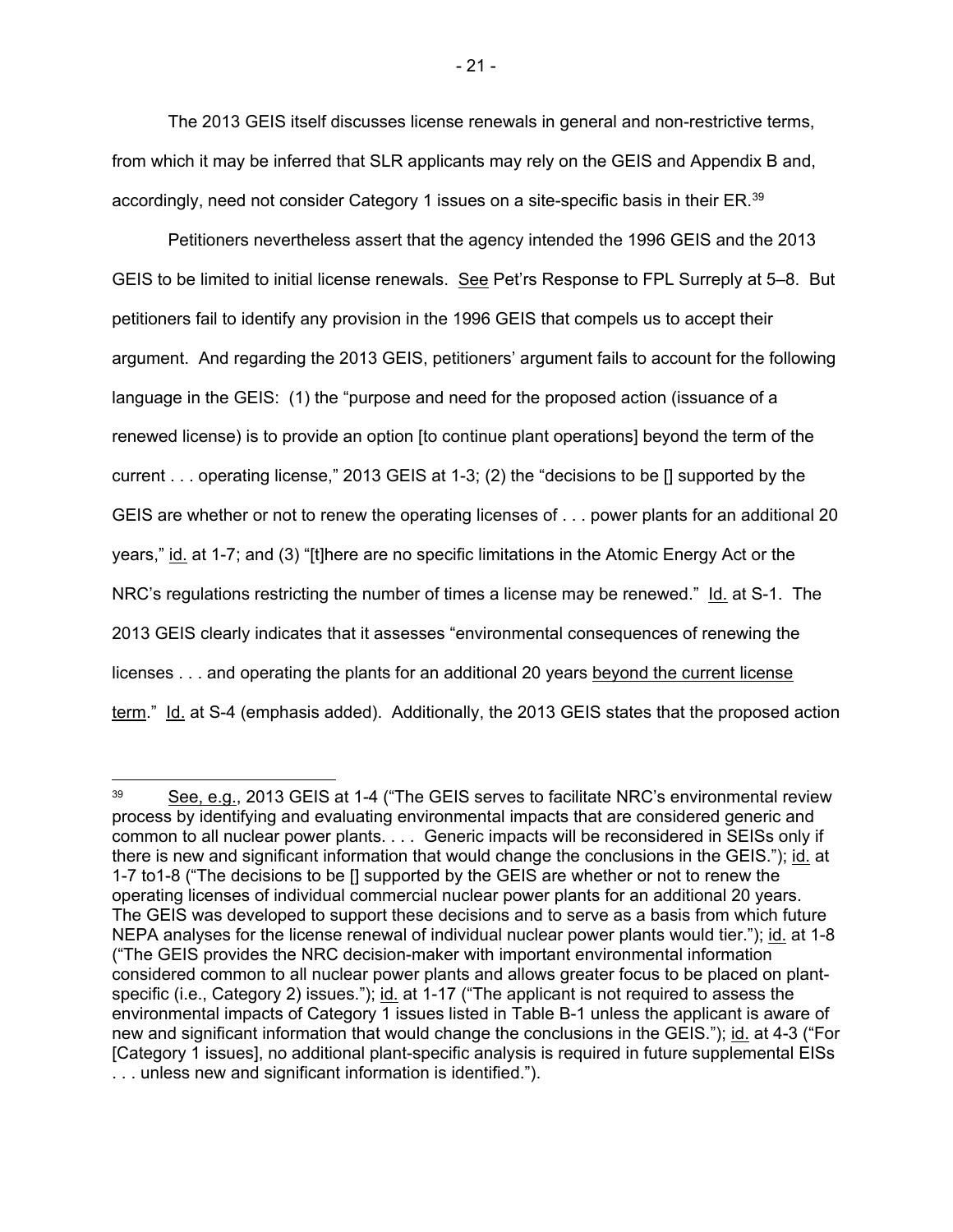includes the activities associated with the "license renewal term," id. at 4-2, and this term is used throughout the GEIS in assessing the impacts of these activities, as well as in various impact findings codified in Table B-1. The 2013 GEIS defines the "license renewal term" as "[t]hat period of time past the original or current license term for which the renewed license is in force." Id. at 7-27 (emphasis added).

 In short, the 2013 GEIS—which is an express regulatory product of the 1996 regulations—explicitly purports to assess the environmental impacts associated with a 20-year renewal period, regardless of whether this period follows the original license or a current renewed license. And the 2013 revisions to the Part 51 rules codify in Table B-1 the findings from the 2013 GEIS on the impacts associated with the "license renewal term."40

 In our judgment, the Part 51 regulatory structure—commencing with the proposed 1991 regulations, and continuing to present (including the 2013 GEIS)—is compelling evidence that the Commission intended for all license renewal applicants to comply with the requirements of 10 C.F.R. § 51.53(c)(3) when preparing an ER. More specifically, consistent with section 51.53(c)(3), an SLR applicant "is not required to assess the environmental impacts of Category 1 issues listed in Table B-1 unless the applicant is aware of new and significant information that would change the conclusions in the GEIS." 2013 GEIS at 1-17.

<sup>&</sup>lt;sup>40</sup> Despite the above regulatory language, petitioners argue that the 2013 GEIS should not apply to SLRs because it fails to adequately consider the environmental impacts associated with SLRs (i.e., with a plant life of 80 years) for, e.g., occupational radiation exposures, public radiation doses, and decommissioning. See Pet'rs Response to FPL Surreply at 7–8. In light of our conclusion above that the 2013 GEIS aims to assess the environmental impacts associated with SLRs, and because Part 51 commands the NRC Staff to use the GEIS in preparing the SEIS for a license renewal, see supra note 35, we summarily reject petitioners' argument, concluding that it is essentially an impermissible attempt to challenge Category 1 findings in an adjudicatory proceeding without having first sought a waiver. See 10 C.F.R. § 2.335(a).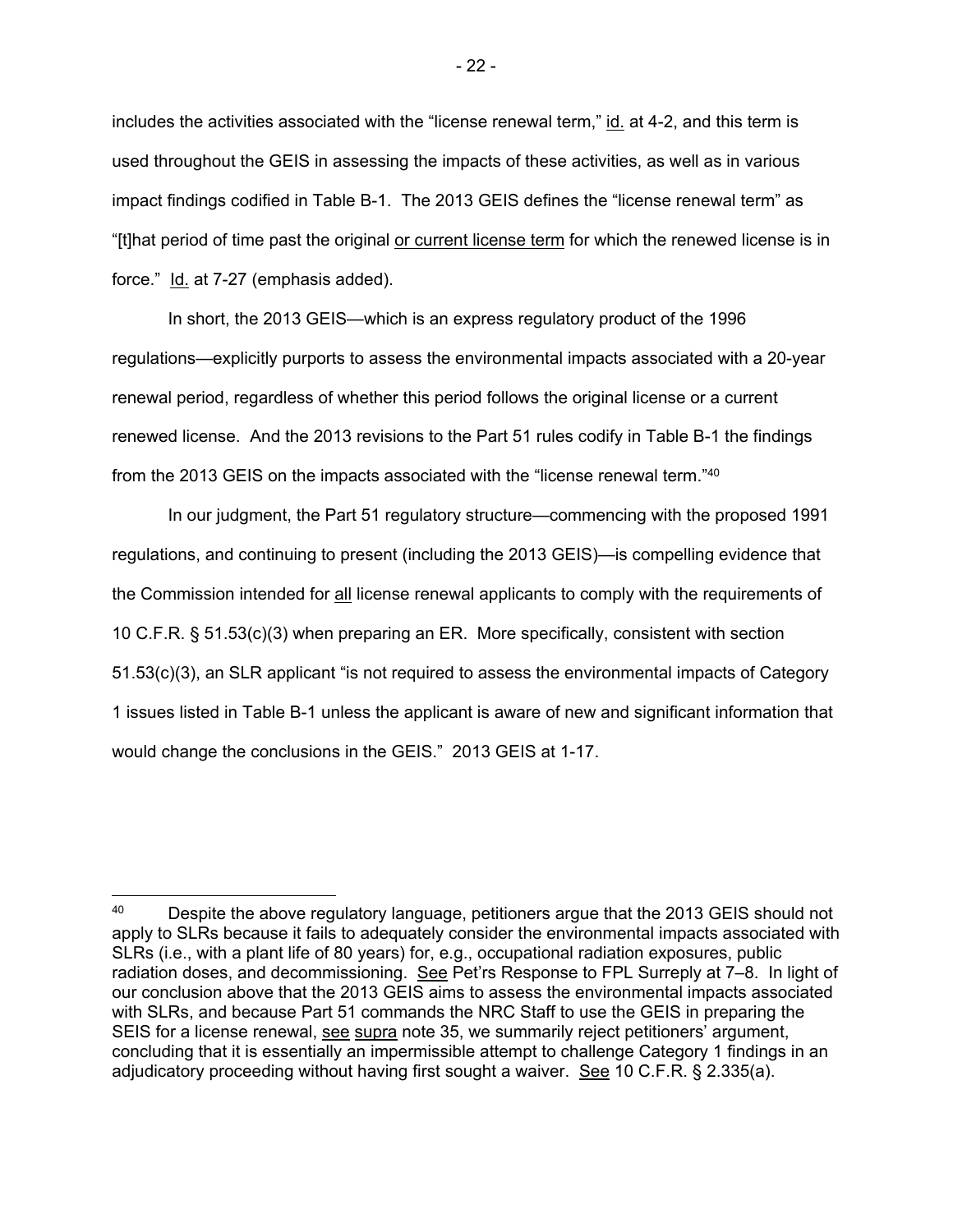NRC guidance documents support this conclusion.<sup>41</sup> For example, NRC Regulatory Guide 4.2 provides instructions for license renewal applicants for the "preparation of [ERs] that are submitted as part of an application for the renewal of a nuclear power plant operating license in accordance with [10 C.F.R. Part 54]." Preparation of Environmental Reports for Nuclear Power Plant License Renewal Applications, Regulatory Guide 4.2, at 1 (supp. 1, rev. 1 June 2013) [hereinafter Reg. Guide 4.2]. This Regulatory Guide does not distinguish between initial and subsequent license renewal applicants; rather, because it repeatedly refers broadly to "applicants" and "license renewal applicants," it is reasonably construed as applying to both categories of applicants. See, e.g., Reg. Guide 4.2 at 1, 5, 6, 7, 8, 10.<sup>42</sup>

 Moreover, and most significantly, Reg. Guide 4.2 repeatedly states that issues "identified as Category 1 issues in the GEIS, are adequately addressed for all applicable nuclear plants. The NRC will not require additional analysis in plant-specific [ERs] unless new and significant information has been identified . . . The applicant may adopt the findings in the GEIS for Category 1 issues if no new and significant information is discovered." Id. at 25 (emphasis added); see also id. at 2, 7.

According "special weight" to Reg. Guide 4.2 as directed by the Commission, Indian Point, CLI-15-6, 81 NRC at 356, and recognizing that it "reflect[s] a body of experience and informed judgment" developed by the NRC Staff, Holowecki, 522 U.S. at 399, we find that it

<sup>&</sup>lt;sup>41</sup> The Supreme Court has stated that an agency's interpretative statements "reflect a body of experience and informed judgment to which courts and litigants may properly resort for guidance. As such, they are entitled to a measure of respect . . . ." Holowecki, 552 U.S. at 399 (internal citations omitted); see also Entergy Nuclear Operations, Inc. (Indian Point, Units 2 & 3), CLI-15-6, 81 NRC 340, 356 (2015) ("Guidance documents that are developed to assist in compliance with applicable regulations are . . . entitled to special weight.") (internal citation omitted).

Accord Standard Review Plans for Environmental Reviews for Nuclear Power Plants: Operating License Renewal, NUREG-1555, at iii (supp. 1, rev. 1, June 2013) (providing instructions for NRC Staff in "conducting an environmental review for the renewal of a nuclear power plant operating license") (emphasis added).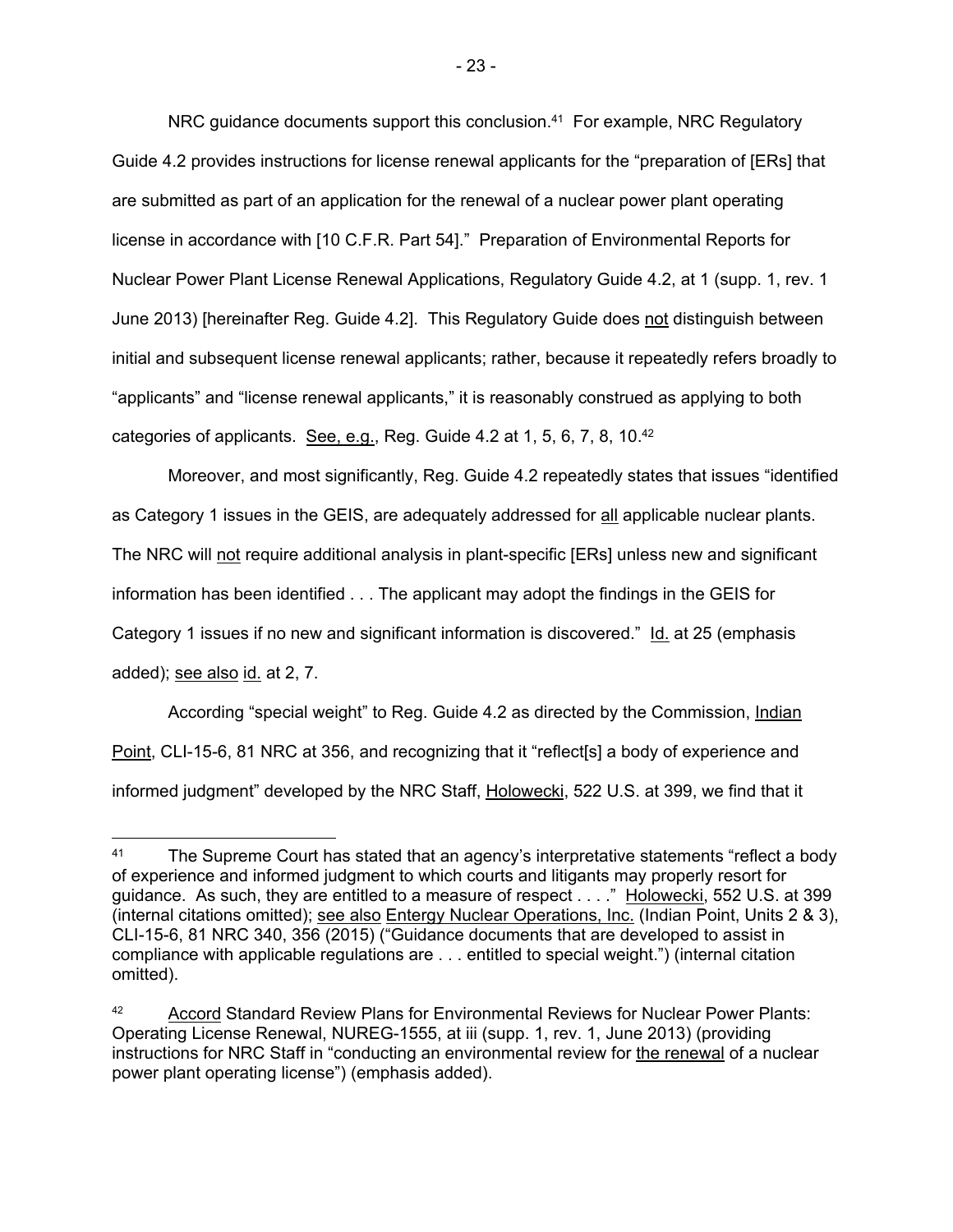provides strong support for concluding that "[a]pplicants for renewal of power reactor operating licenses," including SLR applicants, may "use the guidance in [Reg. Guide 4.2] to develop the [ER] required under 10 C.F.R. 51.53(c)." Reg. Guide 4.2 at 56. Accordingly, SLR applicants need "not [conduct] additional analysis in . . . [ERs for Category 1 issues] unless new and significant information is identified." Id. at 25.43

A contrary conclusion—in addition to being discordant with the regulatory purpose, regulatory structure, and Reg. Guide 4.2—would result in the following untenable interplay between the NRC's environmental review procedures in 10 C.F.R. Part 51 and its adjudicatory procedures in 10 C.F.R. Part 2. First, assume that we accept petitioners' argument that section 51.53(c)(3) does not apply to SLRs and, accordingly, that we admit a contention alleging that FPL's ER is deficient because it fails to consider a Category 1 issue on a plant-specific basis. Further, assume that thereafter the NRC Staff issues a draft SEIS that, consistent with regulatory requirements, likewise does not consider that Category 1 issue on a plant-specific basis. Pursuant to the agency's contention-migration tenet,<sup>44</sup> the admitted contention would become a challenge to the NRC Staff's draft SEIS. Because the NRC Staff's non-consideration of the Category 1 issue on a plant-specific basis fully comports with its environmental review responsibilities under NEPA and Part 51, see Balt. Gas & Elec. Co., 462 U.S. at 101; supra note 35 and accompanying text, the contention would be subject to summary dismissal on the

<sup>&</sup>lt;sup>43</sup> The Supreme Court has instructed that in assessing the deference to be accorded to an interpretative rule, a tribunal should "consider whether the agency has applied its position with consistency." Holowecki, 552 U.S. at 399–400. The current version of Reg. Guide 4.2 has been applied by the agency and relied upon by the nuclear industry for over five years. Plainly, FPL relied upon it when preparing this ER, see ER at 1-7, and FPL's reliance was consistent with the agency's expectation embodied in NUREG-1555. See supra note 42.

<sup>&</sup>quot;[A] contention 'migrates' when a licensing board construes a contention challenging [an ER] as a challenge to a subsequently issued Staff NEPA document without the petitioner amending the contention." Crow Butte Res., Inc. (In Situ Leach Facility, Crawford, Neb.), CLI-15-17, 82 NRC 33, 42 n.58 (2015).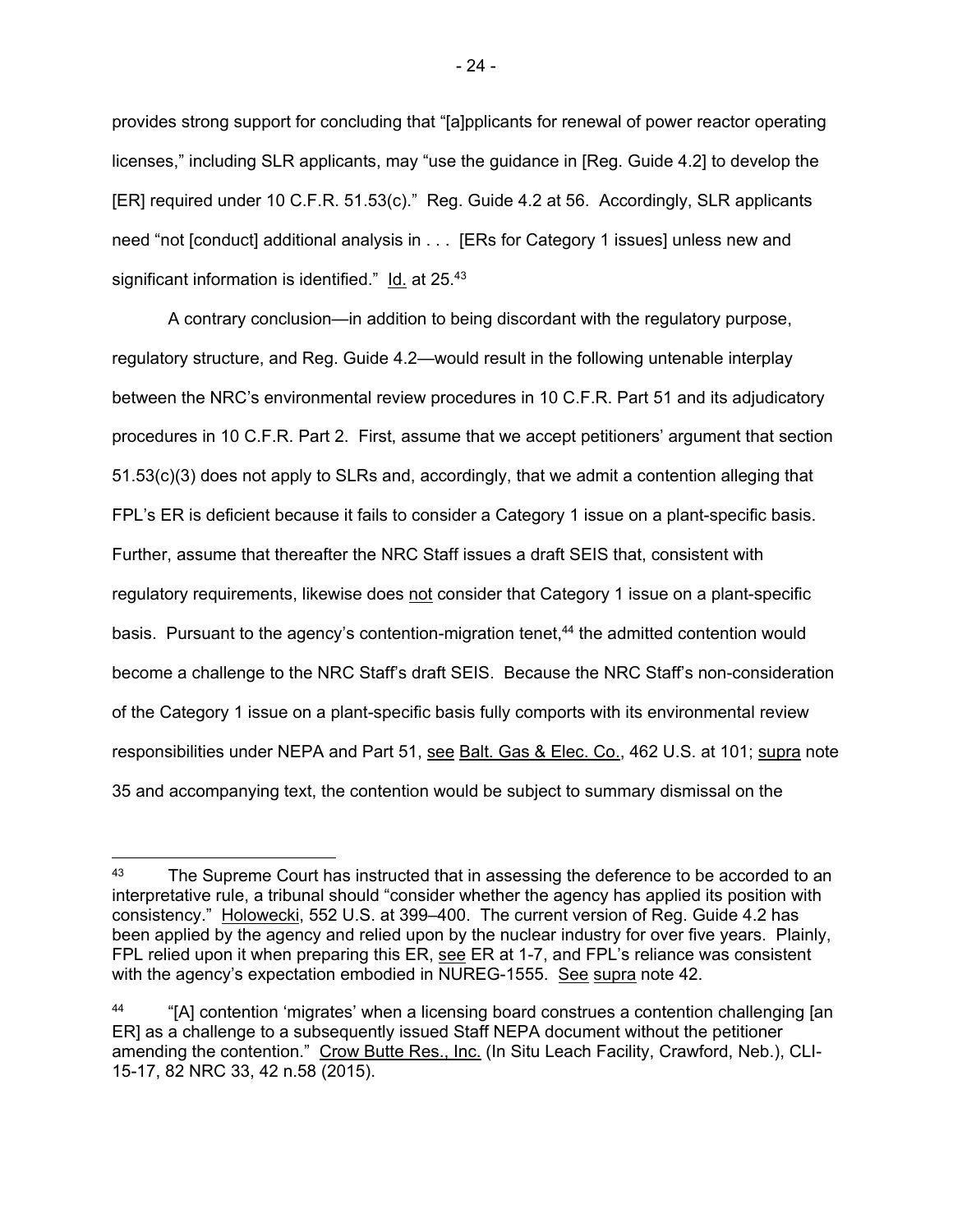alternative grounds that it was (1) outside the scope of the proceeding, see 10 C.F.R.  $\S 2.309(f)(1)(iii)$ ; or (2) an impermissible challenge to an agency regulation. See id.  $\S 2.335(a)$ . We do not believe that the Commission intended to craft a regulatory scheme that would require litigants and licensing boards to engage in a senseless adjudicatory process that, in practice, would result in the wasteful expenditure of private and governmental resources in derogation of the public interest. We therefore decline to credit petitioners' interpretation of section 51.53 $(c)(3)$ , which would compel this absurd result.<sup>45</sup>

In sum, based on a holistic review of 10 C.F.R. § 51.53(c)(3) that considers (1) regulatory language and structure; (2) regulatory purpose and history; (3) interpretative rules; and (4) efficiency, logic, and practicality, we are persuaded that the Commission did not intend to restrict section 51.53(c)(3) to initial license renewals. Accordingly, we conclude that FPL's ER need not consider generic Category 1 issues on a site-specific basis but, instead, may rely on the Category 1 findings in the GEIS and Table B-1, and we will assess petitioners' contentions in that light.46

Cf. Griffin v. Oceanic Contractors, Inc., 458 U.S. 564, 575 (1982) ("It is true that interpretations of a statute which would produce absurd results are to be avoided if alternative interpretations consistent with the legislative purpose are available.").

<sup>&</sup>lt;sup>46</sup> Given the significance of this legal issue of first impression, we will refer our ruling on this matter to the Commission pursuant to 10 C.F.R. § 2.323(f)(1). We note that this issue is pending before a licensing board in another SLR proceeding, signifying that it will likely be a recurring issue until resolved by the Commission. See Beyond Nuclear, Inc.'s Hearing Request and Petition to Intervene, Exelon Generation Co. (Peach Bottom Atomic Power Station, Units 2 & 3), Nos. 50-277/278-SLR (Nov. 19, 2018).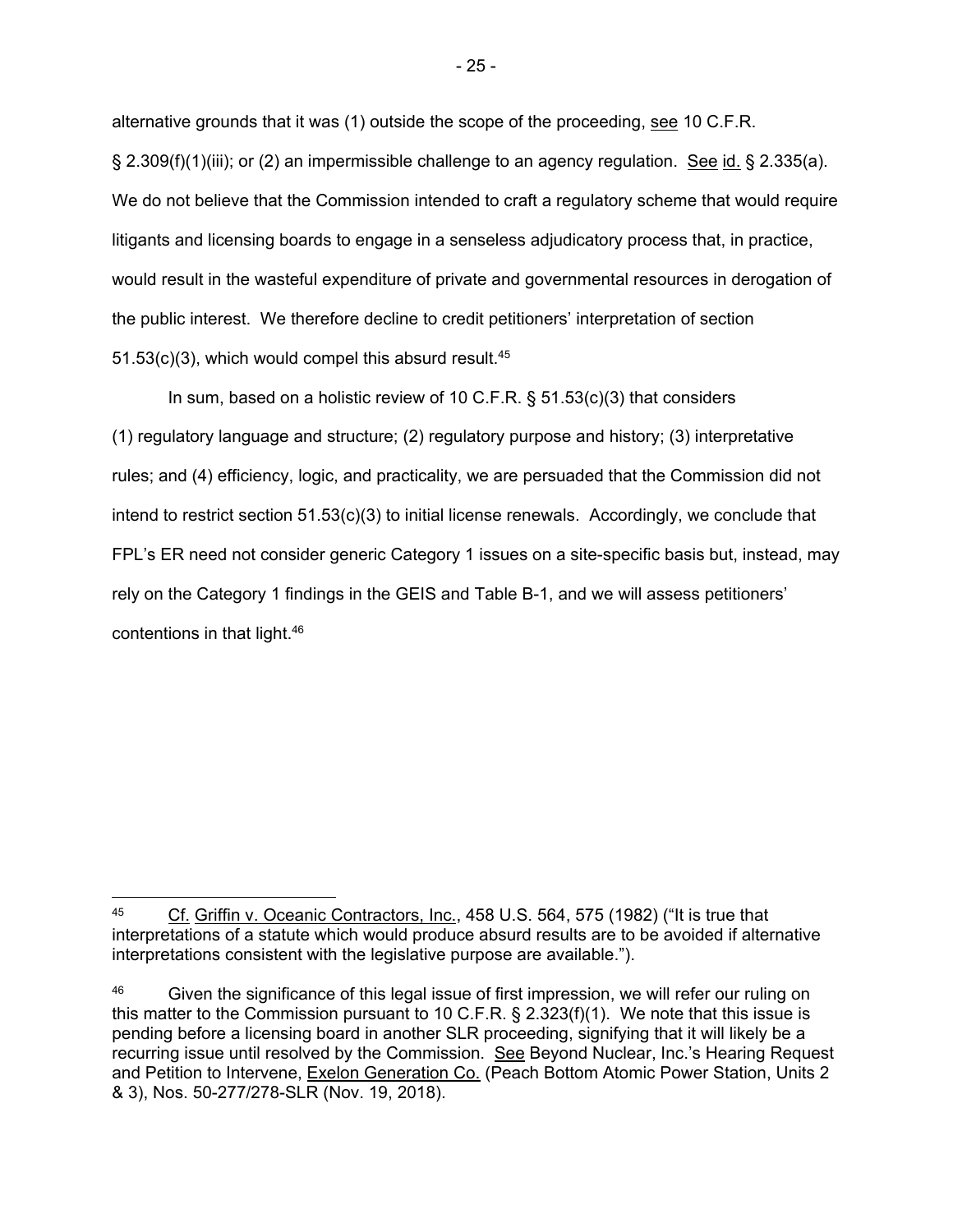#### 3. A Response to the Dissent

 The dissent would lead this Licensing Board to an irrational result based on its conviction that section 51.53(c)(3), by its plain and (allegedly) unambiguous language, excludes SLRs and necessarily applies only to initial license renewals. See Dissent at 1–3, 18. With respect, the dissent is incorrect.47

To support its restrictive reading of section  $51.53(c)(3)$ , the dissent cites the canon of statutory interpretation expressio unius est exclusio alterius, see Dissent at 3, which means "the mention of one thing implies the exclusion of another." Shook, 132 F.3d at 782. The dissent views the Commission's use of the word "initial" as necessarily precluding SLRs. See Dissent at 4 ("Something is either 'initial,' . . . or it is not. No room exists for anything else.").

 However, the expressio unius canon is not an inflexible rule of law commanding that the mere mention of one thing means the exclusion of another; rather, it is "used as a starting point in [regulatory] construction" to ascertain the intent of the drafter. Shook, 132 F.3d at 782. The force of the canon in a particular case, like "[t]he force of any negative implication, . . . depends on context." NLRB v. Sw. Gen., Inc., \_\_ U.S. \_\_, \_\_, 137 S. Ct. 929, 940 (2017) (internal quotations omitted). Thus, whether the word "initial" in section  $51.53(c)(3)$  necessarily excludes SLRs from the regulation's scope is a matter of Commission intent, to be determined by considering "whether or not the [Commission's] mention of one thing . . . does really necessarily, or at least reasonably, imply the preclusion of alternatives." Shook, 132 F.3d at 782; accord Sw. Gen., Inc., U.S. at  $\,$ , 137 S. Ct. at 940 (applying expressio unius "only when circumstances"). support  $\iint$  a sensible inference that the term left out must have been meant to be excluded") (internal citation omitted). Our review of the circumstances surrounding the proposal and

- 26 -

 $47$  To be clear, we agree with the dissent's statement that, pursuant to its plain language, section 51.53(c)(3) applies to applicants seeking an "initial renewed license." Dissent at 2. Our interpretation of section 51.53(c)(3) gives full (but not preclusive) effect to this phrase.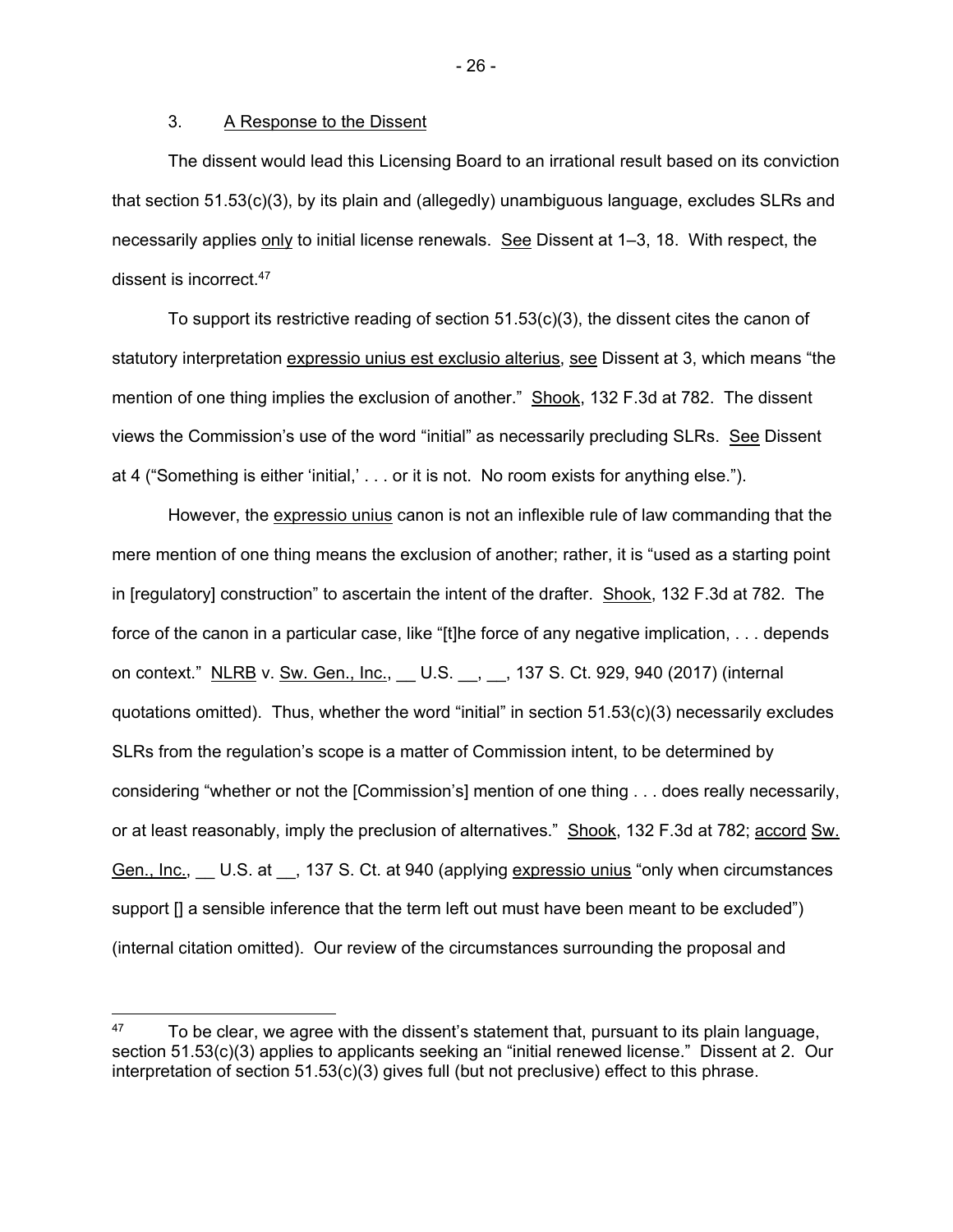issuance of the Part 51 regulatory amendments, see supra Part III.A.2, reveals that the mention of initial license renewals in section 51.53(c)(3) does not support a reasonable inference (much less a necessary one) that the Commission intended to exclude SLRs.48

 Significantly, the dissent does not dispute that its restrictive reading of section 51.53(c)(3) places that regulation in irreconcilable tension with "sections 51.71(d), 51.95(c), and 10 C.F.R. Part 51, Subpart A, Appendix B," Dissent at 8, which all refer broadly to "license renewals" rather than restrictively to "initial" license renewals. To harmonize its interpretation with these other portions of Part 51 in light of the 1991 regulatory history, the dissent suggests (but "do[es] not advocate", id. at 9 n.38) that "the word 'initial' would need to be read into [these regulatory provisions]." Id. at 8. That the dissent's interpretation would result in the de facto revision of three regulations powerfully illustrates the infirmity of its analysis. Such a wholesale adjudicatory revision to the Part 51 regulatory structure in derogation of Commission intent is both unsupportable and impermissible.49

 According to the dissent, the fact that Part 51 provides for periodic updates of the GEIS does not mean that an SLR applicant can rely on the GEIS to prepare its ER; rather, "it simply means that when the GEIS is used [by the NRC Staff to prepare an SEIS,] the information it contains is reasonably up-to-date." Dissent at 7 n.32. In our view, however, it is nonsensical indeed, absurd—to conclude that Part 51 authorizes the NRC Staff to rely on the GEIS when

<sup>&</sup>lt;sup>48</sup> The dissent's analysis relies significantly on the snippet of regulatory history in the 1991 proposed rule that stated the rule would apply "to one renewal of the initial license for up to 20 years beyond [its] expiration." Dissent at 4. However, this phrase was omitted from the regulatory history in the 1996 final rule—and with good reason. It did not comport with the regulatory purpose and structure, both of which supported a conclusion that the Commission did not intend to restrict section 51.53(c)(3) to initial license renewals. See supra Part III.A.2.

<sup>&</sup>lt;sup>49</sup> In addition to suggesting an extensive regulatory revision in the quise of interpreting section 51.53(c)(3), the dissent proposes a "short-term [procedural] solution" for SLR applicants and the NRC Staff to follow in conducting their Part 51 environmental review. See Dissent at 16. This "short-term [procedural] solution," however, would also constitute an impermissible adjudicatory revision of Part 51 in derogation of Commission intent.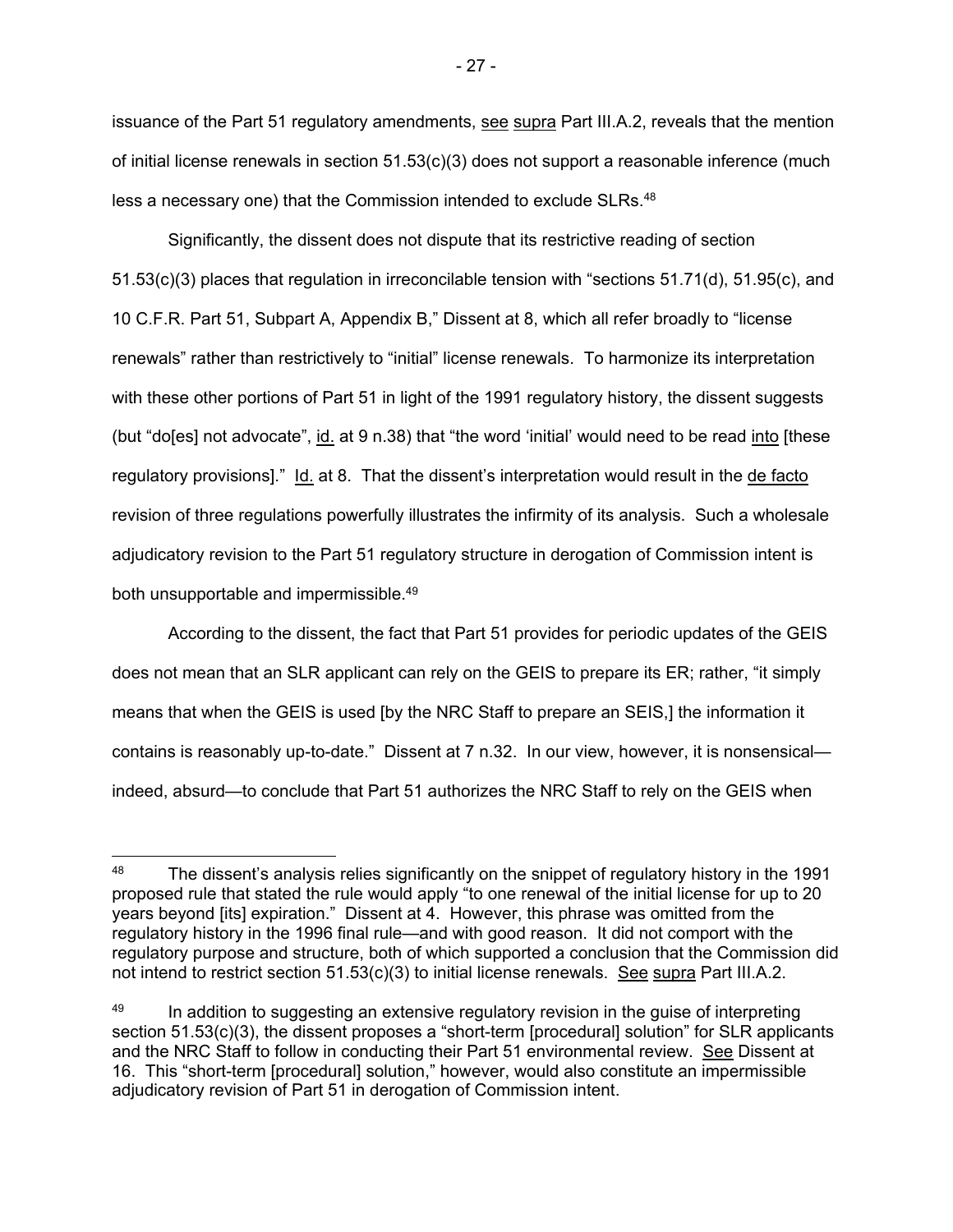preparing an SEIS, but prohibits an SLR applicant from doing so when preparing an ER. After all, in light of the periodic update of the GEIS, now, as in 1996, "[w]hen the GEIS and SEIS are combined, they cover all issues that NEPA requires be addressed in an EIS for a nuclear power plant license renewal proceeding." Massachusetts, 522 F.3d at 120. Moreover, because (as we have shown) the Commission did not intend to exclude SLR applicants from using section 51.53(c)(3) in the preparation of ERs, it necessarily follows that the Commission did not intend to preclude SLR applicants from relying on the updated GEIS in the preparation of ERs. The updated GEIS (including its codification and regulatory history) as well as the agency's interpretative rules support this conclusion.

 Notably, if there were any question in 1991 and 1996 about whether updated GEIS findings, as codified in Part 51, could validly be applied to SLRs, an affirmative answer could be gleaned from the following discussion in the regulatory history:

(1) License renewal will involve nuclear power plants for which the environmental impacts of operation are well understood as a result of data evaluated from operating experience to date; (2) activities and requirements associated with license renewal are anticipated to be within this range of operating experience, thus environmental impacts can reasonably be predicted; and (3) changes in the environment around nuclear power plants are generally gradual and predictable with respect to characteristics important to environmental impact analyses.

1991 Proposed Rule, 56 Fed. Reg. at 47,016 (emphasis added); accord 1996 Final Rule, 61

Fed. Reg. at 28,467–68. The above principles, which explain the creation of Category 1 issues

and justify their use in ERs and SEISs, apply with equal force to initial license renewals and

SLRs. The dissent's contrary view is not tenable.

The dissent also expresses concern that our interpretation of section  $51.53(c)(3)$  runs afoul of the Administrative Procedure Act (APA) by (1) effecting a defacto change to the regulation, see Dissent at 1; (2) side-stepping the rulemaking process, thereby denying the public an opportunity to comment on the rule change, see  $id$  at 14; and (3) prejudicing petitioners who, due to their uncertainty about whether section 51.53(c)(3) applies to SLRs, fail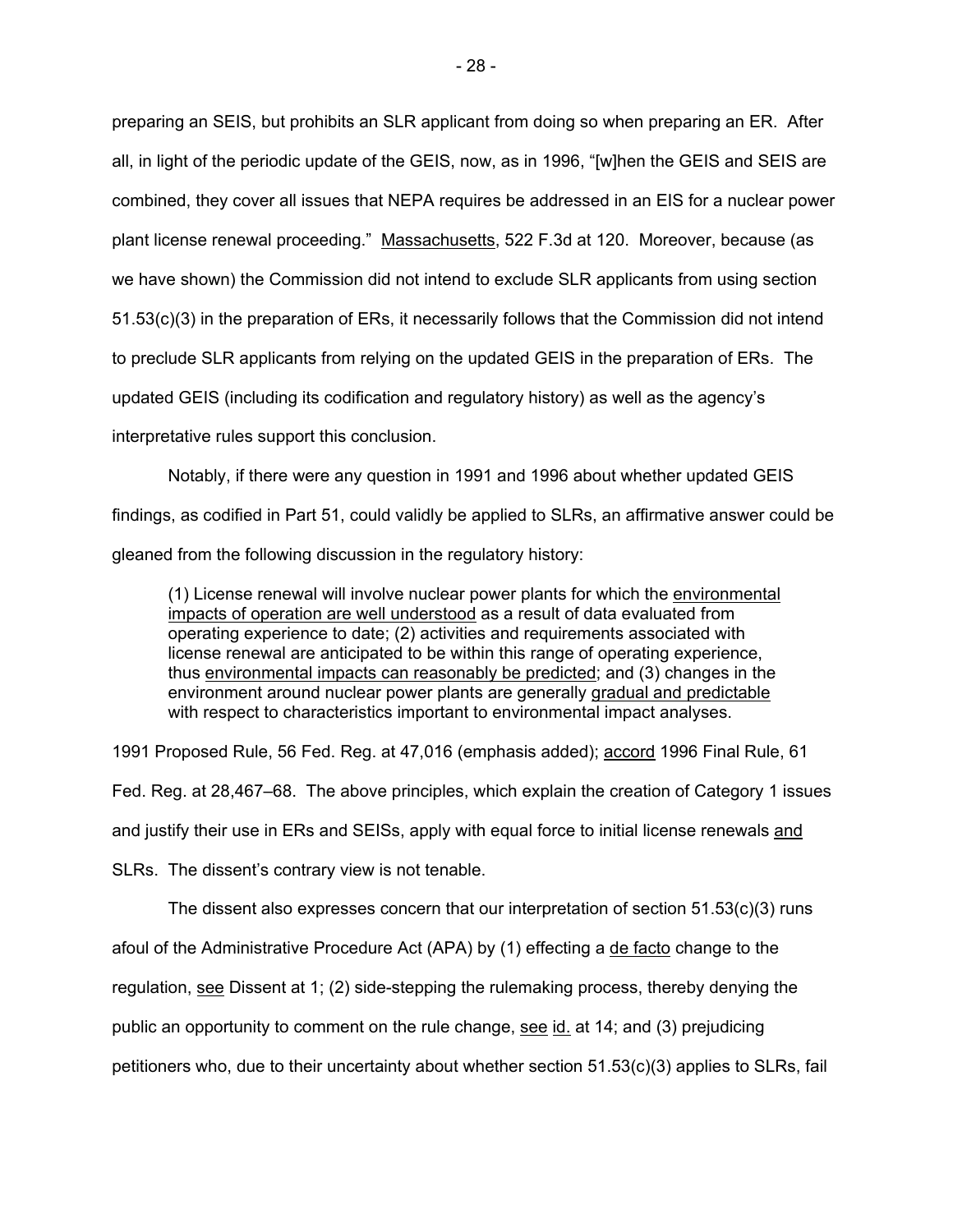to invoke section 2.335 to seek a waiver of a GEIS finding codified in Part 51. See id. These concerns are unfounded.

 First, our interpretation does not effect a de facto regulatory change; rather, it gives effect to Commission intent that has been rooted in the Part 51 regulatory purpose and structure from the outset. See supra Part III.A.2. Nothing in the APA forbids a regulatory interpretation that is permitted by the regulatory language, consistent with the regulatory purpose, supported by the regulatory structure, reinforced by published regulatory guidance, and reasonably relied upon by the industry.50

 Nor is there merit to the dissent's concern that our interpretation improperly side-steps the rulemaking process and denies the public the opportunity to comment on a rule change. For the reasons already discussed, our interpretation does not effect a rule change and, accordingly, the public was not improperly denied an opportunity to comment. Rather, the public had an opportunity to comment between the rule's proposal in 1991 and its issuance in 1996. We note, moreover, that immediately before the agency issued the final rule in 1996, it gave the public an additional 30-day comment period, announcing that "[t]he NRC is soliciting public comment on this rule for a period of 30 days. . . . Absent a determination by the NRC that the rule should be modified, based on comments received, the final rule shall be effective on August 5, 1996. The comment period expires on July 5, 1996." 1996 Final Rule, 61 Fed. Reg. at 28,467.

-

 Nor does this record support the dissent's claim, Dissent at 1, that "the majority's application of the regulation creates . . . an obstacle to a petitioner's ability to know how to properly frame its contentions." See infra note 51 and accompanying text.

 $50$  The dissent asserts that "the majority's application of the regulation creates  $\dots$  a significant uncertainty about what regulatory standards are applicable" to SLRS. Dissent at 1. However, nothing in the instant record suggests that the regulated industry has any uncertainty about the regulatory standards that apply to SLRs. When FPL prepared its ER, it did so in accordance with the prescribed process in section  $51.53(c)(3)$  in reasonable reliance on (1) the Part 51 regulatory purpose and structure; (2) the guidance statements in Reg. Guide 4.2; and (3) the agency's expectation embodied in NUREG-1555. See supra note 43.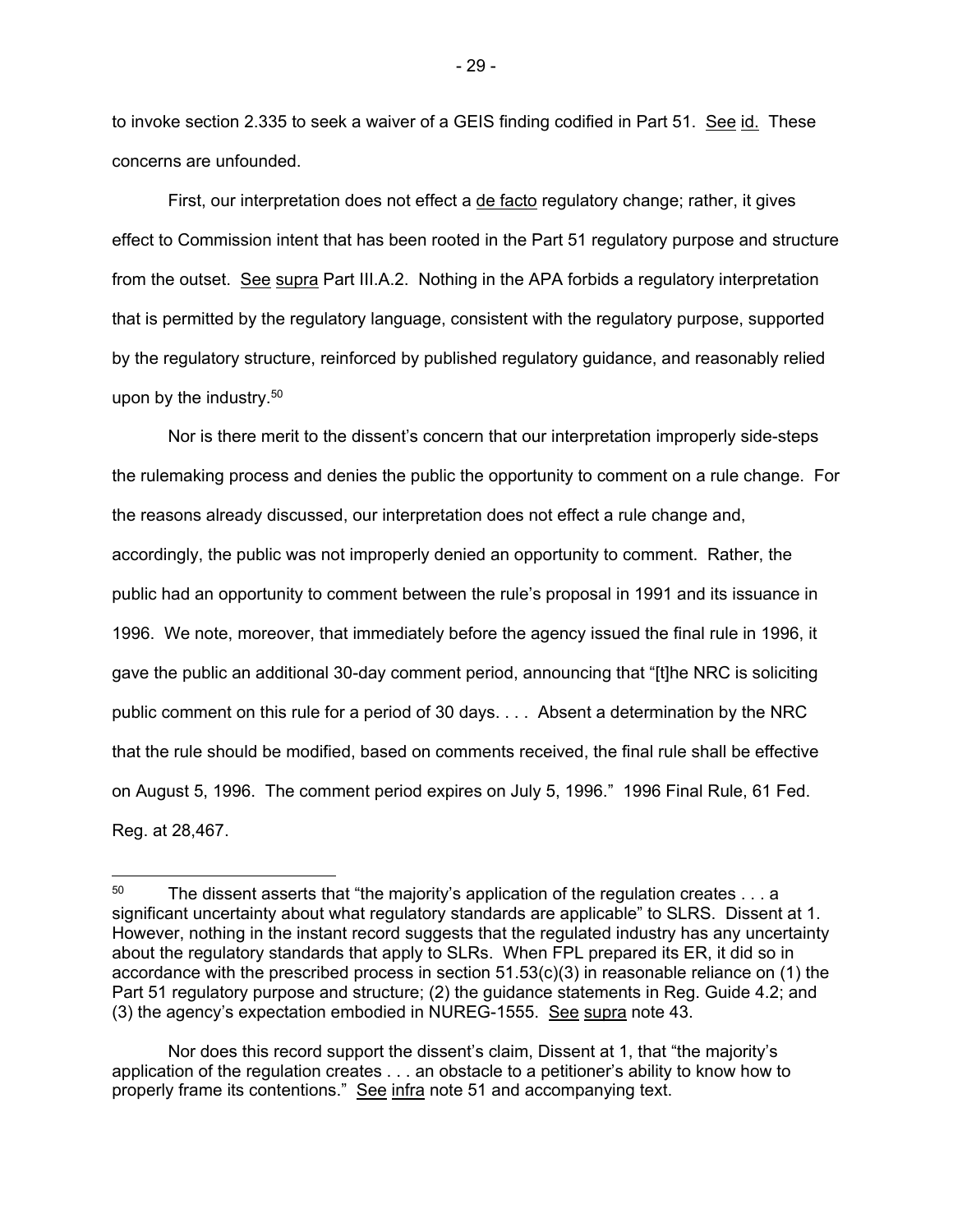Although it is true that SACE and Joint Petitioners did not invoke section 2.335 to seek a waiver of a GEIS finding, their failure to do so was not based on any misapprehension regarding the applicability of section  $51.53(c)(3)$  to FPL's SLR. To the contrary, these petitioners recognized that the applicability of section  $51.53(c)(3)$  to SLRs was an open question, see, e.g., Joint Pet'rs Pet. at 16 n.71; SACE Reply at 3–9, and they made a conscious litigation choice not to take the precautionary step of invoking section 2.335. Petitioners were not unfairly prejudiced.51

 Finally, the dissent opines that, unless its interpretation is accepted, the NRC might be encouraged to take improper "short cuts to amending its regulations in future adjudicatory proceedings." Dissent at 15. This concern lacks merit because it is grounded on the erroneous premise that section 51.53(c)(3) applies only to initial license renewal applicants. Moreover, although we decline to base our regulatory analysis on the notion that the NRC might engage in administrative misconduct in future adjudicatory proceedings, see Nat'l Small Shipment Traffics Conference, Inc. v. Interstate Commerce Comm'n, 725 F.2d 1442, 1450 (D.C. Cir. 1984), we nevertheless note that "the APA contains a variety of constraints" and remedies that serve to prevent agencies from taking improper short cuts when revising their regulations. Perez v. Mortg. Bankers Ass'n, \_\_ U.S. \_\_, \_\_, 135 S. Ct. 1199, 1209 (2015).

 $51$  In the litigation context, it is axiomatic that when a regulation (or statute) lacks clarity, it is incumbent on a party or its representative to (1) identify the uncertainty; and (2) pursue a litigation strategy that protects the party's interests. Where, as here, a party refrains from advancing an argument, that argument is deemed to be waived. See e.g., Hormel v. Helvering, 312 U.S. 552, 556 (1941); District of Columbia v. Air Fla., Inc., 750 F.2d 1077, 1084–85 (D.C. Cir. 1984).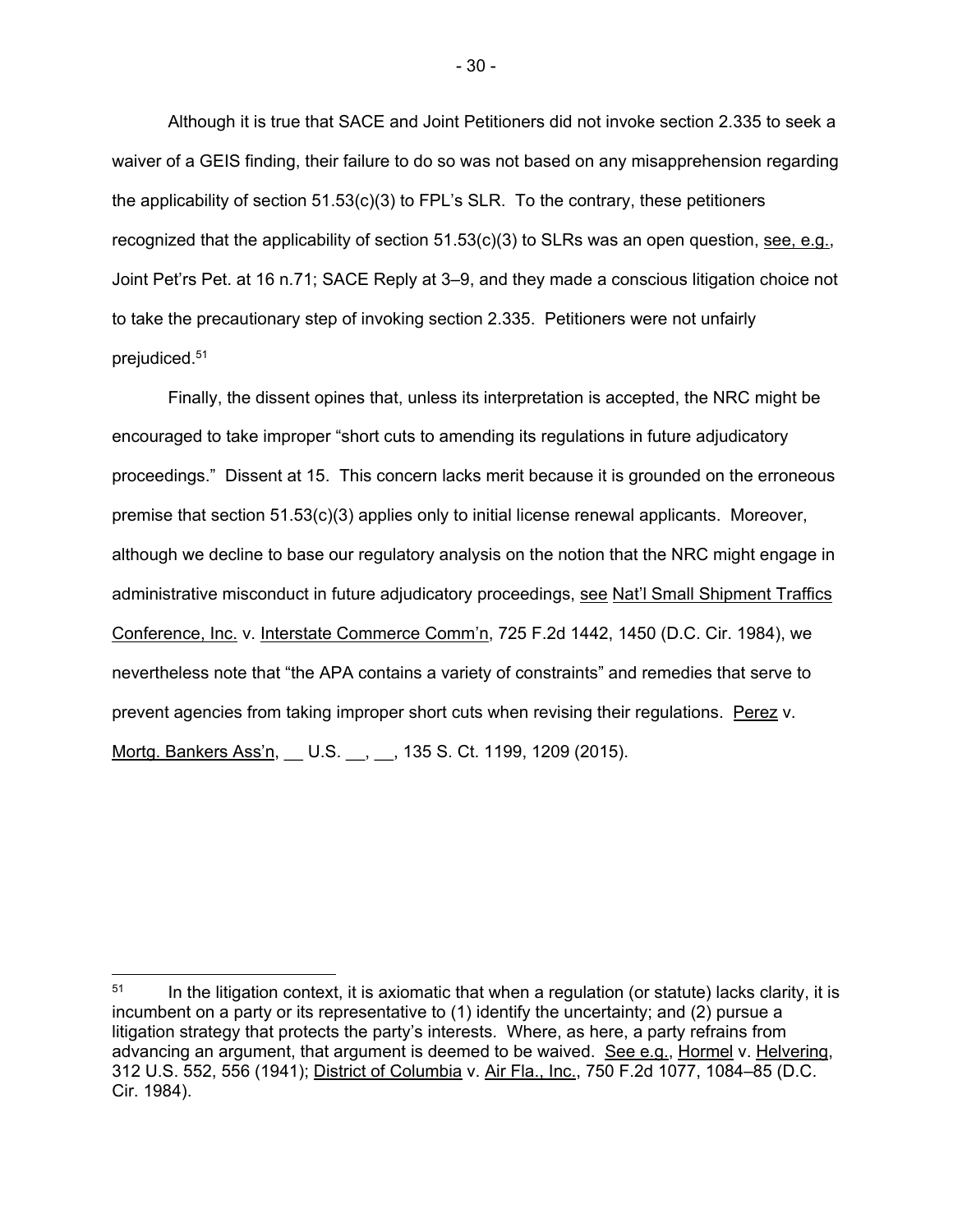#### B. SACE ESTABLISHES STANDING, AND EACH OF ITS TWO PROFFERED CONTENTIONS IS ADMISSIBLE IN PART

#### 1. SACE Establishes Standing

SACE satisfies the requirements for representational standing, which are discussed supra Part II.A.<sup>52</sup> SACE states that it is "a nonprofit, nonpartisan membership organization that promotes responsible energy choices that solve global warming problems and ensure clean, safe and healthy communities throughout the Southeast." SACE Pet. at 3. The environmental interests it seeks to protect in this proceeding are thus germane to its organizational purpose. Further, SACE provides declarations from three members who (1) live within 50 miles of the Turkey Point site and therefore have standing in their own right pursuant to the proximity presumption; and (2) authorize SACE to represent their interest in this proceeding, thus rendering it unnecessary for them to participate as individuals. See id., attach. 1, Decl. of Dan Kipnis ¶¶ 2, 4 (June 19, 2018); id., attach. 2, Decl. of Mark P. Oncavage ¶¶ 2, 4 (June 25, 2018); id., attach. 3, Decl. of Richard Reynolds ¶¶ 2, 4 (June 20, 2018).

#### 2. Each of SACE's Two Proffered Contentions is Admissible in Part

SACE proffers two contentions alleging deficiencies in FPL's ER, and both are admissible in part. The Board admits Contention 1 to the extent it challenges the adequacy of the ER's discussion of the impacts of continued operation of the cooling canal system (CCS) on the American crocodile and its critical seagrass habitat. The Board admits Contention 2 to the extent it claims that the ER improperly fails to consider as a reasonable alternative to the proposed action a scenario under which the existing CCS is replaced with draft mechanical cooling towers. We reject as inadmissible the other portions of Contentions 1 and 2.

-

<sup>52</sup> Neither FPL nor the NRC Staff challenges SACE's representational standing. See FPL Answer to SACE Pet. at 2; NRC Staff Answer to Joint Pet'rs Pet. and SACE Pet. at 10–11.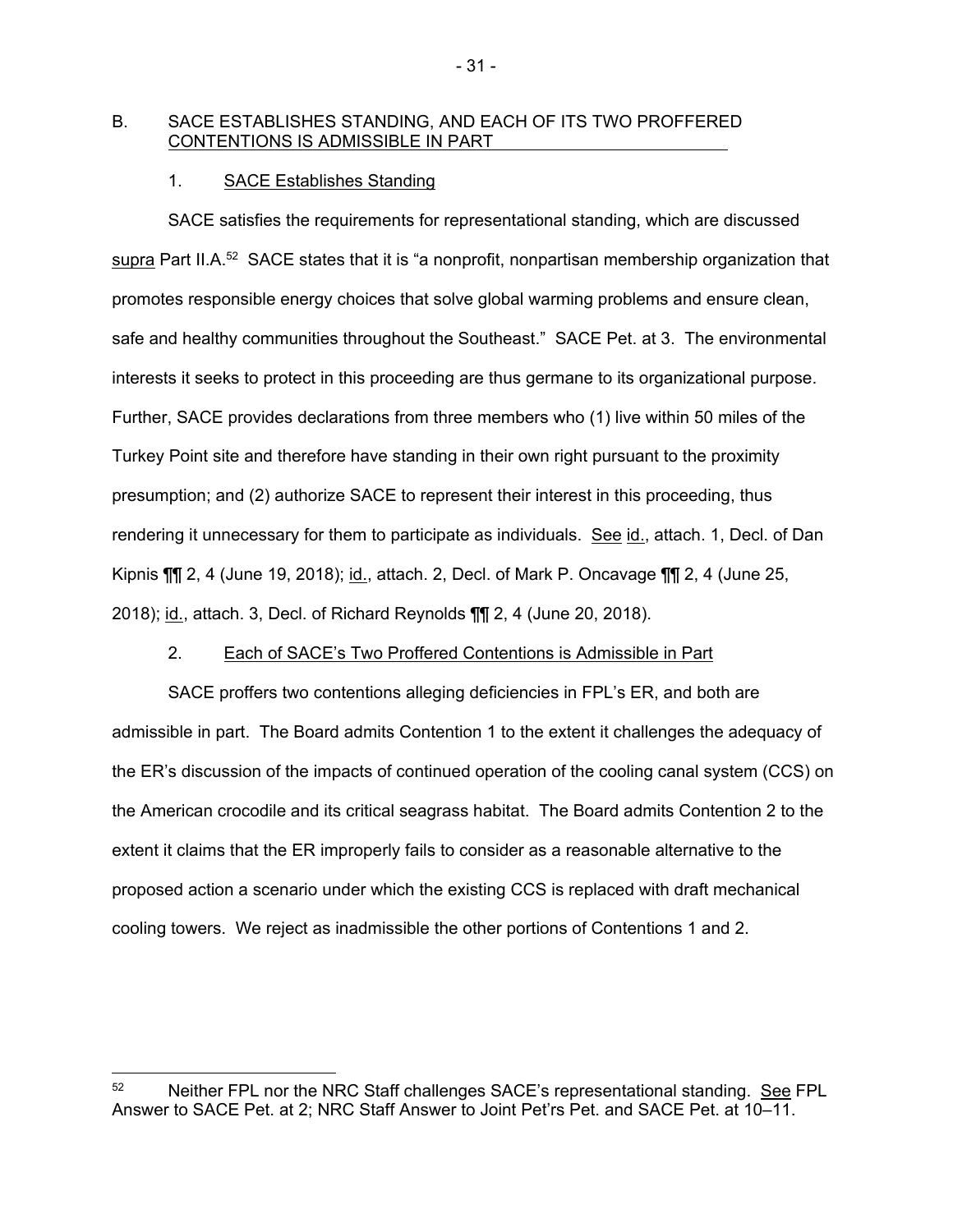#### a. Contention 1 Is Admissible in Part

In Contention 1, SACE asserts that the ER contains an inadequate discussion of the environmental impacts of the CCS and, accordingly, that there is no basis for its conclusion that the environmental effects of operating the CCS through the subsequent renewal term will be small. See SACE Pet. at 6, 8. In support of this assertion, SACE identifies three putative defects in the ER (which we designate as Contentions 1A, 1B, and 1C), each of which involves an alleged inadequate discussion of the environmental impacts of the CCS. See id. at 6-7. We examine each alleged defect in turn.

### i. Contention 1A: Inadequate Analysis of Environmental Impacts of CCS on Crocodile Habitat, Biscayne Aquifer, and Biscayne Bay

SACE claims that the ER underestimates or ignores "the environmental impacts to the surrounding water resources by continuing to use the [CCS] for cooling of Turkey Point Units 3 and 4." SACE Pet. at 6. This part of the contention challenges the ER's alleged failure "to provide an adequate analysis of the environmental impacts of the CCS on the chemistry of groundwater, surface water and its aquatic life, and the CCS'[s] own ecosystem." Id. SACE asserts that the ER incorrectly minimizes the significance of the CCS's environmental impacts on (1) the American crocodile habitat and, as a result, on the crocodile population, id. at 19–20; (2) the Biscayne Aquifer related to the hypersaline plume, id. at 17–18; and (3) the Biscayne Bay related to nutrient releases. Id. at 18–19.

The NRC Staff does not oppose admission of Contention 1A insofar as it challenges the adequacy of the ER's "analysis of the impacts of continued CCS operation on the critical habitat of the American crocodile." NRC Staff Answer to Joint Pet'rs Pet. and SACE Pet. at 59. FPL disagrees, arguing that SACE provides no factual support to show that "the decline in American crocodile nest and hatchling numbers observed in 2015 and 2016 (as reported in the ER) indicate a long-term trend that will somehow be exacerbated by continued CCS operations and extend through the SLR period." FPL Answer to SACE Pet. at 36. Further, FPL cites a

- 32 -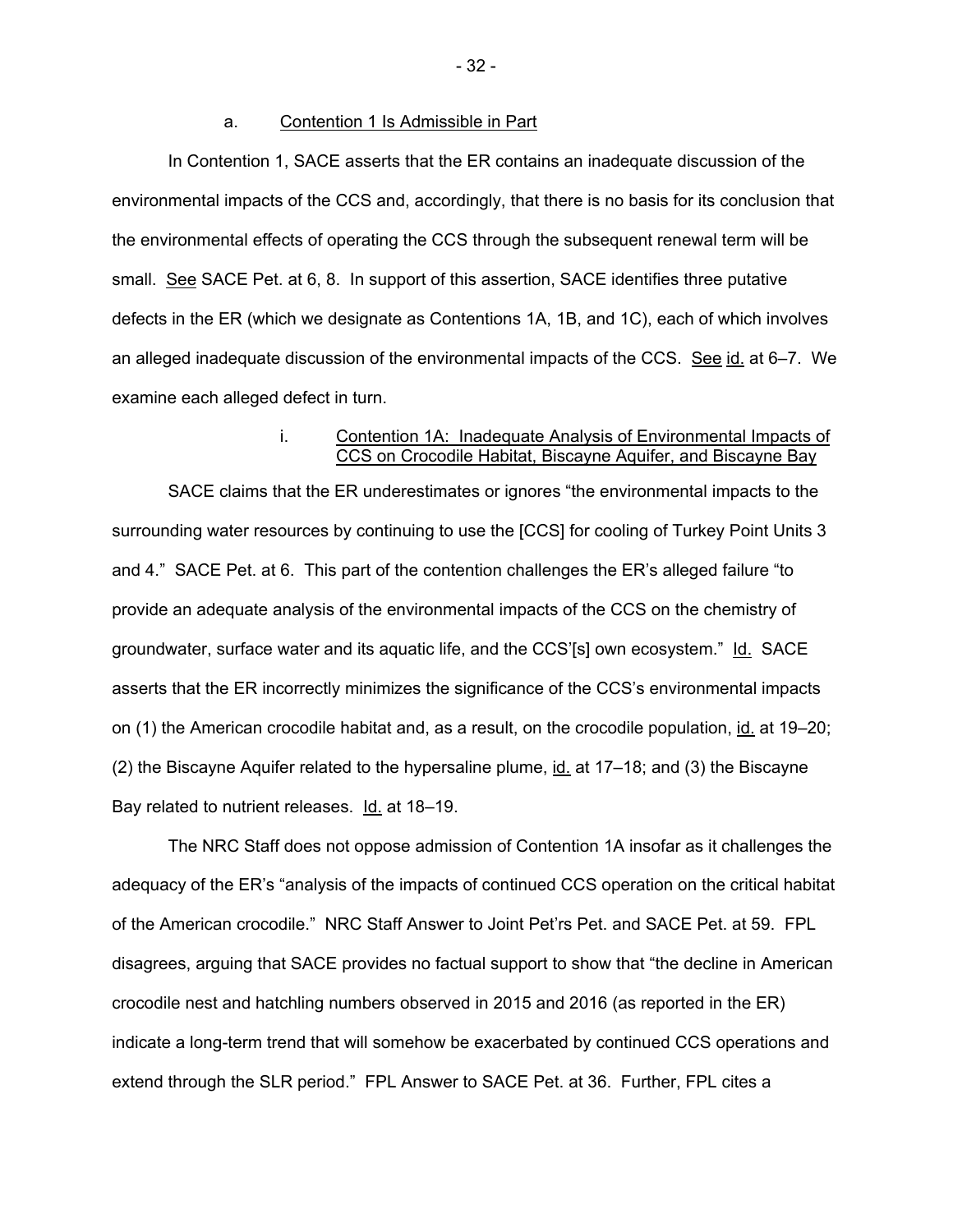newspaper article that reported substantial increases in the number of nests and hatchlings in the CCS for 2018. Id. at 35.<sup>53</sup> Finally, FPL argues that this aspect of the contention fails to raise a genuine dispute because it ignores the ER's discussion of FPL's crocodile management plan. Id. at 36.

We agree with the NRC Staff that this aspect of the contention is admissible. Although the ER discusses a crocodile management plan, we conclude that SACE raises a genuine factual dispute as to whether the ER adequately assesses the impacts of continued operation of the CCS on the American crocodile and its critical seagrass habitat. As the NRC Staff pointed out, see NRC Staff Answer to Joint Pet'rs Pet. and SACE Pet. at 60, SACE does not dispute the adequacy of FPL's crocodile monitoring and protection plan, but rather challenges the ER's conclusion that "the American crocodile population continues to remain in a much stronger position than before the . . . CCS was established." SACE Pet. at 19 (citing ER at 3-195). The impacts of a license renewal on threatened species is a factual issue that is within the scope of this proceeding, and SACE has provided expert support for its claim that the CCS is degrading the seagrass habitat by exposing it to excessive levels of salt and nutrients. See SACE Pet. at 20 (citing attach. 8, Expert Report of James Fourqurean, Ph.D. at 1–3 (May 14, 2018)). Although the ER acknowledges that a decline in the crocodile population has occurred in recent years, SACE argues that it must also take a hard look at the fact that this decline signals a critical loss of seagrass bed habitat for a threatened species caused by operation of the CCS, see SACE Pet. at 19, and that it must address the "cumulative effects of the CCS on the American Crocodile." Id. at 27. We agree. We therefore admit Contention 1A as follows: The ER fails adequately to analyze the impacts (including cumulative) of continued CCS operation on the American Crocodile and its critical seagrass habitat.

 $\overline{a}$ 

- 33 -

<sup>&</sup>lt;sup>53</sup> FPL cites the following newspaper article: Theresa Java, Turkey Point's Canal Berms Ideal for Crocodile Clutches, Keysnews.com (Aug. 8, 2018),

https://keysnews.com/article/story/turkey-points-canal-berms-ideal-for-crocodile-clutches/.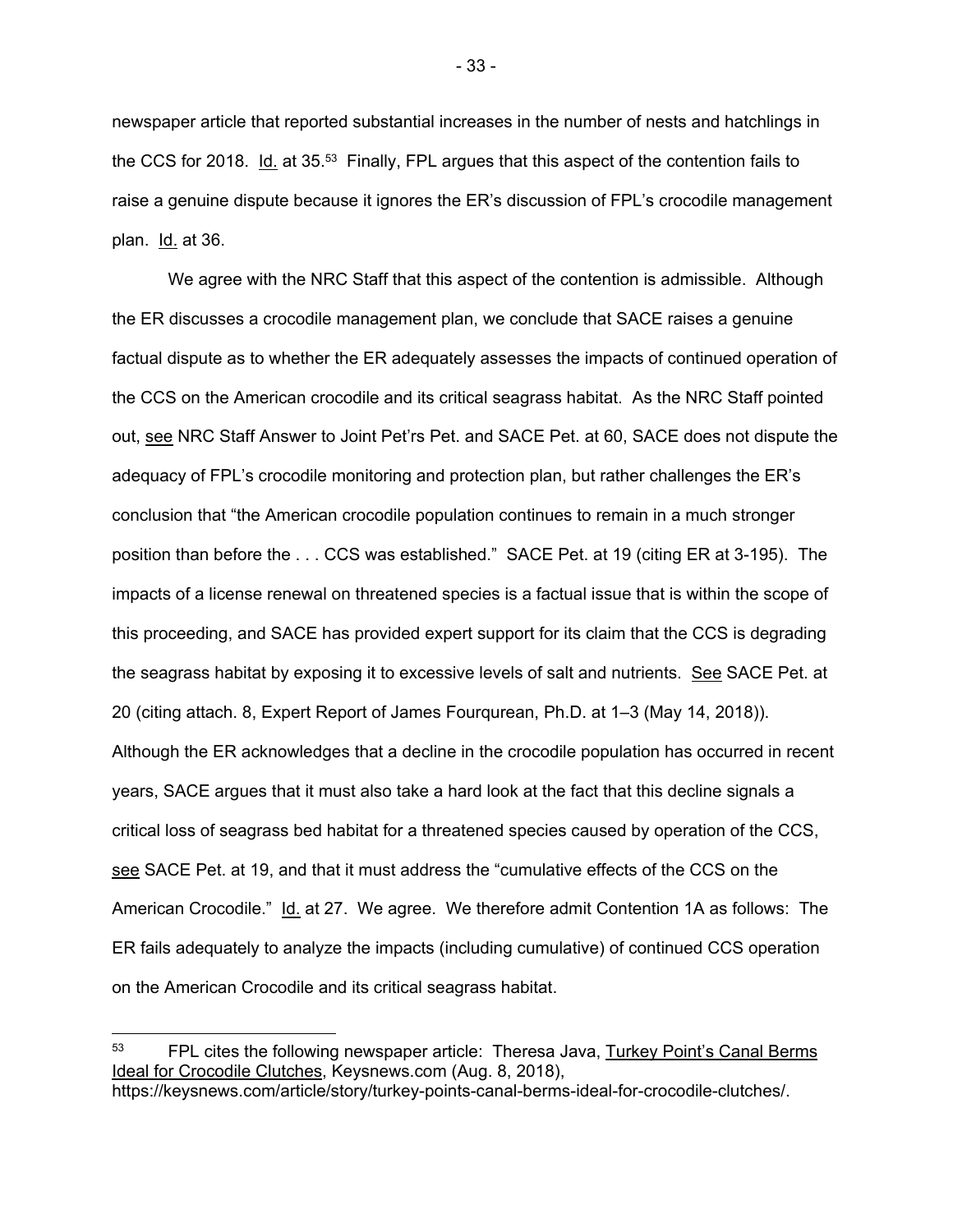We conclude that all other aspects of Contention 1A are not admissible. First, to the extent Contention 1A claims that the ER underestimates the impacts related to tritium releases to groundwater, it is inadmissible because (1) it lacks the requisite support, see 10 C.F.R.  $\S 2.309(f)(1)(v)$ ; and (2) it fails to raise a genuine dispute with the ER. See id. § 2.309(f)(1)(vi). Although SACE's experts provide support regarding tritium releases to Biscayne Bay, see SACE Reply at 12–13, they fail to do so regarding tritium releases to groundwater. Moreover, although SACE's petition states that the hypersaline plume includes radioactive tritium, and that tritium, among other pollutants, affects "the underlying Biscayne Aquifer and its protected G-II groundwater," SACE Pet. at 6, SACE provides no explanation for why releases of "tritium as one of numerous contaminants . . . pose[s] an unacceptable environmental risk" to groundwater. SACE Reply at 10. The ER acknowledges that "tritium is routinely released to the cooling canals and migrates into the groundwater," but states that the releases are "in concentrations that do not present an environment or health risk either onsite or offsite." ER at 3-114. SACE does not specifically dispute this, and its experts do not provide support for the claim that the environmental impacts of tritium releases on groundwater have been understated or that measured tritium concentrations are above permissible levels. This aspect of the contention is therefore inadmissible pursuant to section  $2.309(f)(1)(v)$  and (vi).

With regard to the other aspects of Contention 1A relating to impacts to the Biscayne Bay and Aquifer, the NRC Staff and FPL argue that they constitute impermissible challenges to the regulations. Specifically, the NRC Staff states, and FPL agrees, that the following environmental impacts challenged by SACE constitute Category 1 issues that cannot be challenged in this litigation in the absence of a waiver, which SACE has not sought:

> [T]he environmental impacts . . . [regarding] (1) altered salinity gradients in surface waters, (2) groundwater quality degradation, (3) exposure of aquatic organisms to radionuclides, (4) the effects of non-radiological contaminants on aquatic organisms, (5) cooling system impacts on terrestrial resources, and (6) radiation (tritium) exposures to the public.

- 34 -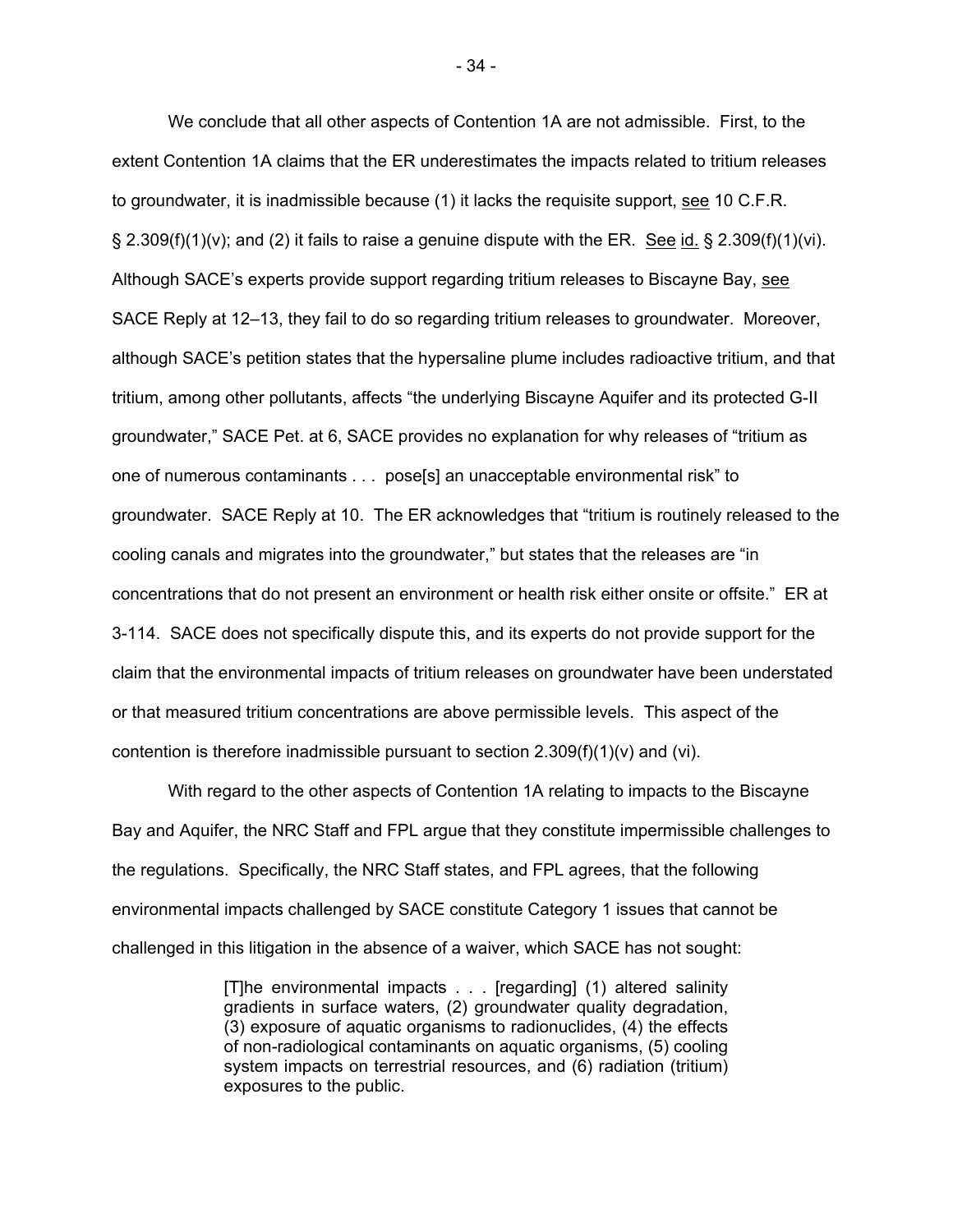NRC Staff Answer to Joint Pet'rs Pet. and SACE Pet. at 62, 63; see FPL Answer to SACE Pet. at 14–15. We agree that SACE's challenges in Contention 1A relating to the above impacts implicate Category 1 issues, and are thus outside the scope of this proceeding under 10 C.F.R. § 2.309(f)(1)(iii). Because SACE did not seek a waiver, these challenges must also be rejected pursuant to 10 C.F.R. § 2.335.54

## ii. Contention 1B: Inadequate Analysis of Mitigation Measures to Reduce Salinity Resulting from Operation of CCS

In Contention 1B, SACE argues that the ER overstates the "effectiveness of existing and planned mitigative measures to reduce and remove the hypersaline plume," SACE Pet. at 21– 22, and fails to account for the "[n]egative impacts of mitigation measures to reduce salt levels in the CCS." Id. at 23–24; see also id. at 7 (alleging that the ER fails to consider that FPL's mitigative efforts to "freshen" the CCS to reduce its salinity will negatively impact FPL's attempts to reduce the hypersaline plume).

 The NRC Staff responds that SACE's argument essentially challenges the adequacy of the ER's discussions related to "altered salinity gradients in surface waters" and "groundwater quality degradation," both of which are Category 1 issues and, therefore, not subject to direct or indirect challenge absent a waiver pursuant to 10 C.F.R. § 2.335. See NRC Staff Answer to Joint Pet'rs Pet. and SACE Pet. at 62–63. FPL makes a similar argument, stating that this

<sup>&</sup>lt;sup>54</sup> FPL further argues that SACE's claims regarding these impacts to the Biscayne Aquifer and Bay lack factual support. See FPL Answer to SACE Pet at 15. Specifically, FPL argues that the ER has "fully recognized and disclosed" the plume migration and its impacts to the Biscayne Aquifer, and that FPL is in compliance with the relevant Florida Department of Environmental Protection (FDEP) Consent Order and Miami-Dade County Department of Regulatory and Economic Resources (DERM) Consent Agreement, which were entered into specifically to address CCS-related groundwater impacts. Id. at 18–20. As to any alleged CCS impacts to the Biscayne Bay, FPL argues that "the impairment status of Biscayne Bay/Card Sound is unrelated to the operation of the CCS[, and] SACE and its experts provide no facts to support a contrary conclusion, or their claim that alleged 'nutrient seepage from the CCS' is having significant adverse impacts on Biscayne Bay water quality." Id. at 22 (quoting SACE Pet. at 19). We agree with FPL that this provides an alternative ground for inadmissibility pursuant to 10 C.F.R. § 2.309(f)(1)(v).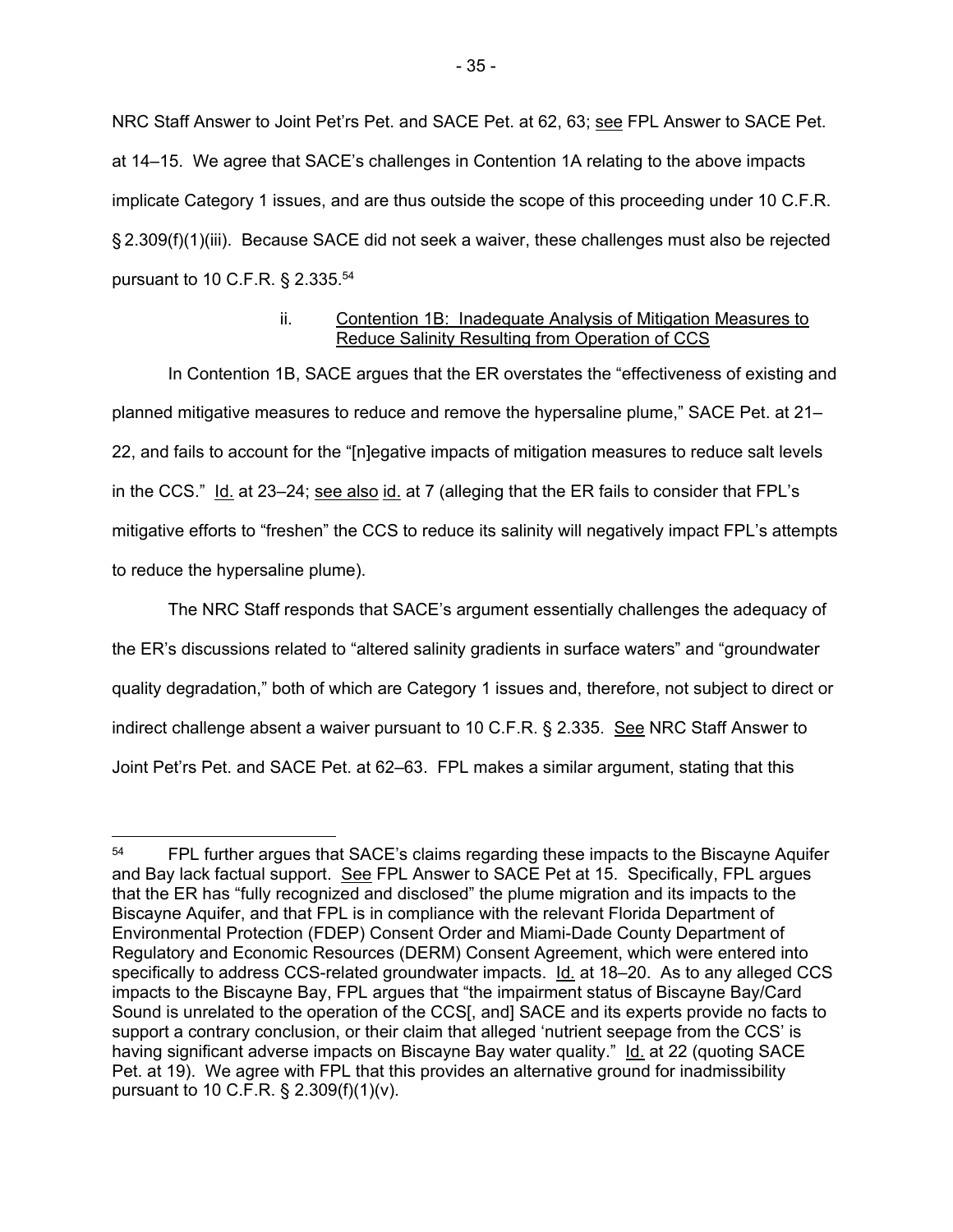aspect of the contention is inadmissible pursuant to Commission precedent establishing that license renewal applicants "'need not address mitigation for issues' designated Category 1." See FPL Answer to SACE Pet. at 22–23 (quoting Entergy Nuclear Generation Co. (Pilgrim Nuclear Power Station), CLI-10-14, 71 NRC 449, 471 (2010)). FPL thus argues that "SACE's challenges to the adequacy of FPL's CCS-related mitigation measures (which involve Category 1 issues) are outside the scope of this proceeding as a matter of law." Id. at 23. We agree that Contention 1B is inadmissible for the alternative reasons that (1) it is an impermissible challenge to a Category 1 issue pursuant to section 2.335; and (2) it is outside the scope of this proceeding pursuant to section  $2.309(f)(1)(iii).$ <sup>55</sup>

# iii. Contention 1C: Inadequate Analysis of Cumulative Environmental Impacts

Finally, SACE argues that the ER "ignores or underestimates the cumulative impacts of

past and future operations of the CCS." SACE Pet. at 7. In particular, SACE objects to the

ER's failure to examine several issues within its cumulative impact analysis, including:

- (1) FPL's efforts to contain pollutants from the CCS, including an examination of the "effectiveness and adverse effects of all of its mitigation measures, past, present, and proposed," id. at 25;
- (2) The "combined effects of the L-31E levee and evaporation from the CCS on the degree to which the CCS and the underlying aquifer have become hypersaline and contaminated other parts of the aquifer and Biscayne Bay," id. at 26;
- (3) The "cumulative impacts of the CCS, combined with other environmental factors, on hypersalinity in the CCS and the

-

<sup>&</sup>lt;sup>55</sup> The NRC Staff and FPL also oppose admission of the challenge to mitigation measures because it depends on the following unsupported assumptions: FDEP's and/or DERM's mitigation measures are inadequate; FPL will not comply with FDEP's Consent Order and/or DERM's Consent Agreement; and FDEP and/or DERM will not enforce their own legal requirements. See NRC Staff Answer to Joint Pet'rs Pet. and SACE Pet. at 64–65; FPL Answer to SACE Pet. at 23–26. FPL further argues that SACE's claims about mitigation measures are factually incorrect, unsupported, and require the NRC Staff to reexamine and/or overrule the judgments of state regulators. See FPL Answer to SACE Pet. at 26–29. We agree that the above arguments constitute alternative grounds for inadmissibility.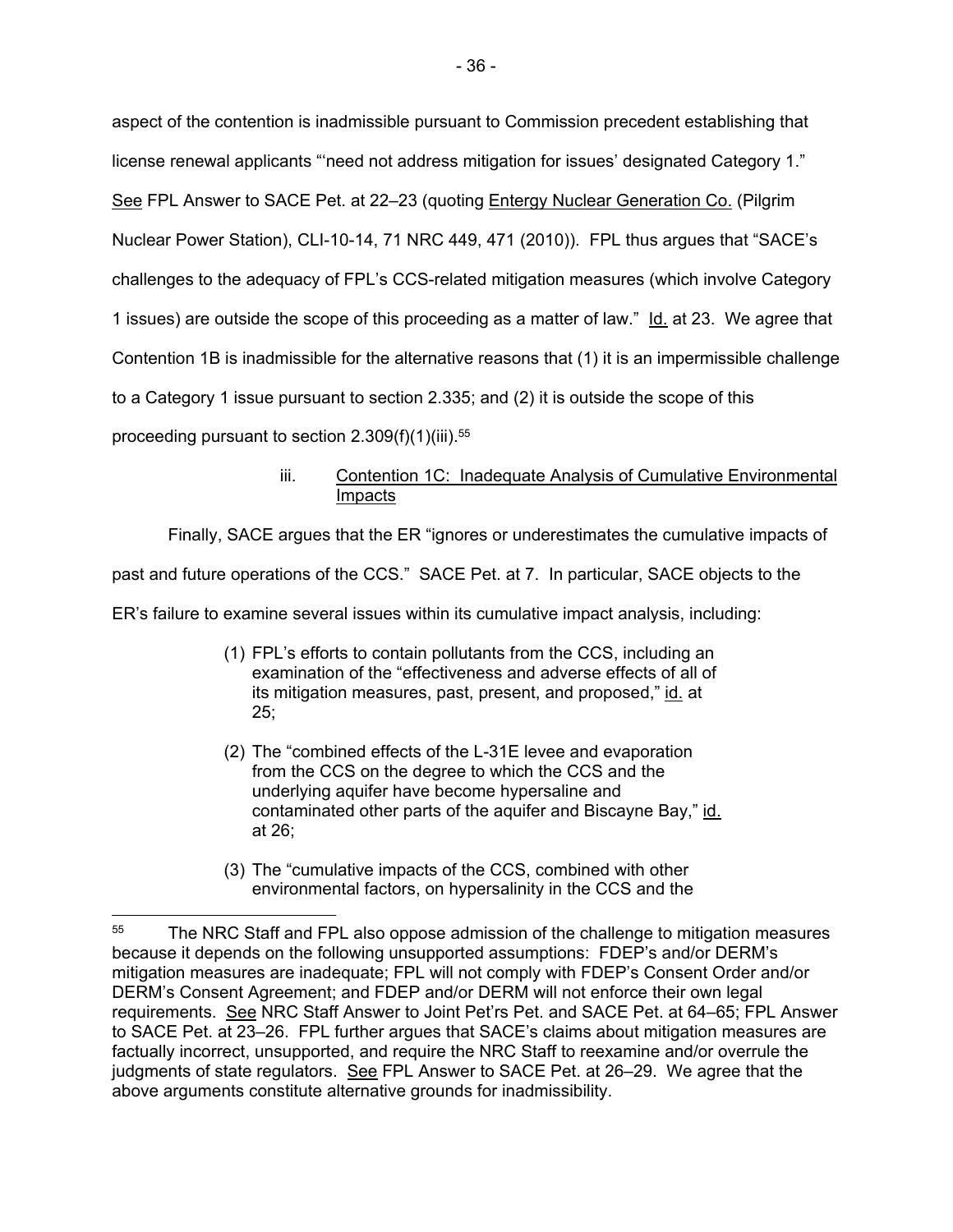aquifer beneath," including the "interaction of environmental factors such as salinity, turbidity, and algal concentrations with the operation of the CCS," id.;

- (4) The "degree to which FPL, by attempting to mitigate one environmental problem (hypersalinity in the CCS) has seriously aggravated another environmental problem: groundwater and surface water pollution," including the "net result of increasing the hydraulic head on the hypersaline plume by pumping more water into the CCS at the same time that FPL attempts to draw the plume back to the site boundary by pumping out the aquifer," id. at 27;
- (5) The impacts due to "demand for water to cool or freshen the CCS . . . in relation to the demand for water to restore the Everglades, such as the water in the L-31E Canal." Id.

Additionally, SACE challenges the ER's conclusion that the cumulative impacts "will be small because FPL will comply with its permits for the CCS" because "the history of Turkey Point's operation shows that FPL is not in compliance with its permits." Id. at 24.

We conclude that Contention 1C is not admissible. First, regarding the cumulative impacts related to hypersalinity and mitigation measures, as with Contention 1B, each of the alleged omissions relates to environmental impacts that involve Category 1 issues (i.e., altered salinity gradient and groundwater degradation). This aspect of Contention 1C is inadmissible for the alternative reasons that it is (1) an impermissible challenge to a Category 1 issue pursuant to section 2.335; and (2) outside the scope of this proceeding pursuant to section 2.309(f)(1)(iii). See NRC Staff Answer to Joint Pet'rs Pet. and SACE Pet. at 62; FPL Answer to SACE Pet. at 8–12.

Second, the aspect of Contention 1C that attacks the adequacy of the ER's analysis of cumulative impacts in light of FPL's history of noncompliance with its permits relating to the CCS is inadmissible for failing to raise a genuine dispute pursuant to section  $2.309(f)(1)(vi)$ . The ER's conclusion that cumulative impacts will be small is based on the mitigation measures imposed by FDEP in a Consent Order and by DERM in a Consent Agreement. See FPL Answer to SACE Pet. at 42. Notably, SACE does not assert that FPL currently is violating any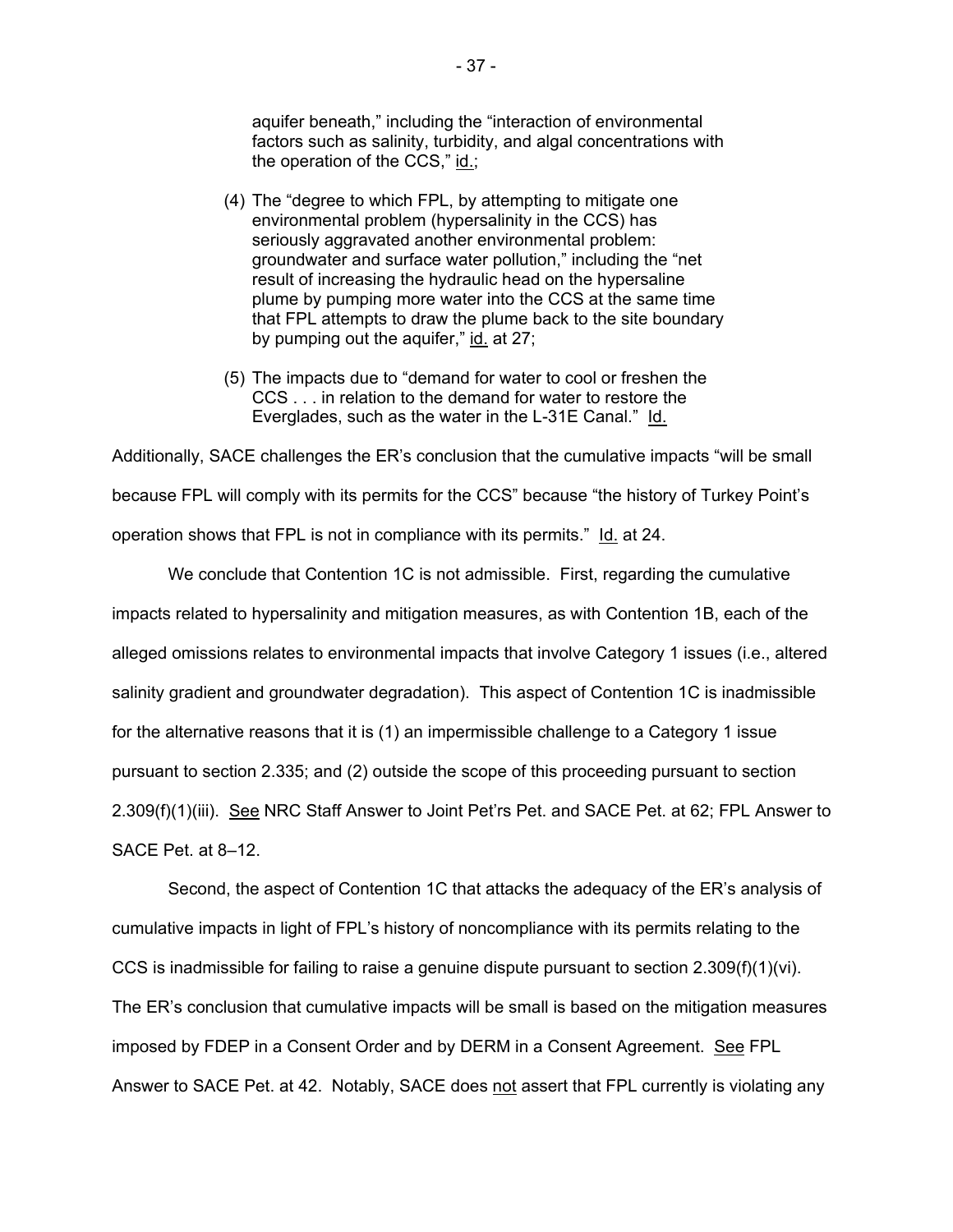requirement imposed by these regulatory agencies. Nor does SACE make any credible showing that (1) FDEP or DERM will fail to enforce State of Florida and local environmental requirements; or (2) FPL will commit a future violation that would alter the cumulative impacts analysis in the ER. Rather, SACE essentially argues that FPL's past violations of permit requirements, standing alone, are sufficient to raise a genuine dispute with the ER's conclusion that cumulative environmental impacts of the CCS will be small because FPL will comply with its current permit. We disagree. Pursuant to binding case law, we accord "substantial weight" to the determination of FDEP and DERM that FPL will comply with its legal obligations. See Pub. Serv. Co. of N.H. (Seabrook Station, Units 1 & 2), CLI-77-8, 5 NRC 503, 527 (1977) (holding that a finding of environmental acceptability made by a competent state authority [pursuant to a thorough hearing] "is properly entitled to substantial weight in the conduct of our own NEPA analysis.") (internal quotation marks omitted); cf. Pac. Gas & Elec. Co. (Diablo Canyon Power Plant, Units 1 & 2), CLI-03-2, 57 NRC 19, 29 (2003) (absent evidence to the contrary, Commission will assume that licensee will comply with license obligations). FPL's past violations in this case, standing alone, do not constitute sufficient information to give rise to a genuine dispute with the assumption that FDEP and DERM will enforce, and FPL will comply with, the legally mandated mitigation measures in the permits. See Fla. Power & Light Co. (Turkey Point Nuclear Generating Units 3 & 4), CLI-16-18, 84 NRC 167, 174–75 n.38 (2016).56

Finally, we conclude that SACE's argument concerning the potential water use conflict between freshening the CCS and other programs like the Central Everglades Restoration Program (CERP) lacks factual support and does not raise a genuine dispute with FPL's license renewal application. See NRC Staff Answer to Joint Pet'rs Pet. and SACE Pet. at 61. SACE argues that because FPL has been allowed "to remove water from the L-31E Canal on an

 $\overline{a}$ 

<sup>&</sup>lt;sup>56</sup> This is not to say that the NRC Staff, in compiling the draft SEIS, is absolved from conducting an independent review of the relevant permits pursuant to its assessment of cumulative impacts. See Tr. at 131–33, 215–16. SACE provides no basis for concluding that the NRC Staff would fail to conduct such a review.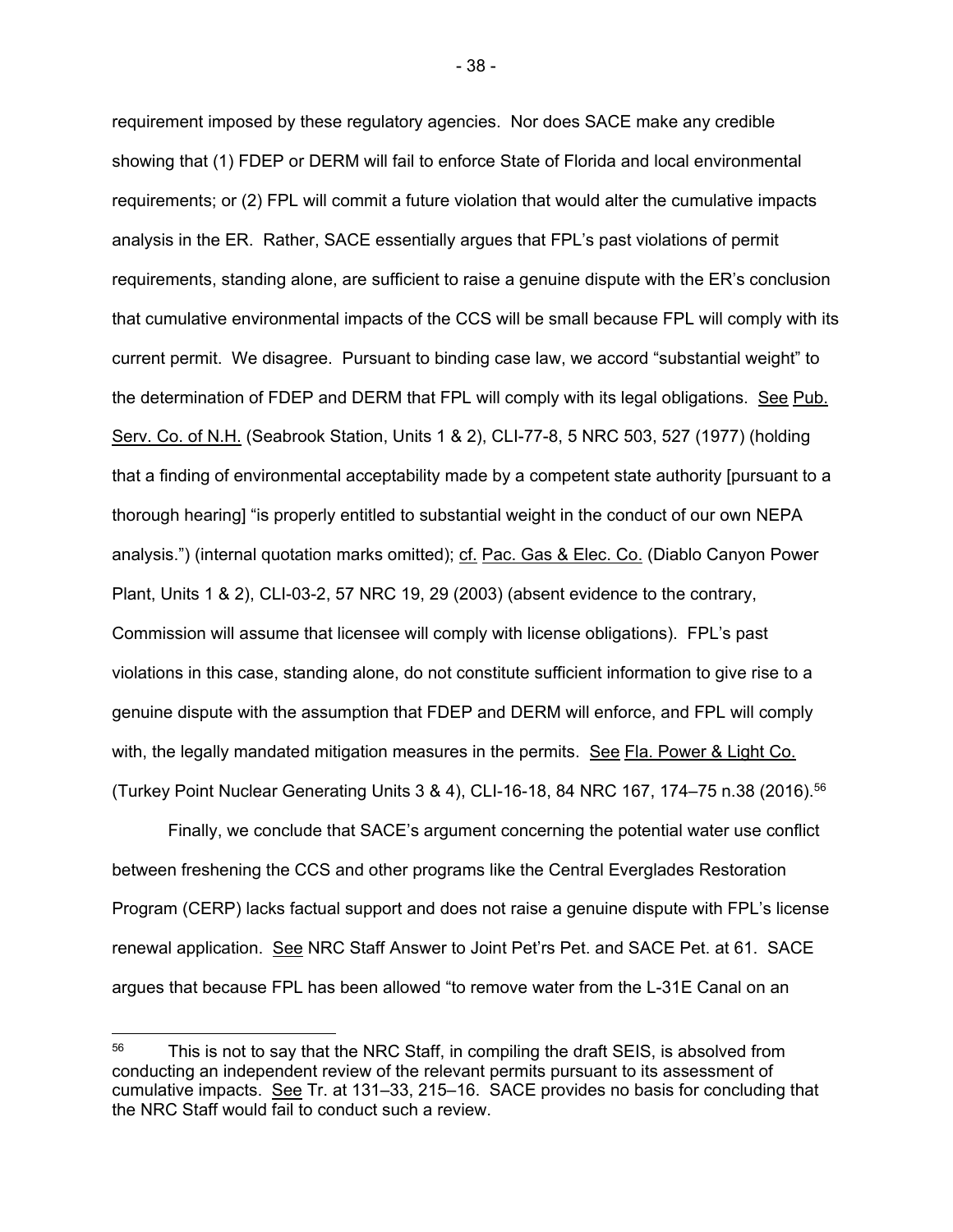emergency basis to reduce salinity levels in the CCS" there is the potential for "conflict with the use of canal water reserved for the CERP." SACE Pet. at 15. SACE therefore argues, on this basis alone, that the ER was required to analyze the cumulative impacts of the demand for water to freshen the CCS in relation to the demand for water to restore the Everglades. Id. at 27. This possible use of water on an emergency basis at some unspecified point in the future is too speculative a concern to raise a genuine dispute. Moreover, SACE does not provide the required facts or expert opinions to support admission of this aspect of Contention 1C. The only factual support it provides is that the L-31E canal was once used to supply water to the CCS, and it might be used again at some time in the future because the ER does not fully rule out the possibility of using that canal for freshening. See SACE Reply at 19. SACE cites to its expert report for the proposition that there may be conflicts over the need for water from the L-31E Canal for the CERP and the CCS's freshening program. SACE Pet. at 13–14 (citing attach. 4, Expert Report of William Nuttle at 10 [hereinafter Nuttle Report]). But that portion of the report does not discuss use of the L-31E Canal for freshening CCS water; instead, it discusses the potential for the hydraulic plume to reach and impact the quality of the L-31E Canal, which is a different issue. See Nuttle Report at 10. Therefore, Contention 1C is not admitted.<sup>57</sup>

#### b. Contention 2 Is Admissible in Part

 $\overline{a}$ 

In Contention 2, SACE argues that FPL's ER improperly "failed to consider the reasonable alternative of cooling the Turkey Point Units 3 and 4 reactors with mechanical draft cooling towers." SACE Pet. at 29. SACE asserts that FPL is required to consider reasonable mitigation alternatives pursuant to 10 C.F.R. §§ 51.45 and 51.53(c)(2), see id., and SACE provides the report of an expert who opined that mechanical cooling towers would (1) eliminate the adverse environmental impacts of the CCS; (2) allow the CCS to be restored to a thriving

<sup>&</sup>lt;sup>57</sup> SACE also argues that the ER fails to discuss the "cumulative effects of the CCS on the American Crocodile." SACE Pet. at 27. This argument is included in the portion of Contention 1A that we found to be admissible. See supra Part III.B.2.a.i.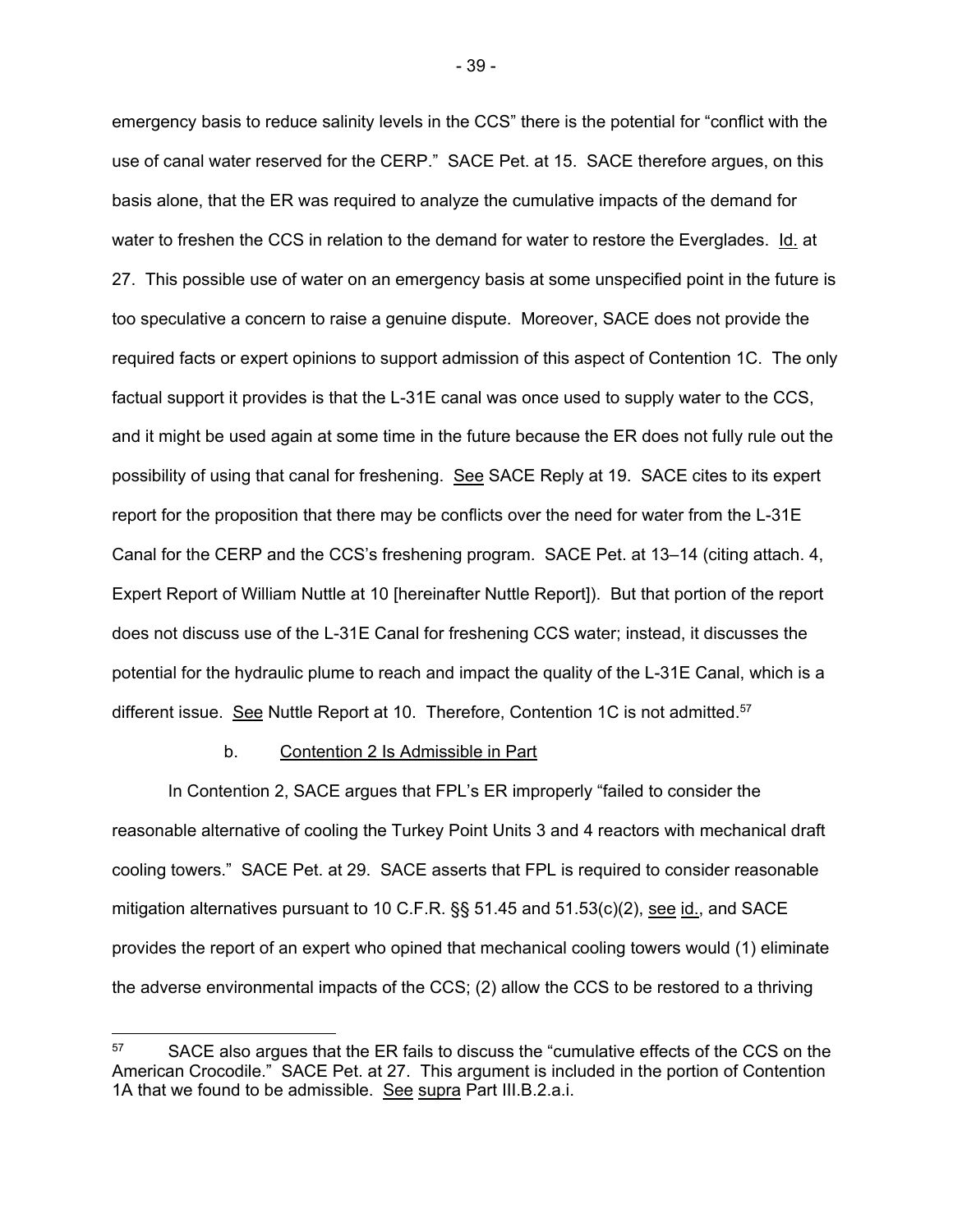seagrass community and wildlife habitat; and (3) be a feasible and cost-effective alternative to the CCS. See id. at 30–31 (citing attach. 10, Expert Report of Bill Powers (May 14, 2018) [hereinafter Powers Report]).

The NRC Staff acknowledges that it has a regulatory obligation to consider reasonable "alternatives available for reducing or avoiding adverse environmental effects." NRC Staff Answer to Joint Pet'rs Pet. and SACE Pet. at 68–69 (quoting 10 C.F.R. § 51.71(d)). The Staff does not dispute that SACE provides an adequate factual basis for its assertion that mechanical draft towers are a reasonable alternative to the CCS, nor does the Staff dispute SACE's statement that FPL's ER "omits consideration of a cooling tower alternative." Id. at 68. The Staff therefore does not oppose admitting Contention 2 "insofar as it asserts that the Applicant's [ER] omits consideration of mechanical draft cooling towers in connection with license renewal of Turkey Point Units 3 and 4, as a reasonable alternative to [the existing CCS]." Id.

We conclude that Contention 2 is an admissible contention of omission. Contrary to FPL's assertion, see FPL Answer to SACE Pet. at 51, Contention 2 is within the scope of the proceeding, and it raises a genuine dispute on a material fact to the extent it alleges that FPL's ER improperly fails to consider mechanical draft cooling towers as a reasonable alternative for reducing or avoiding adverse impacts on the threatened American Crocodile and its critical seagrass habitat. See SACE Pet. at 30; Powers Report at 1–5; supra Part III.B.2.a.i. Although neither the NRC Staff nor FPL is required to select the most environmentally superior alternative, NRC regulations require the ER and the EIS to consider "alternatives available for reducing or avoiding adverse environmental impacts." 10 C.F.R. §§ 51.45(c) and 51.71(d); see S. Nuclear Operating Co. (Early Site Permit for Vogtle ESP Site), LBP-07-3, 65 NRC 237, 259–

- 40 -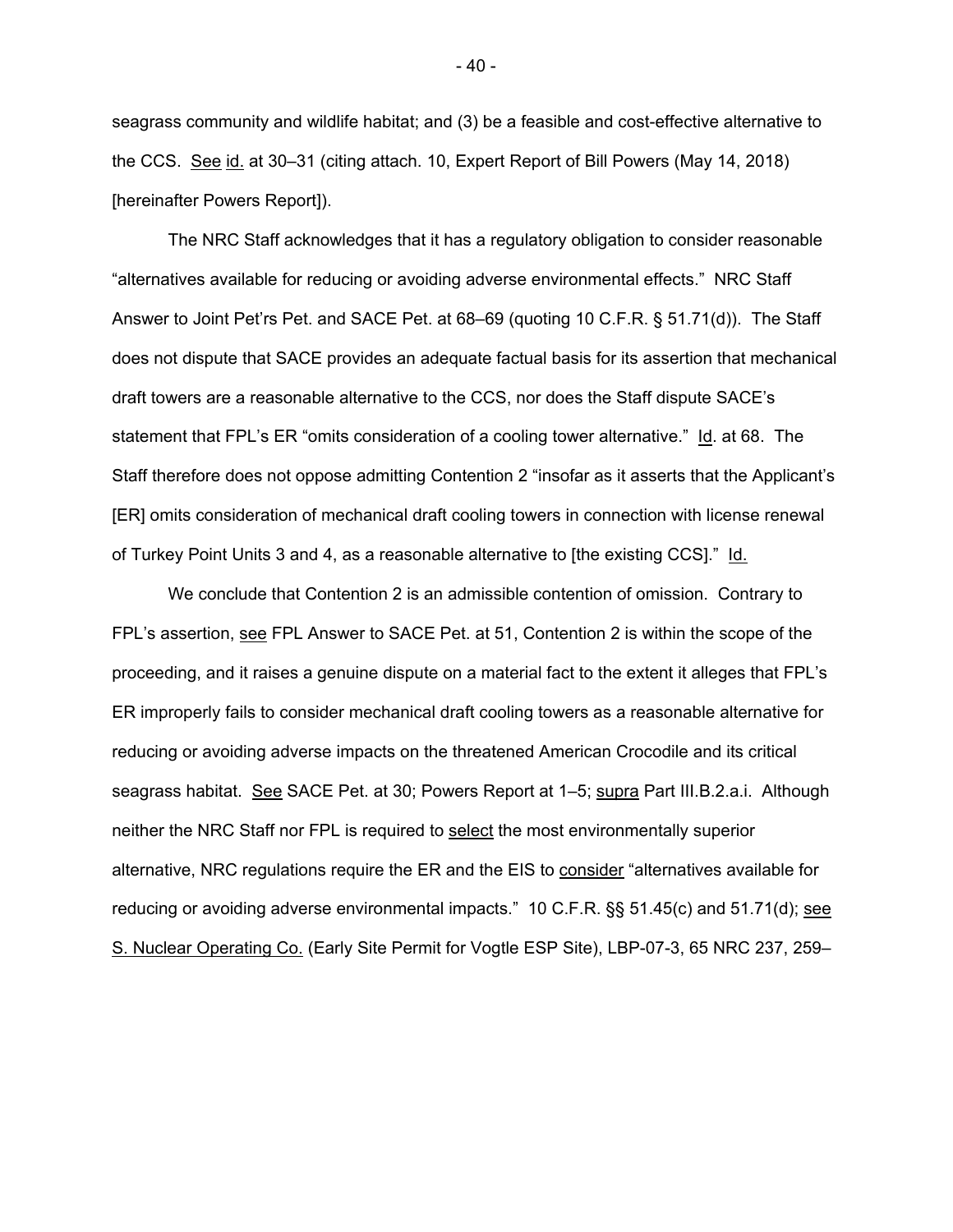261, 280 (2007) (admitting a contention regarding dry cooling as a NEPA alternative in light of the sensitive biological resources affected).58

We therefore admit Contention 2 as follows: In light of the adverse impact of continued CCS operations on the threatened American crocodile and its critical seagrass habitat, the ER is deficient for failing to consider mechanical draft cooling towers as a reasonable alternative to the CCS in connection with the license renewal of Turkey Point Units 3 and 4.59

 After the supplemental briefs had been filed, petitioners moved for leave to respond to what they perceived as a newly raised argument in FPL's brief. See Petitioners' Motion for Leave to Respond to Applicant's Response to the NRC Staff's Clarification Regarding the Admissibility of Proposed Cooling Tower Contentions (Jan. 15, 2019); Petitioners' Response to Applicant's New Arguments on the Admissibility of Petitioners' Cooling Tower Contentions (Jan. 15, 2019). FPL and the NRC Staff opposed petitioners' motion. See Applicant's Answer to Petitioners' Joint Motion for Leave to Respond to Applicant's Response to the NRC Staff's Clarification (Jan. 22, 2019); NRC Staff's Answer to Petitioners' Motion for Leave to Respond to Applicant's Response to the NRC Staff's Clarification (Jan. 25, 2019). Given our ruling on the admissibility of Contention 2, we deny petitioners' motion as moot.

 <sup>58</sup> To be clear, Contention 2 focuses on the ER's failure to consider mechanical draft cooling towers as a reasonable and feasible alternative to the existing CCS for reducing or avoiding adverse environmental effects to sensitive biota. The NRC Staff states, and we agree, that the admissible scope of Contention 2 does not extend to requiring a discussion of the environmental impacts resulting from operation of the CCS, because Contention 2 does not point to any alleged deficiencies in the ER regarding its discussion of environmental impacts of CCS operation. See NRC Staff Answer to Joint Pet'rs Pet. and SACE Pet. at 69.

<sup>&</sup>lt;sup>59</sup> Prior to oral argument, we understood the Staff to acknowledge that Contention 2 satisfied the admissibility requirements in 10 C.F.R. § 2.309(f)(1) as a contention of omission. See NRC Staff Answer to Joint Pet'rs Pet. and SACE Pet. at 68–69. At oral argument, however, the Staff seemed to take the position that, on the one hand, it did not oppose admission of Contention 2 as a contention of omission, see Tr. at 156, but that, on the other hand, neither NEPA nor NRC regulations requires FPL or the NRC Staff to consider mechanical cooling towers as a reasonable alternative to the CCS. See, e.g., id. at 156, 158, 159. In petitioners' view, the position taken by the NRC Staff at oral argument was "very different" from the position it took in its brief. See id. at 255. Petitioners therefore requested that the NRC Staff be required to provide its seemingly new views in writing so the other participants would have the opportunity to respond. See id. We granted petitioners' request, id. at 257; supra notes 19 and 20, and based on our review of the supplemental briefs, we conclude that the NRC Staff's "clarified position" has no material impact on its position (or our determination) that Contention 2 satisfies the admissibility criteria as a contention of omission.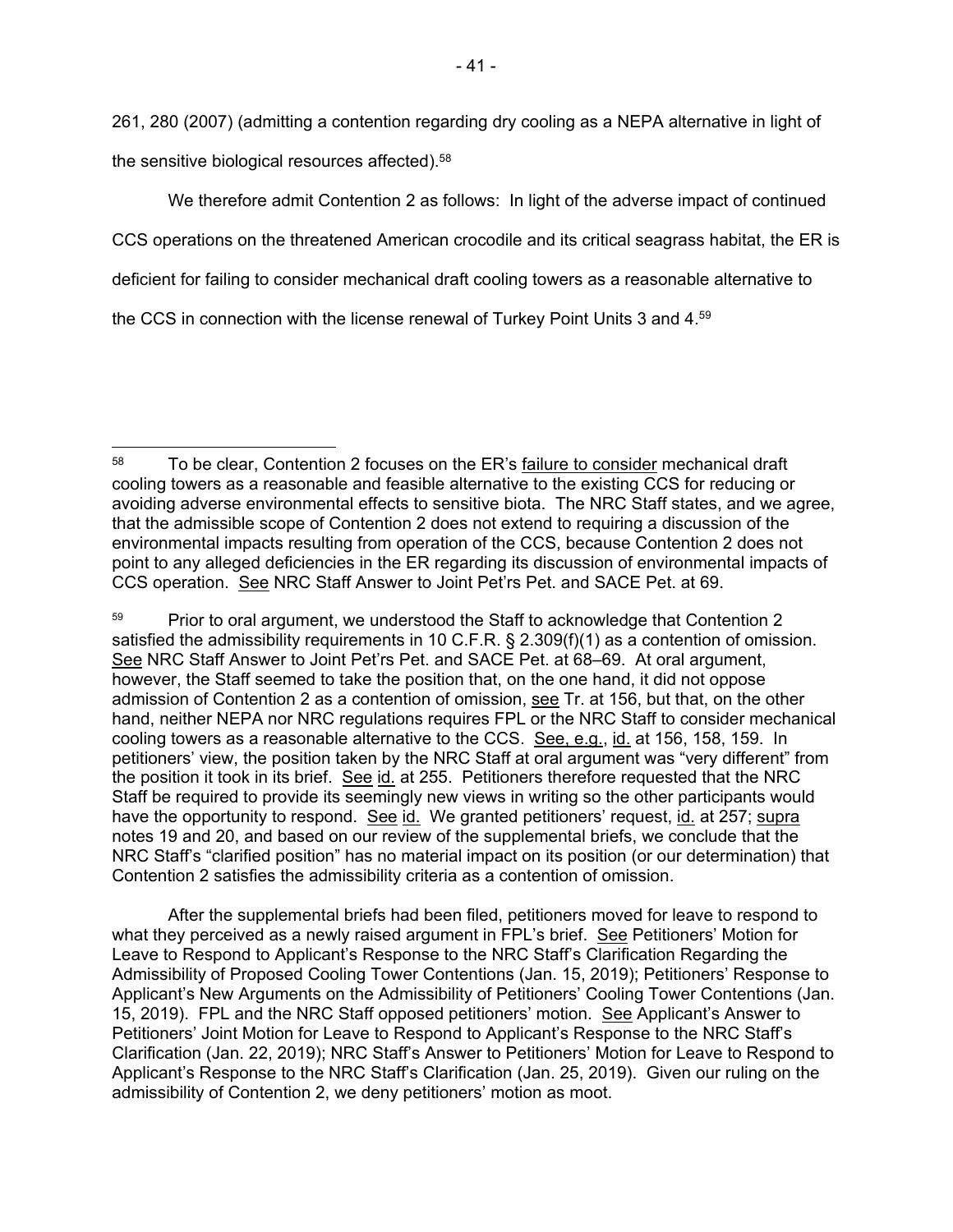## C. JOINT PETITIONERS ESTABLISH STANDING, AND PROFFER TWO CONTENTIONS THAT ARE ADMISSIBLE IN PART

# 1. Joint Petitioners Establish Standing

Joint Petitioners consist of the following three organizations: (1) Friends of the Earth, Inc. (FOE); (2) Natural Resources Defense Council, Inc. (NRDC); and (3) Miami Waterkeeper, Inc. (Waterkeeper). All three organizations have demonstrated that the interests they seek to protect in this proceeding are germane to their organizational purposes. $60$  Further, all three organizations provide declarations from members who (1) live within 50 miles of the Turkey Point site and therefore have standing in their own right pursuant to the proximity presumption; and (2) authorize their respective organizations to represent their interests in this proceeding, thus rendering it unnecessary for them to participate as individuals. See, e.g., Joint. Pet., attach. B, Decl. of Anne Hemingway Feuer ¶¶ 1, 4, 14 (June 29, 2018) (member of FOE); id., attach. H, Decl. of Phillip Stoddard ¶¶ 1, 3, 13 (July 24, 2018) (member of NRDC); id., attach. J, Decl. of Daniel Parobok  $\P\P$  4, 7 (July 30, 2018) (member of Waterkeeper). Joint Petitioners, therefore, satisfy the requirements for representational standing. See supra Part II.A.<sup>61</sup>

# 2. Joint Petitioners Proffer Two Contentions that are Admissible in Part

Joint Petitioners proffer five contentions (Contentions 1-E though 5-E) alleging deficiencies in FPL's ER. We conclude that Contentions 1-E and 5-E are admissible in part. Specifically, we admit Contention 1-E to the extent it claims that the ER improperly failed to

<sup>-</sup><sup>60</sup> See Joint Pet'rs Pet. at 2 (FOE's mission includes "defend[ing] the environment" and "minimiz[ing] the risks that nuclear facilities pose to its members and to the general public."); id. at 5 (NRDC's mission includes "maintain[ing] and enhanc[ing] environmental quality" by working to "minimize the risks that nuclear facilities pose to its members and to the general public."); id. at 6–7 (Waterkeeper's mission includes "defend[ing], protect[ing], and preserv[ing] the aquatic integrity of South Florida's watershed and wildlife.").

<sup>&</sup>lt;sup>61</sup> Neither FPL nor the NRC Staff challenges Joint Petitioner's representational standing. See FPL Answer to Joint Pet'rs Pet. at 2; NRC Staff Answer to Joint Pet'rs Pet. and SACE Pet. at 9–10.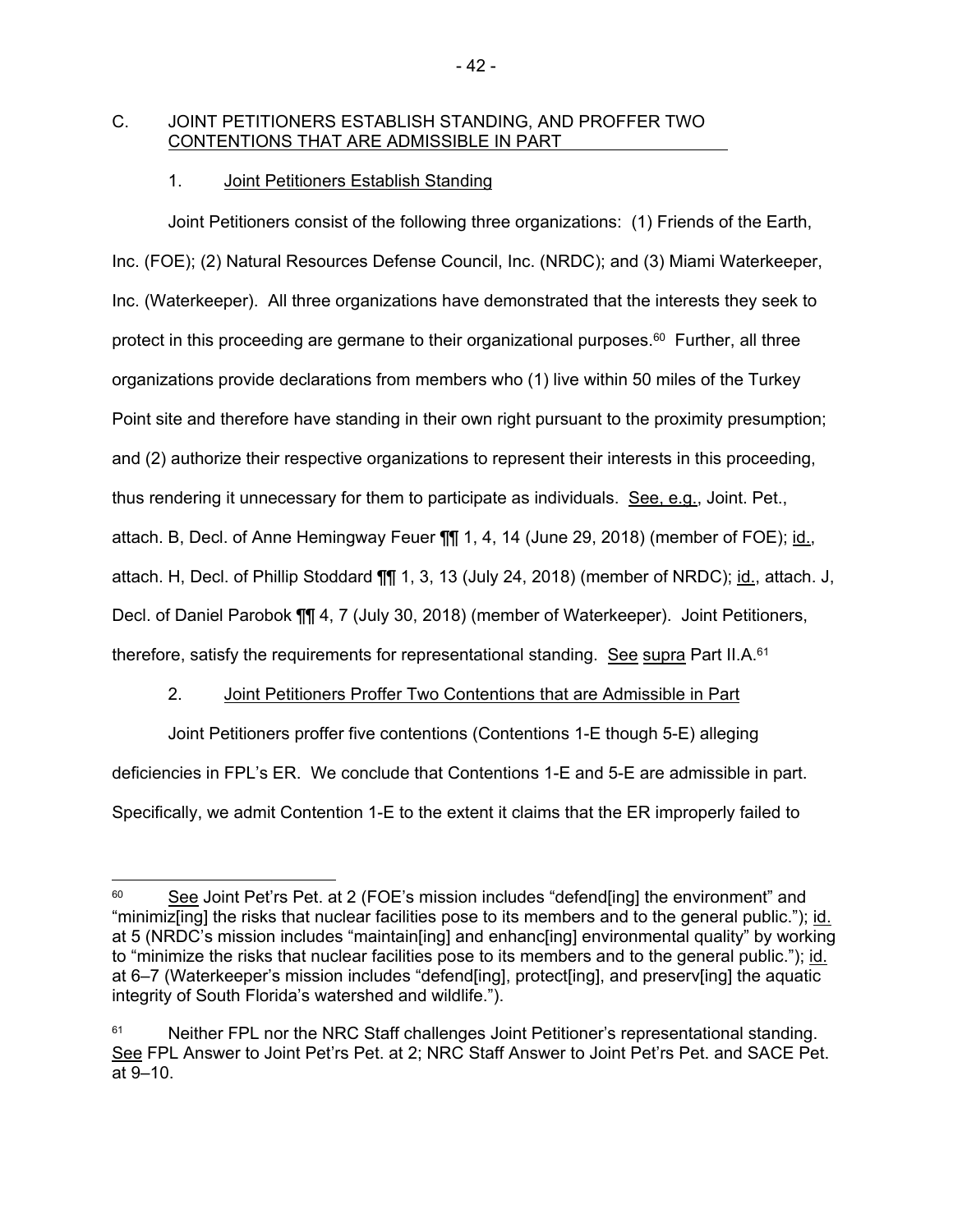consider mechanical draft cooling towers as a reasonable alternative to the  $CCS<sub>62</sub>$  We also admit Contention 5-E to the extent it challenges the ER's failure to recognize Turkey Point Units 3 and 4 as a source of ammonia in surrounding freshwater wetlands, as well as its failure to consider the impacts of ammonia discharges on threatened and endangered species and their critical habitat. We reject as inadmissible the other portions of Contentions 1-E and 5-E, and all of Contentions 2-E, 3-E, and 4-E.

### a. Contention 1-E Is Admissible in Part

In Contention 1-E, Joint Petitioners assert that the ER "fails to consider a reasonable range of alternatives to the proposed action, as required by NEPA and NRC implementing regulations." Joint Pet'rs Pet. at 15–16. More particularly, they argue that the ER improperly omits consideration of the "reasonable and feasible" alternative of replacing the CCS with mechanical draft cooling towers to reduce the adverse environmental impacts of the CCS. Id. at 16, 19. Joint Petitioners provide factual information in support of their assertion that mechanical draft cooling towers would be a reasonable and feasible alternative, see id. at 19–22, and they claim that failing to discuss this alternative violates 10 C.F.R. § 51.45(c), which requires the ER to include a discussion of "'alternatives available for reducing or avoiding adverse environmental effects,'" including impacts on "American crocodiles, an endangered species," and the "American crocodile habitat." Id. at 18, 23, 24.

Consistent with its position concerning SACE's Contention 2, the NRC Staff does not oppose admitting this contention "insofar as it asserts that [FPL's ER] omits consideration of mechanical draft cooling towers in connection with license renewal of Turkey Point Units 3 and 4, as a reasonable alternative to use of the plants' [CCS]." NRC Staff Answer to Joint Pet'rs Pet. and SACE Pet. at 29–30. FPL, on the other hand, argues that Contention 1-E is

-

 $62$  This admissible portion of Contention 1-E is identical to the portion of SACE Contention 2 that we found to be admissible. See supra Part III.B.2.b.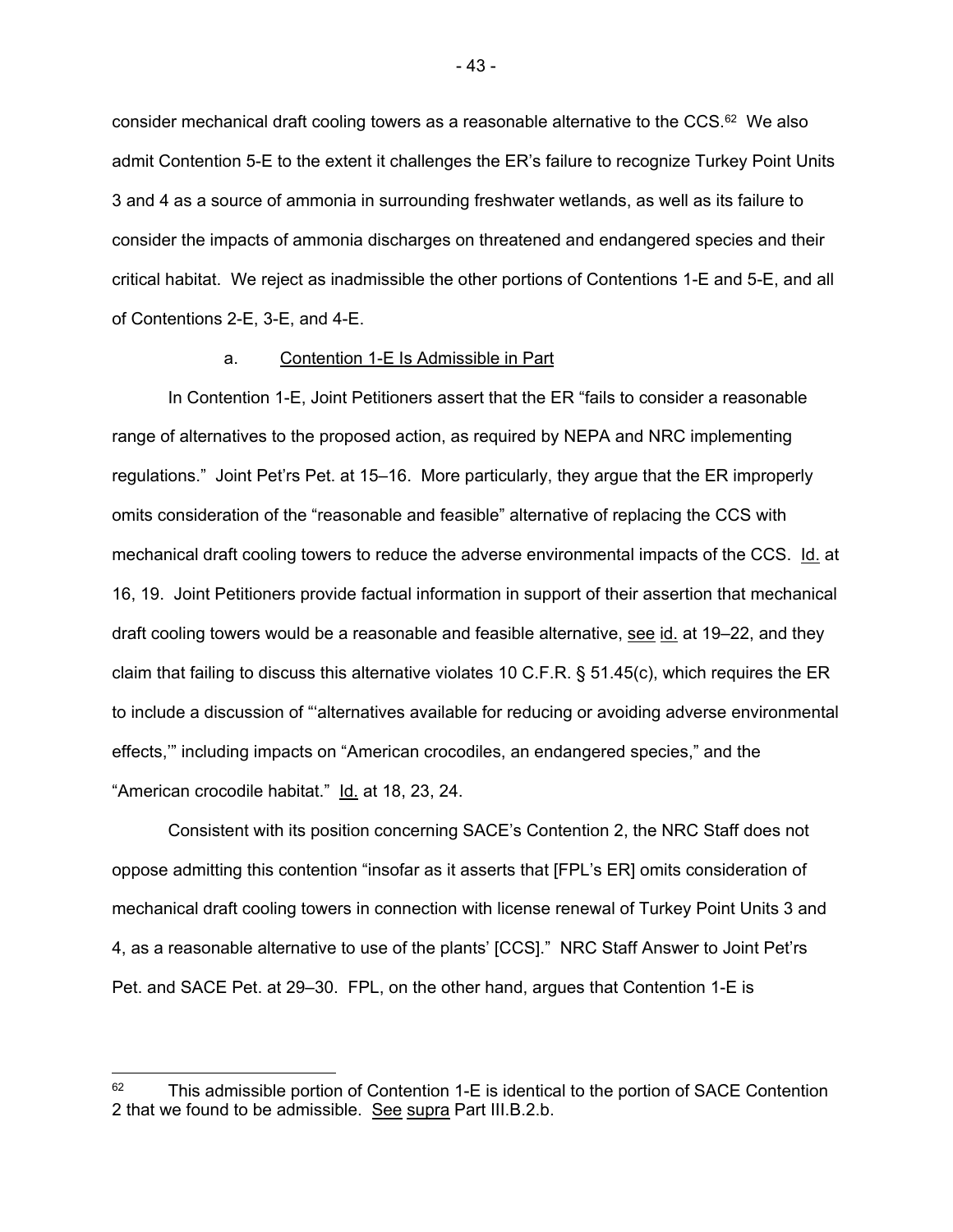inadmissible in its entirety for essentially the same reasons it argued against admitting SACE Contention 2. See FPL Answer to Joint Pet'rs Pet. at 8–9.

For the reasons we admitted SACE Contention 2, and subject to the same limitations, see supra Part III.B.2.b, we admit Contention 1-E as follows: In light of the adverse impact of continued CCS operations on the threatened American crocodile and its critical seagrass habitat, the ER is deficient for failing to consider mechanical draft cooling towers as a reasonable alternative to the CCS in connection with the license renewal of Turkey Point Units 3 and 4.63

### b. Contention 2-E Is Not Admissible

-

In Contention 2-E, Joint Petitioners allege that "the [ER] fails to adequately consider the cumulative impacts of continued operation of Units 3 and 4." Joint Pet'rs Pet. at 30.

Specifically, they argue that section 4.12 of the ER does not adequately address the cumulative impacts on water resources from the reasonably foreseeable effects of climate change on the

 $63$  Contention 1-E also appears to challenge the ER's (1) discussion of the environmental impacts of continued CCS operation, see Joint Pet'rs Pet. at 19, 23–24, and (2) failure to consider other unspecified "alternatives to the proposed action." Id. at 15. Those aspects of the contention are not admissible because, contrary to 10 C.F.R § 2.309(f)(1)(v) and (vi), they fail to provide support sufficient to demonstrate a genuine dispute on a material issue of law or fact, or to include references to specific portions of the ER that they dispute. See NRC Staff Answer to Joint Pet'rs Pet. and SACE Pet. at 30–31.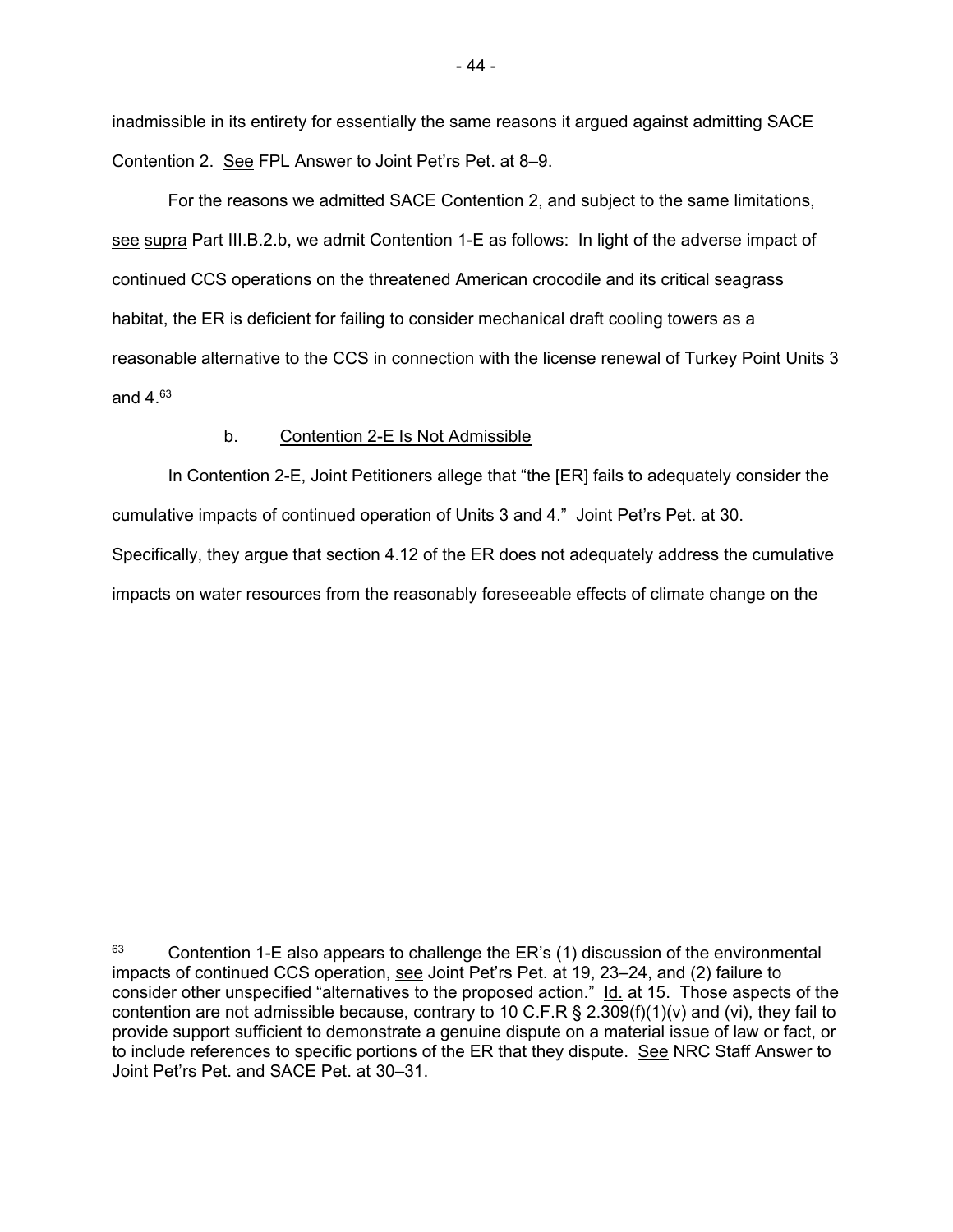CCS, including sea level rise $64$  and increasing air temperature. $65$  Id. at 30–31. Joint Petitioners assert that the "reasonably foreseeable impacts from sea level rise will increase the risk of flooding at Turkey Point, including the potential for overtopping or breach[ing] of the canal system, leading to direct discharges of polluted canal water into surface water resources, including Biscayne Bay." Id. at 38. The "[h]igher air temperatures," they assert, "will increase the rate of evaporation in the [CCS] leading to more saline conditions. Higher salinity in the [CCS] will . . . adversely impact groundwater resources." Id.

We agree with the NRC Staff and FPL that this contention is not admissible. See NRC Staff Answer to Joint Pet'rs Pet. and SACE Pet. at 34–41; FPL Answer to Joint Pet'rs Pet. at 27–36. First, even accepting Joint Petitioners' claims regarding future increases in sea level and air temperature, they fail to link those changes to the impacts of Turkey Point's continued operation. Joint Petitioners make conclusory assertions that (1) "sea level rise will increase the risk of flooding . . . , including the potential for overtopping or breach[ing] of the [CCS], leading to direct discharges of polluted canal water into surface water resources," Joint Pet'rs Pet. at 38; and (2) hotter air temperature will "increase the rate of evaporation in the [CCS] leading to more

 $\overline{a}$ 

 $64$  In support of their arguments regarding sea level rise, Joint Petitioners rely on the expert opinion of Dr. Robert Kopp, who states, inter alia, that "[t]hrough 2060, . . . there is between a 68 percent chance and a 95 percent chance that average sea-level rise at Key West [which Dr. Kopp posits as a comparable location to Turkey Point] will exceed 1 foot above the National Tidal Datum Epoch." Joint Pet'rs Pet., attach. N, Decl. of Dr. Robert Kopp at 12 (July 26, 2018). Dr. Kopp provides several probability estimates of future sea level rise, using a number of alternative assumptions. He states that, assuming storm characteristics do not change, the frequency and extent of extreme flooding associated with coast storms will increase because "a tide or storm of a given magnitude will produce a more extreme total water level than it would have with lower average sea level." Id. at 13. Consequently, "[i]f the sea level rises by one foot, . . . the probability of storms increasing water levels to the height of 2.0 feet becomes 50 [percent] rather than 1 [percent]." Joint Pet'rs Pet. at 35.

With respect to increasing temperature, Joint Petitioners aver that in the Southeast United States for the 2036–2065 time period, air temperature increases are projected to range from 3.4 to 4.3 degrees Fahrenheit, Joint Pet'rs Pet. at 35, and changes in temperature extremes are projected to be 5.79 degrees Fahrenheit for the warmest day of the year and 11.09 degrees Fahrenheit for the "warmest 5-day, 1-in-10-year event" compared to the 1976– 2005 period. Id. at 35–36.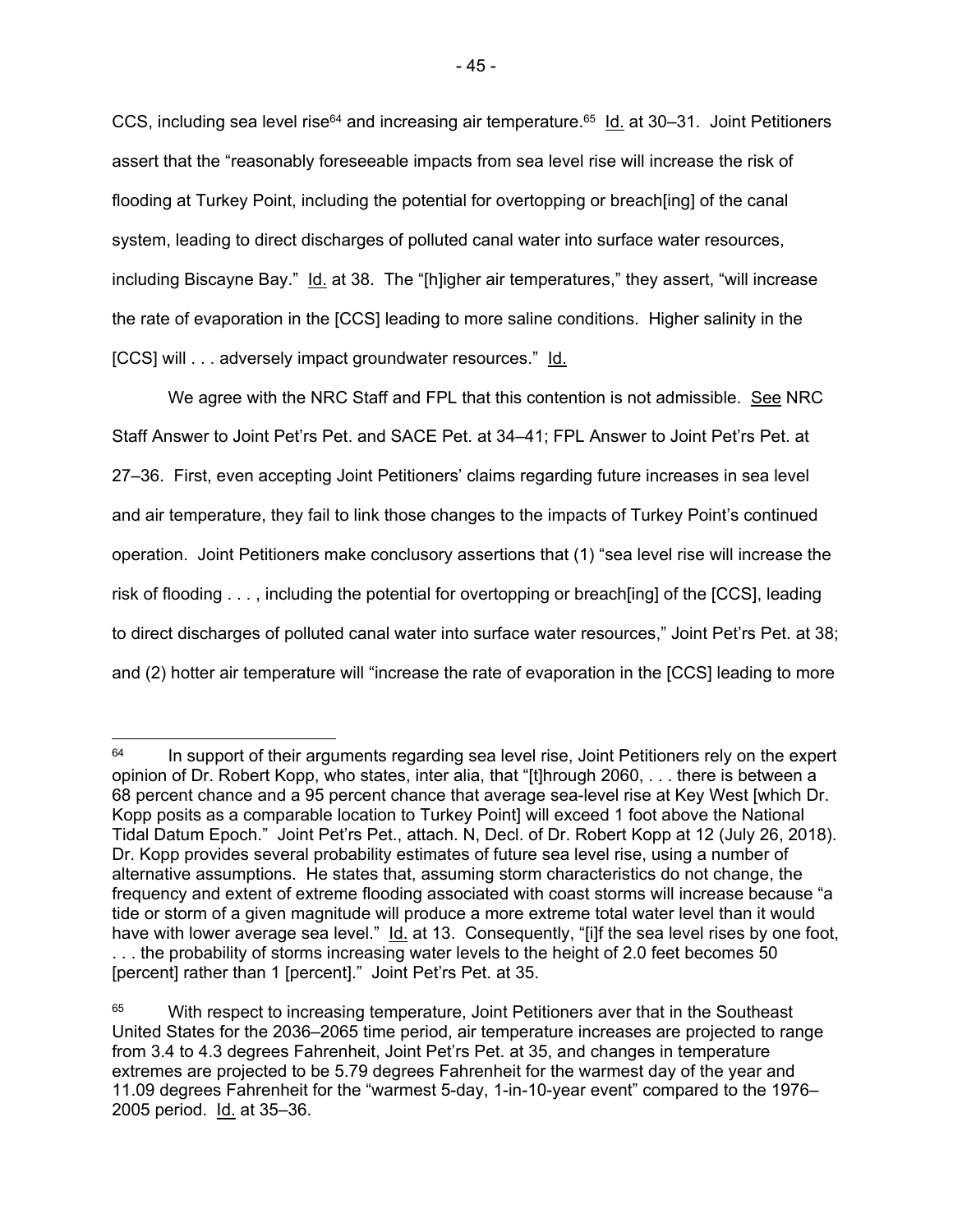saline conditions." Id. But they provide no support for their claims regarding putative environmental impacts. For example, they fail to discuss such necessary information as the relationship between their projected sea levels and the relevant elevations of the Turkey Point site, its sea level barriers, or the CCS, to support their claim that the site will be flooded and the CCS will be overtopped or breached. Similarly, although an increase in air temperature can lead to increased evaporation in the CCS, Joint Petitioners provide no support to demonstrate that the higher temperatures they postulate would increase evaporation in the CCS to any particular extent, much less to an extent that would be sufficient to increase the CCS salinity such that it would, in turn, affect the environment. Their failure to provide adequate support for these assertions renders the contention inadmissible pursuant to 10 C.F.R.  $\S$  2.309(f)(1)(v).

Additionally, to the extent Contention 2-E expresses concerns about overtopping and increased salinity of the CCS, it is also inadmissible pursuant to 10 C.F.R. § 2.309(f)(1)(vi) for failing to provide sufficient information to show a genuine dispute on a material issue of fact. Specifically, Joint Petitioners do not discuss how these impacts are reasonably foreseeable in light of the 2016 consent order between FPL and the FDEP that requires FPL to (1) "prevent releases of groundwater from the CCS to surface waters connected to Biscayne Bay that result in exceedances of surface water quality standards in Biscayne Bay"; and (2) perform a "thorough inspection of the CCS periphery" and "address any material breaches or structural defects." FDEP v. FPL, OGC File No. 16-0241 (Consent Order), at 7, 10–12 (June 20, 2016) [hereinafter Consent Order]. Even if overtopping were to occur, Joint Petitioners do not explain how it would impair the environment given that the consent order requires FPL to maintain an average annual CCS salinity at or below 34 practical salinity units (PSU) and to submit a detailed report outlining the potential sources of the nutrients found in the CCS and to implement a plan to minimize these nutrient levels. See  $id$  at  $7-10$ . Similarly, with respect to their argument that increased air temperature will result in higher CCS salinity, Joint Petitioners fail to explain why it is reasonably foreseeable that a temperature rise will lead to increased

- 46 -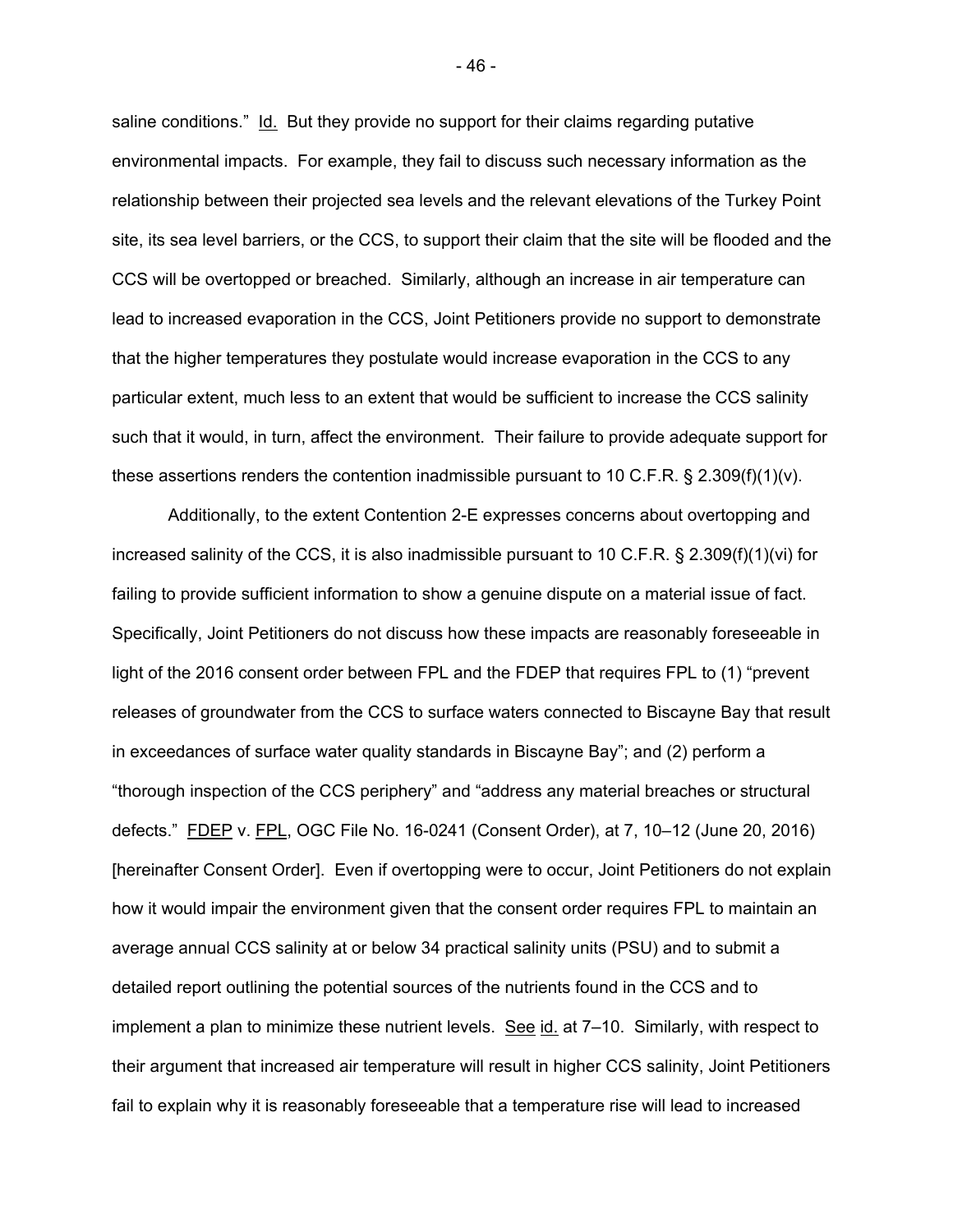CCS salinity in light of the consent order's requirement that FPL achieve an average annual CCS salinity at or below 34 PSU at the completion of the fourth year of freshening activities, and maintain that salinity thereafter. See id. at 7. Joint Petitioners' failure to address the above features of FPL's consent order renders Contention 2-E's concerns about overtopping and increased salinity inadmissible pursuant to section  $2.309(f)(1)(vi).$ <sup>66</sup>

 Finally, to the extent that Contention 2-E asserts that the ER fails adequately to address cumulative impacts on groundwater from the continued operation of the CCS during the renewal period, see Joint Pet'rs Pet. at 31, the contention ignores that FPL's ER discusses the cumulative impacts to groundwater resulting from the operation of Turkey Point Units 3 and 4 in combination with impacts to groundwater resulting from operation of "the other Turkey Point facilities and . . . from other projects and activities in the surrounding area," by incorporating by reference the cumulative impacts discussion in the 2016 EIS that was prepared for the combined licenses for Turkey Point Units 6 and 7. See ER at  $4-68.67$  The ER concludes that the cumulative impacts to groundwater will be small and are managed because "FPL continues to comply with its permits for groundwater withdrawals and injection, the FDEP [consent order]

 $\overline{a}$ 

<sup>&</sup>lt;sup>66</sup> As discussed supra Part III.B.2.a.iii, any past incidents of FPL's failure to comply with the consent order do not, standing alone, constitute sufficient information to give rise to a genuine dispute in light of the case-law supported assumptions that FDEP will enforce, and FPL will comply with, the mandated obligations in the consent order.

 $67$  The 2016 EIS discusses the contribution from Turkey Point Units 3 and 4, as well as the effect of FPL's consent order with FDEP requiring freshening of the CCS, and the 2015 consent agreement with Miami-Dade County for remediating the hypersaline plume. See [EIS] for Combined Licenses (COLs) for Turkey Point Nuclear Plant Units 6 and 7, NUREG-2176, Vol. 2, at table 7-1 (Oct. 2016) [hereinafter Turkey Point Units 6 & 7 EIS].

It appears that FPL's ER does not cite to a specific page of the 2016 EIS. The Commission has admonished that it does not expect a litigant to merely reference large portions of material where doing so would force a tribunal to "sift through it in search of asserted factual support." NextEra Energy Seabrook, LLC (Seabrook Station, Unit 1), CLI-12-5, 75 NRC 301, 332 (2012). In our view, this admonition applies with equal force to an applicant's preparation of an ER. FPL's failure to provide a page-specific cite, however, does not change the Board's conclusion as to this contention's admissibility.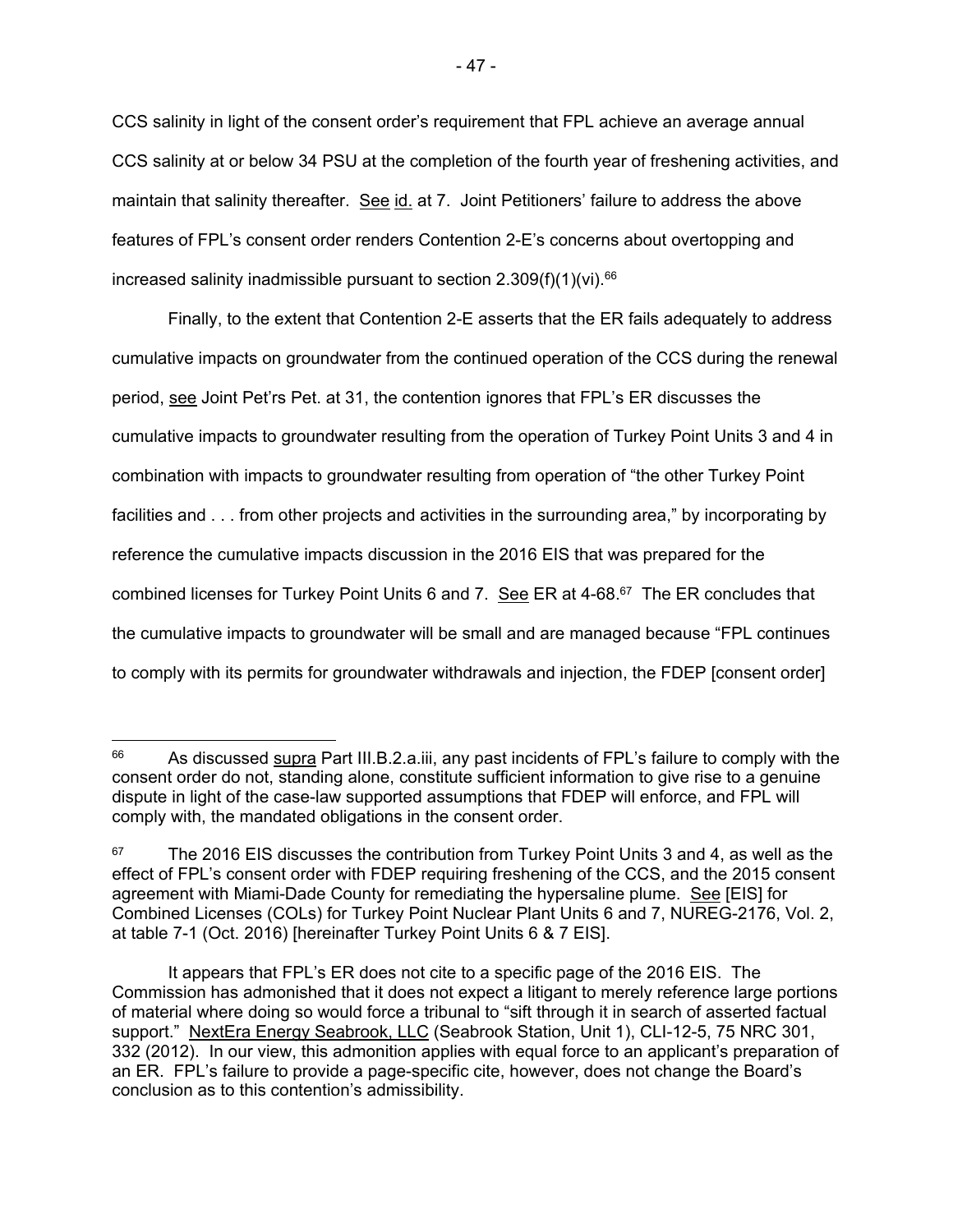for freshening of the cooling canals, and the [consent agreement] with Miami-Dade County for remediation of the hypersaline plume." Id. at 4-69. Further, the ER cites NRC Reg. Guide 4.2, stating that for resource areas that are regulated through a permitting process "it may be assumed that cumulative impacts are managed as long as facility operations are in compliance with their respective permits." Id. Contention 2-E fails to provide sufficient information to raise a genuine dispute regarding these determinations in the ER, and for this reason it is not admissible pursuant to section 2.309(f)(1)(vi).

#### c. Contention 3-E Is Not Admissible

In Contention 3-E, Joint Petitioners claim that "[t]he [ER] (§§ 3 and 5) fails to comply with 10 C.F.R. § 51.53(c)(3)(iv) because it fails to analyze new and significant information regarding the effect of sea level rise on [the following] Category 1 and 2 issues," Joint Pet'rs Pet. at 39: (1) termination of plant operations and the decommissioning process (Category 1 issue), see id. at 45; (2) cumulative impacts on affected resources (Category 2 issue), see id. at 43–44; and (3) surface and groundwater use conflicts collectively labelled as "water resources" (Category 2 issues). See id. at 44.

The NRC Staff and FPL argue that this contention is not admissible. See NRC Staff Answer to Joint Pet'rs Pet. and SACE Pet. at 43–46; FPL Answer to Joint Pet'rs Pet. at 36–45. We agree.

 First, as Joint Petitioners concede, Joint Pet'rs Pet. at 40, the aspect of Contention 3-E that implicates "[t]ermination of plant operations and decommissioning" constitutes a challenge to a Category 1 issue. See 10 C.F.R. pt. 51, subpt. A, app. B, table B-1. This aspect of Contention 3-E is not admissible because it (1) is not subject to challenge in this adjudicatory proceeding where Joint Petitioners have failed to seek a rule waiver, see id. § 2.335; Entergy

- 48 -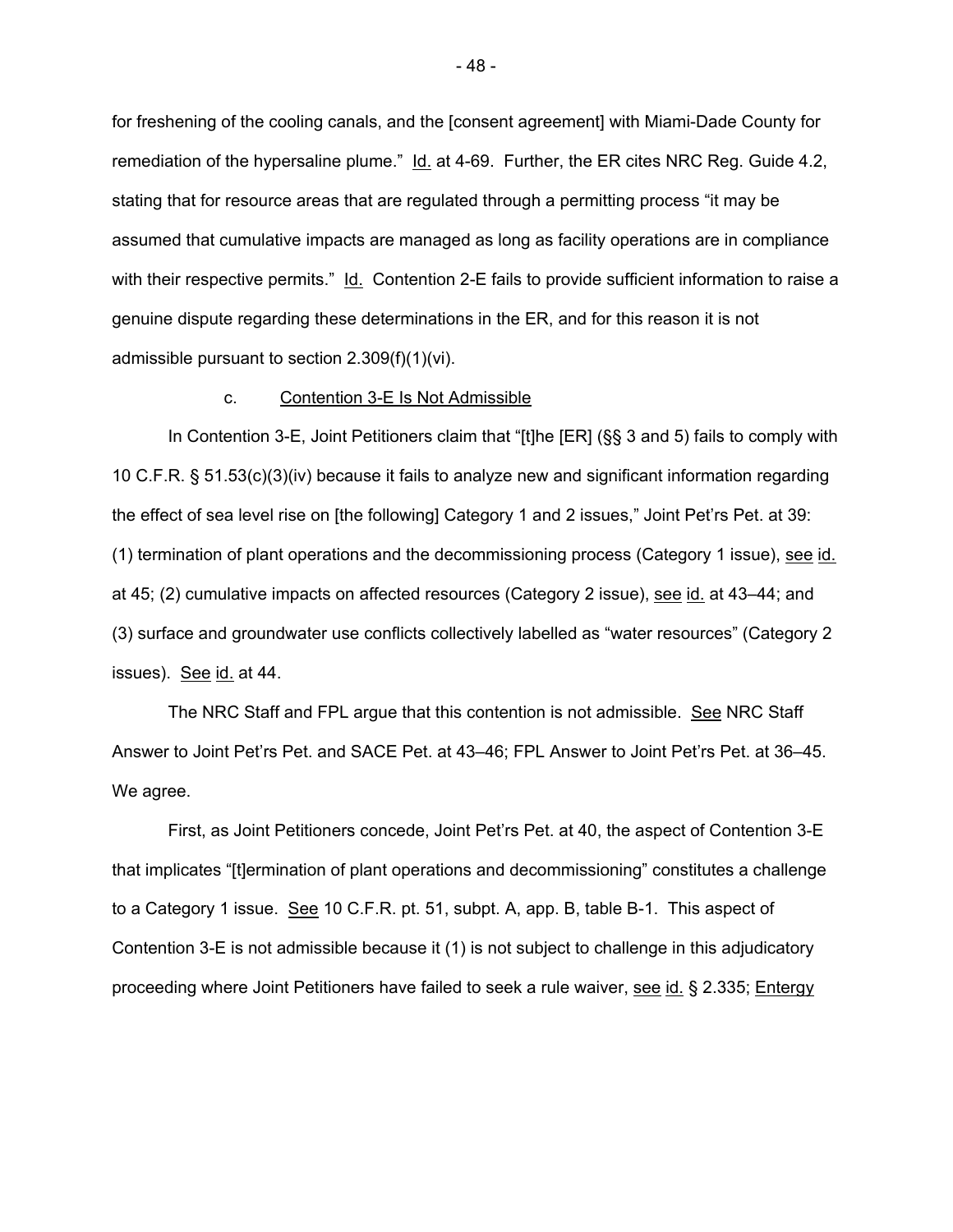Nuclear Vt. Yankee, LLC (Vt. Yankee Nuclear Power Station), CLI-07-3, 65 NRC 13, 18 n.15 (2007); and (2) is outside the scope of this proceeding. See 10 C.F.R. § 2.309(f)(1)(iii).<sup>68</sup>

 Second, as to the portion of Contention 3-E that asserts the ER's "cumulative effects analysis . . . fails entirely to discuss the sea level rise-related impacts upon affected resources," Joint Pet'rs Pet. at 43–44, this aspect of the contention—which is reasonably characterized as a contention of omission—is not admissible, because it ignores that the ER incorporates by reference the Turkey Point 6 and 7 EIS, which does analyze the cumulative impacts of continued operation of nuclear reactors at the site in combination with climate change and sea level rise. See ER at 4-68; Turkey Point Units 6 & 7 EIS at I-5 to I-6. This aspect of Contention 3-E fails to raise a genuine dispute as required by 10 C.F.R. § 2.309(f)(1)(vi).

Finally, the portion of Contention 3-E alleging that the ER improperly ignores water resource conflicts insofar as it fails to "account for the effect sea level rise will have on freshwater availability, ground water resources, and release of polluted cooling water into Biscayne Bay," Joint Pet'rs Pet. at 44, fails to raise a genuine dispute. Although Joint Petitioners allege "frequent interchange of water from Biscayne Bay and the [CCS]," id. at 45, they provide no explanation for why this would cause conflicts in water use for either surface or groundwater resources. Instead, Joint Petitioners simply assert that sea level rise will eliminate the "closed-loop" nature of the CCS, but they do not explain why this would create or

<sup>&</sup>lt;sup>68</sup> FPL argues that this aspect of Contention 3-E is also inadmissible pursuant to section 2.309(f)(1)(v) because Joint Petitioners offer no support for their claim that sea level rise will affect FPL's ability to terminate plant operations and decommission the plant. See FPL Answer to Joint Pet'rs Pet. at 40. The NRC Staff argues that this aspect of Contention 3-E constitutes a challenge to an operating licensing issue that is beyond the scope of this SLR proceeding and, hence, is inadmissible pursuant to section 2.309(f)(1)(iii). NRC Staff Answer to Joint Pet'rs Pet. and SACE Pet. at 46. We agree with both arguments.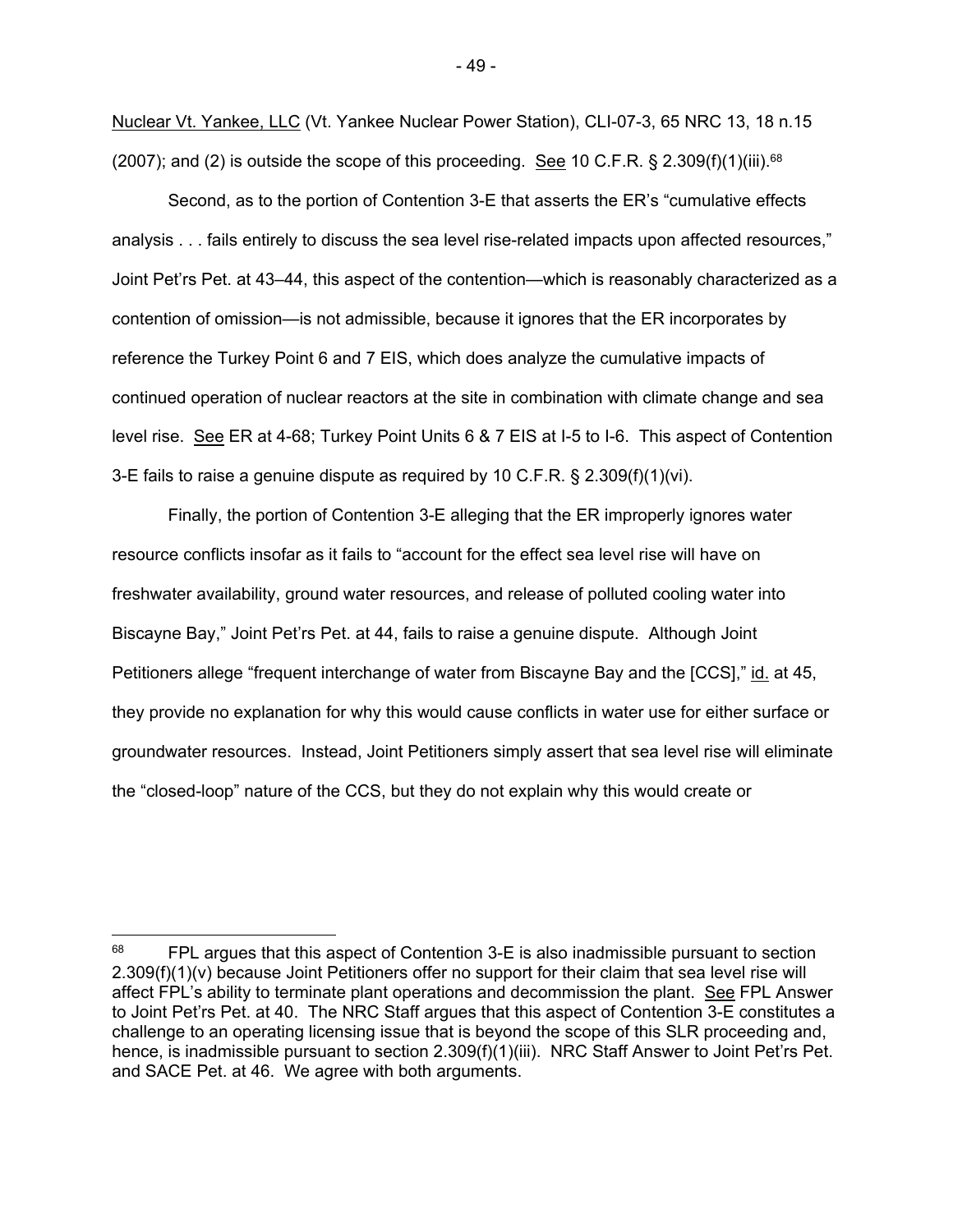exacerbate water use conflicts for either resource, thus rendering this aspect of Contention 3-E inadmissible pursuant to section  $2.309(f)(1)(vi).$ <sup>69</sup>

### d. Contention 4-E Is Not Admissible

In Contention 4-E, Joint Petitioners argue that the "[ER] (§ 3) erroneously fails to describe the reasonably foreseeable affected environment during the subsequent license renewal period (2032–2053) in violation of 10 C.F.R. § 51.53(c)(2)," which "renders Applicant's analyses of environmental impacts (§ 4), mitigating actions (§ 6), and alternatives analysis (§ 8) legally insufficient." Joint Pet'rs Pet. at 47. In particular, Joint Petitioners assert that the ER "fails to discuss the changes [caused by climate change] in the surrounding environment and their effects on Turkey Point, including sea level rise, increased air temperature, increased surface water temperature, acidification, annual precipitation, drought, and increased storm intensity." Id. at 48.

The NRC Staff and FPL argue that Contention 4-E is not admissible. See NRC Staff Answer to Joint Pet'rs Pet. and SACE Pet. at 46–51; FPL Answer to Joint Pet'rs Pet. at 46–54. We agree.

 Joint Petitioners are simply incorrect in asserting that the ER fails to address the effects of climate change during the license renewal period. The 2013 GEIS contains the potential effects of climate change that Joint Petitioners claim are missing from the ER, including sea level rise, increased air temperature, increased water temperature, increased water acidity,

 $\overline{a}$ 

<sup>69</sup> Joint Petitioners also do not explain how sea level rise will eliminate the "closed loop" nature of the CCS in light of FPL's consent order with FDEP, which requires that FPL conduct a "thorough inspection of the CCS periphery" and "address any material breaches or structural defects." Consent Order at 7, 10–12. Nor do they explain how any overtopping of the CCS would result in any significant environmental impacts in light of the consent order's requirements that FPL (1) maintain an average annual CCS salinity at or below 34 PSU; (2) submit a detailed report outlining the potential sources of nutrients in the CCS, and implement a plan to minimize these nutrient levels; and (3) prevent releases of groundwater from the CCS to surface waters connected to Biscayne Bay that result in exceeding of surface water quality standards in Biscayne Bay. See id. at 7–12; see also NRC Staff Answer to Joint Pet'rs Pet. and SACE Pet. at 45; FPL Answer to Joint Pet'rs Pet. at 44.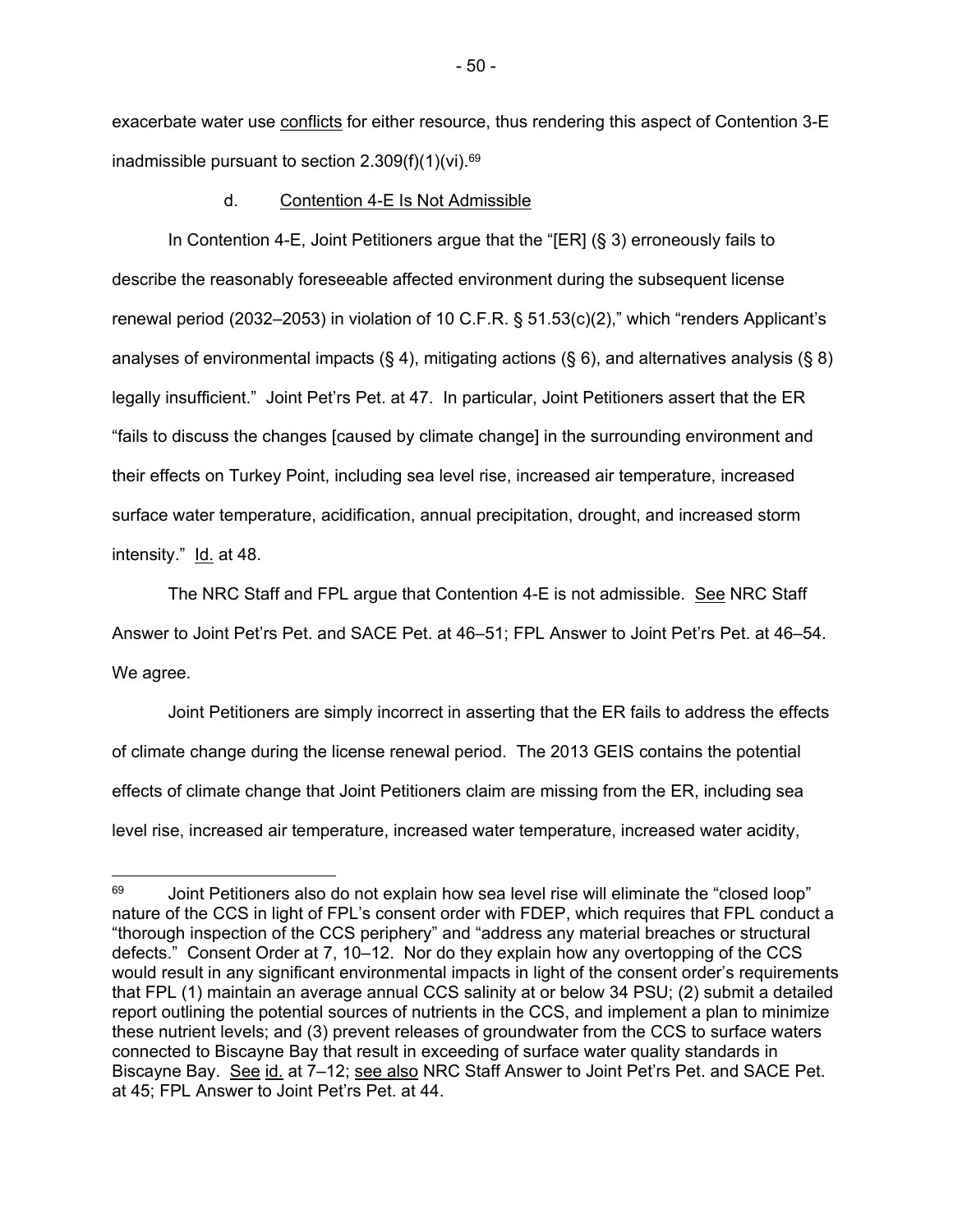increased precipitation, drought, and more intense hurricanes. See 2013 GEIS at 4-237 to 4-  $241$ .<sup>70</sup> The ER, in turn, describes the effects of climate change when combined with the effects of the proposed action. See ER at 4-69, 4-71. Additionally, the ER cites the Staff's EIS for the Turkey Point Units 6 and 7 combined licenses, which also discusses the effects of climate change at the site.  $\leq$ ee ER at 4-68. Contention 4-E is thus based on an erroneous factual premise, which renders it inadmissible pursuant to 10 C.F.R. § 2.309(f)(1)(v) and (vi).<sup>71</sup>

## e. Contention 5-E Is Admissible in Part

In Contention 5-E, Joint Petitioners allege the ER "fails to address the adverse effect of operating the [CCS] for an additional 20 years on surface waters, freshwater wetlands, and endangered species present in those wetlands" in violation of 10 C.F.R. § 51.53(c)(3)(ii)(E). Joint Pet'rs Pet. at 58–59. Specifically, Joint Petitioners fault the ER for giving "no consideration to how the salinization of freshwater wetlands caused by the [CCS] will impact threatened or endangered species, and otherwise harm important plant and animal habitats," id. at 59, and for failing "to consider the impacts of ammonia discharges on threatened and endangered species and important habitat." Id. at 63. Regarding the latter assertion, Joint Petitioners provide factual support for concluding that (1) violations of surface water ammonia standards have been

<sup>70</sup> Section 4.12.3.2 of the 2013 license renewal GEIS describes the environmental impacts that could occur from changes in global and regional climate conditions, including generic descriptions of potential long-term impacts with examples of resource changes that could occur due to climate change. See GEIS at 4-237 to 4-241. Section 4.13 of the GEIS describes the cumulative impacts of the proposed action, focusing on resources that could be affected by the incremental impacts from continued operations associated with license renewal. See id. at 4- 243 to 4-249.

<sup>&</sup>lt;sup>71</sup> Moreover, to the extent Joint Petitioners assert in Contention 4-E that section 51.53(c)(2) requires the ER to describe the "reasonably foreseeable affected environment during the subsequent license renewal period," Joint Pet'rs Pet. at 47, they are incorrect as a matter of law. The regulation requires that ERs "describe in detail the affected environment around the plant," not the "reasonably foreseeable" environment. 10 C.F.R. § 51.53(c)(2). This legal error also renders Contention 4-E inadmissible pursuant to section 2.309(f)(1)(iv) for failing to show that the issue raised is material to the findings the NRC must make to support the action in this proceeding.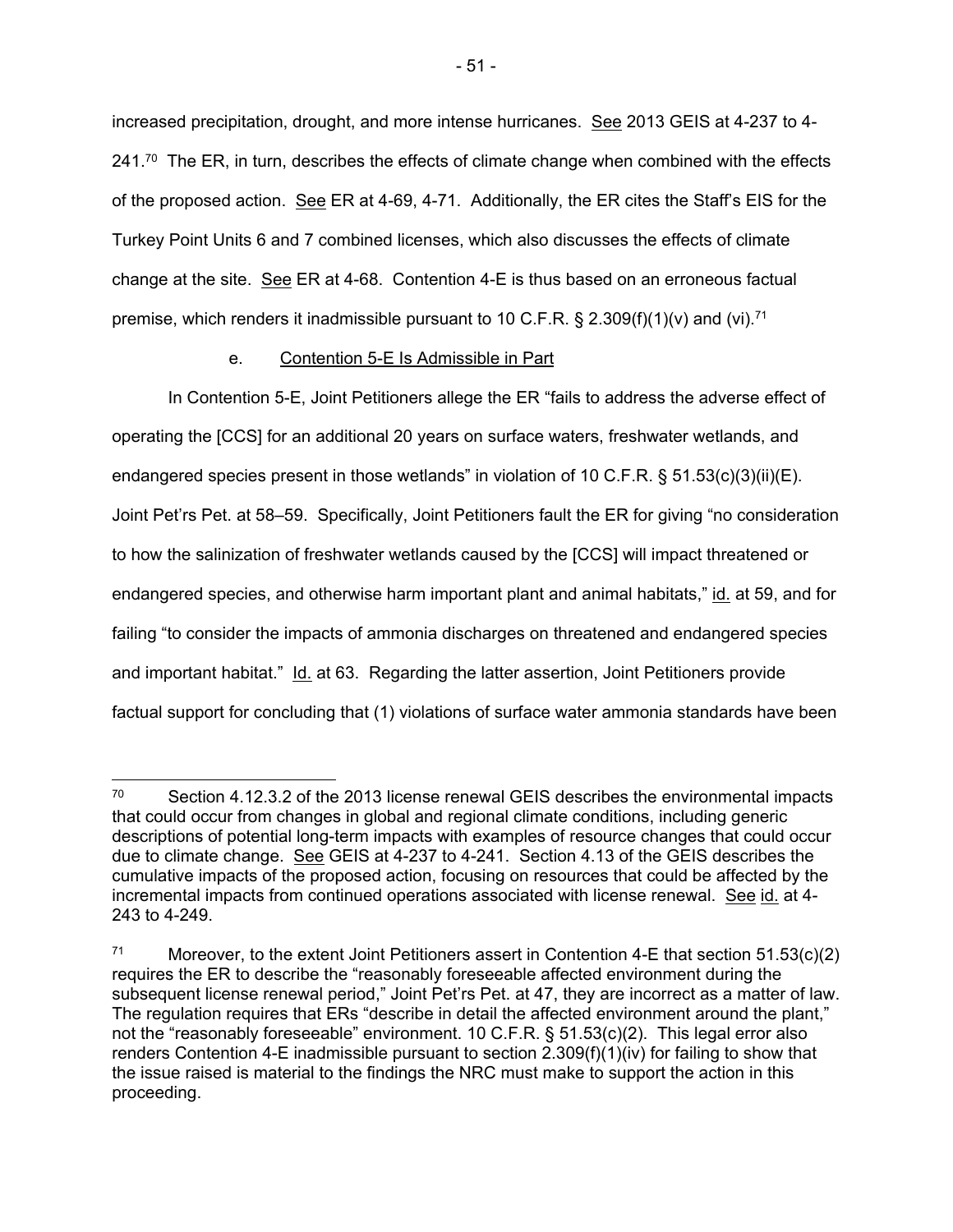observed in canals near Turkey Point; and (2) Turkey Point is a key source of that ammonia. See id. at 62 (citing attach. P, Letter from Wilbur Mayorga, Chief of Environmental Monitoring and Restoration Division, DERM, to Matthew J. Raffenberg, Senior Director of Environmental Licensing and Permitting, FPL (July 10, 2018)).

FPL opposes admission of Contention 5-E in its entirety as outside the scope, immaterial, unsupported, and failing to demonstrate a genuine dispute with the ER. See FPL Answer to Joint Pet'rs Pet. at 54–60.

The NRC Staff does not oppose admitting the portion of Contention 5-E that relates to "the impact of ammonia releases from Turkey Point Units 3 and 4 on endangered and threatened species." NRC Staff Answer to Joint Pet'rs Pet. and SACE Pet. at 54. The NRC Staff "recognizes that the impacts of continued operation of the CCS on threatened and endangered species and critical habitat is a Category 2 issue" that must be analyzed in the supplemental EIS on a site-specific basis, id. & n.225, and in the Staff's view, Joint Petitioners submitted sufficient supporting information to raise a genuine dispute with the ER regarding their assertions that "Turkey Point is a source of ammonia in freshwater wetlands surrounding the site, and that the potential impacts of such ammonia releases during the period of continued operation on threatened and endangered species should be analyzed." Id. at 54. The Staff opposes admitting all other portions of Contention 5-E. See id.

 For the reasons stated by the NRC Staff, we conclude that Contention 5-E satisfies the admissibility requirements in 10 C.F.R. § 2.309(f)(1) to the extent it relates to the impact of ammonia releases from Turkey Point Units 3 and 4 on endangered and threatened species and their critical habitat. We therefore admit Contention 5-E as follows: The ER is deficient in its failure to recognize Turkey Point as a source of ammonia in freshwater wetlands surrounding

- 52 -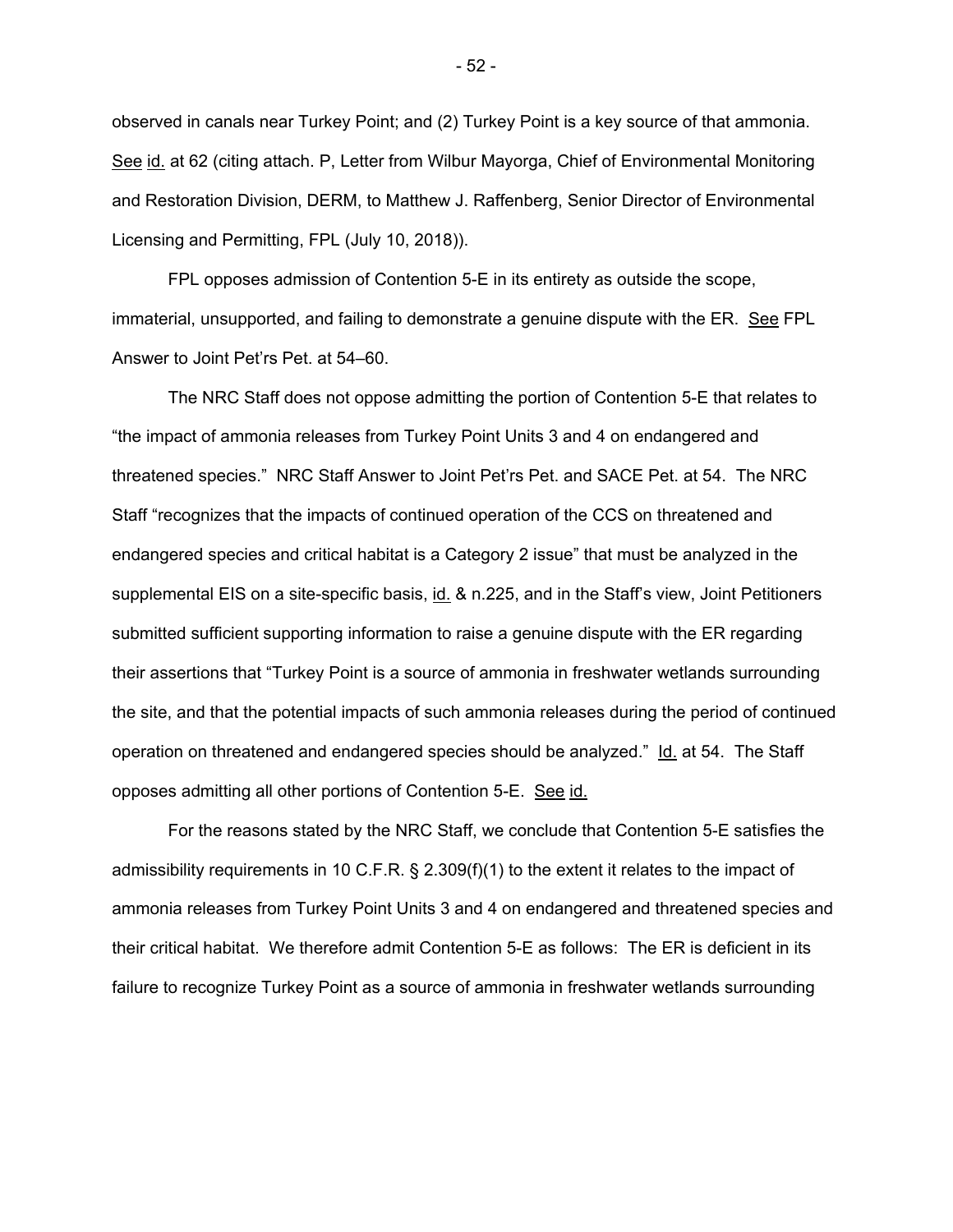the site, and in its failure to analyze the potential impacts of ammonia releases during the renewal period on threatened and endangered species and their critical habitat.<sup>72</sup>

 The remaining portions of Contention 5-E are not admissible. First, to the extent that Contention 5-E asserts that the ER improperly fails to consider the impact of salinization on surface waters and freshwater wetlands caused by the CCS, see Joint Pet'rs Pet. at 59, it raises an impermissible challenge to a Category 1 issue. See 10 C.F.R. pt. 51, app. B, Table B-1 (identifying as Category 1 issues the impacts of license renewal to altered salinity gradients in surface waters, groundwater quality degradation at plants with cooling ponds in salt marshes (including Turkey Point, see 2013 GEIS at 4-50), and cooling system impacts on terrestrial resources in wetlands). This aspect of Contention 5-E is (1) not litigable in this adjudicatory proceeding where Joint Petitioners have failed to seek a waiver, see 10 C.F.R. § 2.335; and (2) outside the scope of this proceeding. See id.  $\S 2.309(f)(1)(iii)$ .<sup>73</sup>

 Likewise inadmissible is the portion of Contention 5-E concerning the impacts of salinization on threatened and endangered species in the wetlands. That aspect of Contention 5-E assumes that (1) FDEP's 2016 Consent Order does not establish adequate mitigation measures to address the salinity issues caused by the CCS; (2) FPL will fail to comply with the

 $\overline{a}$ 72 Joint Petitioners also assert that the CCS causes unspecified "other pollutants" to migrate into nearby surface waters and adversely impact the habitats of threatened and endangered species. See Joint Pet'rs Pet. at 59. Their failure to identify these putative "other pollutants" or to provide specific facts or expert opinion to support their claim renders this aspect of Contention 5-E inadmissible pursuant to 10 C.F.R. § 2.309(f)(1)(v).

 $73$  Joint Petitioners may not circumvent the regulatory bar against challenging a Category 1 issue by alleging the existence of new and significant information. See Joint Pet'rs Pet. at 60– 62 (alleging significant migration of salt intrusion). As the Commission has held, "the new and significant information requirement in 10 C.F.R. § 51.53(c)(3)(iv) [does] not override, for the purposes of litigating the issues in an adjudicatory proceeding, the exclusion of Category 1 issues in 10 C.F.R. § 51.53(c)(3)(i) from site-specific review. . . . [A] waiver [is] required to litigate any new and significant information relating to a Category 1 issue." Limerick, CLI-12-19, 76 NRC at 384.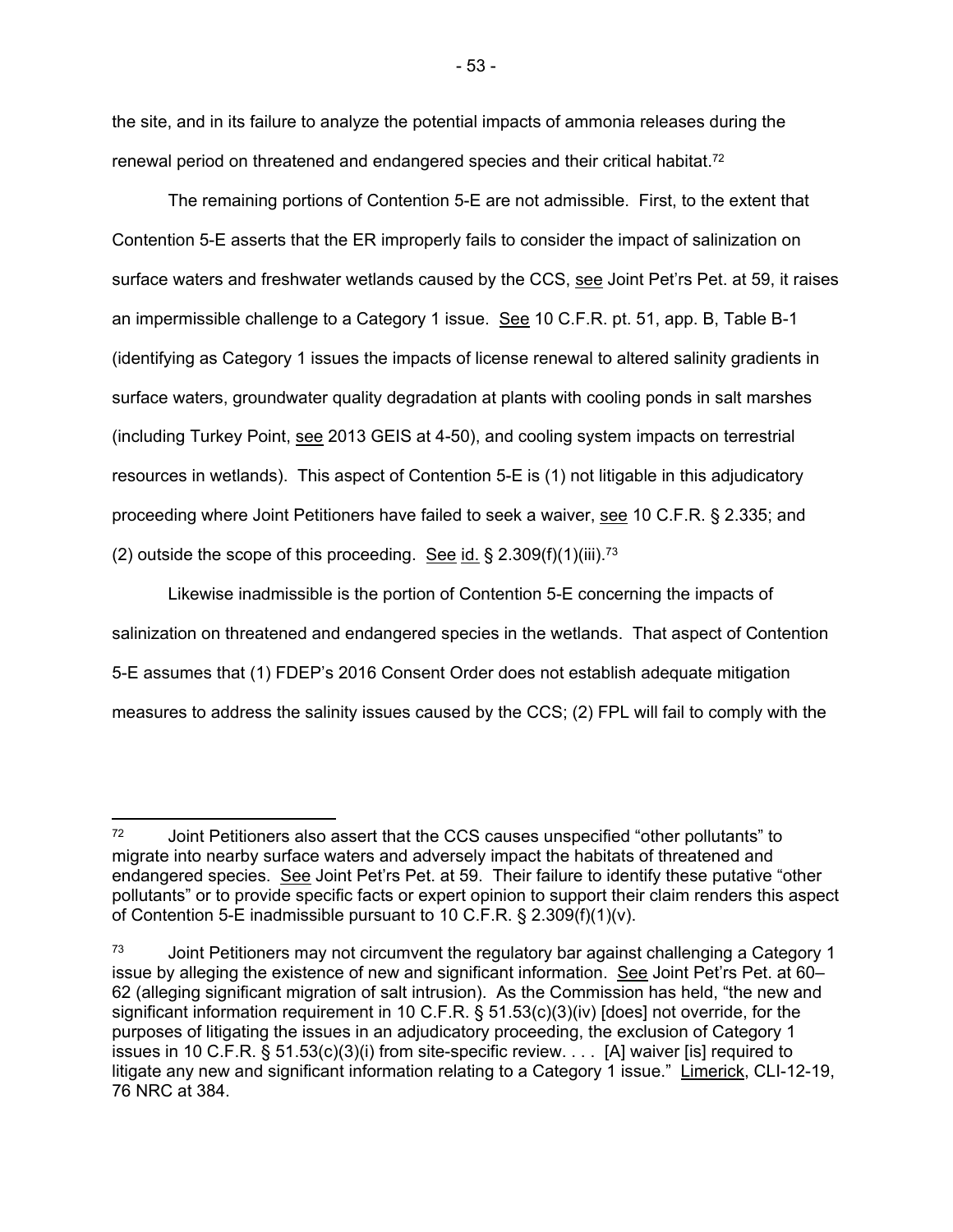Consent Order; and/or (3) FDEP will fail to enforce the Consent Order and its regulations.<sup>74</sup> As we previously explained, absent evidence to the contrary (which Joint Petitioners fail to provide), we presume that FDEP will enforce, and FPL will comply with, the legally mandated measures in the Consent Order. See supra Part III.B.2.a.iii; see also supra note 55. We thus conclude that this aspect of Contention 5-E is inadmissible pursuant to 10 C.F.R.  $\S$  2.309(f)(1)(v) and (vi) for failing to provide sufficient information to give rise to a genuine dispute.

## D. MR. GOMEZ FAILS TO PROFFER AN ADMISSIBLE CONTENTION

 FPL argues that Mr. Gomez's petition should be rejected as a threshold matter because (1) it is untimely; (2) it does not comply with the NRC's mandatory E-Filing requirements; and (3) it fails to demonstrate standing. See FPL Answer to Gomez Pet. at 4-13. The NRC Staff disagrees with FPL regarding Mr. Gomez's standing, stating that he "has shown that he has standing to intervene, based on the proximity presumption." NRC Staff Answer to Gomez Pet. at 9. However, the Staff agrees that Mr. Gomez's petition should be denied because it was late and improperly filed and served. See id. at 26-29.

 We need not address any of these threshold issues, because we agree with the NRC Staff and FPL that none of the contentions proffered by Mr. Gomez is admissible. See NRC Staff Answer to Gomez Pet. at 26–43; FPL Answer to Gomez Pet. at 13–24.75

 $\overline{a}$ 

<sup>74</sup> The 2016 Consent Order requires FPL to submit and implement a plan that will "halt the westward migration of the hypersaline plume within 3 years of commencement of the remediation project and retract the hypersaline plume to the L-31E canal within 10 years." Consent Order at 9. FPL must report on the effectiveness of this plan at the conclusion of the fifth year of the plan's implementation. If the plan is ineffective, FPL must provide an alternative plan for FDEP approval, and then implement the FDEP-sanctioned plan. See id. at 10.

 $75$  The ten contentions proffered by Mr. Gomez are located in ten numbered paragraphs and subparagraphs in the section of his Petition entitled "Petitioner[']s Contentions." See Gomez Pet. at unnumbered pp. 1–7.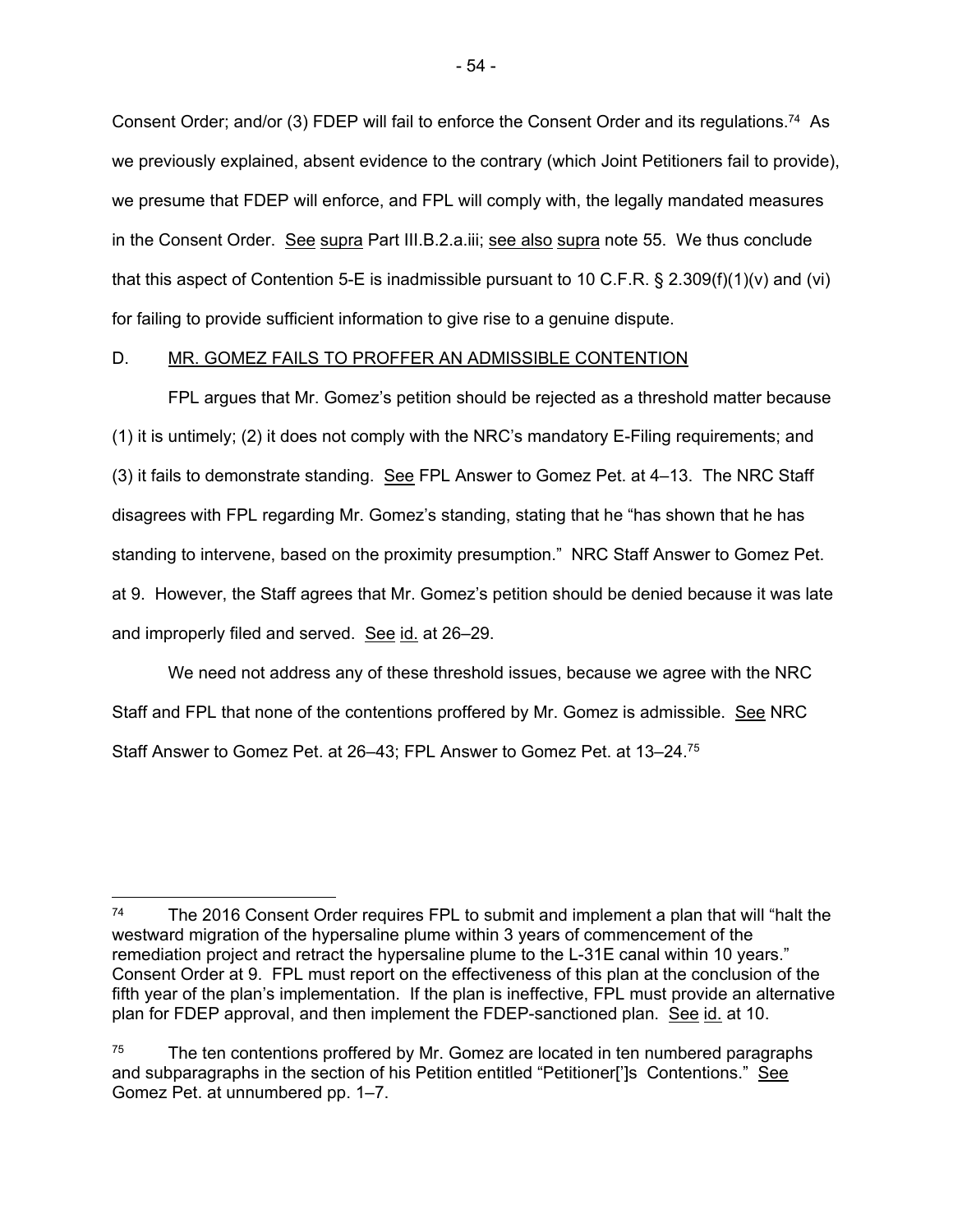## 1. Contentions 1 and 2 Are Not Admissible

 The first two putative contentions in Mr. Gomez's Petition constitute requests for extensions of time. First, Mr. Gomez opines that FPL's application was not available to the public for a sufficient time to allow adequate review, and he therefore requests an extension of sixty days beyond August 1, 2018, to allow "petitions for hearing, submissions of contention and limited appearance statements." Gomez Pet. at unnumbered p. 2. Second, Mr. Gomez asserts that there "are current municipal board & committee motions in process within [the] City of Miami in support of an extension to the public comment period and to enable a formal response by the City of Miami Commission." Id. Mr. Gomez therefore requests that "an [unspecified] extension [of time for] public comments be allowed in order to reasonably accommodate the City of Miami Commission with an opportunity to review the active motion[s] . . . and comment if [it] rules in favor of entering said comment." Id.

 Mr. Gomez's requests for extensions of time do not constitute contentions challenging FPL's license renewal application, and they fail on their face to satisfy the contention admissibility requirements in 10 C.F.R. § 2.309(f)(1). See NRC Staff Answer to Gomez Pet. at 31–32.76

### 2. Contention 3 Is Not Before This Board

 In Contention 3, Mr. Gomez requests "an [unspecified] extension [of time] in order to have sufficient opportunity to submit formal environmental scoping comments on issues arising under [NEPA]." Gomez Pet. at unnumbered p. 2. This portion of Mr. Gomez's Petition is not before us, because in its referral memorandum of Mr. Gomez's Petition to the Atomic Safety and Licensing Board Panel, the Office of the Secretary excluded this particular request and,

- 55 -

 $76$  Mr. Gomez's requests would not have fared any better if he had characterized them as extension requests. As the NRC Staff correctly states, his first request is untimely and is not supported by good cause, see NRC Staff Answer to Gomez Pet. at 31, and his second request is outside the scope of this adjudicatory proceeding. See id. at 32.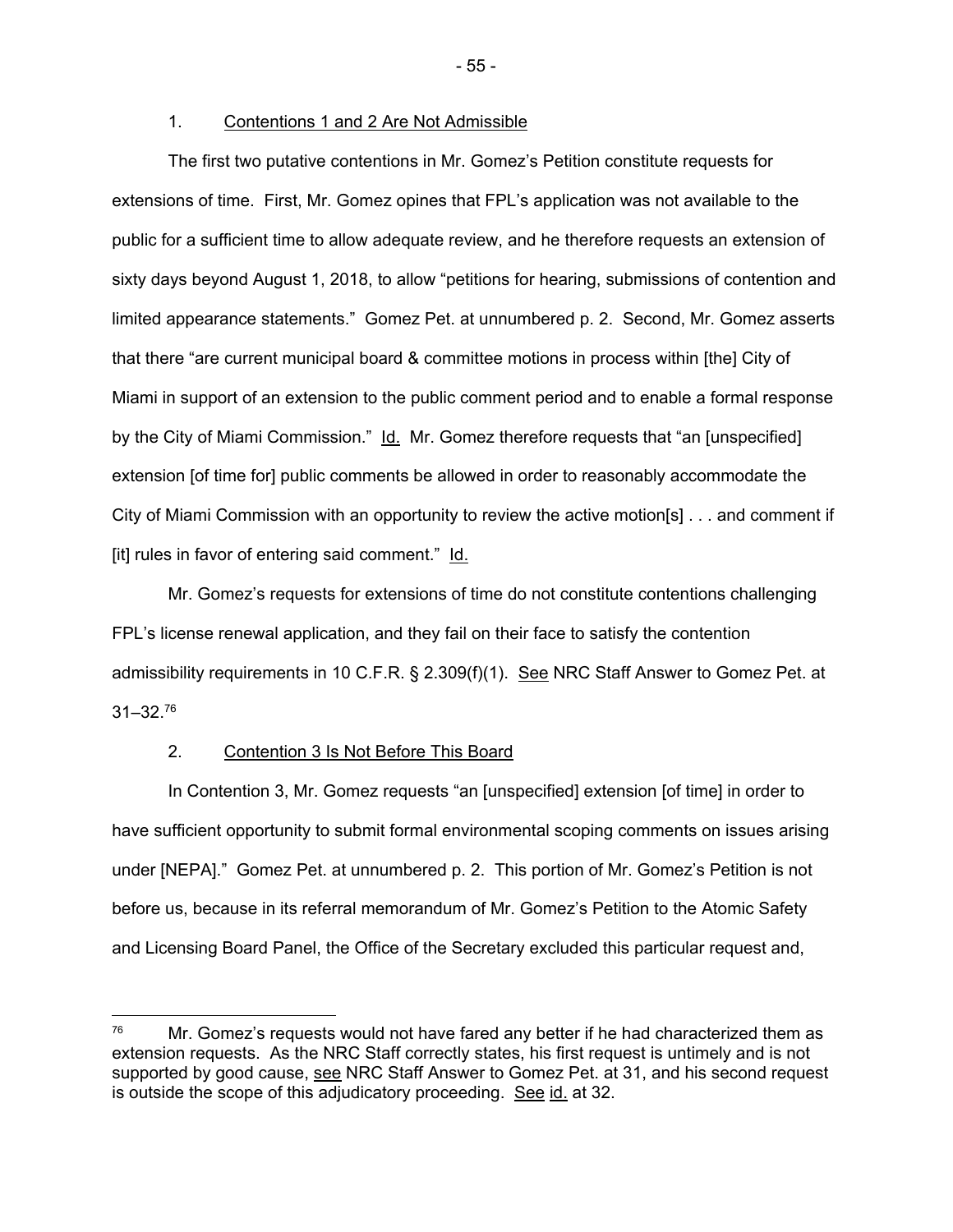instead, referred it to the Office of the Executive Director for Operations for appropriate action. See Letter from Annette L. Vietti-Cook, Secretary, U.S. Nuclear Regulatory Commission, to E. Roy Hawkens, Chief Administrative Judge, Atomic Safety and Licensing Board Panel (Aug. 9, 2018).

#### 3. Contention 4 Is Not Admissible

 In Contention 4, Mr. Gomez contends that the "unlined cooling canals are leaking a host of caustic poisonous chemicals and highly saline waste water into our water supply." Gomez Pet. at unnumbered p. 3. He refers to a "clean up regime" that "FPL has currently entered into ... with Miami-Dade County via the Department of Environmental Resource Management," id., and he requests that the "License Renewal Applications be withheld and withdrawn until the current clean up . . . is completed" and "until any law suits related to potential clean water act violations stated within ongoing FPL law suits . . . [are] settled." Id. at unnumbered pp. 3–4.

 This environmental contention fails to provide a specific statement of law or reference a specific portion of the application that is disputed, as required by 10 C.F.R. § 2.309(f)(1)(i) and (vi). Additionally, to the extent Contention 4 asserts that FPL's renewal application is deficient pursuant to NEPA until an environmental clean-up is completed and any law suits related to potential Clean Water Act violations within ongoing FPL law suits are settled, see Gomez Pet. at unnumbered pp. 3–4, it is outside the scope of this proceeding pursuant to section 2.309(f)(1)(iii), because, as explained supra Part III.A.1, NEPA "seeks to guarantee process, not specific outcomes." Massachusetts v. NRC, 708 F.3d 63, 67 (1st Cir. 2013). Contention 4 also fails to satisfy section  $2.309(f)(1)(v)$ , because none of its assertions is supported by specific facts or expert opinions. And because Contention 4 lacks proper support, it fails to raise a genuine dispute on a material issue of law or fact, as required by section  $2.309(f)(1)(vi)$ .

- 56 -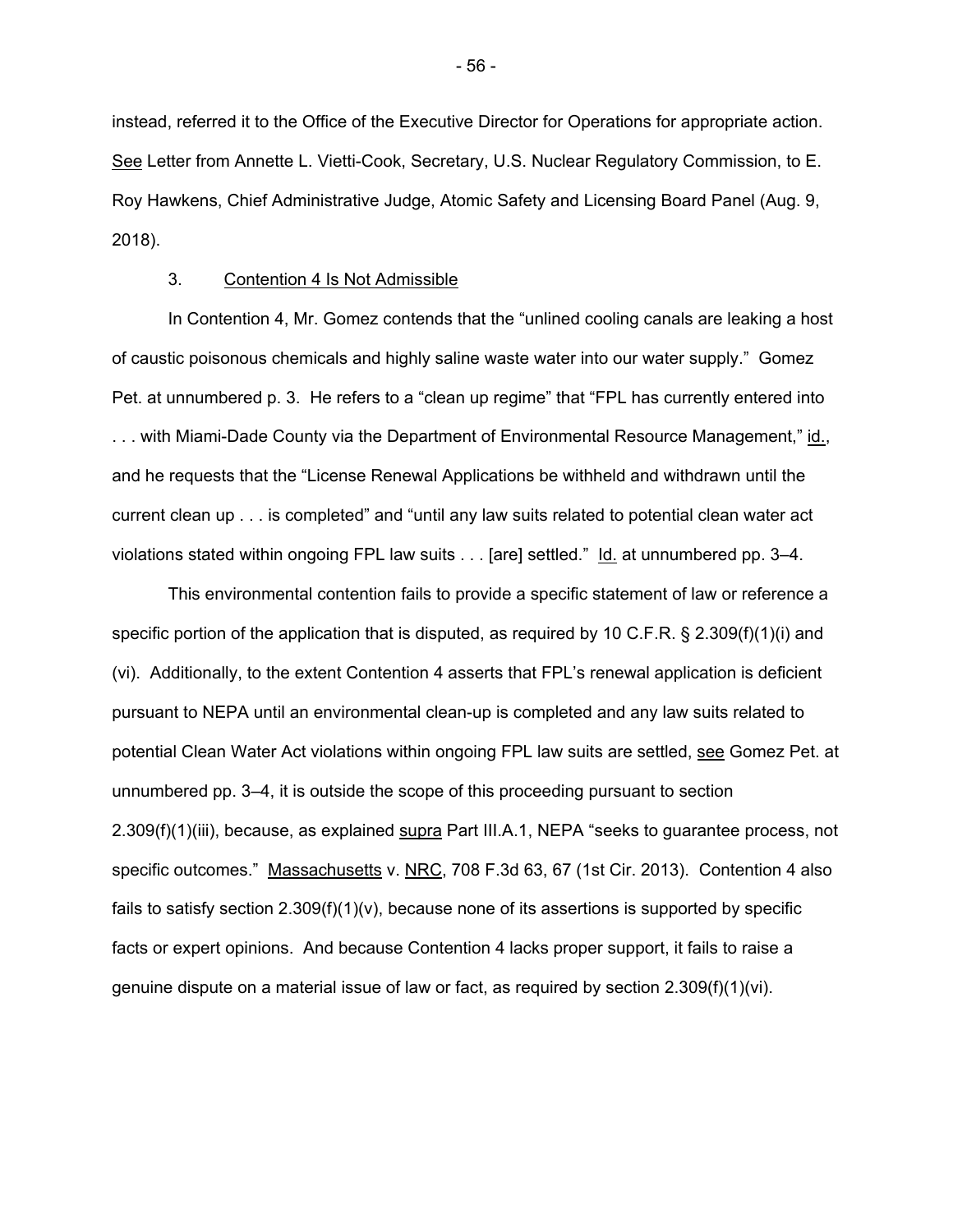#### 4. Contention 5 Is Not Admissible

 Contention 5 is a contention of omission in which Mr. Gomez asserts that FPL's ER fails to comply with 10 C.F.R. § 52.99(c) because the "Alternative Energy Sources review [does] not include solar nor wind power in [its] analysis." Gomez Pet. at unnumbered p. 4.

 The legal basis for Contention 5 is flawed, because the regulatory requirement on which Mr. Gomez relies, section 52.99(c), governs combined license (COL) applications, not license renewals, thus rendering the contention inadmissible pursuant to section 2.309(f)(1)(ii) and (iii) as lacking a basis and outside the scope of this proceeding. Moreover, Contention 5 is based on an erroneous factual predicate. Contrary to Mr. Gomez's assertion, FPL's ER does include an analysis of solar and wind power alternatives. See ER at 7-4, 7-6 to 7-7, 7-9 to 7-10. Contention 5 is thus also inadmissible for failing to raise a genuine dispute with the ER as required by section 2.309(f)(1)(vi).

## 5. Contention 6 Is Not Admissible

 Contention 6 is a contention of omission in which, again relying on section 52.99(c), Mr. Gomez asserts that the ER is incomplete because it fails to include a discussion of whether FPL intends to seek any power uprates for Units 3 and 4 during the renewal period. See Gomez Pet. at unnumbered pp. 4–5. Such a discussion is required, he claims, because if FPL were to seek a power uprate, and if one were granted, it could cause the plant's "safe maximum operating temperature" to be exceeded and entail "the risk of further expanding the poisonous and high salinity plume" in the groundwater. Id.

 The legal basis for Contention 6 is flawed, because the regulatory requirement on which Mr. Gomez relies, section 52.99(c), governs COL applications, not license renewals, thus rendering the contention inadmissible pursuant to section 2.309(f)(1)(ii) and (iii) as lacking a basis and outside the scope of this proceeding. Contention 6 is also outside the scope of this proceeding because power uprates are a matter related to current plant operations and governed by 10 C.F.R. Part 50, not the license renewal requirements in Part 51 (environmental)

- 57 -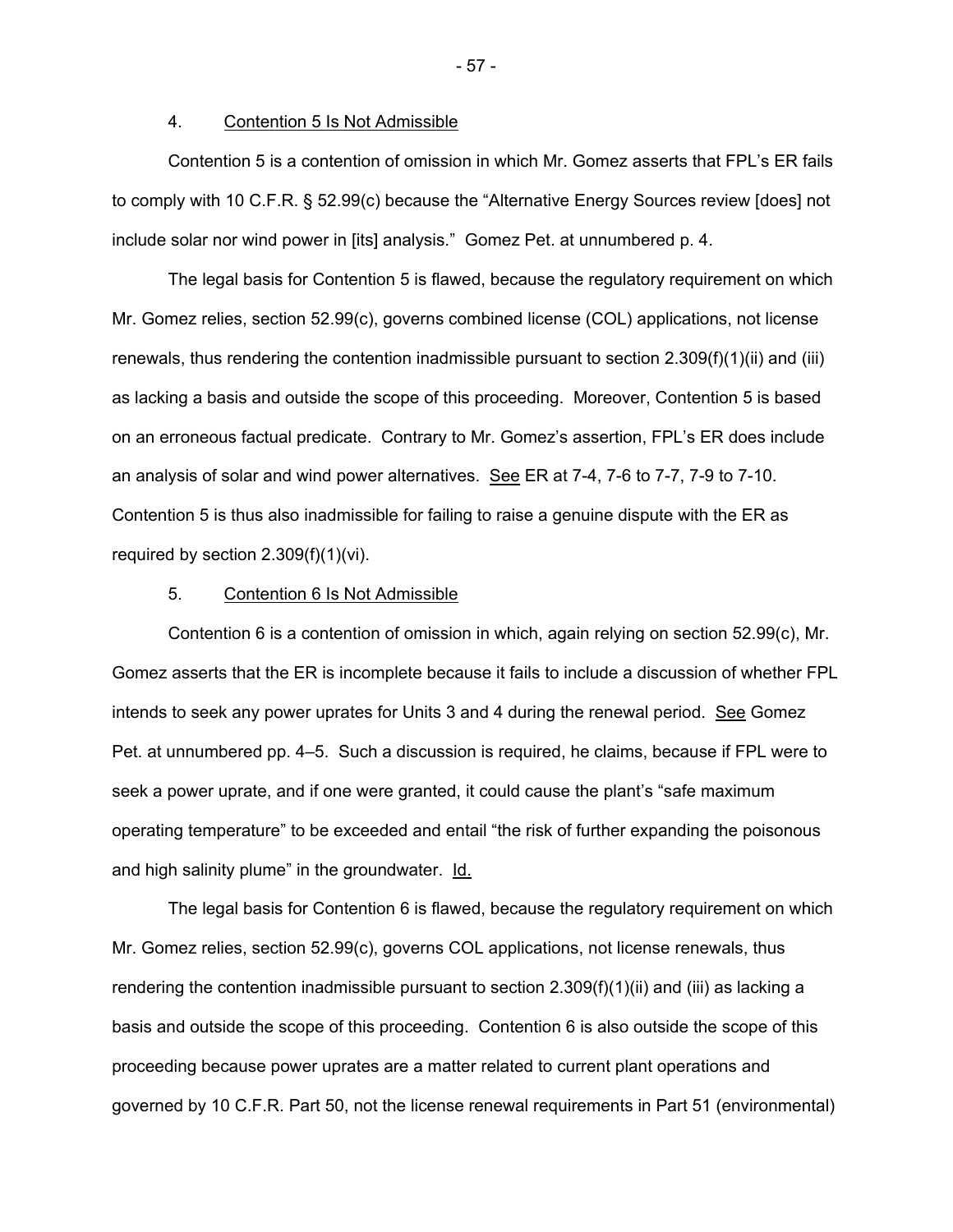or Part 54 (safety). Moreover, Mr. Gomez's concern that FPL might request an uprate sometime during the renewal period that might, in turn, implicate safety and environmental matters is based on unsupported conjecture and is therefore inadmissible pursuant to  $2.309(f)(1)(v)$ . Finally, Contention 6 fails to challenge a specific portion of FPL's application, much less raise a genuine dispute of material fact or law, as required by section 2.309(f)(1)(vi).

### 6. Contention 7 Is Not Admissible

-

 In Contention 7, Mr. Gomez includes a block quote that appears to combine portions of "the current EIS, GEIS and SEIS and related supplements and [appendices]" to support his assertions that the ER is deficient because it is "based on the egregious misrepresentation and [sheer] lack of local governing sea level rise projections" and "how that impacts its high level waste and spent fuel onsite storage." Gomez Pet. at unnumbered p. 5.

 To the extent that Contention 7 alleges that rising sea levels pose a potential risk to safe plant operations, including spent fuel storage, it raises a current licensing basis safety issue under 10 C.F.R. Part 50 that is outside the scope of this proceeding, contrary to section 2.309(f)(1)(iii). To the extent Contention 7 alleges an environmental issue concerning onsite storage of spent nuclear fuel, it raises a non-litigable and inadmissible Category 1 issue. See 10 C.F.R. pt. 51, subpt. A, app. B. Additionally, Contention 7 fails to satisfy section  $2.309(f)(1)(v)$ , because the block quote on which Mr. Gomez relies does not support his claim that there is an "egregious misrepresentation" or "lack of local governing sea level rise projections" in FPL's license renewal application.<sup>77</sup> Finally, Contention 7 fails to specify any

 $77$  The NRC Staff accurately states that Mr. Gomez's block quote is "unattributed, and its reliability or meaning cannot be discerned." NRC Staff Answer to Gomez Pet. at 39. The NRC Staff also observes that Mr. Gomez's Petition includes a "[s]upplemental page" that quotes an excerpt from the Commission's decision on FPL's application for COLs for Turkey Point Units 6 and 7, Fla. Power & Light Co., (Turkey Point Nuclear Generating Units 6 & 7), CLI-18-1, 87 NRC 39, 59 (2018), regarding sea level rise at the site. See NRC Staff Answer to Gomez Pet. at 39–40. We agree with the NRC Staff that Mr. Gomez's mere quotation from CLI-18-1 does nothing to advance the admissibility of Contention 7. See id.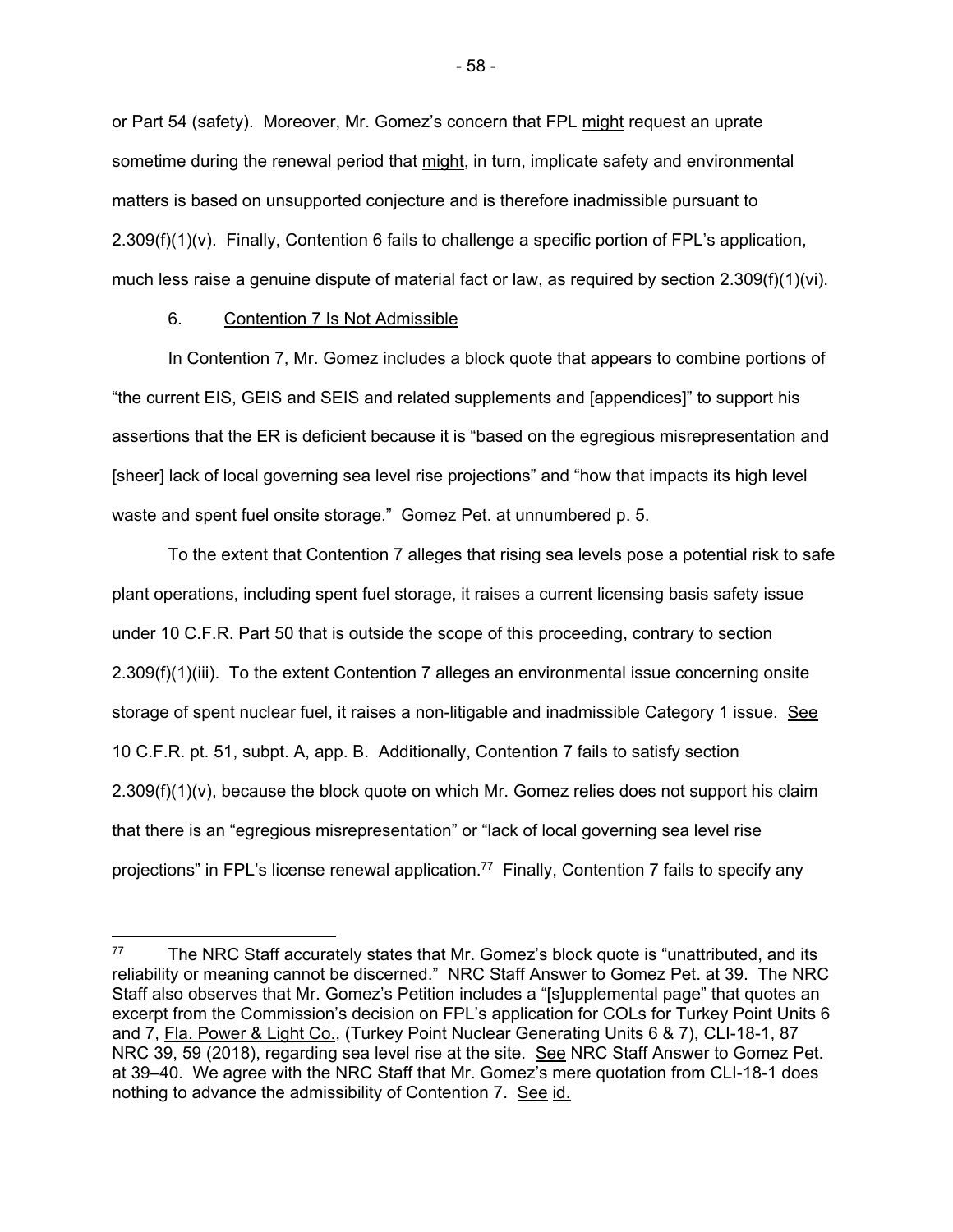portion of FPL's application that is inadequate, and thus fails to establish a genuine material dispute with the application, as required to section 2.309(f)(1)(vi).

#### 7. Contention 8 Is Not Admissible

 Contention 8 alleges the NRC improperly concluded in the "current EIS, GEIS and SEIS and related supplements and appendi[ces]" that the "[e]nvironmental effects are not detectable or are so minor that they will neither destabilize nor noticeably alter any important attribute of the resource." Gomez Pet. at unnumbered p. 5. Mr. Gomez asserts that this conclusion "contradict[s] . . . current environmental facts" because "a federal law suit is in play related to potential EPA violations, [and] an increasing plume migrates and expands both easterly and westerly from the current position threatening both our water supply and our federally protected bay." Id.

 Although Mr. Gomez does not give a specific citation for the quote on which he bases Contention 8, the NRC Staff identified this quote as "the NRC's general definition of a 'SMALL' impact, as presented in its environmental impact statements prepared pursuant to NEPA, without reference to any particular environmental issue." NRC Answer to Gomez Pet. at 41. Contention 8 thus neither references a specific relevant portion of the license renewal application, nor demonstrates that a genuine dispute exists with the applicant, as required by section 2.309(f)(1)(vi). Moreover, Mr. Gomez fails to provide support for his position, as required by section  $2.309(f)(1)(v)$ , because he fails to identify the federal lawsuit he relies on, and he fails to explain his assertion that the law suit represents the "current environmental facts." Gomez Pet. at unnumbered p. 5.

### 8. Contention 9 Is Not Admissible

 In Contention 9, Mr. Gomez states that FPL "is currently in negotiation[s] with Miami-Dade [County] related to [reclaimed wastewater] required to recharge the current cooling canals to a low enough temperature to maintain the cooling function." Gomez Pet. at unnumbered p. 6. Mr. Gomez describes "fears that the waste water discharge may negatively impact [FPL's ability

- 59 -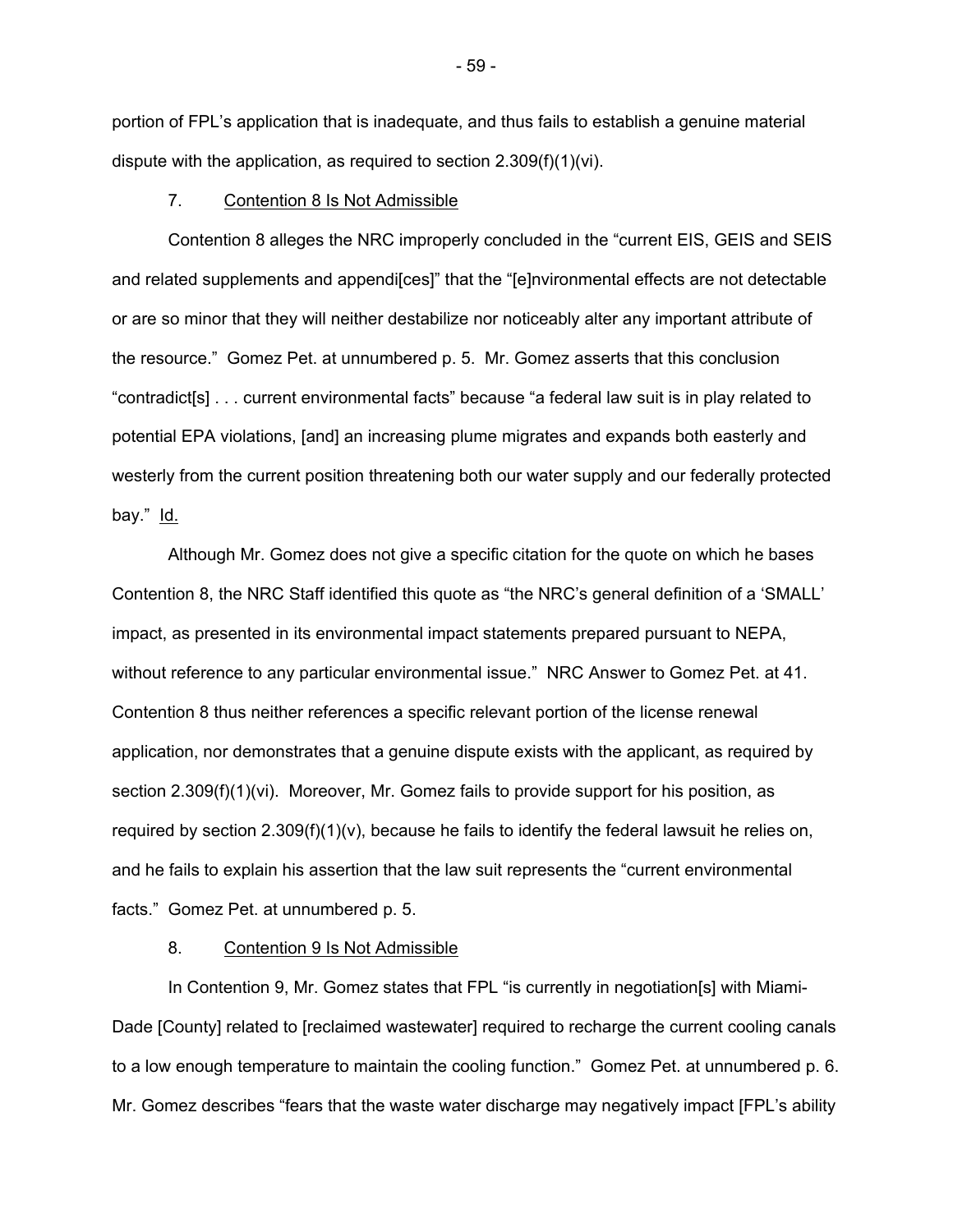through compliance with its consent order] to reduce [the introduction of] phosphorous and other caustic compounds into the bay and our water supply."  $\text{Id.}$  He requests that the application be "withheld and withdrawn until the water demand issue is resolved . . . for safe operation of the plant without further threatening our bay or drinking and agricultural water supply." Id.

 Again, Mr. Gomez fails to provide alleged facts or expert opinions to support his assertion that the use of wastewater to recharge the cooling canals may present a threat to drinking water, groundwater, and safe operation of the plant, as required by section  $2.309(f)(1)(v).$ <sup>78</sup> Nor does he refer to the specific sources and documents on which he intends to rely, as required by section  $2.309(f)(1)(v)$ . He also fails to reference a specific portion of the license renewal application that he disputes, as required by section  $2.309(f)(1)(vi)$ .

## 9. Contention 10 Is Not Admissible

 In Contention 10, Mr. Gomez asserts that the license renewal application is deficient pursuant to 10 C.F.R. § 52.103(b) for the following reasons: (1) FPL allegedly projects a sea level rise of one foot by 2100,79 which he asserts is inconsistent with projections of sea level rise by the United Nations, the U.S. Army Corps of Engineers, and the National Oceanic and Atmospheric Administration of, respectively, 31", 61", and 81"; and (2) FPL improperly fails to follow the POANHI – Process for Ongoing Assessment of Natural Hazard Information – SECY-15-0137 portion of the Post-Fukushima Near-Term Task Force Recommendations 2.2. See Gomez Pet. at unnumbered p. 6.

 $78$  Contention 9 does not even provide adequate support for the proposition that Turkey Point Units 3 and 4 will use reclaimed wastewater as an additional source of cooling and CCS freshening during the renewal period. See FPL Answer to Gomez Pet. at 23 ("[T]here is no firm expectation or assumption in the [license renewal application] that Turkey Point Units 3 and 4 will use reclaimed wastewater during the SLR period.").

 $79$  Mr. Gomez initially states that FPL's sea level rise projection is "1"" (i.e., one inch), but in a later sentence he states the projection is one foot. See Gomez Pet. at unnumbered p. 6. We agree with the NRC Staff's assumption that Mr. Gomez means one foot. See NRC Staff Answer to Gomez Pet. at 42.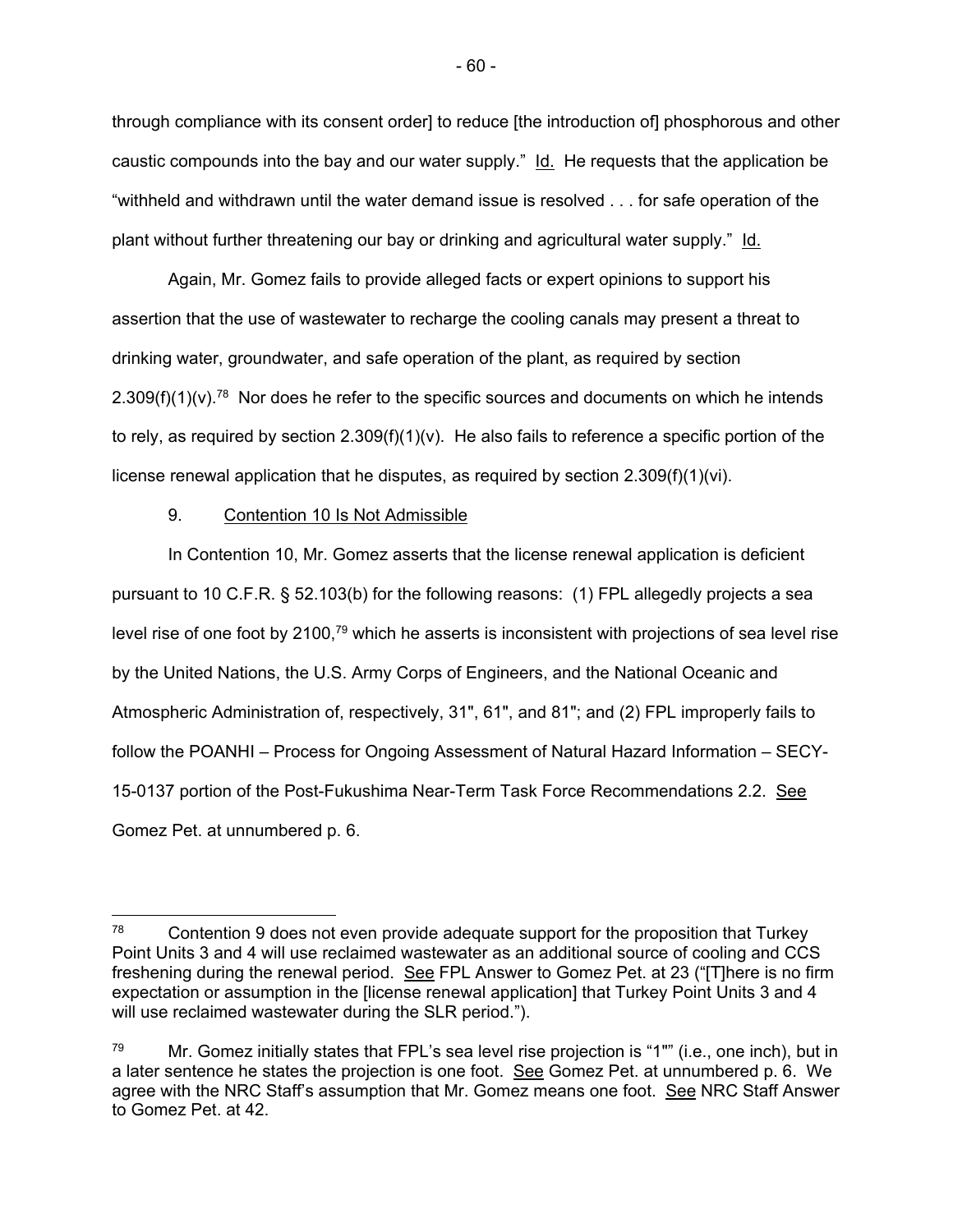The legal basis for Contention 10 is flawed, because the regulatory requirement on which Mr. Gomez relies, section 52.103(b), governs COL applications, not license renewals, thus rendering the contention inadmissible pursuant to section 2.309(f)(1)(ii) and (iii) as lacking a basis and outside the scope of this proceeding. Additionally, although Mr. Gomez asserts that the license renewal application projects a one-foot sea level rise by 2100, he fails to specify where this projection appears in the application, if at all, and he thus fails to raise a genuine dispute with the application, as required by section 2.309(f)(1)(vi). The POANHI process that Mr. Gomez asserts should be used by FPL pertains to operational safety issues under 10 C.F.R. Part 50 with respect to flooding hazards, rather than to the aging management safety issues involved in the license renewal process; accordingly, this aspect of Contention 10 is not within the scope of this proceeding, as required by section 2.309(f)(1)(iii). Finally, to the extent that Contention 10 endeavors to raise an environmental challenge, it fails to provide any support or explanation as to how sea level rise, in combination with the effects of the continued operation of Turkey Point, will impact the environment, as required by section 2.309(f)(1)(v).

## E. MONROE COUNTY, FLORIDA MAY PARTICIPATE AS AN INTERESTED GOVERNMENTAL PARTICIPANT

As relevant here, a licensing board "will afford an interested . . . local governmental body (county, municipality or other subdivision) . . . that has not been admitted as a party under § 2.309, a reasonable opportunity to participate in a hearing." 10 C.F.R. § 2.315(c). Section 2.315(c) does not require a demonstration of standing from an entity that seeks to participate as an interested governmental participant. Rather, it requires the entity to (1) identify those contentions on which it intends to participate; and (2) designate a single representative for the hearing. See id. The designated representative may

> introduce evidence, interrogate witnesses where cross examination by the parties is permitted, advise the Commission without [being required] to take a position with respect to the issue, file proposed findings in those proceedings where findings are permitted, and petition for review by the Commission under section 2.341 with respect to the admitted contentions.

- 61 -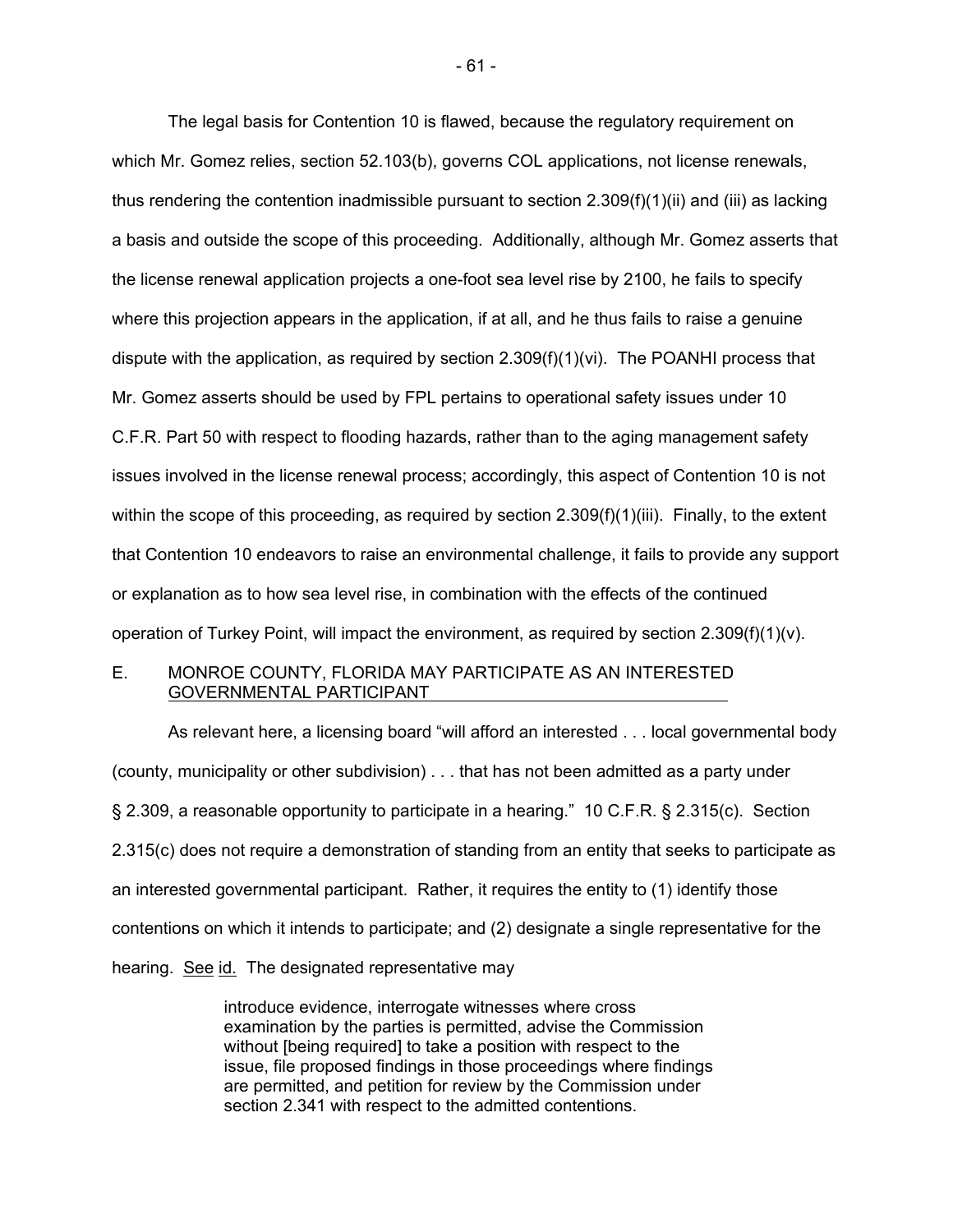Id.

 $\overline{a}$ 

 As indicated supra Part I, Monroe County, Florida filed a request to participate as an interested governmental participant. The request explains that Monroe County borders Miami-Dade County and comprises natural resources including the Florida Keys, three national parks, four national wildlife refuges, and three state aquatic preserves. See Monroe County Request at unnumbered p. 1. Given its proximity to the Turkey Point facility,<sup>80</sup> Monroe County is concerned about the adverse impact of the CCS on (1) the County's drinking water; and (2) Biscayne Bay, which will threaten the tourism and fishing industries on which the County's identity and economy are based. See id. at unnumbered p. 2. Monroe County identifies SACE's two contentions as those in which it intends to participate, see id. at unnumbered p. 3, and it designates the Monroe County Board of County Commissioners as its representative. See id. at unnumbered p. 2.

 We conclude that Monroe County satisfies the regulatory criteria for participating in this proceeding as an interested governmental participant, and we grant its request to participate on SACE's two contentions, as admitted.

<sup>80</sup> The NRC Staff advises that the Turkey Point facility and the CCS appear to be located about eight miles and four miles, respectively, from the nearest boundary of Monroe County. See NRC Staff Response to Monroe County at 5 n.23.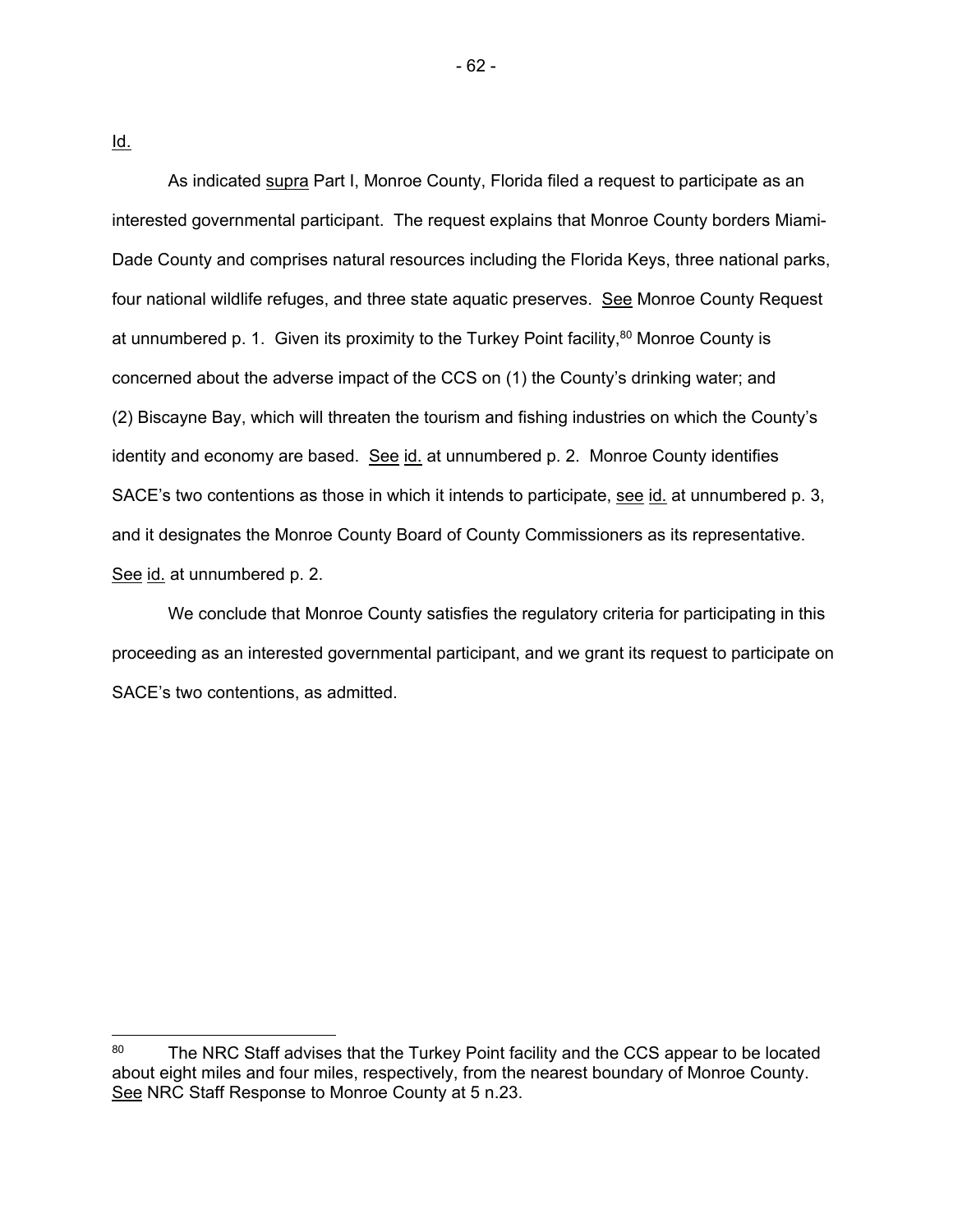For the foregoing reasons, we (1) grant SACE's hearing request, admitting Contention 1A and Contention 2 as framed by this Board; $81$  (2) grant Joint Petitioners' hearing request, admitting Contention 1-E and Contention 5-E as framed by this Board; $82$  (3) deny Mr. Gomez's hearing request; and (4) grant Monroe County's request to participate as an interested governmental participant.

Pursuant to 10 C.F.R. § 2.323(f)(1), we refer to the Commission our ruling infra Part III.A that section 51.53(c)(3) applies to the preparation of ERs in SLR proceedings. See supra note 46.

We deny as moot petitioners' motion dated January 15, 2019, which requested

permission to respond to an FPL filing. See supra note 59.

This proceeding shall be conducted pursuant to the Simplified Hearing Procedures for

NRC Adjudications described in Subpart L of 10 C.F.R. Part 2.

<sup>-</sup>81 SACE Contention 1A (as admitted) states: The ER fails adequately to analyze the impacts (including cumulative) of continued CCS operation on the American Crocodile and its critical seagrass habitat. See supra p. 33.

SACE Contention 2 (as admitted) is identical to Joint Petitioners' Contention 1-E (as admitted) and states: In light of the adverse impact of continued CCS operations on the threatened American crocodile and its critical seagrass habitat, the ER is deficient for failing to consider mechanical draft cooling towers as a reasonable alternative to the CCS in connection with the license renewal of Turkey Point Units 3 and 4. See supra p. 41.

<sup>82</sup> Joint Petitioners' Contention 1-E (as admitted) is identical to SACE Contention 2 (as admitted) and states: In light of the adverse impact of continued CCS operations on the threatened American crocodile and its critical seagrass habitat, the ER is deficient for failing to consider mechanical draft cooling towers as a reasonable alternative to the CCS in connection with the license renewal of Turkey Point Units 3 and 4. See supra p. 44.

Joint Petitioners' Contention 5-E (as admitted) states: The ER is deficient in its failure to recognize Turkey Point as a source of ammonia in freshwater wetlands surrounding the site, and in its failure to analyze the potential impacts of ammonia releases during the renewal period on threatened and endangered species and their critical habitat. See supra pp. 52–53.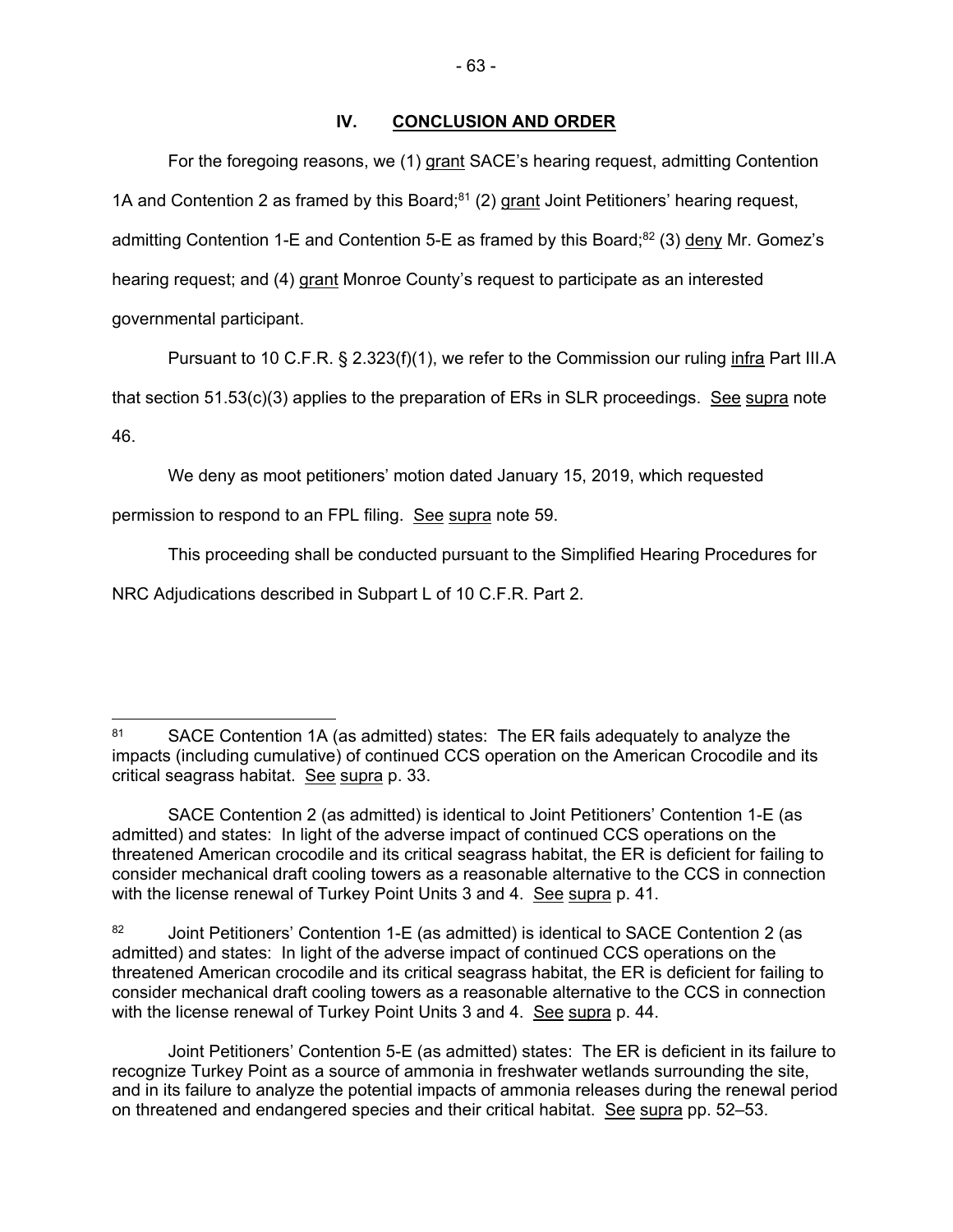This Memorandum and Order is subject to appeal in accordance with the provisions in 10 C.F.R. § 2.311(b) and (d)(1).

It is so ORDERED.

# THE ATOMIC SAFETY AND LICENSING BOARD

## */RA/*

\_\_\_\_\_\_\_\_\_\_\_\_\_\_\_\_\_\_\_\_\_\_\_\_ E. Roy Hawkens, Chairman ADMINISTRATIVE JUDGE

#### \_\_\_\_\_\_\_\_\_\_\_\_\_\_\_\_\_\_\_\_\_\_\_\_ */RA/*

Dr. Michael F. Kennedy ADMINISTRATIVE JUDGE

Rockville, Maryland March 7, 2019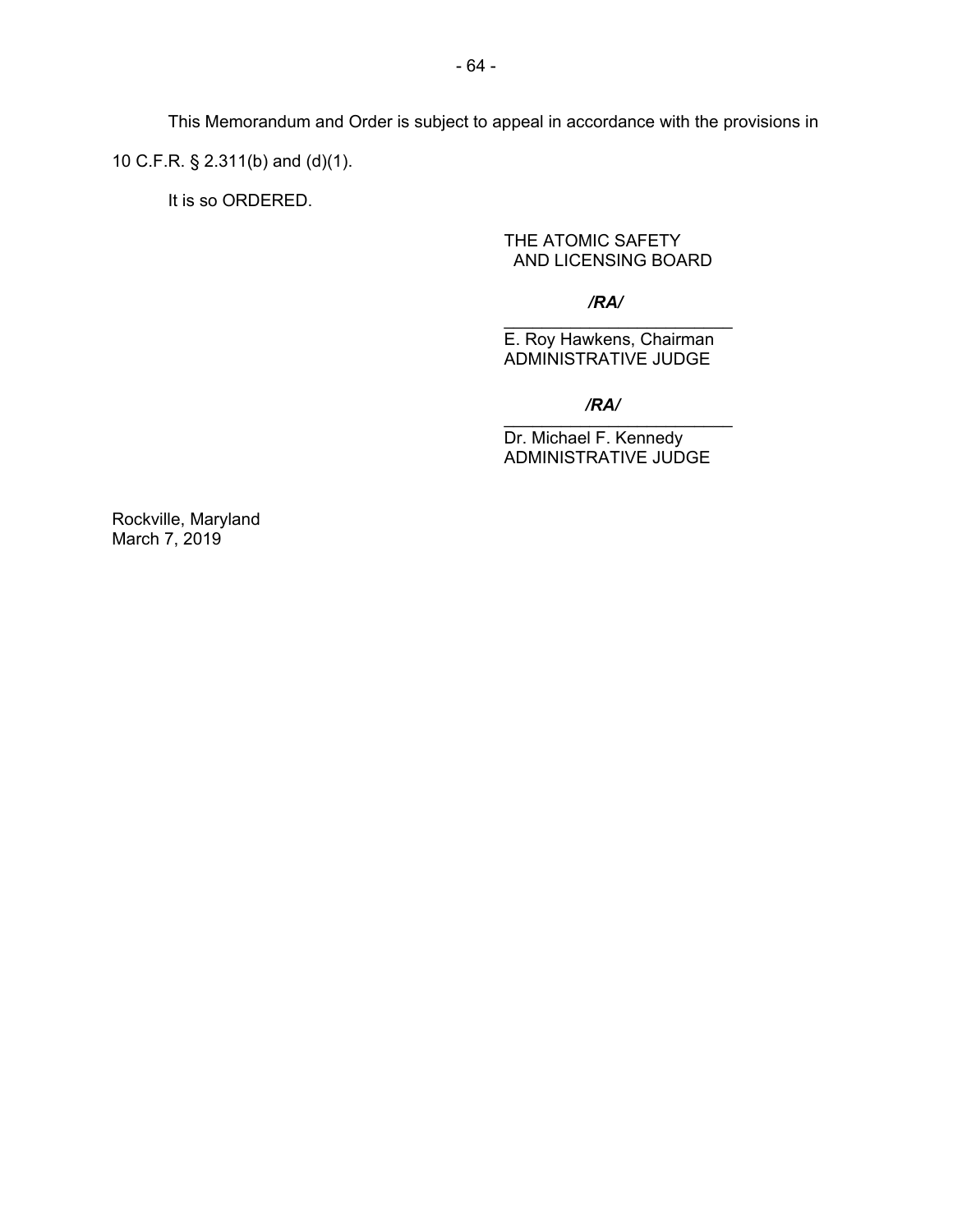#### **Judge Abreu, Concurring in Part, and Dissenting in Part**

# **I. Introduction**

While I agree with the majority's rulings on standing and, to a degree, contention admissibility as outlined in section III below, I must dissent from an important aspect of their contention admissibility findings because I respectfully disagree with their opinion that 10 C.F.R. § 51.53(c)(3) applies to subsequent license renewal. The plain language of the regulation states that it applies to an initial not a subsequent renewal. The APA requires a regulation adopted through notice and comment to be amended through notice and comment. Especially here, where the majority's application of the regulation creates both a significant uncertainty about what regulatory standards are applicable and an obstacle to a petitioner's ability to know how to properly frame its contentions, proper notice is essential. Although the agency's approach to subsequent license renewals may have evolved since section  $51.53(c)(3)$  was proposed in 1991, to use that evolution as an excuse for an adjudicatory body to de facto change the regulation would subvert the intent of the APA and potentially risk the agency's credibility as to the openness, clarity, and reliability of its regulations—three of the agency's "Principles of Good Regulation."1

### **II. Analysis of Section 51.53(c)(3)**

FPL and the Staff ask us to ignore the plain language of section 51.53(c)(3) because, they claim, it does not reflect the Commission's intent. They would have us ignore the word "initial" and apply the rule to subsequent license renewal applications because, as FPL and the Staff assert, reading the regulation in accordance with its plain language leads to an "absurd" result.<sup>2</sup> The majority likewise frames the issue before us as a "question of Commission intent"

<sup>&</sup>lt;sup>1</sup> See NRC Principles of Good Regulation (ADAMS Accession No. ML14135A076).

<sup>2</sup> FPL Surreply at 4; NRC Staff Response to FPL Surreply at 1–2.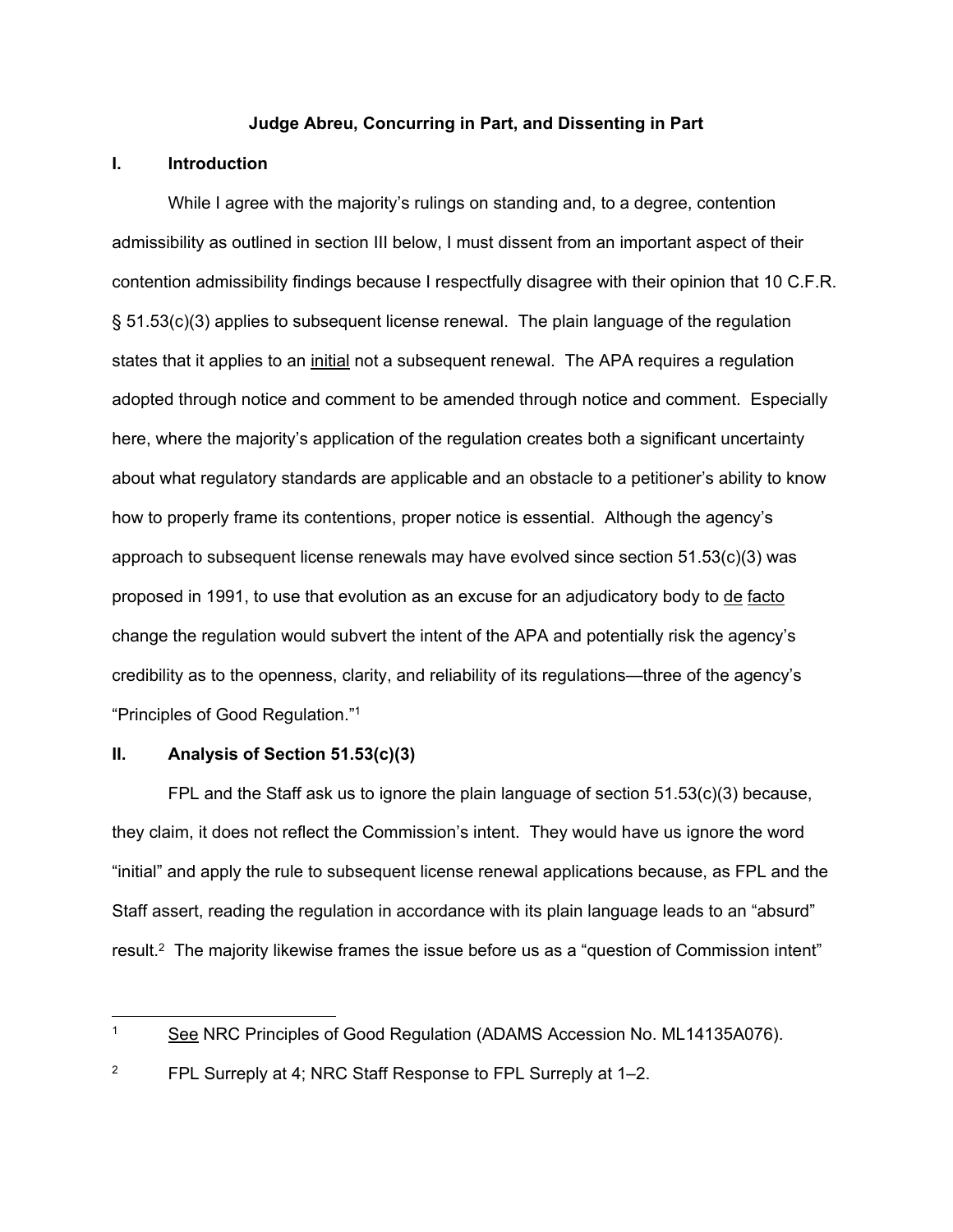and concludes that the Commission intended section  $51.53(c)(3)$  to apply to all license renewal applications. $3$  But the majority delves too deeply to find its answer. The regulation is clear on its face, and reading it in accordance with its plain language presents no absurdity or conflict with the agency's regulatory structure. Therefore, neither the Board nor the Commission has the authority to effectively amend a regulation to reflect new Commission "intent" outside of the notice and comment process.<sup>4</sup> When presented with an unambiguous regulation, an agency may not, "under the guise of interpreting [that] regulation, . . . create de facto a new regulation."<sup>5</sup> Because the NRC promulgated section 51.53(c)(3) through notice-and-comment rulemaking, it must use the same procedure if it wants to amend or repeal the rule.<sup>6</sup>

The "interpretation of any regulation must begin with the language and structure of the provision itself."<sup>7</sup> Contrary to the majority's characterization,<sup>8</sup> section 51.53(c)(3) is not "silent" as to its scope. The regulation is quite specific, and we must give all of its words full effect.<sup>9</sup> It applies to applicants: (1) seeking an "initial renewed license"; and (2) holding an operating

<sup>5</sup> Christensen v. Harris Cty., 529 U.S. 576, 588 (2000).

<sup>8</sup> Majority at 15.

9 Shoreham, ALAB-900, 28 NRC at 288.

<sup>3</sup> Majority at 13.

See Conn. Nat'l Bank v. Germain, 503 U.S. 249, 253–54 (1992) ("[C]ourts must presume that a legislature says in a statute what it means and means in a statute what it says . . . . When the words of a statute are unambiguous, . . . 'judicial inquiry is complete.'" (quoting Rubin v. United States, 449 U.S. 424, 430 (1981))).

See Perez v. Mortg. Bankers Ass'n, 575 U.S. \_\_, 135 S. Ct. 1199, 1206 (2015) (citing FCC v. Fox Television Stations, Inc., 556 U.S. 502, 515 (2009)) (describing the APA's "mandate that agencies use the same procedures when they amend or repeal a rule as they used to issue the rule in the first instance").

<sup>7</sup> Long Island Lighting Co. (Shoreham Nuclear Power Station, Unit 1), ALAB-900, 28 NRC 275, 288 (1988).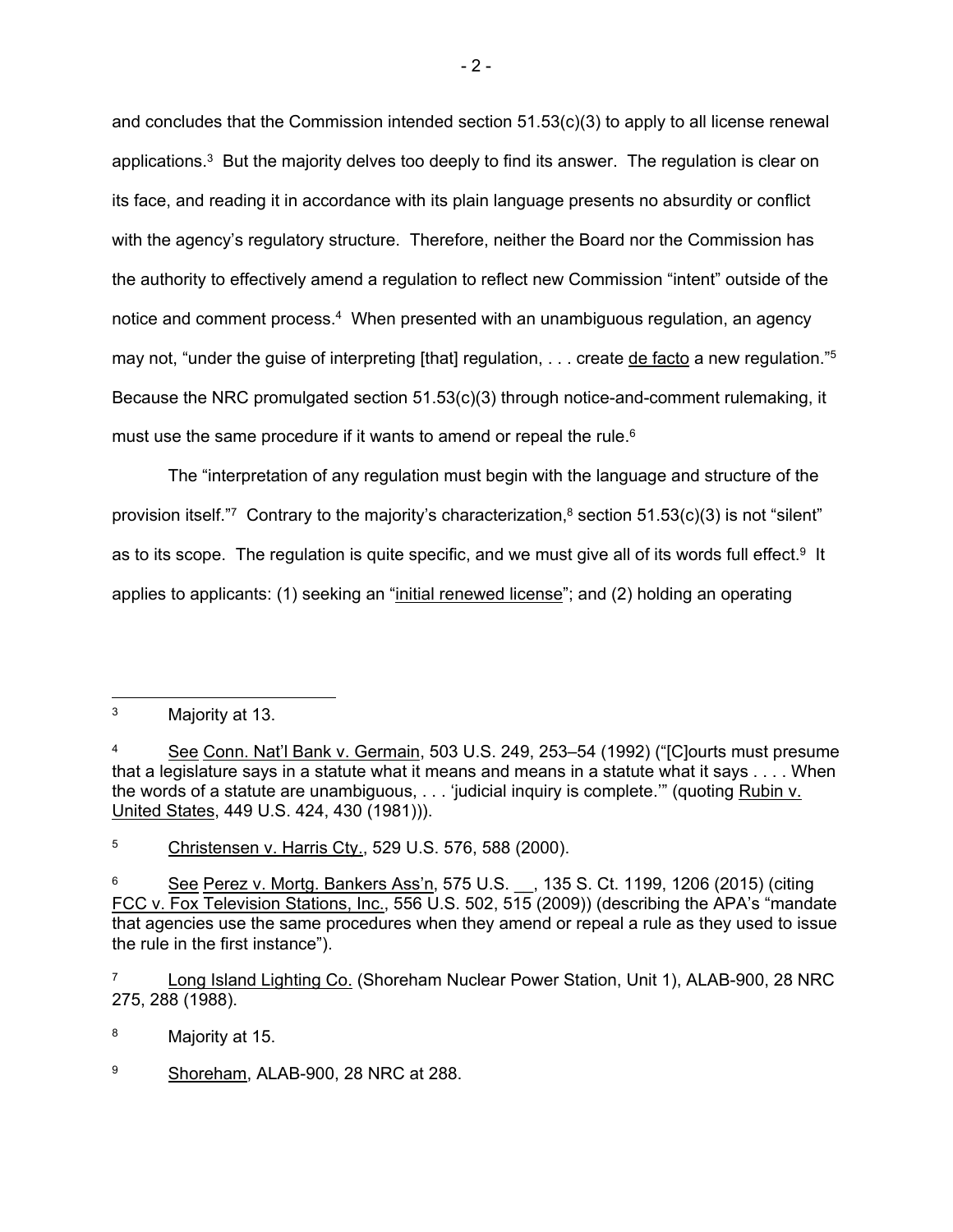license, construction permit, or combined license issued as of June 30, 1995.<sup>10</sup> These applicants must include in their environmental reports the information described in 10 C.F.R. § 51.53(c)(2), along with various "conditions and considerations" that, among other things, allow them to take advantage of the generic determinations in the GEIS for Category 1 environmental issues.11 "[T]he admitted rules of statutory construction declare that a legislature is presumed to have used no superfluous words. Courts are to accord a meaning, if possible, to every word in a statute."<sup>12</sup> The oft-used principle, "expressio unius est exclusio alterius" (that is, the mention of one thing is the exclusion of the other), is instructive here.<sup>13</sup> Of the categories of license renewal applicants, the Commission chose "initial," thus implying that this was done to the exclusion of "subsequent."<sup>14</sup> Had the Commission meant "initial and subsequent," it could have said just that, or "initial" simply could have been deleted.

The majority relies on Federal Express Corp. v. Holowecki to support its approach to discerning the Commission's intent regarding the scope of section  $51.53(c)(3).$ <sup>15</sup> But unlike here, Holowecki involved a statute and implementing regulations whose language left some

<sup>12</sup> Platt v. Union Pac. R.R. Co., 99 U.S. 48, 58 (1878).

<sup>13</sup> See, e.g., Christensen, 529 U.S. at 582–83.

 $14$  The force of the "expressio unius" principle depends on context; the analysis "will turn on whether, looking at the structure of the statute and perhaps its legislative history, one can be confident that a normal draftsman when he expressed 'the one thing' would have likely considered the alternatives that are arguably precluded." Shook v. D.C. Fin. Responsibility & Mgmt. Assistance Auth., 132 F.3d 775, 782 (D.C. Cir. 1998). As discussed below, "initial," by definition, necessarily precludes "subsequent," and the regulatory history further supports its preclusive effect. Therefore, based on context, it is fair to say that the Commission, in choosing to include the word "initial," considered but nevertheless excluded all other alternatives. See id.

<sup>15</sup> See Majority at 15.

 $10$  10 C.F.R. § 51.53(c)(3) (emphasis added).

 $11$  Id.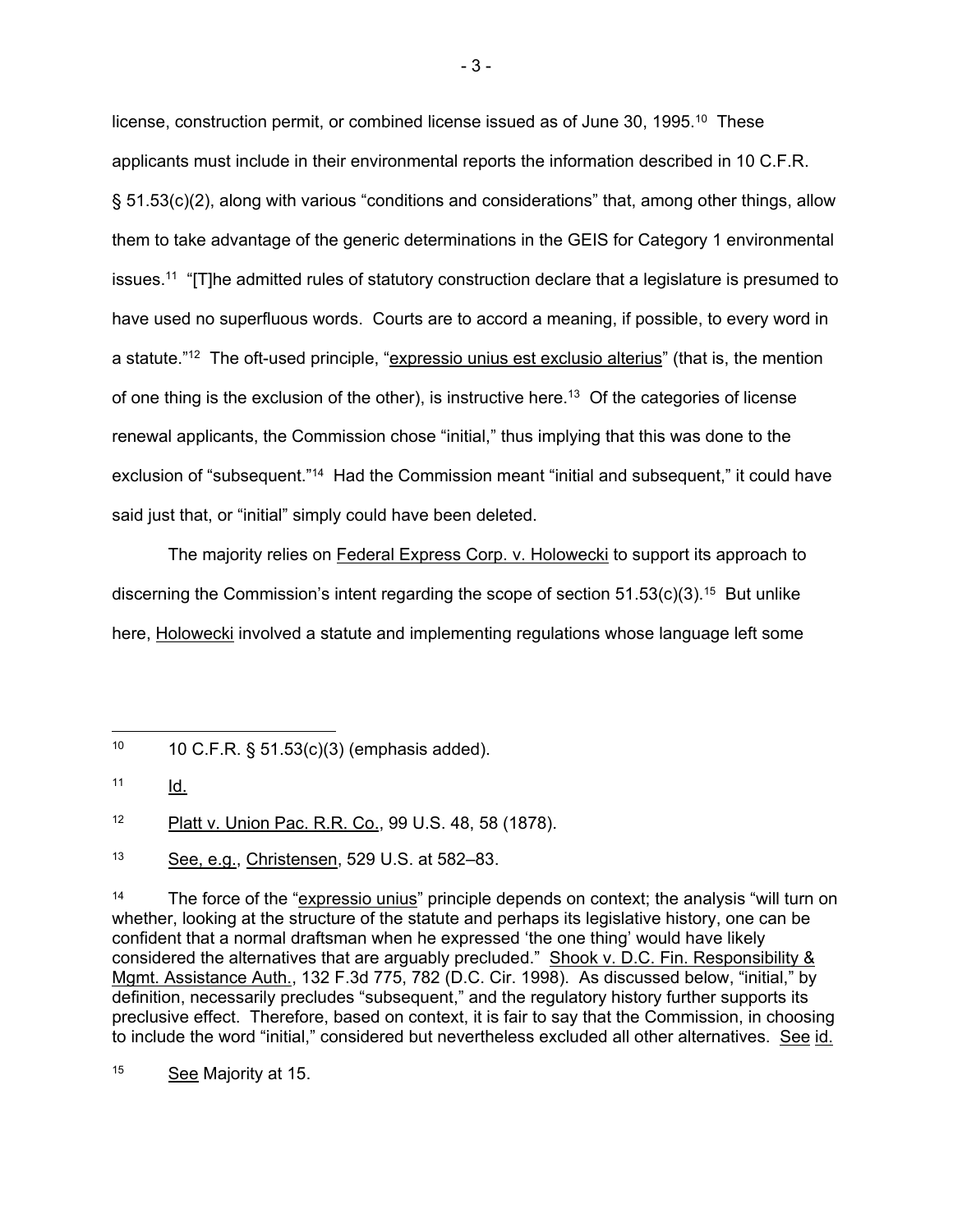room for interpretation: what constitutes a "charge" when alleging unlawful age discrimination.<sup>16</sup> Here, using the word "initial" by definition limits the regulation's scope. Something is either "initial," i.e., first, or it is not.<sup>17</sup> No room exists for anything else.

Resorting to regulatory history is unnecessary when the meaning of a regulation is clear.18 But even so, the regulatory history here supports an interpretation of the word "initial" as a limitation on the application of section 51.53(c)(3). In the Statements of Consideration for the 1991 proposed rule, the NRC anticipated that a licensee might file multiple license renewal applications, but nevertheless limited application of the efficiencies to be gained by the Part 51 amendments. The NRC stated that the safety considerations for license renewal application reviews outlined in Part 54 "could be applied to multiple renewals of an operating license for various increments," but in the very next sentence stated that the environmental considerations in the Part 51 amendments would apply only "to one renewal of the initial license for up to 20 years beyond [its] expiration."19 This history of the Part 51 amendments demonstrates that the word "initial" in section 51.53(c)(3) was used with forethought. In 1991, the agency intended the Part 51 amendments for license renewal reviews to apply to one renewal, not multiple renewals.

When the final rule was promulgated in 1996, the Statements of Consideration analyzed the comments received and explained major changes in response to those comments—for example, the agency's decision to prepare a supplemental environmental impact statement for

- 4 -

<sup>16</sup> Fed. Express Corp. v. Holowecki, 552 U.S. 389, 393 (2008).

<sup>17</sup> Initial, MERRIAM-WEBSTER'S COLLEGIATE DICTIONARY (10th ed. 1993) (defining "initial" to mean "of or relating to the beginning . . . placed at the beginning: first").

<sup>18</sup> See, e.g., Conn. Nat'l Bank, 503 U.S. at 253-54.

<sup>&</sup>lt;sup>19</sup> Proposed Rule, Environmental Review for Renewal of Operating Licenses, 56 Fed. Reg. 47,016, 47,017 (Sept. 17, 1991) (emphasis added) [hereinafter 1991 Proposed Rule].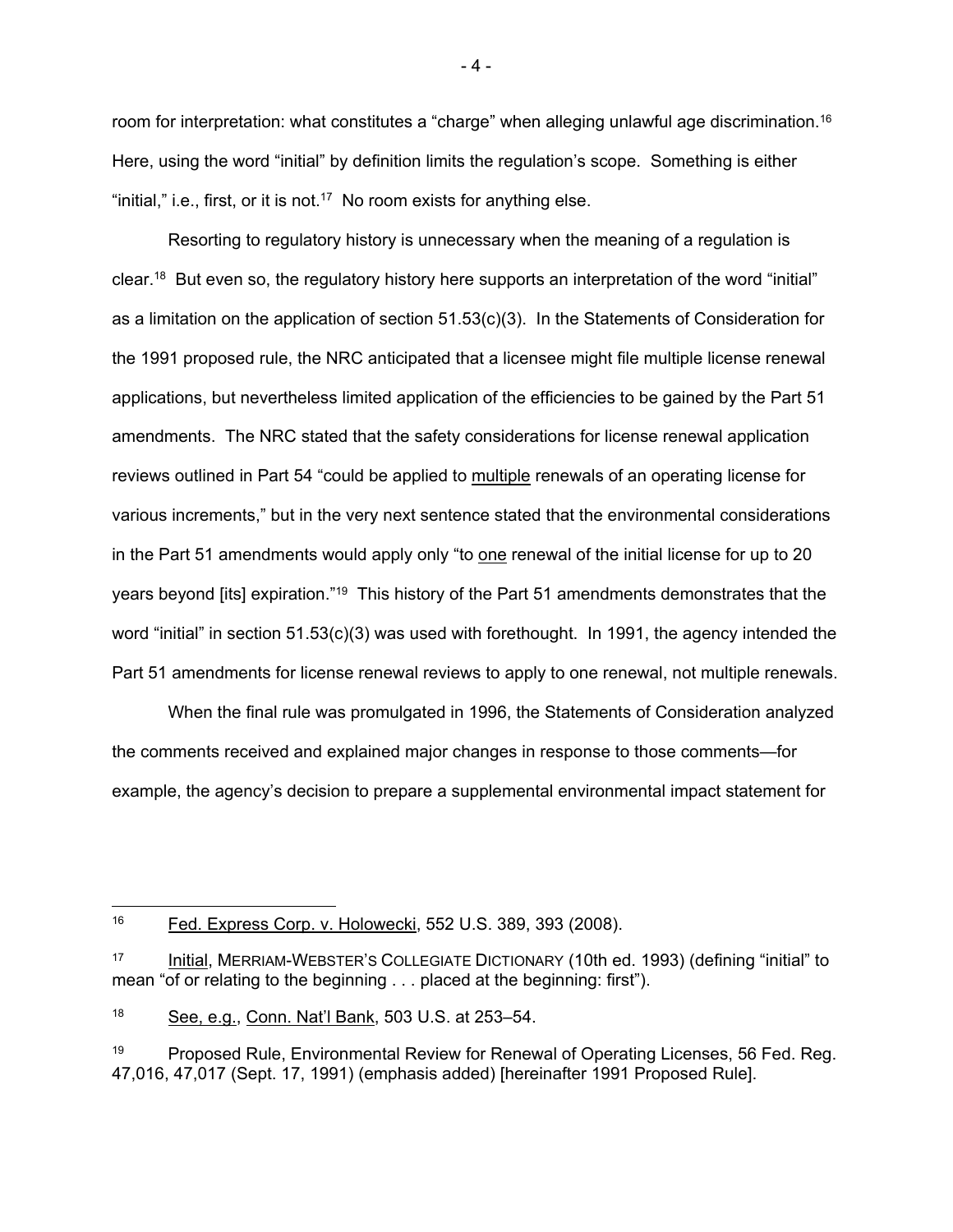each license renewal application, rather than an environmental assessment.<sup>20</sup> The NRC did not repeat the "one-renewal" rationale, but to do so was not necessary; no comments about the one-renewal limitation on Part 51 were reported.<sup>21</sup> And the NRC reaffirmed that the changes in the final rule, while substantial, did not alter "the generic approach and scope" of the 1991 proposed rule.<sup>22</sup> Significantly, the final rule retained the word "initial" in section  $51.53(c)(3).^{23}$ Moreover, despite several changes to Part 51 since 1996, including changes to section

51.53(c)(3), "initial" remains in the rule to this day. $24$ 

Notably, in the 2009 proposed rule that accompanied the agency's proposed revisions to

the GEIS, the NRC repeated the scope of section 51.53(c)(3) in the Statements of

Consideration, explaining that it applies to "initial license renewal."25 This slight phrasal change

<sup>22</sup> 1996 Final Rule, 61 Fed. Reg. at 28,468.

<sup>23</sup> See id. at 28,487.

<sup>25</sup> Proposed Rule, Revisions to Environmental Review for Renewal of Nuclear Power Plant Operating Licenses, 74 Fed. Reg. 38,117, 38,128 (July 31, 2009).

<sup>&</sup>lt;sup>20</sup> See Final Rule, Environmental Review for Renewal of Nuclear Power Plant Operating Licenses, 61 Fed. Reg. 28,467, 28,468 (June 5, 1996) [hereinafter 1996 Final Rule].

<sup>&</sup>lt;sup>21</sup> See generally "Public Comments on the Proposed 10 CFR Part 51 Rule for Renewal of Nuclear Power Plant Operating Licenses and Supporting Documents: Review of Concerns and NRC Staff Response," NUREG-1529, vols. 1 & 2 (May 1996) (ADAMS Accession No. ML16362A344 (package)).

<sup>&</sup>lt;sup>24</sup> See generally Final Rule, Miscellaneous Corrections, 79 Fed. Reg. 66,598 (Nov. 10, 2014) (making minor revisions for clarity and to correct typographical errors) [hereinafter Final Rule, Miscellaneous Corrections]; Final Rule, Revisions to Environmental Review for Renewal of Nuclear Power Plant Operating Licenses, 78 Fed. Reg. 37,282 (June 20, 2013) (updating the number and scope of the environmental issues to be addressed in license renewal proceedings consistent with the revised GEIS); Final Rule, Licenses, Certifications, and Approvals for Nuclear Power Plants, 72 Fed Reg. 49,352, 49,432 (Aug. 28, 2007) (adding "combined licenses" to section 51.53(c)(3)) [hereinafter Final Rule, Licenses, Certifications, and Approvals]; Final Rule, Changes to Requirements for Environmental Review for Renewal of Nuclear Power Plant Operating Licenses, 64 Fed. Reg. 48,496 (Sept. 3, 1999) (expanding generic findings regarding transportation of spent fuel and waste); Final Rule, Environmental Review for Renewal of Nuclear Power Plant Operating Licenses, 61 Fed. Reg. 66,537 (Dec. 18, 1996) (making "minor clarifying and conforming changes and add[ing] language inadvertently omitted from Table B-1" of the 1996 final rule).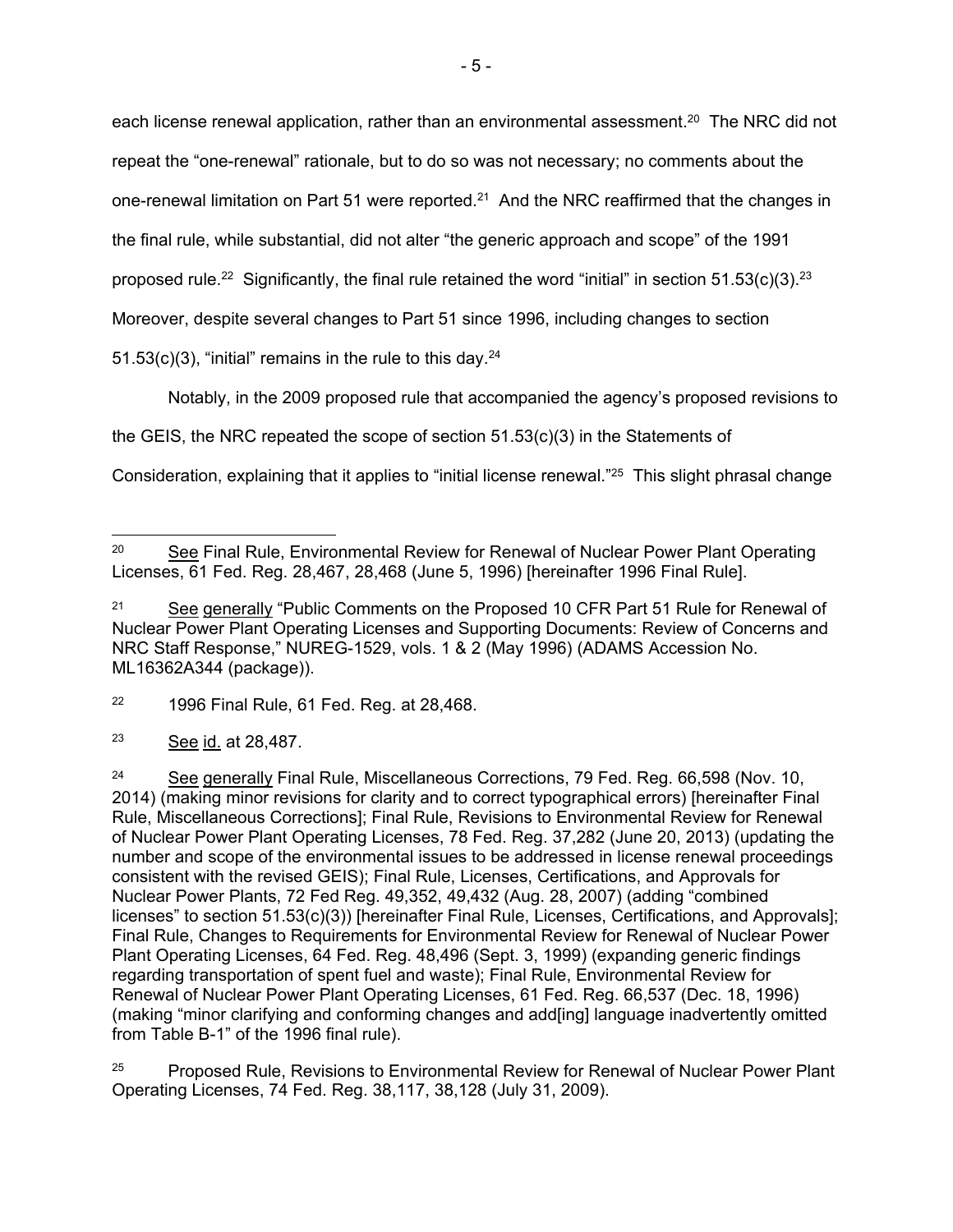from the rule's text (i.e., "initial renewed license") demonstrates the agency's awareness of the rule's scope, revealing much more than would a rote copy-and-paste, and shows that the rule means what it says: it applies to "initial license renewal," not to "any" renewal.26

It is quite a stretch to interpret the agency's failure to repeat the "one-renewal" rationale for Part 51 in the 1996 Statements of Consideration as signaling a complete abandonment of its original position. Nor does it make sense to further assume that retention of the word "initial" in the final rule was a mere ministerial error. Rather, it makes far more sense to assume that the agency meant what it said originally. Had the NRC abandoned its one-renewal limit on the 1991 Part 51 amendments without expressly explaining why, the agency's action would have been subject to challenge as "arbitrary and capricious."<sup>27</sup> And even if we assume that the word "initial" had been retained by mistake for several years, the Commission could have, and still could, fix the error with the same notice process it has used with past Part 51 changes.<sup>28</sup>

<sup>27</sup> See 5 U.S.C. § 706(2)(A).

<sup>&</sup>lt;sup>26</sup> Despite this, the majority maintains that there is "nothing in the regulatory history indicating that the scope of section 51.53(c)(3)—in 1996 or thereafter—was intended to be restricted to initial license renewals," Majority at 16 n.33, and avoids mentioning that nothing in the post-1996 regulatory history directly indicates that the regulation applies to subsequent license renewal. Moreover, the majority's observation is off target. Because the rule's stated application only to initial license renewals is unchanged to this day, the relevant regulatory history is the expressed intent when the rule was promulgated.

<sup>28</sup> See, e.g., Final Rule, Miscellaneous Corrections, 79 Fed. Reg. at 66,600 (direct final rule; good cause found to waive notice and comment). If, as the majority asserts, the 1996 final rule's lack of mention of section 51.53(c)(3)'s "initial" qualifier shows intent not to limit the application of this regulation to one renewal, then why wasn't 51.53(c)(3) changed to reflect that intent in one of the several amendments that were made since 1996? See Majority at 16. Even if the lack of change was a simple oversight, the proper way to correct that oversight is through rulemaking. While the agency could try to justify a "good cause" waiver of the notice requirements in 5 U.S.C. § 553 for a quick fix to the rule, see 5 U.S.C. § 553(b)(3)(B), in my view, removing "initial" would have a substantive impact on subsequent license renewal applicants and hearing petitioners, thus requiring notice-and-comment rulemaking, but that is for the agency to decide.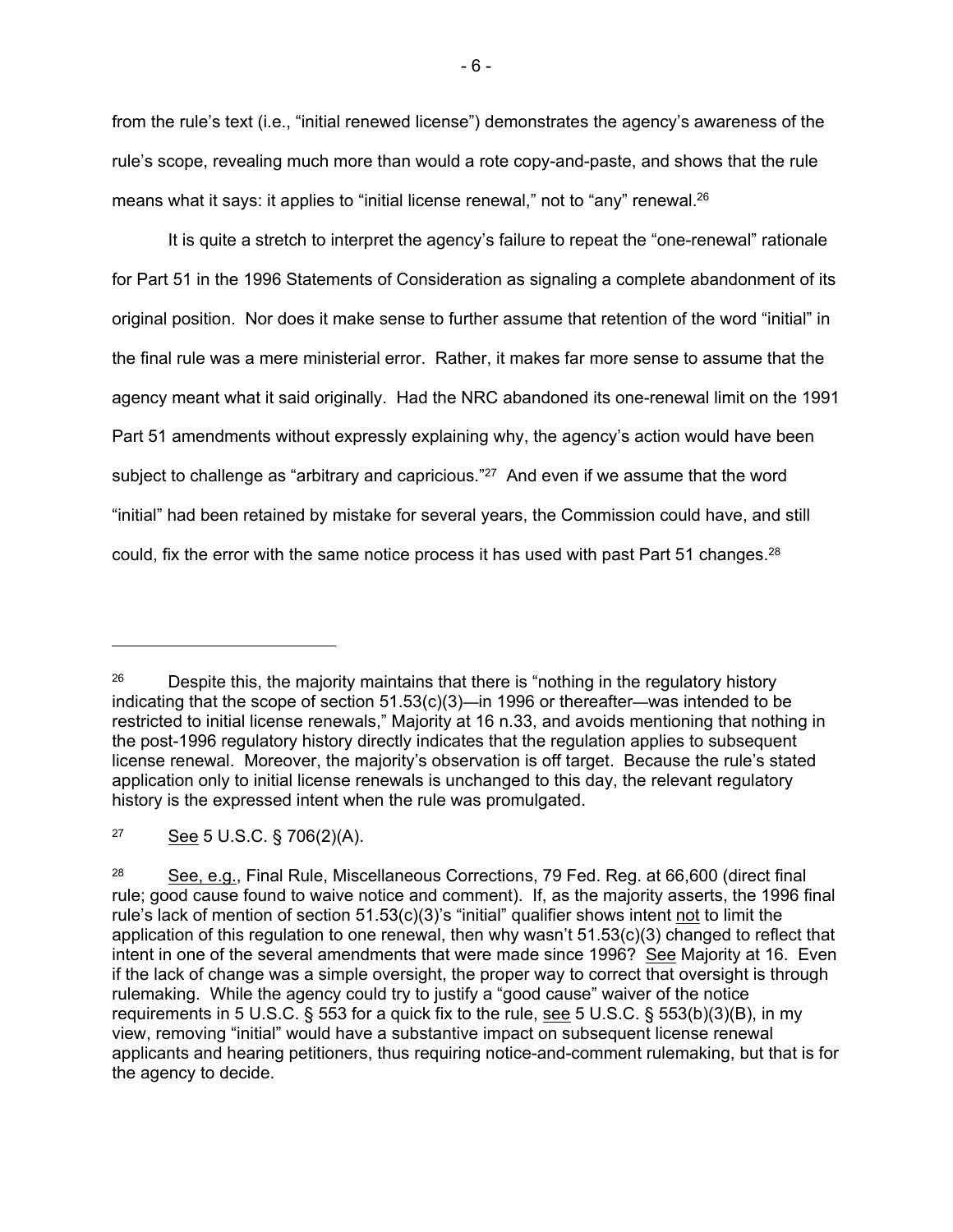FPL and the Staff can conceive of no reason why the Commission might place a limit on the use of the GEIS determinations in the environmental report beyond one renewal of a power reactor license.<sup>29</sup> Similarly, the majority finds that reading the rule consistent with its plain language would "undermine the regulatory purpose" of injecting efficiencies into the license renewal process.<sup>30</sup> But limiting the use of the rule for preparation of environmental reports to one license renewal was not an unreasonable approach for the agency to take, considering its obligations under NEPA. The Commission has recognized "the NRC's continuing duty to take a 'hard look' at new and significant information for each 'major federal action' to be taken."31 So the agency reasonably could have determined that after a certain point—here, following the term of the initial license plus twenty years—the environmental impacts of license renewal should be considered afresh in the environmental report. The GEIS (in its original and revised form) bears this out. As Petitioners point out, references throughout the GEIS indicate that it contemplates only the forty-year term of the original license plus twenty years, for a total of sixty years—not the eighty or more years allowed for subsequent license renewal.<sup>32</sup> Of note, as part of the discussion of severe accidents, the revised GEIS expressly states that "the revision only

<sup>&</sup>lt;sup>29</sup> See FPL Surreply at 4, 9–10; NRC Staff Response to FPL Surreply at 11–13.

<sup>30</sup> Majority at 18.

<sup>&</sup>lt;sup>31</sup> Exelon Generation Co., LLC (Limerick Generating Station, Units 1 and 2), CLI-13-7, 78 NRC 199, 216 (2013) (quoting Marsh v. Or. Nat. Res. Council, 490 U.S. 360, 374 (1989)).

<sup>32</sup> See Pet'rs. Response to FPL Surreply at 5–8. As its discussion makes clear, see Majority at 18–19, the majority basically accepts FPL's argument that "[t]he Commission's decision to retain the 10-year GEIS review and update provision in its 2013 revisions to Part 51 would make no sense if it had intended for the GEIS and Table B-1 to apply only to initial operating license renewals." FPL Surreply at 6. But the fact that the Commission expressed an intent to update the GEIS periodically in no way means that the GEIS analyses cover the temporal scope of a subsequent license renewal. Rather it simply means that when the GEIS is used the information it contains is reasonably up-to-date. Certainly, an applicant may reference the GEIS to make preparation of its environmental report more efficient, but it may not use section 51.53(c)(3)'s protections until the regulation is updated to include subsequent license renewals.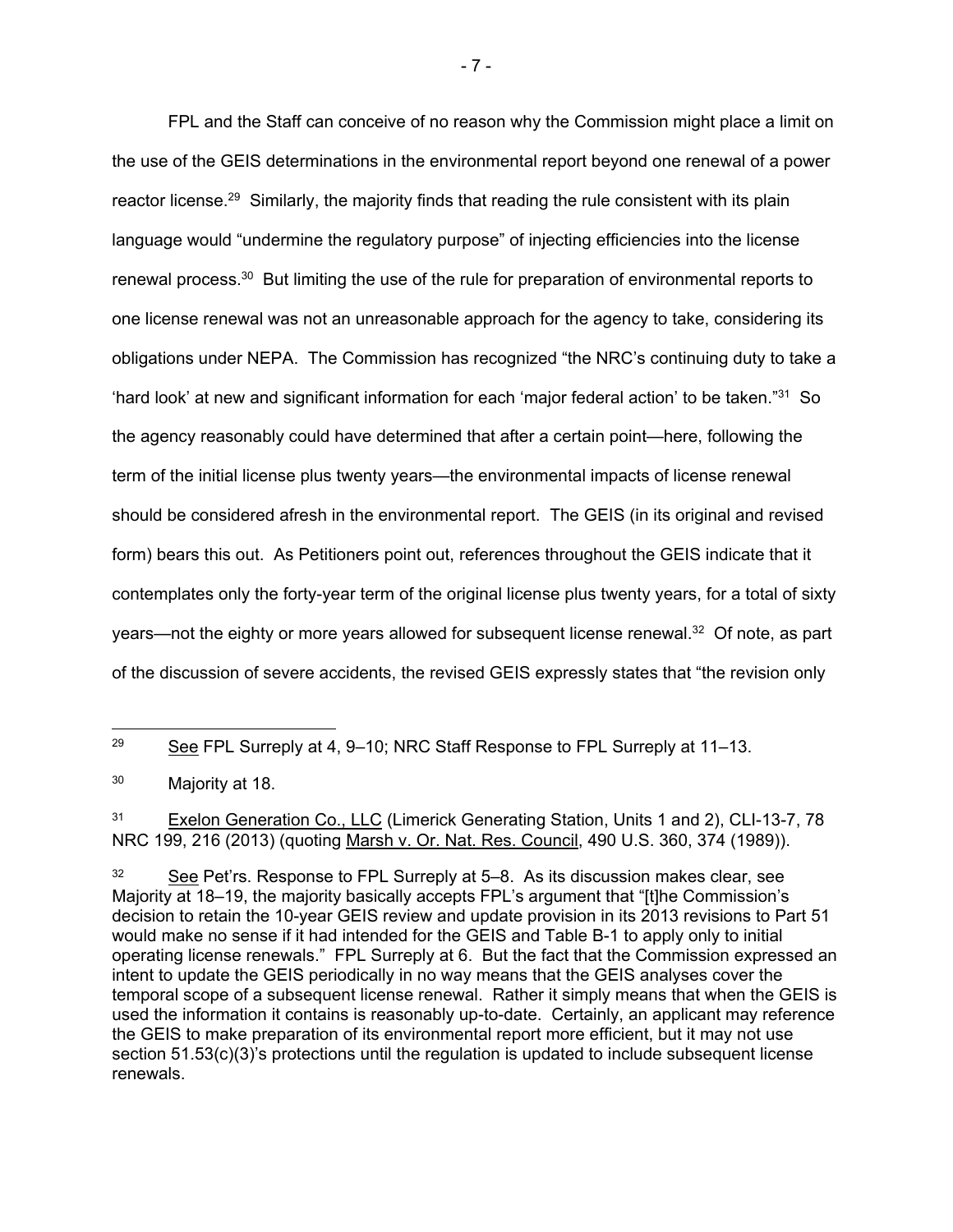covers one initial license renewal period for each plant (as did the 1996 GEIS)," confirming that both the revised and the original GEIS look only at the temporal period of one license renewal.<sup>33</sup>

FPL and the Staff nonetheless assert, and the majority agrees, that the plain language of section 51.53(c)(3), with its use of the word "initial" in the environmental report instructions, cannot be reconciled with the rules governing the preparation of an environmental impact statement in sections 51.71(d), 51.95(c), and 10 C.F.R. Part 51, Subpart A, Appendix B, which refer generally to license renewal.<sup>34</sup> FPL and the Staff argue that the Staff is required to incorporate information from the GEIS for Category 1 issues for all power plant license renewal applications, initial and subsequent.<sup>35</sup> But the more general reference to license renewal in sections 51.95 and 10 C.F.R. Part 51, Subpart A, Appendix B dates to the 1991 proposed rule when the NRC explained that the "[P]art 51 amendments apply to one renewal of the initial license for up to 20 years."36 And the 1996 final rule included 10 C.F.R. § 51.71(d) and the general reference to the "license renewal" stage, but within the context of a rule that retained the same "generic approach and scope" of the proposed rule. $37$  The use of the plural to describe the amendments to Part 51 as a whole, not just section  $51.53(c)(3)$ , is telling. Therefore, if one wanted to resort to regulatory history, as the majority does, to reconcile the language of these sections in a manner consistent with each other, the word "initial" would need to be read into sections 51.71(d), 51.95(c), and 10 C.F.R. Part 51, Subpart A, Appendix B, rather than out of

- 8 -

<sup>33</sup> 2013 GEIS at E-2.

<sup>34</sup> See FPL Surreply at 7–9; NRC Staff Response to FPL Surreply at 16–19; Majority at 17–18 & n.35.

<sup>&</sup>lt;sup>35</sup> See FPL Surreply at 8–9; NRC Staff Response to FPL Surreply at 16–17.

 $36$  1991 Proposed Rule, 56 Fed. Reg. at 47,017 (emphasis added); see also id. at 47,029.

 $37$  1996 Final Rule, 61 Fed. Reg. at 28,468.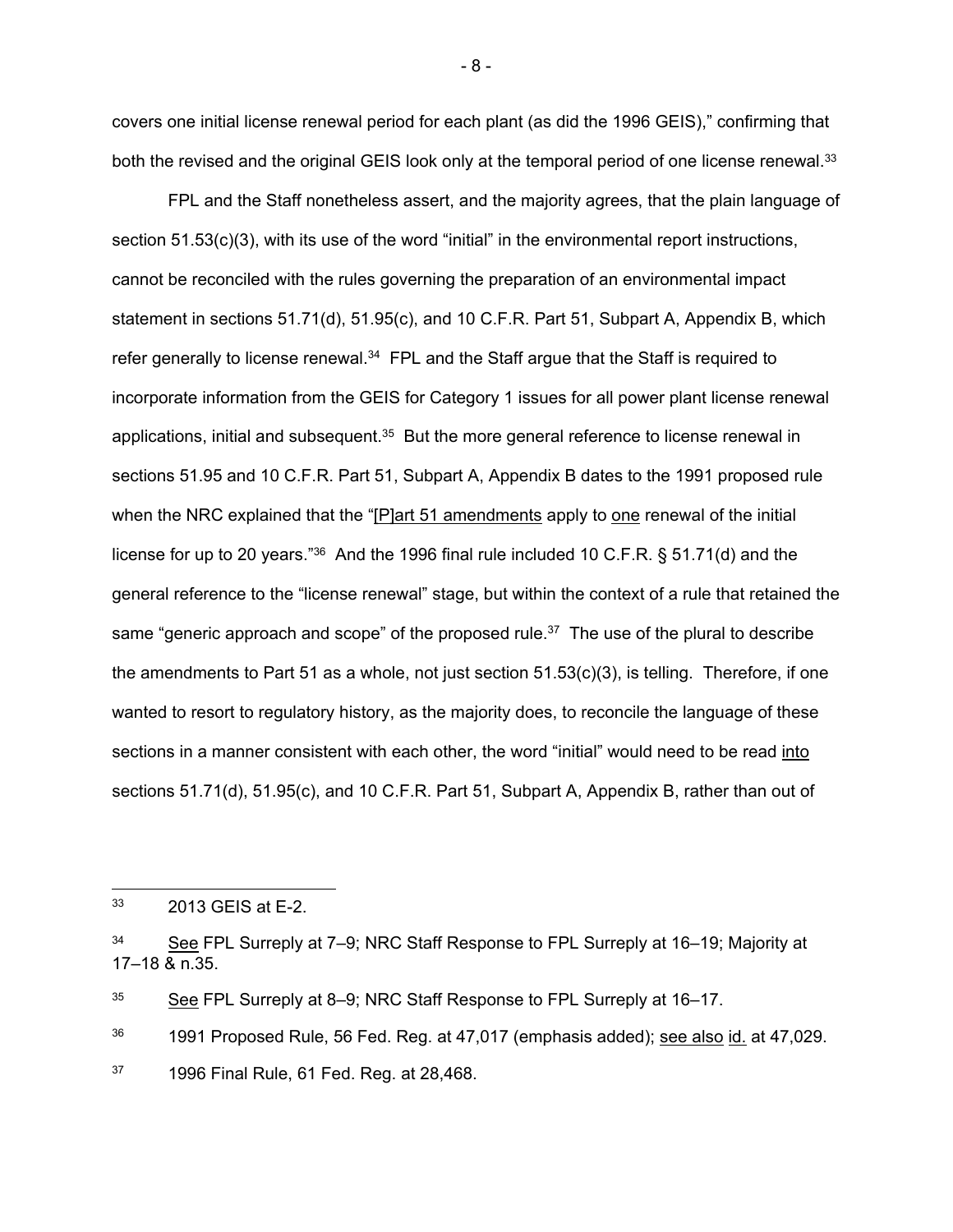section 51.53(c)(3), as the majority effectively suggests, even though that is not the outcome they seek.<sup>38</sup>

The Staff further argues that section  $51.53(c)(3)$  must apply to subsequent license renewal applications, notwithstanding the word "initial," because "the Commission has not promulgated any other requirements that specifically apply to an environmental report submitted for [a subsequent license renewal application]."<sup>39</sup> But this is not really an issue.<sup>40</sup> Applicants seeking a subsequent license renewal still must meet the requirements in 10 C.F.R. § 51.53(c)(1) and (c)(2). Section 51.53(c)(2) requires a license renewal applicant to include in the environmental report a description of the proposed action, a detailed description of the "affected environment around the plant," "the modifications directly affecting the environment or any plant effluents, and any planned refurbishment activities," as well as "the environmental impacts of alternatives and any other matters described in [10 C.F.R.] § 51.45."41 Section 51.45, in turn, provides general requirements for environmental reports, with the exception, cross-referenced as section 51.53(c) and reflected in section 51.53(c)(2), that license renewal

41  $10 \text{ C.F.R. }$  \$ 51.53(c)(2).

- 9 -

<sup>&</sup>lt;sup>38</sup> See 1991 Proposed Rule, 56 Fed. Reg. at 47,017. Further, section 51.53(c)(3)'s greater specificity, that it applies only to initial renewal, rather than any renewal, is an indicator that "initial" should not be ignored. "Ordinarily, where a specific provision conflicts with a general one, the specific governs." Edmond v. United States, 520 U.S. 651, 657 (1997) (citing Busic v. United States, 446 U.S. 398, 406 (1980)); see also Union of Concerned Scientists v. NRC, 711 F.2d 370, 381 (D.C. Cir. 1983) (determining that between the general provisions in the APA and the more specific requirements in the Atomic Energy Act, the Atomic Energy Act controls). To be clear, I do not advocate that "initial" should now be read into other sections of Part 51. I am simply saying that the 1991 proposed regulations had inconsistencies. Given that, we must look at the plain language, which is supported by the Statements of Consideration, for the foundation of the interpretation of section 51.53(c)(3), regardless of the inconsistencies. These inconsistencies must be addressed through rulemaking.

<sup>39</sup> NRC Staff Response to FPL Surreply at 10 (emphasis omitted).

<sup>&</sup>lt;sup>40</sup> And if it were an issue, the agency would need to promulgate regulations through the rulemaking process.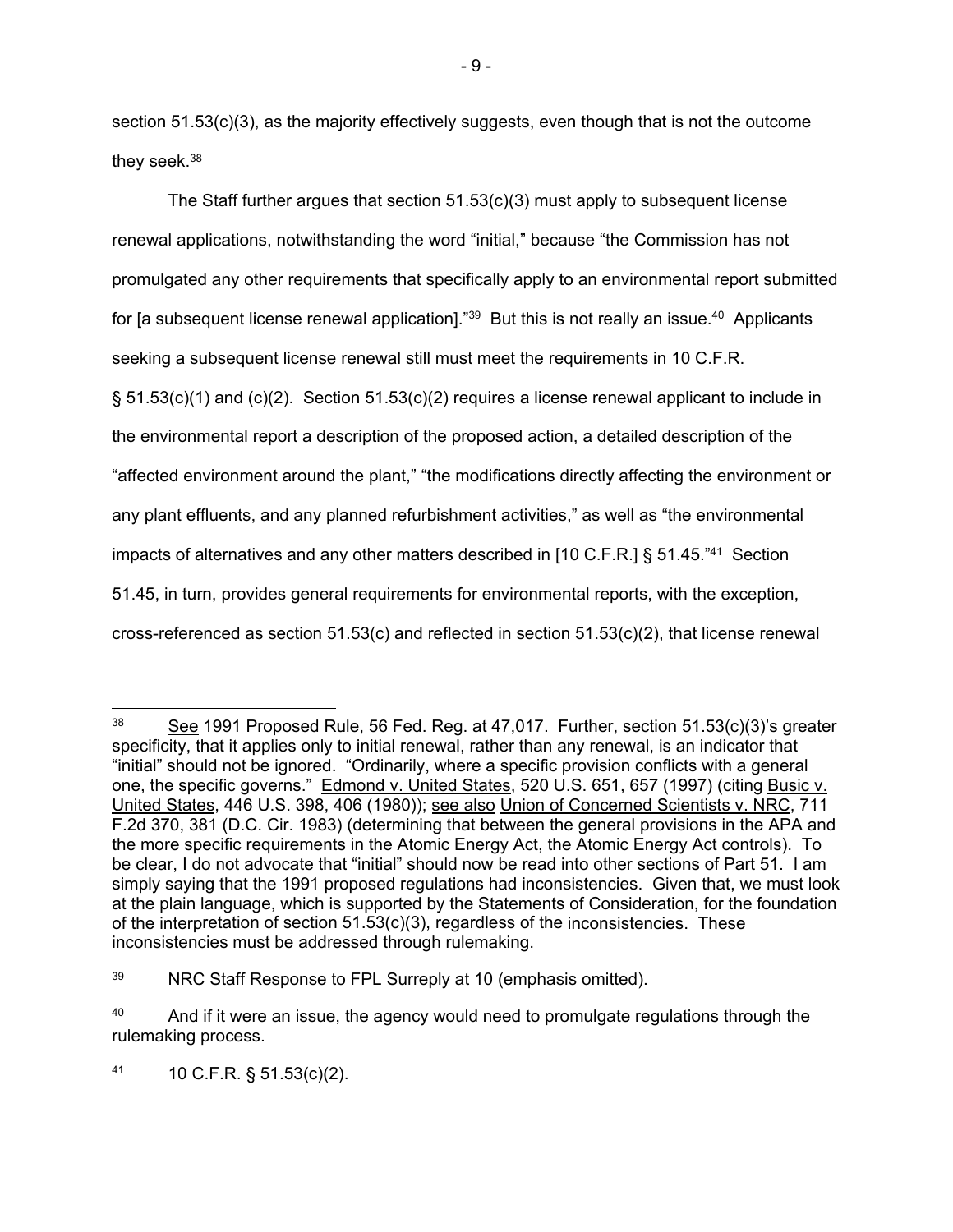environmental reports "need not discuss the economic or technical benefits and costs of either the proposed action or alternatives except if these benefits and costs are either essential for a determination regarding the inclusion of an alternative in the range of alternatives considered or relevant to mitigation."<sup>42</sup> Sections  $51.53(c)(1)$  and  $(c)(2)$ , together with the cross-reference to the general requirements in section 51.45, thus would seem to ensure that sufficient information is available to aid the Staff in the development of an environmental impact statement, which as the majority notes, is the intended purpose of an environmental report.<sup>43</sup>

Even if applying the plain language of section 51.53(c)(3) may be inefficient in some instances, applying the regulation as written is not what produces a "discordant," "untenable," or even an "absurd" result, as the majority asserts.<sup>44</sup> Instead, what has created this inefficiency is the agency's change of policy without a parallel change to the implementing regulation. As discussed above, the agency made the conscious policy decision to limit the use of the Part 51 amendments to one renewal per reactor unit when the rule was proposed in 1991, which was not changed in the 1996 final rule. But if the agency now finds this policy objectionable or inefficient, we are not the ones to provide a remedy in this adjudication. When faced with a similar choice in Griffin v. Oceanic Contractors, the Court declined to ignore the plain language of a statute, observing that it has "refus[ed] to nullify statutes, however hard or unexpected the particular effect."45 The Court further reasoned that "'[l]aws enacted with good intention, when put to the test, frequently, and to the surprise of the law maker himself, turn out to be

- 10 -

 $^{42}$  Id. § 51.45(c); see also id. § 51.53(c)(2).

<sup>43</sup> See Majority at 17–18.

<sup>44</sup> Id. at 24–25.

<sup>45 458</sup> U.S. 564, 575 (1982) (holding under terms of statute, district court was required to impose \$300,000 penalty on ship owner for failing, without good cause, to promptly pay a seaman \$412.50 in earned wages).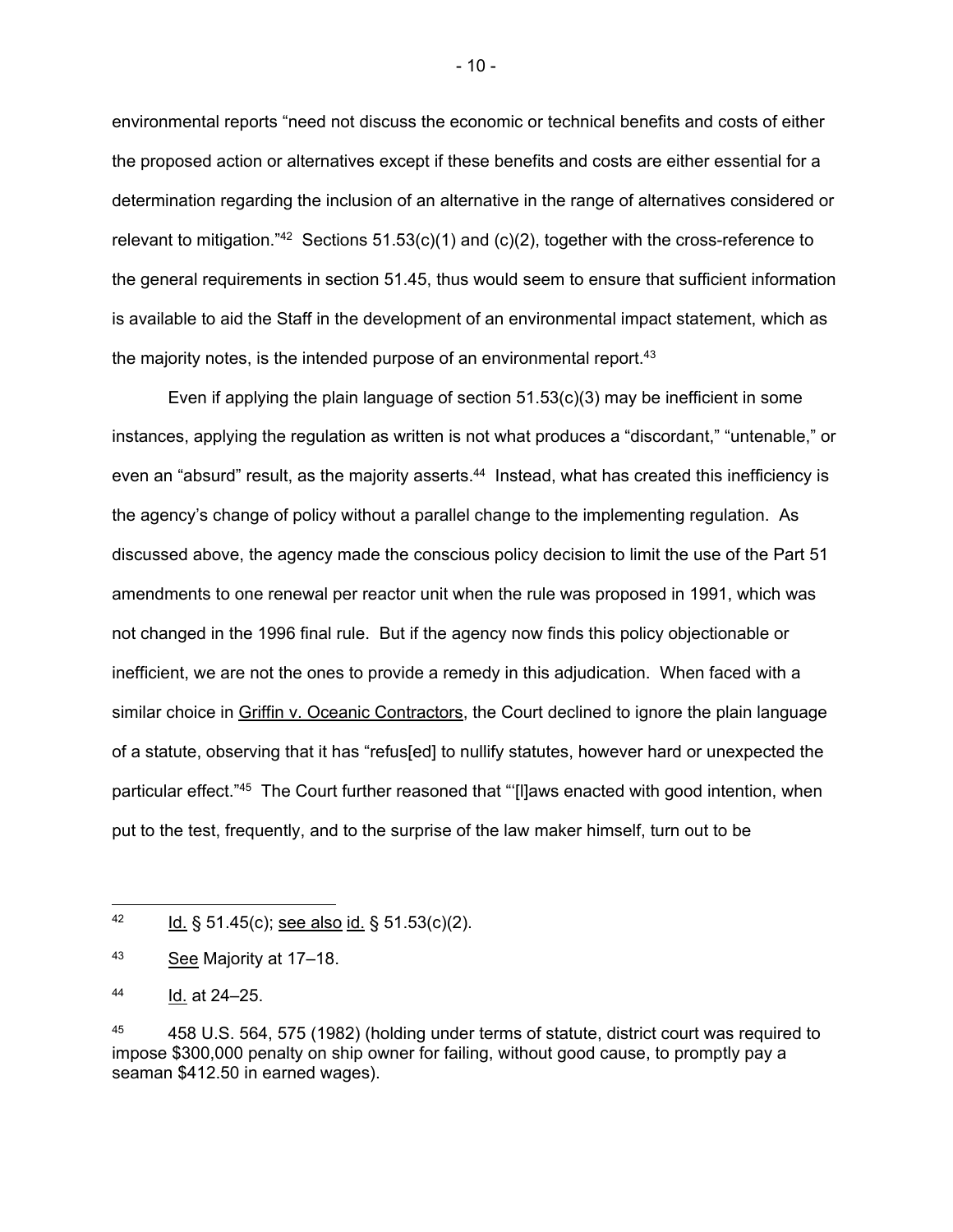mischievous, absurd or otherwise objectionable. But in such case, the remedy lies with the law making authority, and not with the courts.'"46

Just as the "remedy for . . . dissatisfaction with the results [of applying the plain language of a statute] lies with Congress, and not with th[e] Court," the remedy for dissatisfaction with the results of applying section  $51.53(c)(3)$  according to its plain text lies with the NRC in its rulemaking authority, not the Board.<sup>47</sup> If the Commission wishes to abandon its "initial renewal" provision, it has a clear path to do so: the NRC must amend the regulation the same way in which the regulation was adopted—through the rulemaking process.<sup>48</sup>

FPL and the Staff also claim, and the majority agrees, that the Staff Requirements Memorandum for SECY-14-0016 compels an interpretation of the regulations that would require use of the GEIS determinations when preparing the environmental report in subsequent license renewal proceedings.49 This argument fails for two reasons. First, the documents associated with the Commission's action on SECY-14-0016 do not support such an interpretation. Although the Staff, in its paper, discussed its activities relative to the environmental impacts of license renewal, the Staff dismissed the need to amend Part 51 in a single sentence, stating that it "does not recommend updating the environmental regulatory framework under 10 [C.F.R.] Part 51 . . . because environmental issues can be adequately addressed by the existing GEIS and through future GEIS revisions."50 At the same time, the options laid out for Commission

48 See Mortg. Bankers, 575 U.S. at , 135 S. Ct. at 1206.

<sup>49</sup> See Majority at 20; FPL Surreply at 12–14; NRC Staff Response to FPL Surreply at 10– 11, 13.

<sup>50</sup> "Ongoing Staff Activities to Assess Regulatory Considerations for Power Reactor Subsequent License Renewal," Commission Paper SECY-14-0016 (Jan. 31, 2014) at 5, encl. 1 (ADAMS Accession No. ML14050A306) [hereinafter SECY-14-0016]. A common-sense view of how we got to this point is that the word "initial" in 51.53(c)(3) has simply been overlooked when

- 11 -

<sup>46</sup> Id. (citation omitted).

<sup>47</sup> Id. at 576.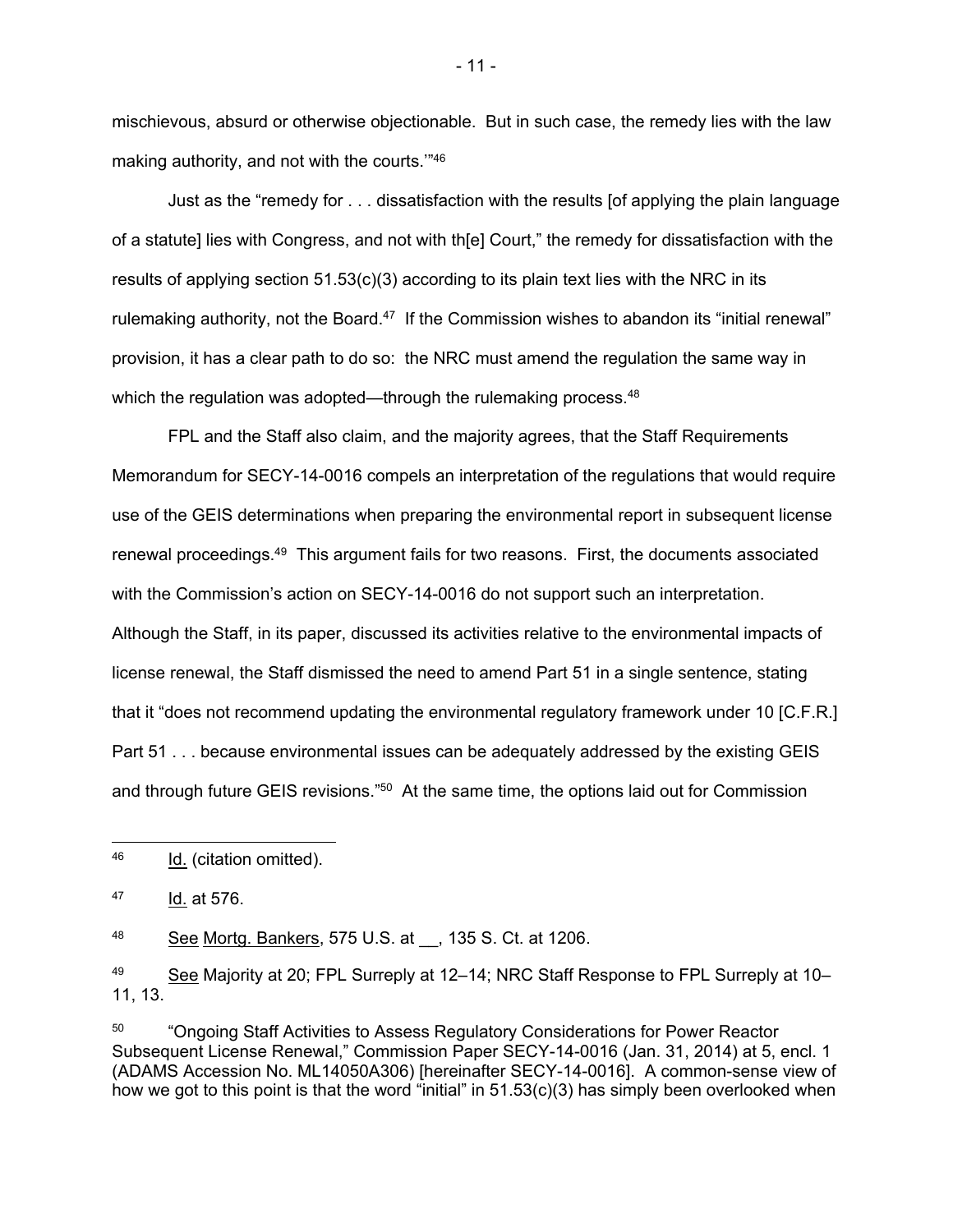action in the Staff's paper, as well as the Staff's recommended option, all pertained to safety

concerns.51 And the voting record for SECY-14-0016 reflects that the Commission was

responding to the safety aspects of subsequent license renewal and whether changes should

be made to 10 C.F.R. Part 54, rather than any potential changes to the environmental

regulations in Part 51.52

Second, even were we to assume that the Staff Requirements Memorandum for SECY-

14-0016 implies a Commission determination that no change to Part 51 was necessary because

the rules and the GEIS already applied to subsequent license renewal, neither the

Commission's nor the Staff's interpretation is sufficient to amend section  $51.53(c)(3).53$  FPL and

<sup>51</sup> SECY-14-0016, at 1–2, 5–9.

52 See Commission Voting Record, "SECY-14-0016—Ongoing Staff Activities to Assess Regulatory Considerations for Power Reactor Subsequent License Renewal" (Aug. 29, 2014) (ADAMS Accession No. ML14245A118). Rather than approving anything, the Commission disapproved the Staff's recommendation to initiate a rulemaking pertaining to Part 54. Staff Requirements—SECY-14-0016—Ongoing Staff Activities to Assess Regulatory Considerations for Power Reactor Subsequent License Renewal (Aug. 29, 2014) (Adams Accession No. ML14241A578) [hereinafter SRM-SECY-14-0016].

Also, it seems strange that these distinctly amorphous circumstances are the best evidence of Commission intent FPL and the Staff (and the majority) can point to in the context of what is apparently the last instance in which the Commission dealt with the rule provisions in question. Given its obvious significance, if the Commission had been fully aware of this section 51.53(c)(3) issue, surely some definitive indication of the Commission's "intent" would have been expressed. Perhaps the first opportunity the Commission may actually have to directly express its "intent" on this subject may be in response to this Board's referred ruling on this issue. See 10 C.F.R. § 2.323(f)(1).

<sup>53</sup> See, e.g., Christensen, 529 U.S. at 588 (declining to defer to an agency interpretation that conflicted with an unambiguous regulation because to do so "would be to permit the agency, under the guise of interpreting a regulation, to create de facto a new regulation"). The same rationale applies to FPL's reference to the July 2018 status report the agency sent to the U.S. Senate Committee on Environment and Public Works, which FPL claims demonstrates "that the Commission views the current Part 51 regulatory framework," including the GEIS, "as

Part 51 has been reviewed the past several years while the requirements for subsequent license renewal were being considered. If not this, then how else could the Staff tell the Commissioners in this SECY paper that updating Part 51 is not recommended? But just because "initial' has been overlooked, this does not give the Board authority to change its meaning to what the Staff wants today.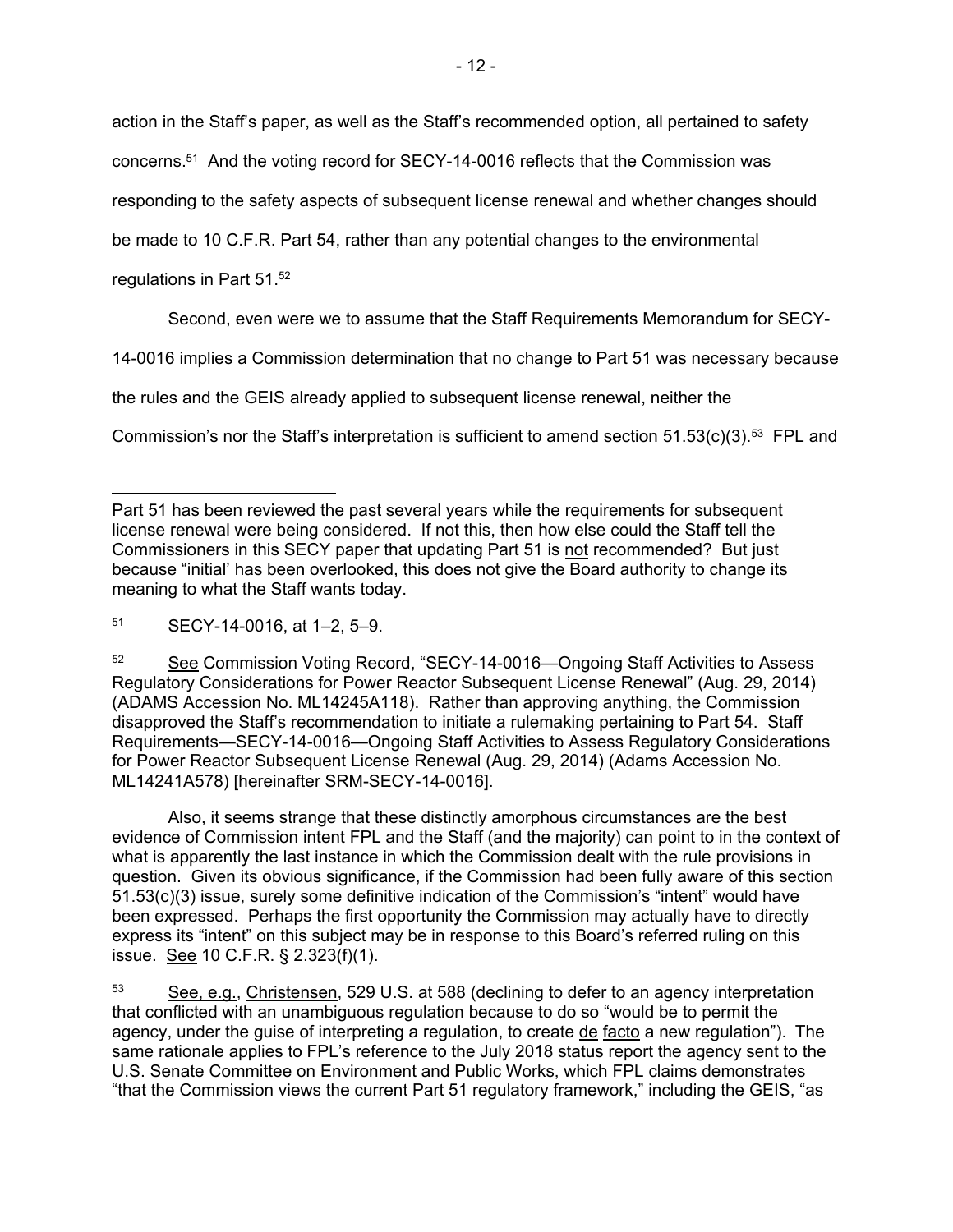the Staff argue that we should accept their interpretation of section 51.53(c)(3) because to do otherwise would lead to an "absurd result." But it is far more absurd to read out of the regulation a word that has been retained over the course of several years and that was the product of a rulemaking involving broad public participation, including public meetings and workshops, at the time it was adopted. $54$  Nor do we have the authority to do so.

Although the Commission has not issued a formal statement directly addressing the issue before us, such an interpretive rule would also put the agency at risk. As the Court has cautioned, "when an agency's decision to issue an interpretive rule, rather than a legislative rule, is driven primarily by a desire to skirt notice-and-comment provisions," the agency may be challenged under the "arbitrary and capricious standard."55 Under the APA, an agency must "provide more substantial justification when 'its new policy rests upon factual findings that contradict those which underlay its prior policy; or when its prior policy has engendered serious reliance interests [in the written regulation] that must be taken into account. It would be arbitrary and capricious to ignore such matters.'"56

applicable to [subsequent license renewal applications]." FPL Surreply at 14–15. Even assuming the status report is an expression of that intent, the report to Congress would not be enough to overcome the plain language of section 51.53(c)(3). See Christensen, 529 U.S. at 588.

<sup>54</sup> See 1996 Final Rule, 61 Fed. Reg. at 28,469 (describing several public meetings and workshops over a rulemaking history spanning almost ten years). The majority describes a hypothetical that "would result in the wasteful expenditure of private and governmental resources." Majority at 25. This brings to mind **TVA v. Hill**, in which use of a federally funded multi-million-dollar dam project was halted to protect a small fish. Although not operating the dam similarly could have been described as a "wasteful expenditure," the Court declined to use such an excuse to go beyond the plain meaning of the Endangered Species Act. 437 U.S. 153, 187 (1978). Congress thereafter passed legislation to exempt the dam from the Endangered Species Act so that the dam could operate. See Pub. L. No. 96-69, 93 Stat. 437, 449–50 (1979). The legislature fixed the problem it created, rather than the Court.

<sup>55</sup> Mortg. Bankers, 575 U.S. at \_\_, 135 S. Ct. at 1209.

<sup>&</sup>lt;sup>56</sup> Id. (quoting Fox Television, 556 U.S. at 515).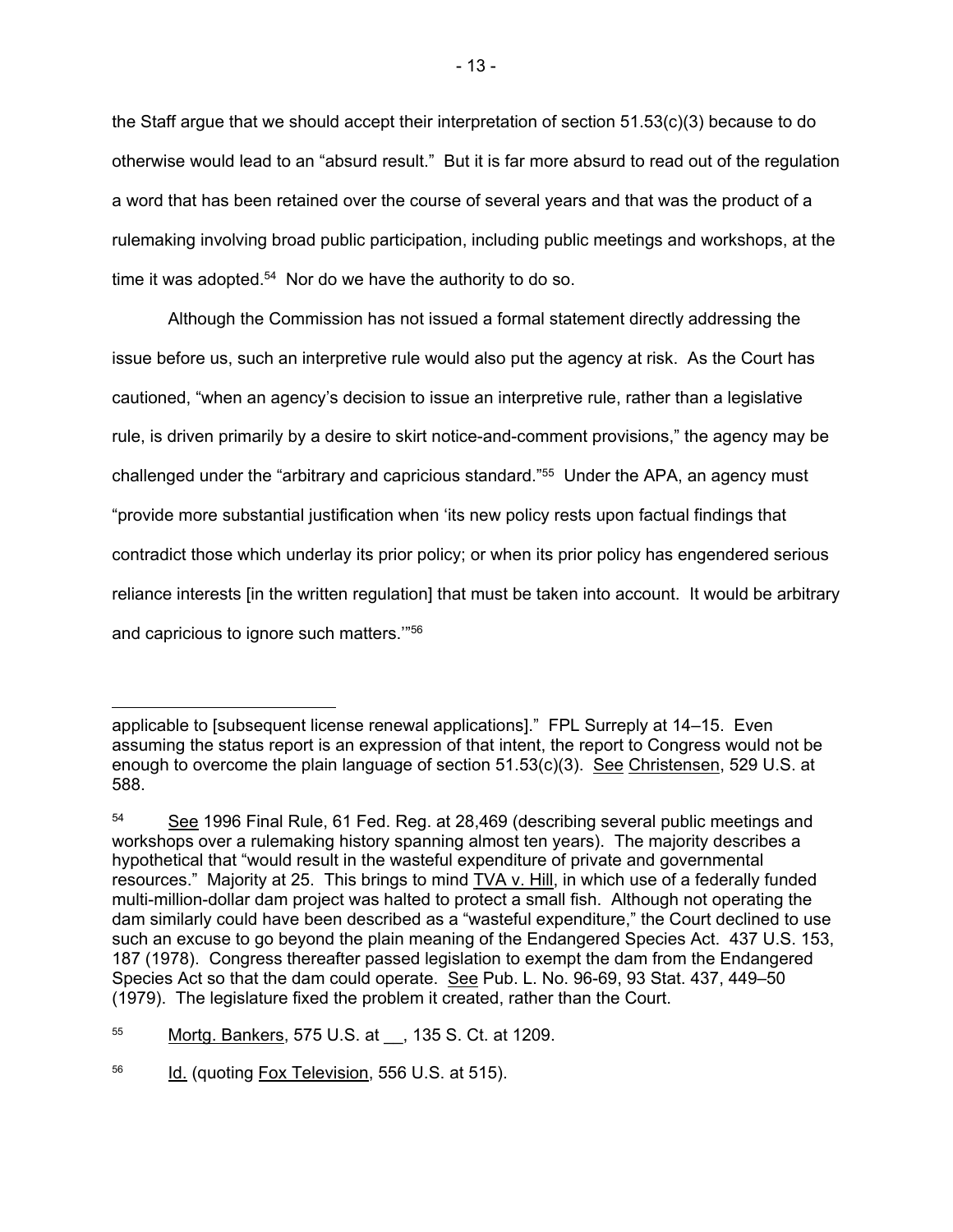Sidestepping the rulemaking process denies the public an opportunity to comment on a not-insignificant change to the NRC's regulations. And, in this case, that change would add another hurdle for petitioners. In past license renewal adjudicatory proceedings, a petitioner raising a challenge to a Category 1 issue had to meet the requirements for a waiver petition in 10 C.F.R. § 2.335, in addition to the contention admissibility requirements in 10 C.F.R. § 2.309, because such a contention would have been a challenge to the rule.<sup>57</sup> In those proceedings, however, applicants were seeking the initial renewal of their licenses, and therefore section 51.53(c)(3) plainly applied. To expect this case's petitioners to have sought a waiver of a regulation that does not clearly apply to this subsequent license renewal proceeding would be unfair.58

While I agree that the agency's current intent is to streamline the subsequent license renewal process, the agency has not amended 51.53(c)(3) to keep up with the evolved policy. The agency's expressed intent at the time the regulation was proposed was clearly that it applies only to initial license renewal. Looking to current intent while trying to explain away the expressed original intent of the regulation is a bridge too far. The agency's intent today may not be the same as the agency's intent when the regulation was created, but that original intent is what ultimately matters for regulatory interpretation. As the Appeal Board explained in the Shoreham proceeding, "[a]lthough administrative history and other available guidance may be consulted for background information and the resolution of ambiguities in a regulation's language, its interpretation may not conflict with the plain meaning of the wording used in that

- 14 -

<sup>57</sup> See Exelon Generation Co., LLC (Limerick Generating Station, Units 1 and 2), CLI-12-19, 76 NRC 377, 384, 386 (2012); Entergy Nuclear Vermont Yankee, LLC (Vermont Yankee Nuclear Power Station), CLI-07-3, 65 NRC 13, 16 (2007); Florida Power & Light Co. (Turkey Point Nuclear Generating Plant, Units 3 and 4), CLI-01-17, 54 NRC 3, 22–23 (2001).

<sup>&</sup>lt;sup>58</sup> Cf. Limerick, CLI-13-7, 78 NRC at 203 (offering a belated opportunity to submit a waiver petition after resolving "an apparent ambiguity in [the] license renewal regulations").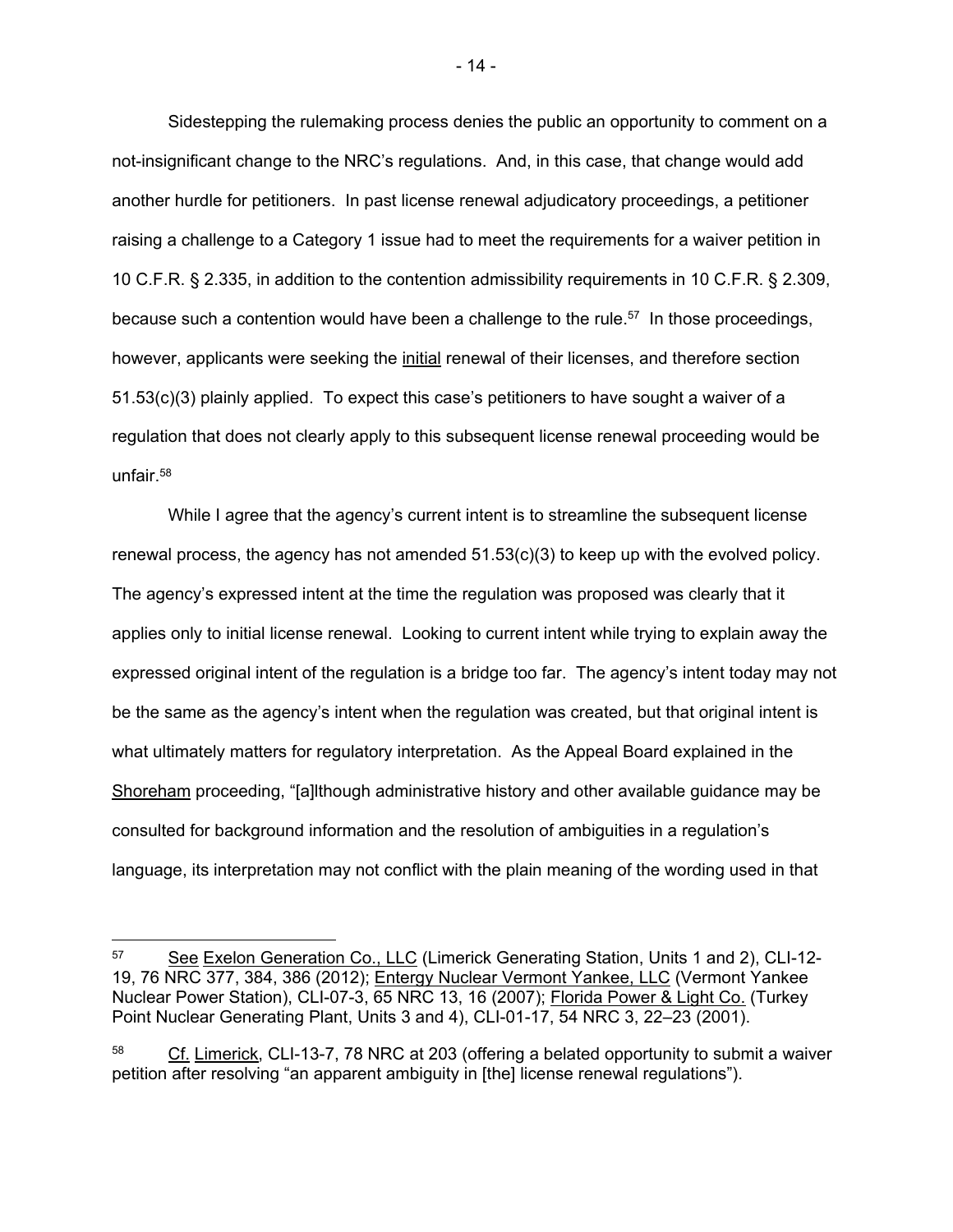regulation."59 The majority's tortuous approach to determining the regulation's applicability wipes away the plain meaning and the original regulatory intent, and instead skips to the Staff's more recent guidance documents and to the inconsistency the agency created when it did not update section 51.53(c)(3) to match that new intent.

The agency's new position clearly conflicts with the plain language of the rule, and we may not fix the problem in this adjudication. $60$  To do so would run afoul of the APA and set a troubling precedent that might encourage the agency to take short cuts to amending its regulations in future adjudicatory proceedings. The majority points out the inefficiency of admitted contentions then becoming inadmissible if the regulations are applied as written, $61$  but this inefficiency was created by the agency that is responsible for ensuring that the regulations are up-to-date. An agency may not create a situation that is inconsistent with an existing regulation and then use that disparity as an excuse to make a de facto amendment without notice and comment. For example, if the agency can change the meaning of "initial," what is to

 $61$  Majority at 24–25.

<sup>59</sup> Shoreham, ALAB-900, 28 NRC at 288.

<sup>&</sup>lt;sup>60</sup> See "Standard Review Plan for Review of Subsequent License Renewal Applications for Nuclear Power Plants," NUREG-2192 at 1.1-2 (July 2017) (ADAMS Accession No. ML17188A158) (providing that the Staff reviewer will check that the applicant has prepared its environmental report "in accordance with the guidelines in NUREG–1555, 'Standard Review Plans for Environmental Reviews for Nuclear Power Plants, Supplement 1: Operating License Renewal," which refers generally to license renewal applicants); accord "Preparation of Environmental Reports for Nuclear Power Plant License Renewal Applications," Reg. Guide 4.2 (supp. 1, rev. 1) (June 2013) (ADAMS Accession No. ML13067A354) (referring generally to "license renewal applications") [hereinafter Reg. Guide 4.2]. But see Reg. Guide 4.2 at 33 (guiding the applicant to show the relationships between plant operation and resource attributes, and "[i]f any adverse impacts are identified," guiding the applicant to describe "the mitigation measures that have been used to reduce the adverse impacts during the initial license period or that are expected to be used during the license renewal period and their expected effects") (emphasis added)).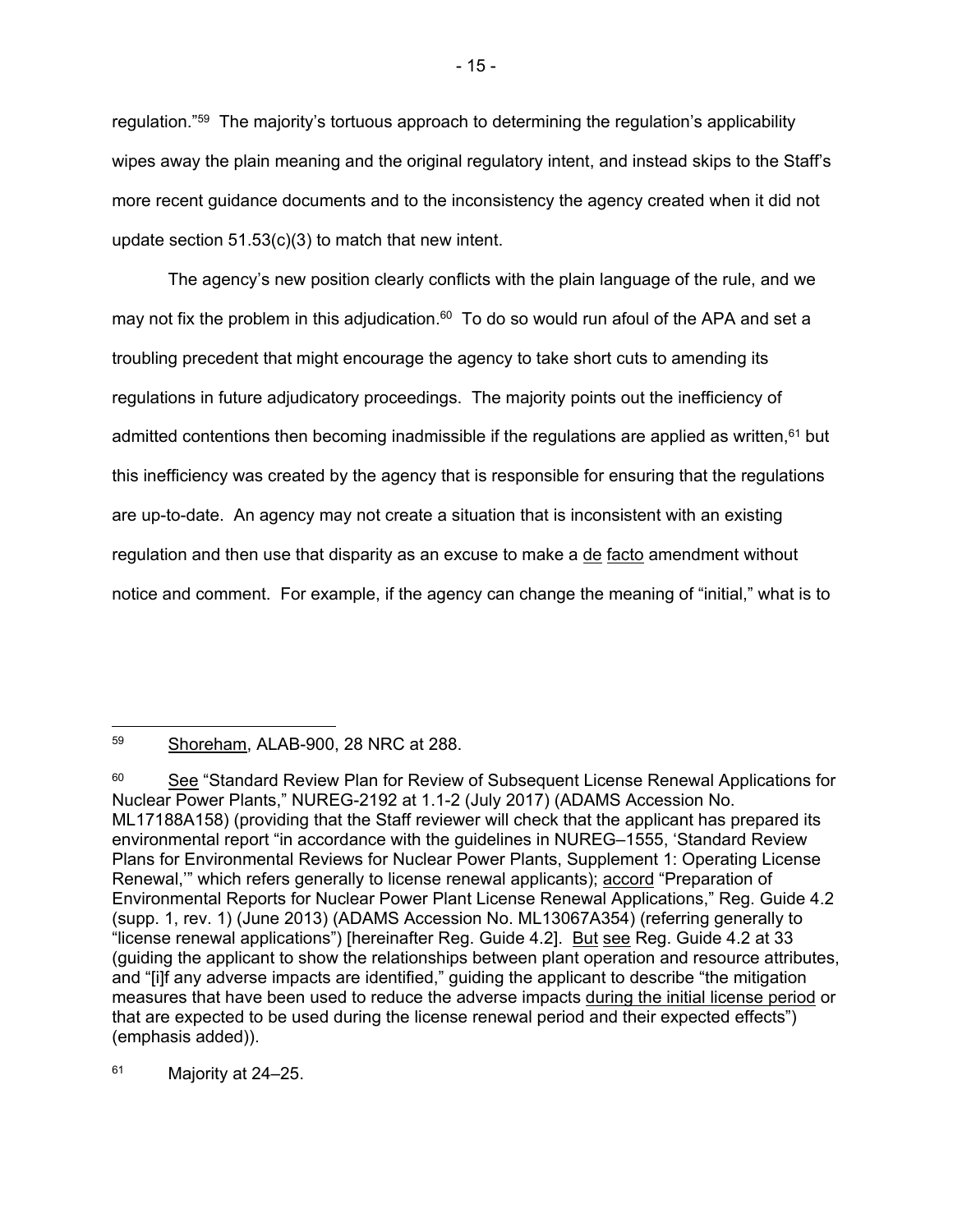stop it from changing the June 30, 1995, limitation in section 51.53(c)(3) without notice and comment?62

If the NRC truly wants section  $51.53(c)(3)$  to apply to subsequent license renewals, it must amend its regulations via the rulemaking process. Until that is completed, a short-term solution might be for the NRC to allow FPL and similarly situated subsequent license renewal applicants the option to reference the information in the GEIS for Category 1 issues in their environmental reports (rather than generating that information anew), thus gaining the procedural efficiencies that the Staff and the Commission may desire for subsequent license renewal.<sup>63</sup> But until section 51.53(c)(3) is revised to include subsequent license renewal

<sup>63</sup> Applicants for subsequent license renewal still retain the efficiencies accorded under Part 54, as contemplated in the original rulemaking and reaffirmed by the Commission in SECY-14-0016. See, e.g., 1991 Proposed Rule at 47,017 ("The [P]art 54 rule could be applied to multiple renewals of an operating license for various increments."); SRM-SECY-14-0016 (disapproving the Staff's recommendation to initiate a rulemaking to amend Part 54 for power reactor subsequent license renewal). I recognize that in the long run, the outcome is not in question: section 51.53(c)(3) will end up applying to any renewal, either because the Commission upholds the majority's decision or because the agency changes the regulation via the notice-and-comment process. The real issue is what road the Commission takes to get there. And given the short-term solution proposed above, no immediacy exists here that might counsel in favor of taking action outside the rulemaking process and risking an APA violation. In the interim, the Staff has the option of incorporating information from the GEIS in the supplemental environmental impact statement. But given that there is some question as to whether the GEIS contemplates the temporal scope of subsequent license renewal, see supra Dissent notes 32–33 and accompanying text, the Staff should ensure that its environmental review of subsequent license renewal applications is sufficiently forward-looking. Cf. New York v. NRC, 681 F.3d 471, 478–79, 483 (D.C. Cir. 2012) ("[A] generic analysis must be forward looking and have enough breadth to support the Commission's conclusions."), and petition for review denied, 824 F.3d 1012 (D.C. Cir. 2016).

 $62$  The NRC might again be presented with a need to amend section 51.53(c)(3) when the time comes for a combined license holder to seek a renewed license. Although the agency amended the regulation in 2007 to include "combined licenses," section 51.53(c)(3) is limited to license holders as of "June 30, 1995," at which time no combined license had been issued, thereby precluding its use for those licensees. See Final Rule, Licenses, Certifications, and Approvals, 72 Fed. Reg. at 49,432, 49,513; Southern Nuclear Operating Co. (Vogtle Electric Generating Plant, Units 3 and 4), CLI-12-2, 75 NRC 63, 122 (2012) (authorizing issuance of the first combined licenses). The "June 30, 1995," restriction also appears in Part 51, Subpart A, Appendix B, but this appendix does not include combined licenses among the types of licenses that may be renewed using the GEIS-associated efficiencies in the rule.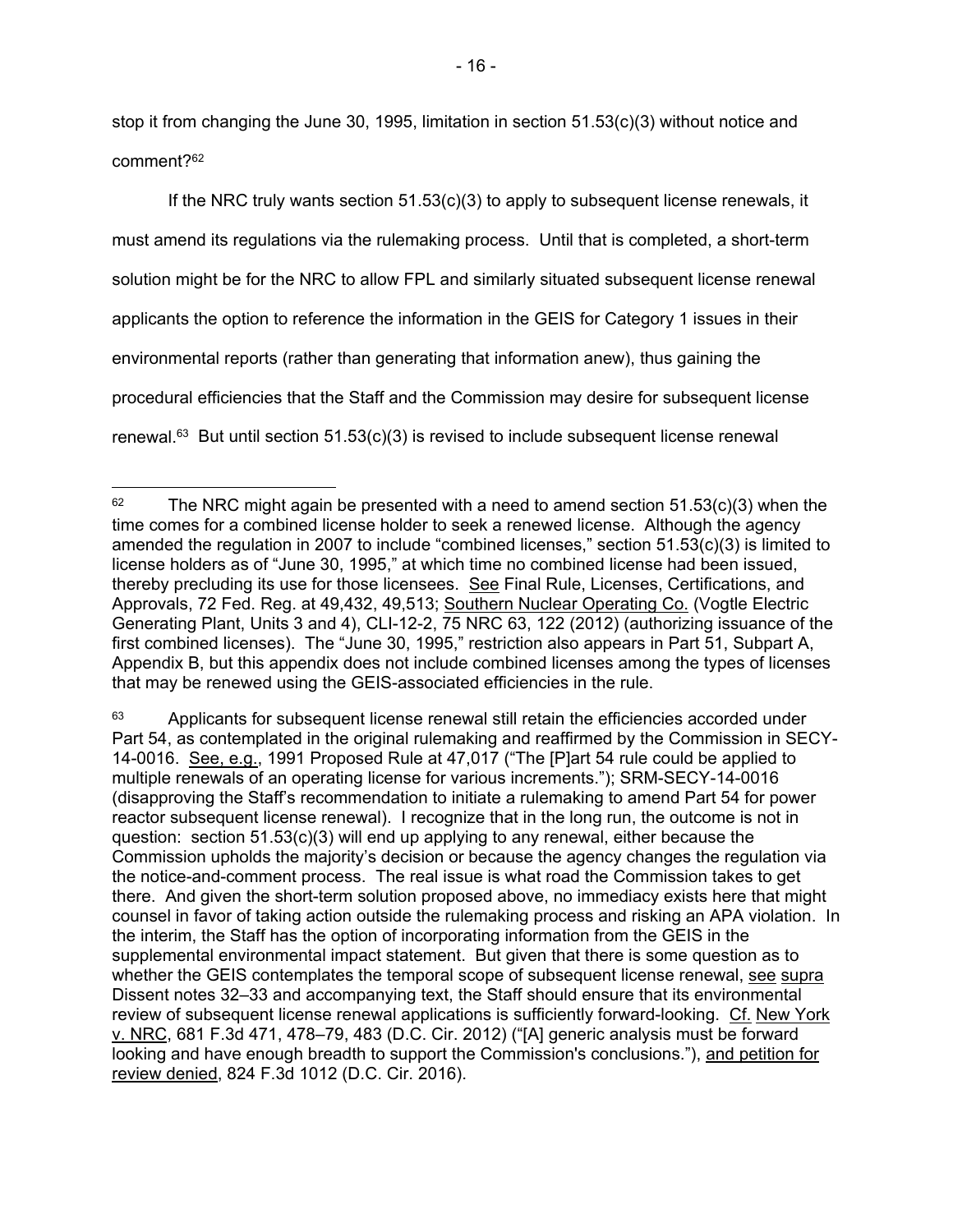applicants, petitioners must be allowed to challenge the substantive viability of any GEIS analyses incorporated by reference, without having to request a section 2.335 waiver, provided that they meet the standards for intervention in section 2.309. Requiring petitioners to meet only the contention admissibility standards would not shift the burden, as FPL would have it,  $64$ but instead maintains the status quo, given that contentions challenging environmental report Category 1 issues in subsequent license renewal proceedings do not challenge the regulations as currently written.65

#### **III. Standing and Contention Admissibility**

I concur with the majority's rulings on standing for SACE and the Joint Petitioners and on the admission of limited portions of contentions related to the discussion of the cooling tower alternative, the effects on the American crocodile, the source of surface water ammonia, and the impacts of ammonia discharges. $66$  I concur with the majority not to admit all other contentions, or portions of contentions, whose inadmissibility was based on reasons that did not include the need for a section 2.335 waiver.

I also concur with allowing Monroe County to join as an interested government participant regarding SACE's two admitted contentions. And finally, I concur in the majority's determination to refer its ruling on the section 51.53(c)(3) matter to the Commission pursuant to 10 C.F.R. § 2.323(f)(1).

<sup>66</sup> Regarding the admission of ammonia-related issues, although section  $51.53(c)(3)(ii)(E)$ is referenced, the Joint Petitioners also noted that if section 51.53(c)(3) does not apply to subsequent license renewal applications, section  $51.53(c)(1)$  and  $(c)(2)$  (along with section 51.45) apply in the alternative. Joint Pet'rs Pet. at 16 n.71.

<sup>64</sup> See Tr. at 65–66.

 $65$  By the same token, if any admitted contentions challenging Category 1 issues were outstanding if and when a rulemaking change to section 51.53(c)(3) becomes effective (thus precluding Category 1 items from being subject to adjudicatory consideration in a subsequent license renewal proceeding), the sponsors of those contentions should be afforded a reasonable opportunity, in accordance with section 2.335(b), to submit a rule waiver petition regarding the subject matter of those contentions.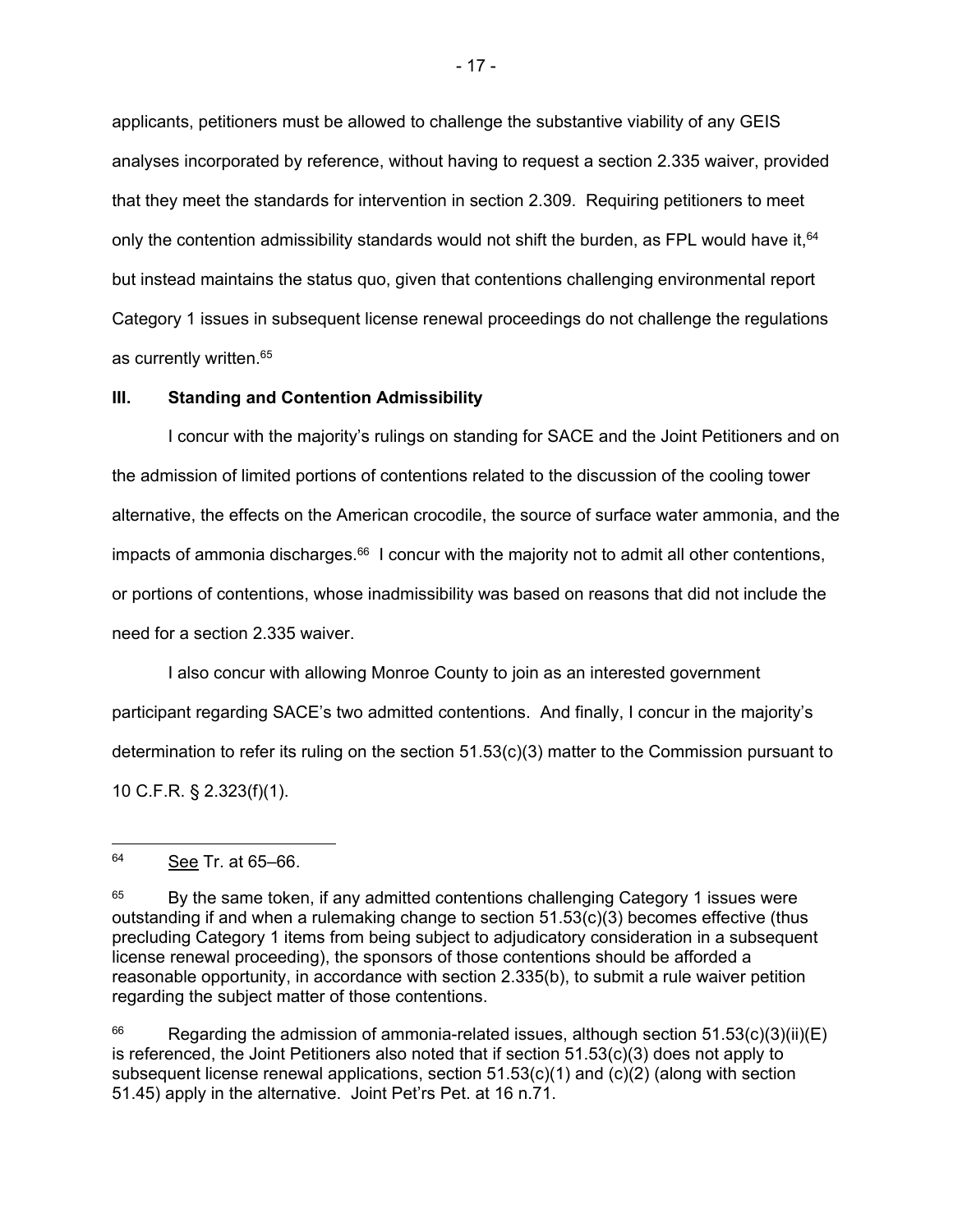Relative to the contentions the majority has judged inadmissible due to, at least in part, the need for a section 2.335 waiver to challenge a Category 1 issue, I abstain from endorsing that result due to my conviction that section 51.53(c)(3), as written, cannot apply to subsequent license renewal applications.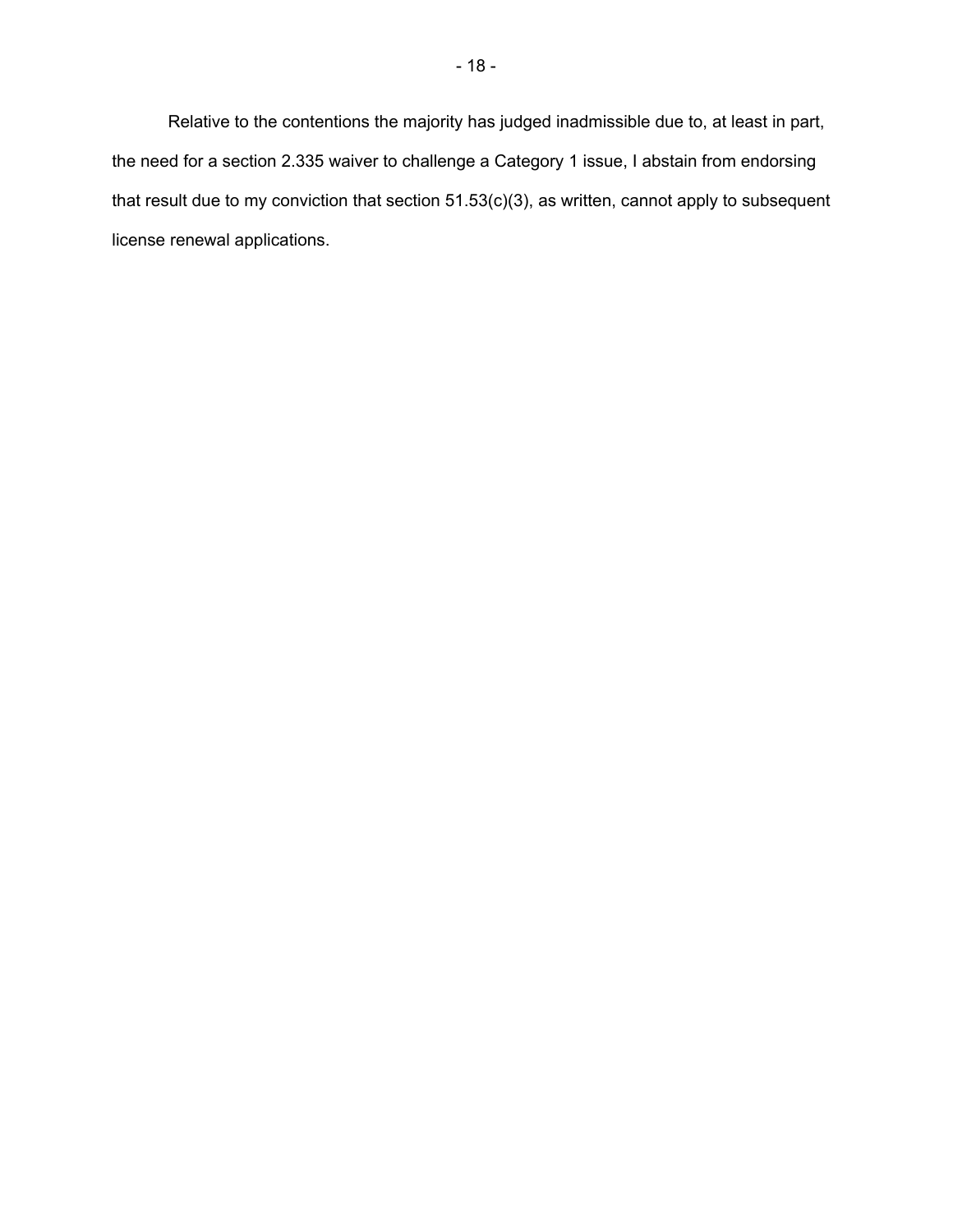### UNITED STATES OF AMERICA NUCLEAR REGULATORY COMMISSION

)

In the Matter of

FLORIDA POWER & LIGHT COMPANY (and Conduct of Docket Nos. 50-250-SLR)

(Turkey Point Nuclear Generating ) Units 3 & 4)

) 50-251-SLR

# CERTIFICATE OF SERVICE

I hereby certify that copies of the foregoing **MEMORANDUM AND ORDER (Granting the Hearing Requests of SACE and Joint Petitioners, Denying the Hearing Request of Albert Gomez, Granting Monroe County's Request to Participate as an Interested Governmental Participant, and Referring a Ruling to the Commission) (LBP-19-3)** have been served upon the following persons by Electronic Information Exchange and by electronic mail as indicated by an asterisk (**\***).

U.S. Nuclear Regulatory Commission Office of Commission Appellate Adjudication Mail Stop: O-16B33 Washington, DC 20555-0001 E-mail: [ocaamail@nrc.gov](mailto:ocaamail@nrc.gov)

U.S. Nuclear Regulatory Commission Office of the Secretary of the Commission Mail Stop: O-16B33 Washington, DC 20555-0001 E-mail: [hearingdocket@nrc.gov](mailto:hearingdocket@nrc.gov)

Atomic Safety and Licensing Board Panel U.S. Nuclear Regulatory Commission Washington, DC 20555-0001 E. Roy Hawkens, Chairman Sue Abrue, Administrative Judge Taylor A. Mayhall, Law Clerk Joseph D. McManus, Law Clerk E-mail: [Roy.Hawkens@nrc.gov](mailto:Roy.Hawkens@nrc.gov) [Sue.Abrue@nrc.gov](mailto:Sue.Abrue@nrc.gov) [Taylor.Mayhall@nrc.gov](mailto:Taylor.Mayhall@nrc.gov) [Joseph.McManus@nrc.gov](mailto:Joseph.McManus@nrc.gov)

U.S. Nuclear Regulatory Commission Office of the General Counsel Mail Stop - O-14A44 Washington, DC 20555-0001 Anita Ghosh, Esq. Brian Harris, Esq. Esther R. Houseman David E. Roth, Esq. Sherwin E. Turk, Esq. Jeremy L. Wachutka, Esq. Mitzi A. Young, Esq. Krupskaya T. Castellon, Paralegal E-mail: [Anita.Ghosh@nrc.gov](mailto:Anita.Ghosh@nrc.gov) [Brian.Harris@nrc.gov](mailto:brian.harris@nrc.gov) [Esther.Houseman@nrc.gov](mailto:Esther.Houseman@nrc.gov) [David.Roth@nrc.gov](mailto:David.Roth@nrc.gov) [Sherwin.Turk@nrc.gov](mailto:Sherwin.Turk@nrc.gov) [Jeremy.Wachutka@nrc.gov](mailto:Jeremy.Wachutka@nrc.gov) [Mitzi.Young@nrc.gov](mailto:Mitzi.Young@nrc.gov) [Krupskaya.Castellon@nrc.gov](mailto:Krupskaya.Castellon@nrc.gov)

Florida Power & Light Company 801 Pennsylvania Ave. NW Suite 220 Washington, DC 20004 Steven C. Hamrick, Esq. E-mail: [steven.hamrick@fpl.com](mailto:steven.hamrick@fpl.com)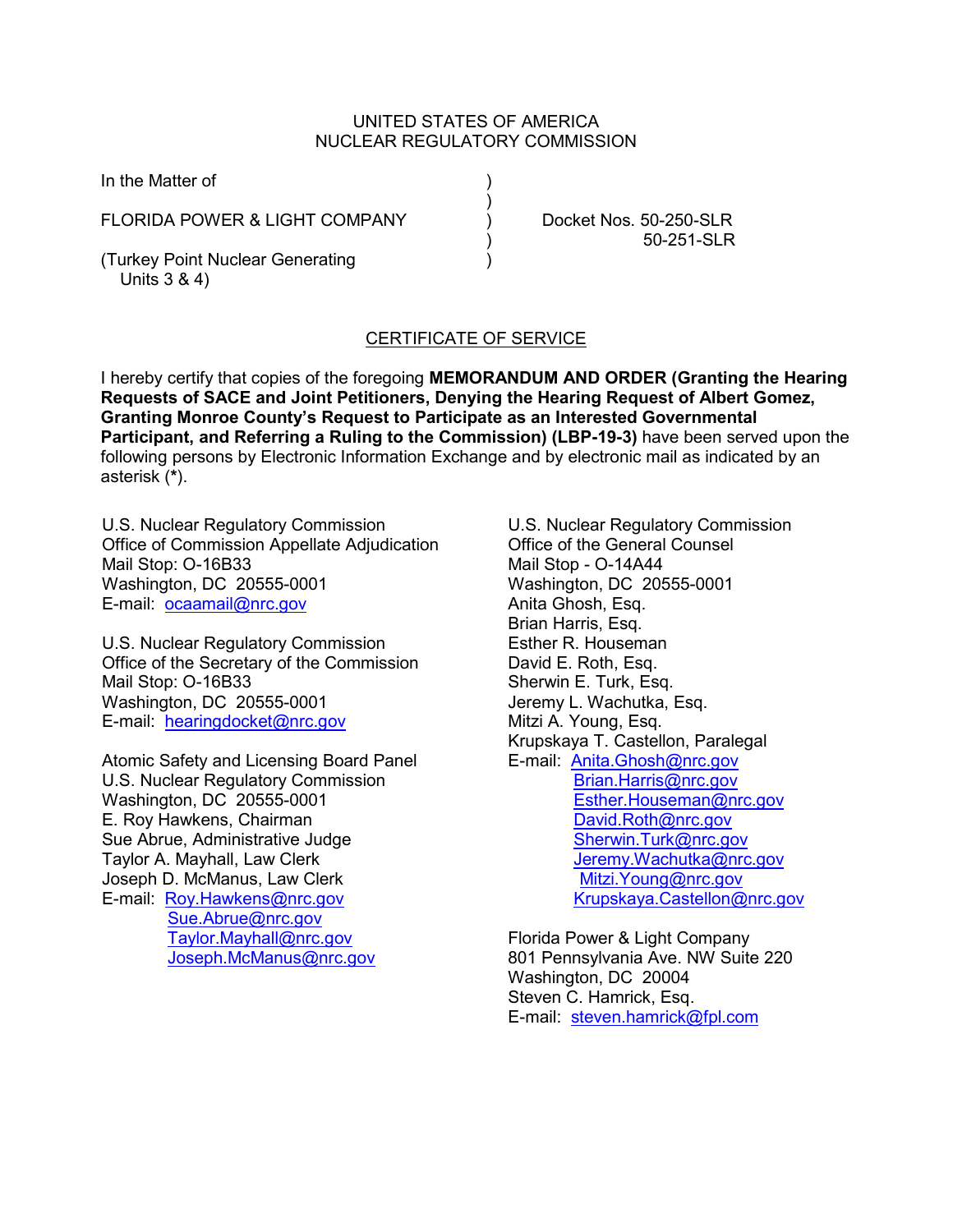Turkey Point, Units 3 & 4, Docket Nos. 50-250 and 50-251-SLR **MEMORANDUM AND ORDER (Granting the Hearing Requests of SACE and Joint Petitioners, Denying the Hearing Request of Albert Gomez, Granting Monroe County's Request to Participate as an Interested Governmental Participant, and Referring a Ruling to the Commission) (LBP-19-3)**

Morgan, Lewis & Bockius LLP 1111 Pennsylvania Ave., N.W. Washington, DC 20004 Paul M. Bessette, Esq. Stephen J. Burdick, Esq. Ryan K. Lighty, Esq. Martin J. O'Neill E-mail: [Paul.Bessette@morganlewis.com](mailto:Paul.Bessette@morganlewis.com) [Stephen.Burdick@morganlewis.com](mailto:Stephen.Burdick@morganlewis.com) [Ryan.Lighty@morganlewis.com](mailto:Ryan.Lighty@morganlewis.com) [Martin.Oneill@mrganlewis.com](mailto:Martin.Oneill@mrganlewis.com)

Natural Resources Defense Council 1152 15th Street, NW, Suite 300 Washington, DC 20005 Geoffrey H. Fettus E-mail: [gfettus@nrdc.org](mailto:gfettus@nrdc.org)

Southern Alliance for Clean Energy 1725 DeSales Street N,W., Suite 500 Washington, DC 20036 Diane Curran Harmon, Curran, Spielberg, & Eisenberg, LLP E-mail: [dcurran@harmoncurran.com](mailto:dcurran@harmoncurran.com)

Counsel for Miami Waterkeeper, Inc. The Super Law Group 180 Maiden Lane, Suite 601 New York, NY 10038 Edan Rotenberg, Esq. Email: [edan@superlawgroup.com](mailto:edan@superlawgroup.com)

Albert Gomez**\*** 3566 Vista Court Miami, FL 33133 E-mail: [albert@icassemblies.com](mailto:albert@icassemblies.com)

Monroe County, Florida Derek Howard, Esq. Assistant Monroe County Attorney 1111 12th Street, Suite 408 Key West, FL 33040 E-mail: [howard-derek@monroecounty-fl.gov](mailto:dastugue-lauriehoward-derek@monroecounty-fl.gov)

[Original signed by Clara Sola Office of the Secretary of the Commission

Dated at Rockville, Maryland, this  $7<sup>th</sup>$  day of March, 2019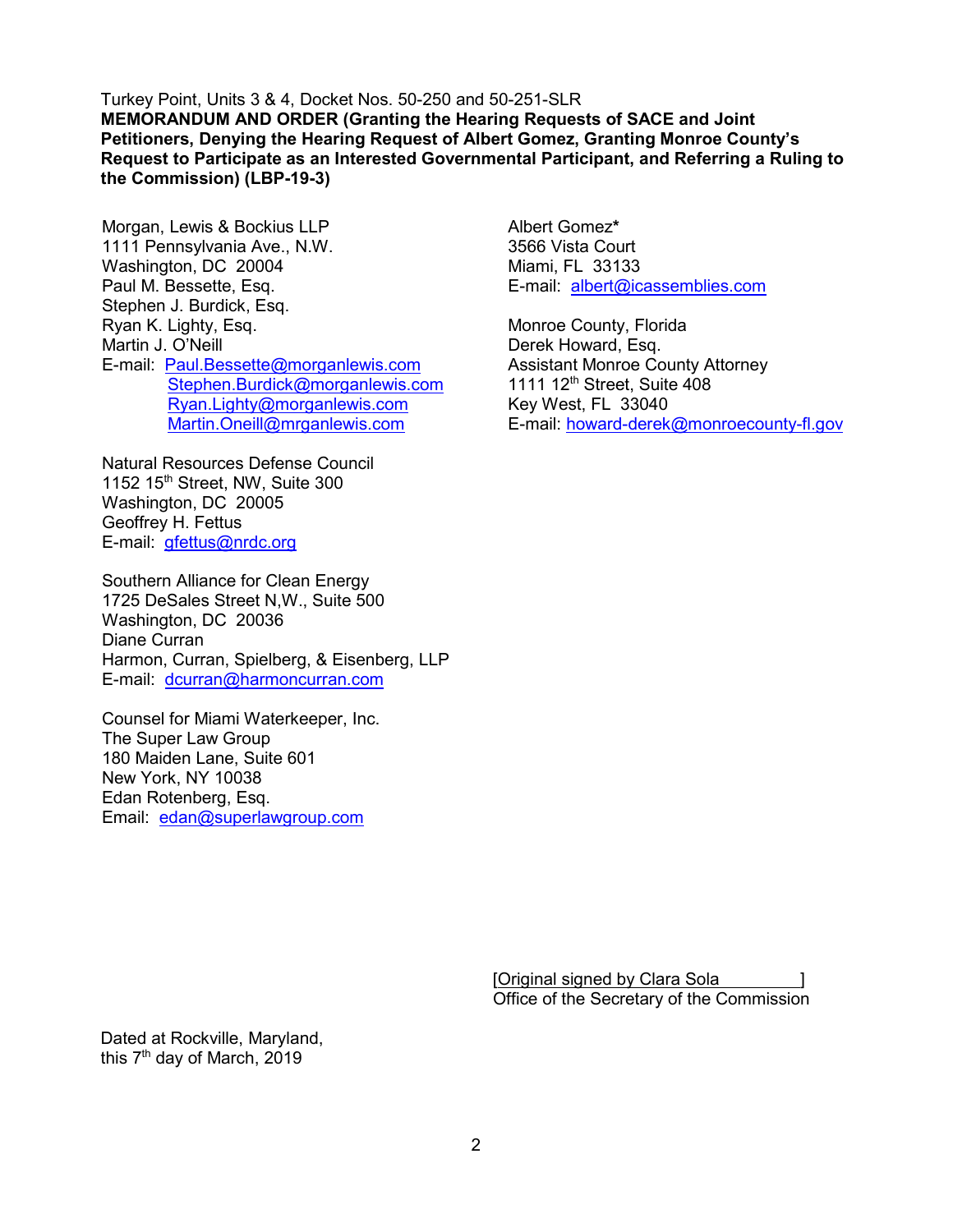### UNITED STATES OF AMERICA NUCLEAR REGULATORY COMMISSION

In the Matter of (1)

EXELON GENERATION COMPANY, LLC <br>
Docket Nos. 50-277 and 50-278-SLR

 $)$ 

) and the contract of  $\mathcal{L}$ 

(Peach Bottom Atomic Power Station ) Units 2 and 3)

## CERTIFICATE OF SERVICE

I hereby certify that copies of the foregoing **NOTICE AND ORDER (Providing Instructions for Oral Argument)** have been served upon the following persons by Electronic Information Exchange.

U.S. Nuclear Regulatory Commission Office of Commission Appellate Adjudication Mail Stop: O-16B33 Washington, DC 20555-0001 E-mail: ocaamail@nrc.gov

U.S. Nuclear Regulatory Commission Atomic Safety and Licensing Board Panel Mail Stop: T-3F23 Washington, DC 20555-0001

Michael M. Gibson, Chair Administrative Judge

Dr. Michael F. Kennedy Administrative Judge

Dr. Sue H. Abreu Administrative Judge

Joseph McManus, Law Clerk Taylor Mayhall, Law Clerk

E-mail: michael.gibson@nrc.gov michael.kennedy@nrc.gov sue.abreu@nrc.gov joseph.mcmanus@nrc.gov taylor.mayhall@nrc.gov

U.S. Nuclear Regulatory Commission Office of the Secretary of the Commission Mail Stop: O-16B33 Washington, DC 20555-0001 E-mail: hearingdocket@nrc.gov

U.S. Nuclear Regulatory Commission Office of the General Counsel Mail Stop - O-14A44 Washington, DC 20555-0001 Tison Campbell, Esq. Kayla Gamin, Esq. Brian Harris, Esq. David Roth, Esq. Jennifer Scro, Esq. Rebecca Susko, Esq. Mitzi Young, Esq. Krupskaya Castellon, Paralegal E-mail: tison.campbell@nrc.gov kayla.gamin@nrc.gov brian.harris@nrc.gov david.roth@nrc.gov jennifer.scro@nrc.gov rebecca.susko@nrc.gov mitzi.young@nrc.gov krupskaya.castellon@nrc.gov

Exelon Generation Company, LLC

Donald Ferraro, Esq. Assistant General Counsel 200 Exelon Way, Suite 305 Kennett Square, PA 19348 E-mail: donald.ferraro@exeloncorp.com